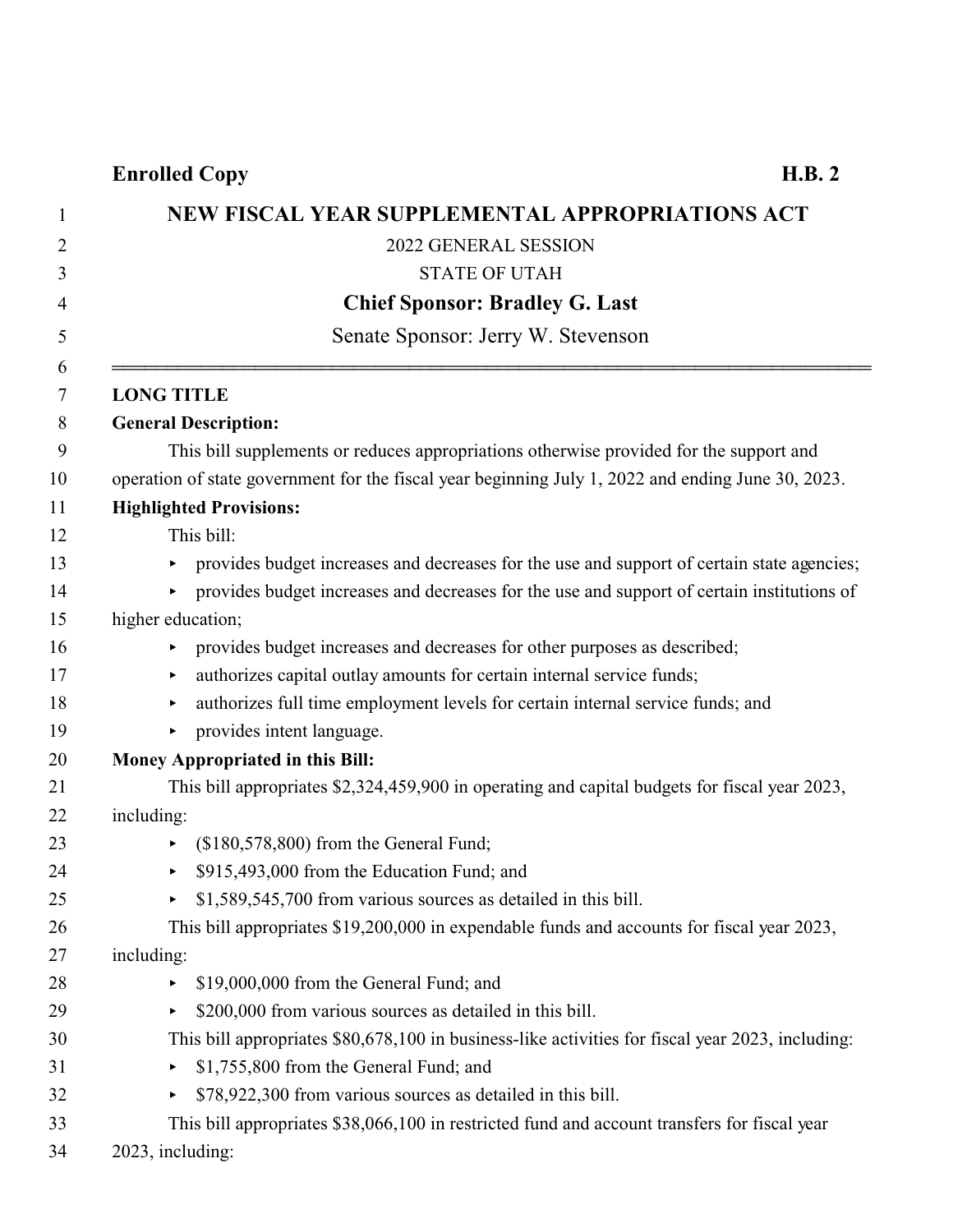| 35       | \$31,749,000 from the General Fund; and<br>Þ.                                                        |              |  |  |  |
|----------|------------------------------------------------------------------------------------------------------|--------------|--|--|--|
| 36       | \$6,317,100 from various sources as detailed in this bill.<br>Þ.                                     |              |  |  |  |
| 37       | This bill appropriates \$6,320,100 in transfers to unrestricted funds for fiscal year 2023.          |              |  |  |  |
| 38       | This bill appropriates \$327,013,700 in capital project funds for fiscal year 2023, including:       |              |  |  |  |
| 39       | \$64,677,500 from the General Fund; and<br>▶                                                         |              |  |  |  |
| 40       | \$262,336,200 from the Education Fund.<br>Þ.                                                         |              |  |  |  |
| 41       | <b>Other Special Clauses:</b>                                                                        |              |  |  |  |
| 42       | This bill takes effect on July 1, 2022.                                                              |              |  |  |  |
| 43       | <b>Utah Code Sections Affected:</b>                                                                  |              |  |  |  |
| 44       | ENACTS UNCODIFIED MATERIAL                                                                           |              |  |  |  |
| 45<br>46 | Be it enacted by the Legislature of the state of Utah:                                               |              |  |  |  |
| 47       | Section 1. FY 2023 Appropriations. The following sums of money are appropriated for the              |              |  |  |  |
| 48       | fiscal year beginning July 1, 2022 and ending June 30, 2023. These are additions to amounts          |              |  |  |  |
| 49       | otherwise appropriated for fiscal year 2023.                                                         |              |  |  |  |
| 50       | Subsection 1(a). Operating and Capital Budgets. Under the terms and conditions of                    |              |  |  |  |
| 51       | Title 63J, Chapter 1, Budgetary Procedures Act, the Legislature appropriates the following sums of   |              |  |  |  |
| 52       | money from the funds or accounts indicated for the use and support of the government of the state of |              |  |  |  |
| 53       | Utah.                                                                                                |              |  |  |  |
| 54       | EXECUTIVE OFFICES AND CRIMINAL JUSTICE                                                               |              |  |  |  |
| 55       | DEPARTMENT OF HEALTH AND HUMAN SERVICES - DIVISION OF JUVENILE JUSTICE SERVICES                      |              |  |  |  |
| 56       | To Department of Health and Human Services - Division of<br><b>ITEM 1</b>                            |              |  |  |  |
| 57       | Juvenile Justice Services - Juvenile Justice & Youth Services                                        |              |  |  |  |
| 58       | From General Fund                                                                                    | 760,300      |  |  |  |
| 59       | From General Fund, One-Time                                                                          | (89,929,900) |  |  |  |
| 60       | From Education Fund, One-Time                                                                        | 89,929,900   |  |  |  |
| 61       | From Federal Funds                                                                                   | 29,000       |  |  |  |
| 62       | Schedule of Programs:                                                                                |              |  |  |  |
| 63       | Juvenile Justice & Youth Services                                                                    | 789,300      |  |  |  |
| 64       | <b>ATTORNEY GENERAL</b>                                                                              |              |  |  |  |
| 65       | ITEM <sub>2</sub><br>To Attorney General                                                             |              |  |  |  |
| 66       | From General Fund                                                                                    | 642,500      |  |  |  |
| 67       | From Federal Funds                                                                                   | 172,000      |  |  |  |
| 68       | From Attorney General Crime & Violence Prevention Fund                                               | (17,300)     |  |  |  |
| 69       | From General Fund Restricted - Tobacco Settlement Account                                            | 134,000      |  |  |  |
| 70       | <b>From Revenue Transfers</b>                                                                        | 31,200       |  |  |  |
| 71       | Schedule of Programs:                                                                                |              |  |  |  |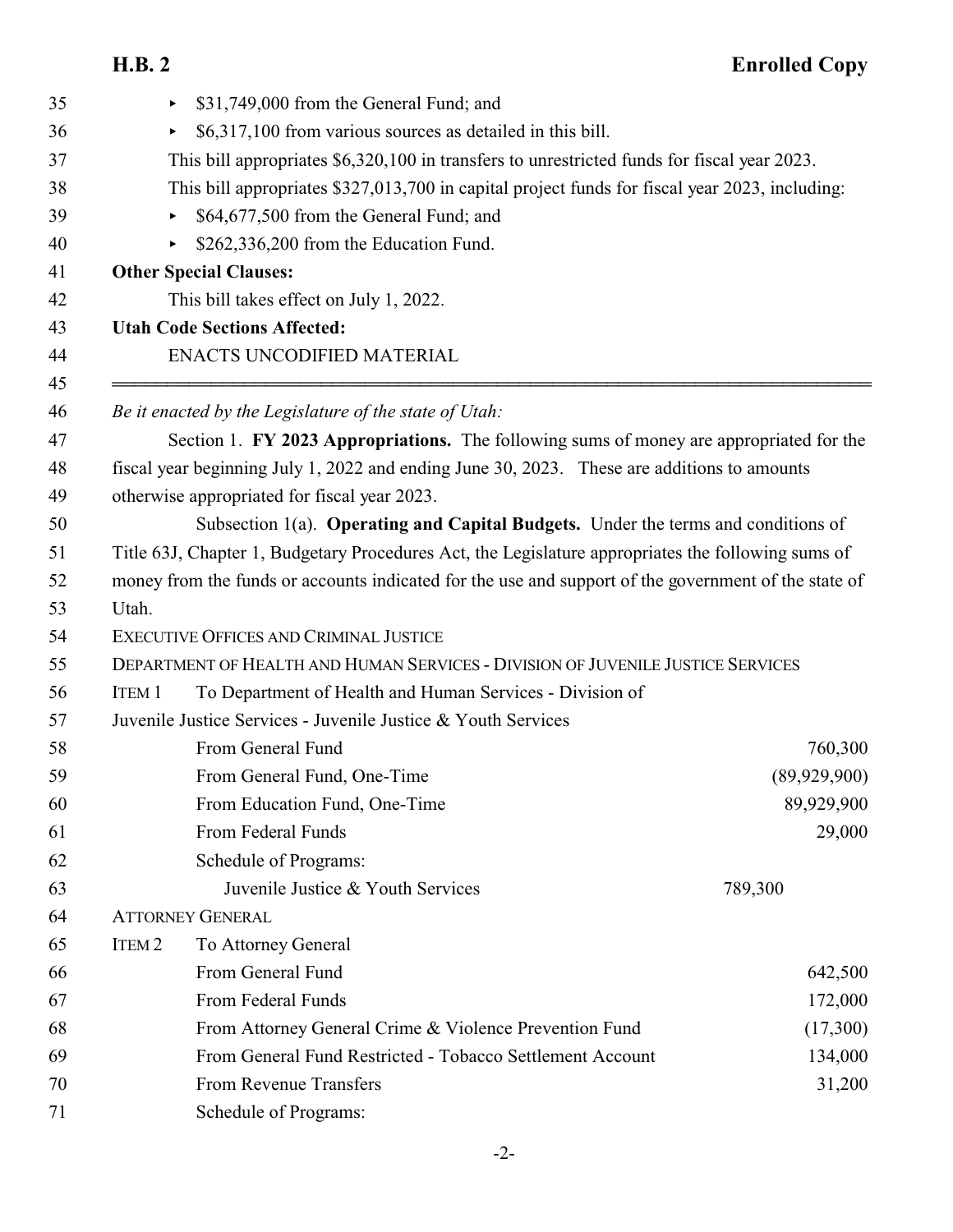| 72  |                   | Administration                                                     | 111,800        |
|-----|-------------------|--------------------------------------------------------------------|----------------|
| 73  |                   | <b>Child Protection</b>                                            | (325,000)      |
| 74  |                   | Civil                                                              | 219,200        |
| 75  |                   | <b>Criminal Prosecution</b>                                        | 956,400        |
| 76  |                   | The Legislature intends that the Attorney General's Office,        |                |
| 77  |                   | Medicaid Fraud Unit, may purchase one additional vehicle with      |                |
| 78  |                   | department funds in Fiscal Year 2022 or Fiscal Year 2023.          |                |
| 79  |                   | The Legislature intends that the Attorney General's Office,        |                |
| 80  |                   | Investigations Division, may purchase one additional vehicle       |                |
| 81  |                   | with department funds in Fiscal Year 2022 or Fiscal Year 2023.     |                |
| 82  | ITEM <sub>3</sub> | To Attorney General - Children's Justice Centers                   |                |
| 83  |                   | From General Fund                                                  | 132,000        |
| 84  |                   | From General Fund, One-Time                                        | (4,684,300)    |
| 85  |                   | From Education Fund, One-Time                                      | 4,684,300      |
| 86  |                   | From Dedicated Credits Revenue                                     | 55,000         |
| 87  |                   | Schedule of Programs:                                              |                |
| 88  |                   | <b>Children's Justice Centers</b>                                  | 187,000        |
| 89  | ITEM <sub>4</sub> | To Attorney General - Prosecution Council                          |                |
| 90  |                   | From Federal Funds                                                 | 1,900          |
| 91  |                   | From Revenue Transfers                                             | 1,209,700      |
| 92  |                   | Schedule of Programs:                                              |                |
| 93  |                   | Prosecution Council                                                | 1,211,600      |
| 94  |                   | The Legislature intends that the Utah Prosecution Council          |                |
| 95  |                   | report back to the Executive Offices and Criminal Justice          |                |
| 96  |                   | Subcommittee during the 2022 interim on fees charged for the       |                |
| 97  |                   | state level training of Utah's prosecutors, specifically, to what  |                |
| 98  |                   | degree the state or locals should cover the costs of the training. |                |
| 99  |                   | <b>BOARD OF PARDONS AND PAROLE</b>                                 |                |
| 100 | ITEM <sub>5</sub> | To Board of Pardons and Parole                                     |                |
| 101 |                   | From General Fund                                                  | 131,000        |
| 102 |                   | Schedule of Programs:                                              |                |
| 103 |                   | Board of Pardons and Parole                                        | 131,000        |
| 104 |                   | <b>UTAH DEPARTMENT OF CORRECTIONS</b>                              |                |
| 105 | ITEM <sub>6</sub> | To Utah Department of Corrections - Programs and Operations        |                |
| 106 |                   | From General Fund                                                  | 20,796,000     |
| 107 |                   | From General Fund, One-Time                                        | (13, 434, 800) |
| 108 |                   | From Dedicated Credits Revenue                                     | (7,700)        |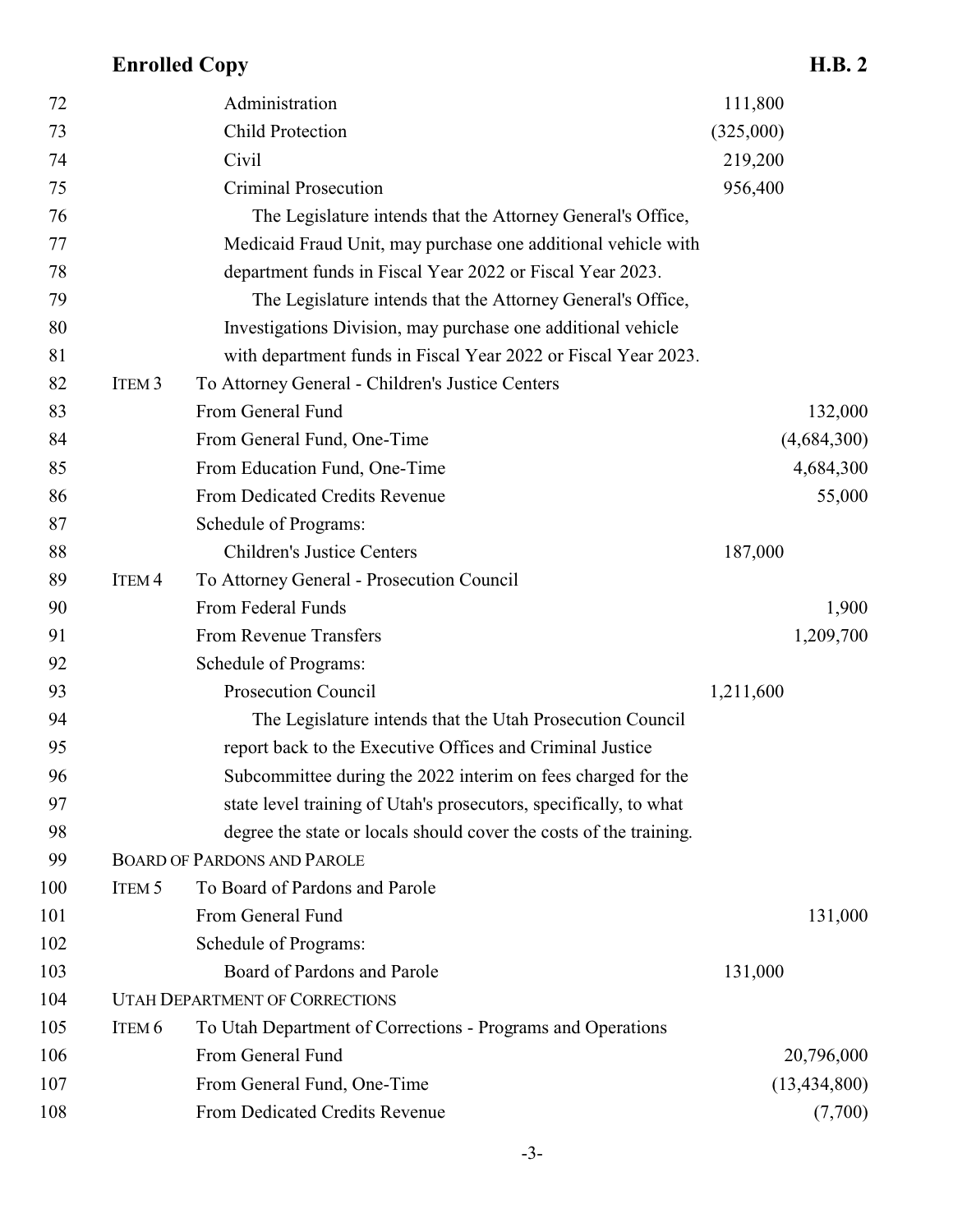| 109 |                   | From Revenue Transfers, One-Time                                 |           | 58,800         |
|-----|-------------------|------------------------------------------------------------------|-----------|----------------|
| 110 |                   | Schedule of Programs:                                            |           |                |
| 111 |                   | <b>Adult Probation and Parole Programs</b>                       | 1,203,000 |                |
| 112 |                   | <b>Programming Treatment</b>                                     | 58,800    |                |
| 113 |                   | Prison Operations Utah State Correctional Facility               | 6,150,500 |                |
| 114 |                   | The Legislature intends that, if the Department of               |           |                |
| 115 |                   | Corrections is able to reallocate resources internally to find   |           |                |
| 116 |                   | additional Adult Probation & Parole Agents and AP&P              |           |                |
| 117 |                   | Supervisors, for every two agents and for every one supervisor   |           |                |
| 118 |                   | hired or reassigned to field supervision duties, the Legislature |           |                |
| 119 |                   | grants the authority to purchase one vehicle with Department     |           |                |
| 120 |                   | funds.                                                           |           |                |
| 121 |                   | The Legislature intends that the Department of Corrections       |           |                |
| 122 |                   | may transfer up to \$6 million of operational funding in the     |           |                |
| 123 |                   | Programs & Operations - Adult Probation and Parole Programs      |           |                |
| 124 |                   | appropriation unit for the Behavioral Health Transition Facility |           |                |
| 125 |                   | to the Division of Facilities Construction and Management in     |           |                |
| 126 |                   | FY2023 to complete construction of the facility. The             |           |                |
| 127 |                   | Legislature further intends that the Department of Corrections   |           |                |
| 128 |                   | submit an electronic written report to the Executive Offices and |           |                |
| 129 |                   | Criminal Justices Appropriations Subcommittee no later than      |           |                |
| 130 |                   | one week prior to the transfer on the amount that will be        |           |                |
| 131 |                   | transferred.                                                     |           |                |
| 132 |                   | The Legislature intends that the Department of Corrections       |           |                |
| 133 |                   | cooperate with Department of Human Resource Management           |           |                |
| 134 |                   | and deploy funds to maximize recruitment and retention.          |           |                |
| 135 | ITEM <sub>7</sub> | To Utah Department of Corrections - Department Medical Services  |           |                |
| 136 |                   | From General Fund                                                |           | 386,800        |
| 137 |                   | Schedule of Programs:                                            |           |                |
| 138 |                   | <b>Medical Services</b>                                          | 386,800   |                |
| 139 |                   | <b>JUDICIAL COUNCIL/STATE COURT ADMINISTRATOR</b>                |           |                |
| 140 | ITEM 8            | To Judicial Council/State Court Administrator - Administration   |           |                |
| 141 |                   | From General Fund                                                |           | 895,500        |
| 142 |                   | From General Fund, One-Time                                      |           | (42, 574, 500) |
| 143 |                   | From Education Fund, One-Time                                    |           | 43,053,500     |
| 144 |                   | From Federal Funds - American Rescue Plan, One-Time              |           | 3,000,000      |
| 145 |                   | Schedule of Programs:                                            |           |                |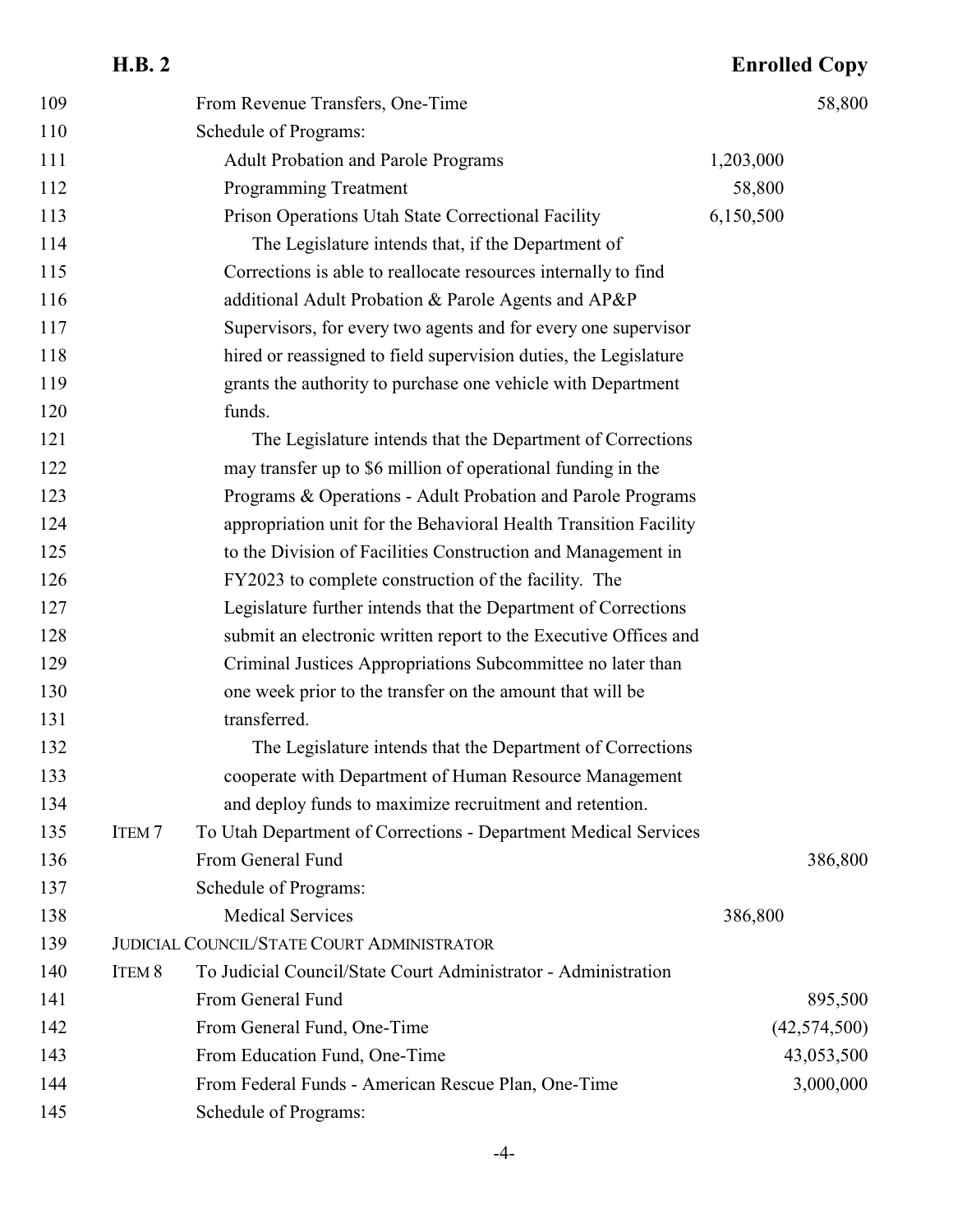| 146 |                   | Administrative Office                                              | 250,000   |           |
|-----|-------------------|--------------------------------------------------------------------|-----------|-----------|
| 147 |                   | Data Processing                                                    | 3,750,000 |           |
| 148 |                   | <b>District Courts</b>                                             | 124,500   |           |
| 149 |                   | <b>Grants Program</b>                                              | 250,000   |           |
| 150 |                   | The Legislature intends that justice courts track and report       |           |           |
| 151 |                   | the following recommended metrics to the Administrative            |           |           |
| 152 |                   | Office of the Courts (AOC): (1) collection rates for fines and     |           |           |
| 153 |                   | fees; and (2) fines and fees waived, including (a) total amount    |           |           |
| 154 |                   | waived, and (b) reason fines and fees waived. The Legislature      |           |           |
| 155 |                   | intends that as soon as is practicable, that justice courts report |           |           |
| 156 |                   | these metrics monthly to AOC and include them in their             |           |           |
| 157 |                   | official monthly report. Additionally, the Legislature intends     |           |           |
| 158 |                   | that no later than the 2023 Legislative General Session, the       |           |           |
| 159 |                   | AOC provide a report to the Executive Offices and Criminal         |           |           |
| 160 |                   | Justice Appropriations Subcommittee (EOCJ) on: 1) its              |           |           |
| 161 |                   | implementation of recommendations included in the report,          |           |           |
| 162 |                   | 2021-16 "A Limited Review of Warrants and Uncollected              |           |           |
| 163 |                   | Fines and Fees"; 2) On the status of justice courts' monthly       |           |           |
| 164 |                   | reporting of the metrics outlined above; and 3) Reported FY        |           |           |
| 165 |                   | 2022 collections rates and waived fines and fees.                  |           |           |
| 166 |                   | The Legislature intends that the appropriations provided to        |           |           |
| 167 |                   | the Judicial Council/State Court Administrator-Juror, Witness,     |           |           |
| 168 |                   | Interpreter line item for the 2023 Fiscal Year may be used for     |           |           |
| 169 |                   | the payment of temporary employees supporting jury trials.         |           |           |
| 170 |                   | The Legislature intends that funds appropriated by this item       |           |           |
| 171 |                   | from the American Rescue Plan Act may only be expended or          |           |           |
| 172 |                   | distributed for purposes that comply with the legal                |           |           |
| 173 |                   | requirements and federal guidelines under the American             |           |           |
| 174 |                   | Rescue Plan Act of 2021. Additionally, the Legislature intends     |           |           |
| 175 |                   | that the agency administering these funds meet all compliance      |           |           |
| 176 |                   | and reporting requirements associated with these funds, as         |           |           |
| 177 |                   | directed by the Governor's Office of Planning and Budget.          |           |           |
| 178 | ITEM <sub>9</sub> | To Judicial Council/State Court Administrator - Contracts and      |           |           |
| 179 | Leases            |                                                                    |           |           |
| 180 |                   | From General Fund                                                  |           | 74,600    |
| 181 |                   | From General Fund, One-Time                                        |           | (74, 600) |
| 182 | ITEM 10           | To Judicial Council/State Court Administrator - Guardian ad Litem  |           |           |
|     |                   |                                                                    |           |           |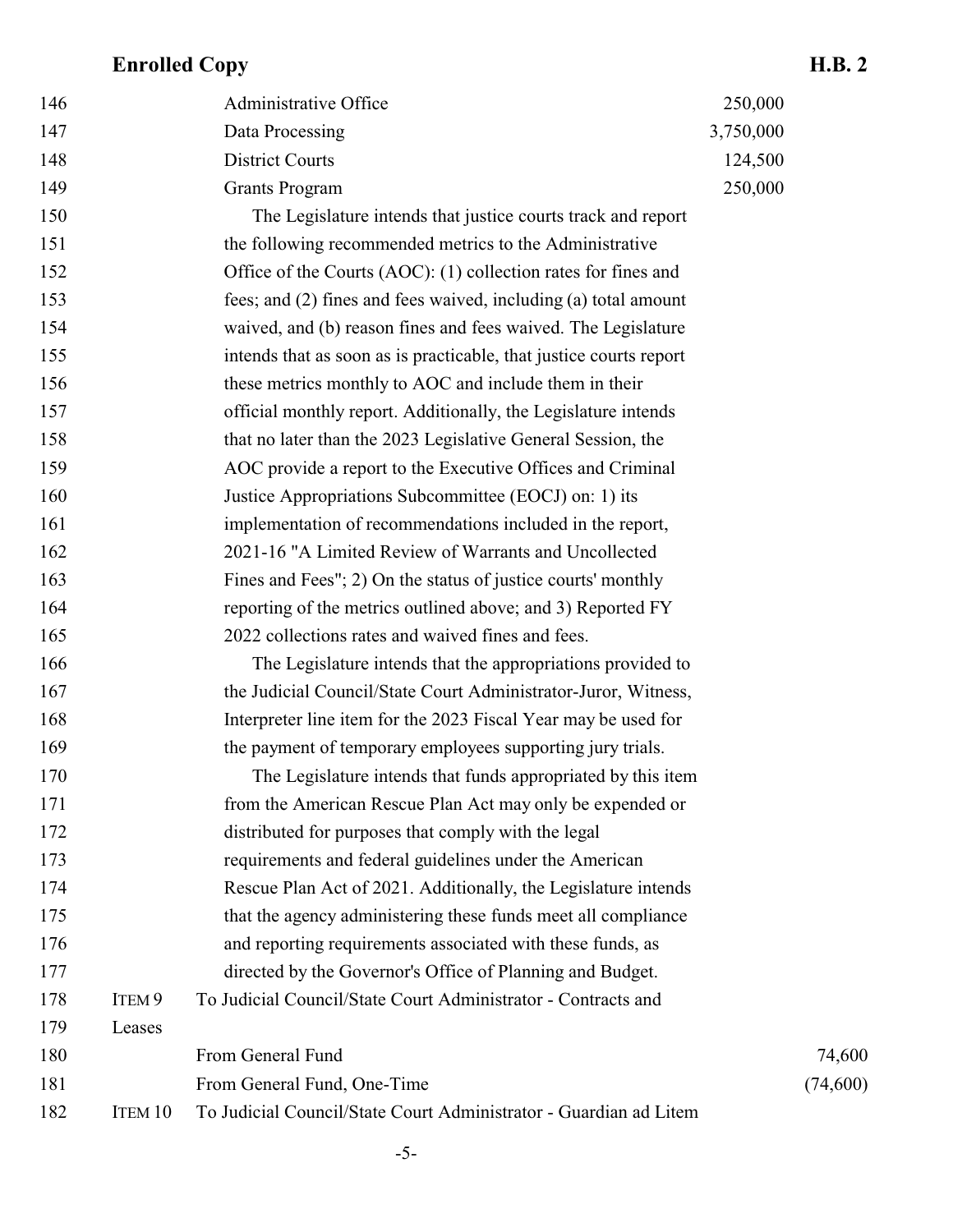|     | <b>H.B. 2</b>      |                                                                  |           | <b>Enrolled Copy</b> |
|-----|--------------------|------------------------------------------------------------------|-----------|----------------------|
| 183 |                    | From General Fund, One-Time                                      |           | (8,337,600)          |
| 184 |                    | From Education Fund, One-Time                                    |           | 8,337,600            |
| 185 |                    | <b>GOVERNORS OFFICE</b>                                          |           |                      |
| 186 | ITEM 11            | To Governors Office - Commission on Criminal and Juvenile        |           |                      |
| 187 | Justice            |                                                                  |           |                      |
| 188 |                    | From General Fund                                                |           | (222,200)            |
| 189 |                    | From General Fund, One-Time                                      |           | 405,000              |
| 190 |                    | Schedule of Programs:                                            |           |                      |
| 191 |                    | <b>CCJJ</b> Commission                                           | 660,400   |                      |
| 192 |                    | Law Enforcement Services Grants                                  | (477,600) |                      |
| 193 |                    | The Legislature intends that the Commission on Criminal          |           |                      |
| 194 |                    | and Juvenile Justice work with relevant state agencies, offices, |           |                      |
| 195 |                    | committee staff, and service providers to provide a written      |           |                      |
| 196 |                    | report to the Executive Offices and Criminal Justice             |           |                      |
| 197 |                    | Appropriations Subcommittee by May 27, 2022 outlining a          |           |                      |
| 198 |                    | statewide approach to coordinating funding for victim services,  |           |                      |
| 199 |                    | including domestic violence, in a statewide, targeted fashion,   |           |                      |
| 200 |                    | including a description of: all agencies and offices involved    |           |                      |
| 201 |                    | with domestic violence and the activities they undertake; all    |           |                      |
| 202 |                    | ongoing funding by source, allowable uses, and any applicable    |           |                      |
| 203 |                    | funding formulas; how the state currently assesses needs and     |           |                      |
| 204 |                    | demand for services; and identify strategies and recommended     |           |                      |
| 205 |                    | next steps to improve statewide coordination.                    |           |                      |
| 206 | ITEM <sub>12</sub> | To Governors Office - Governor's Office                          |           |                      |
| 207 |                    | From General Fund                                                |           | 173,400              |
| 208 |                    | From General Fund, One-Time                                      |           | 301,900              |
| 209 |                    | Schedule of Programs:                                            |           |                      |
| 210 |                    | Administration                                                   | 387,400   |                      |
| 211 |                    | Lt. Governor's Office                                            | 87,900    |                      |
| 212 | ITEM <sub>13</sub> | To Governors Office - Governors Office of Planning and Budget    |           |                      |
| 213 |                    | From General Fund                                                |           | 1,650,100            |
| 214 |                    | From General Fund, One-Time                                      |           | 1,100,000            |
| 215 |                    | From Dedicated Credits Revenue                                   |           | (100)                |
| 216 |                    | Schedule of Programs:                                            |           |                      |
| 217 |                    | Administration                                                   | 100,000   |                      |
| 218 |                    | <b>Planning Coordination</b>                                     | 2,650,000 |                      |
| 219 | ITEM 14            | To Governors Office - Indigent Defense Commission                |           |                      |

#### -6-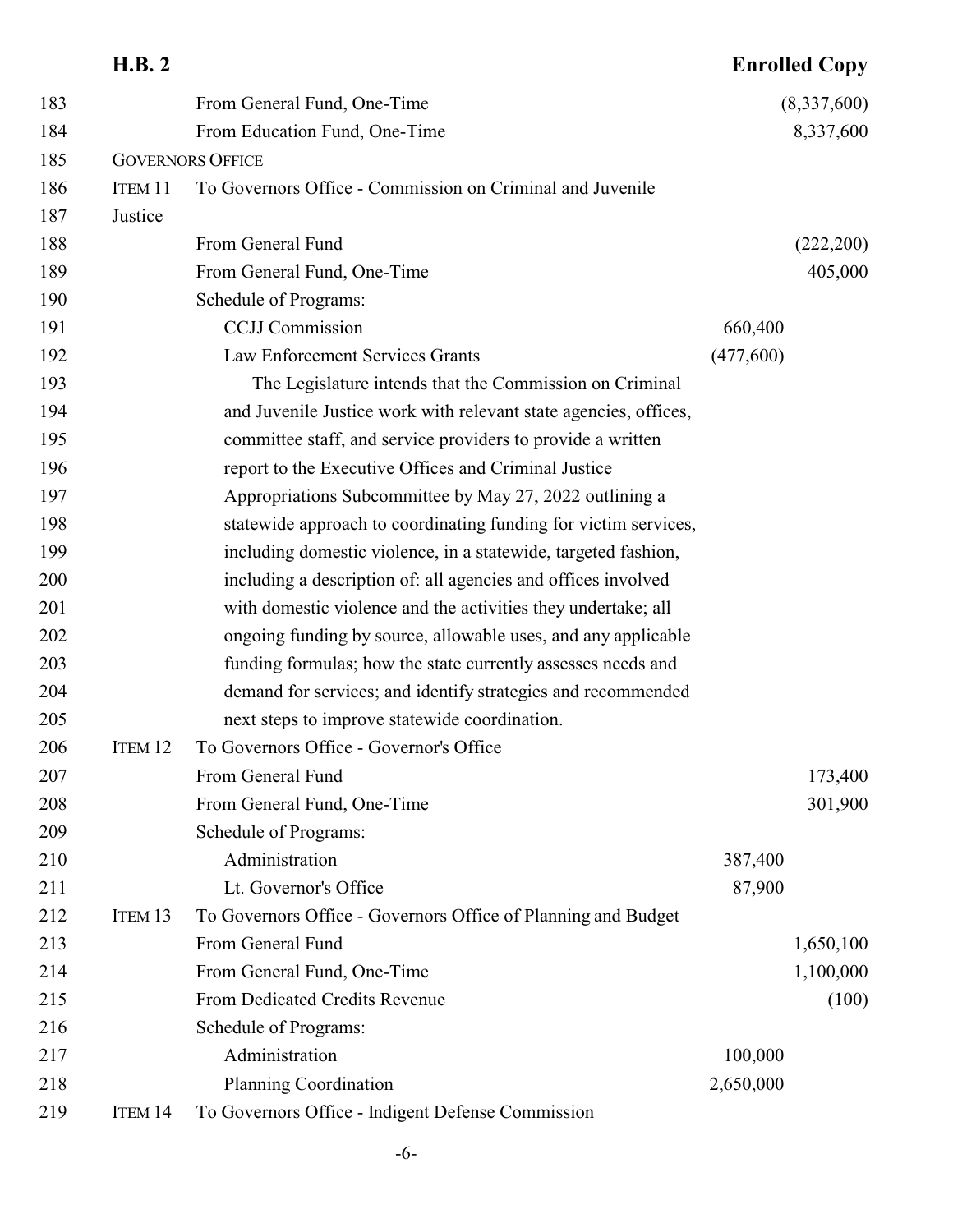| 220 |         | From General Fund Restricted - Indigent Defense Resources                           |           | 809,000   |
|-----|---------|-------------------------------------------------------------------------------------|-----------|-----------|
| 221 |         | From General Fund Restricted - Indigent Defense Resources, One-Time                 |           | 1,300,000 |
| 222 |         | Schedule of Programs:                                                               |           |           |
| 223 |         | Office of Indigent Defense Services                                                 | 2,109,000 |           |
| 224 |         | Notwithstanding intent language found in Item 70 of H.B.                            |           |           |
| 225 |         | 6, "Executive Offices and Criminal Justice Base Budget" and in                      |           |           |
| 226 |         | accordance with UCA 63J-1-903, the Legislature intends that                         |           |           |
| 227 |         | the Commission on Criminal and Juvenile Justice report                              |           |           |
| 228 |         | performance measures for the Indigent Defense Commission                            |           |           |
| 229 |         | line item, whose mission is to "assist the state in meeting the                     |           |           |
| 230 |         | states obligations for the provision of indigent criminal defense                   |           |           |
| 231 |         | services, consistent with the United States Constitution, the                       |           |           |
| 232 |         | Utah Constitution, and state law." The Commission on                                |           |           |
| 233 |         | Criminal and Juvenile Justice shall report to the Office of the                     |           |           |
| 234 |         | Legislative Fiscal Analyst and to the Governor's Office of                          |           |           |
| 235 |         | Planning and Budget before October 1, 2022, the final status of                     |           |           |
| 236 |         | performance measures established in FY 2022 appropriations                          |           |           |
| 237 |         | bills. For FY 2023, the department shall report the following                       |           |           |
| 238 |         | performance measures: 1. Percentage of survey questions                             |           |           |
| 239 |         | answered for each Core Principle Category statewide, which                          |           |           |
| 240 |         | meets outlined standards for the Principle (Target $= 10$                           |           |           |
| 241 |         | Percentage points increase in each survey question category).                       |           |           |
| 242 |         | 2. Percentage change of criminal appeals filed by 3rd-6th Class                     |           |           |
| 243 |         | Counties (Target = $20\%$ Increase).                                                |           |           |
| 244 |         | The Legislature intends that the Indigent Defense                                   |           |           |
| 245 |         | Commission use \$200,000 of funds appropriated to the                               |           |           |
| 246 |         | Indigent Defense Commission for indigent defense for inmates                        |           |           |
| 247 |         | in the Central Utah Correctional Facility.                                          |           |           |
| 248 | ITEM 15 | To Governors Office - Colorado River Authority of Utah                              |           |           |
| 249 |         | From Expendable Receipts                                                            |           | 150,000   |
| 250 |         | From General Fund Restricted - Colorado River Authority of Utah Restricted Account  |           |           |
| 251 |         |                                                                                     |           | 900,000   |
| 252 |         | From General Fund Restricted - Colorado River Authority of Utah Restricted Account, |           |           |
| 253 |         | One-Time                                                                            |           | 8,000,000 |
| 254 |         | Schedule of Programs:                                                               |           |           |
| 255 |         | Colorado River Authority of Utah                                                    | 9,050,000 |           |
| 256 |         | OFFICE OF THE STATE AUDITOR                                                         |           |           |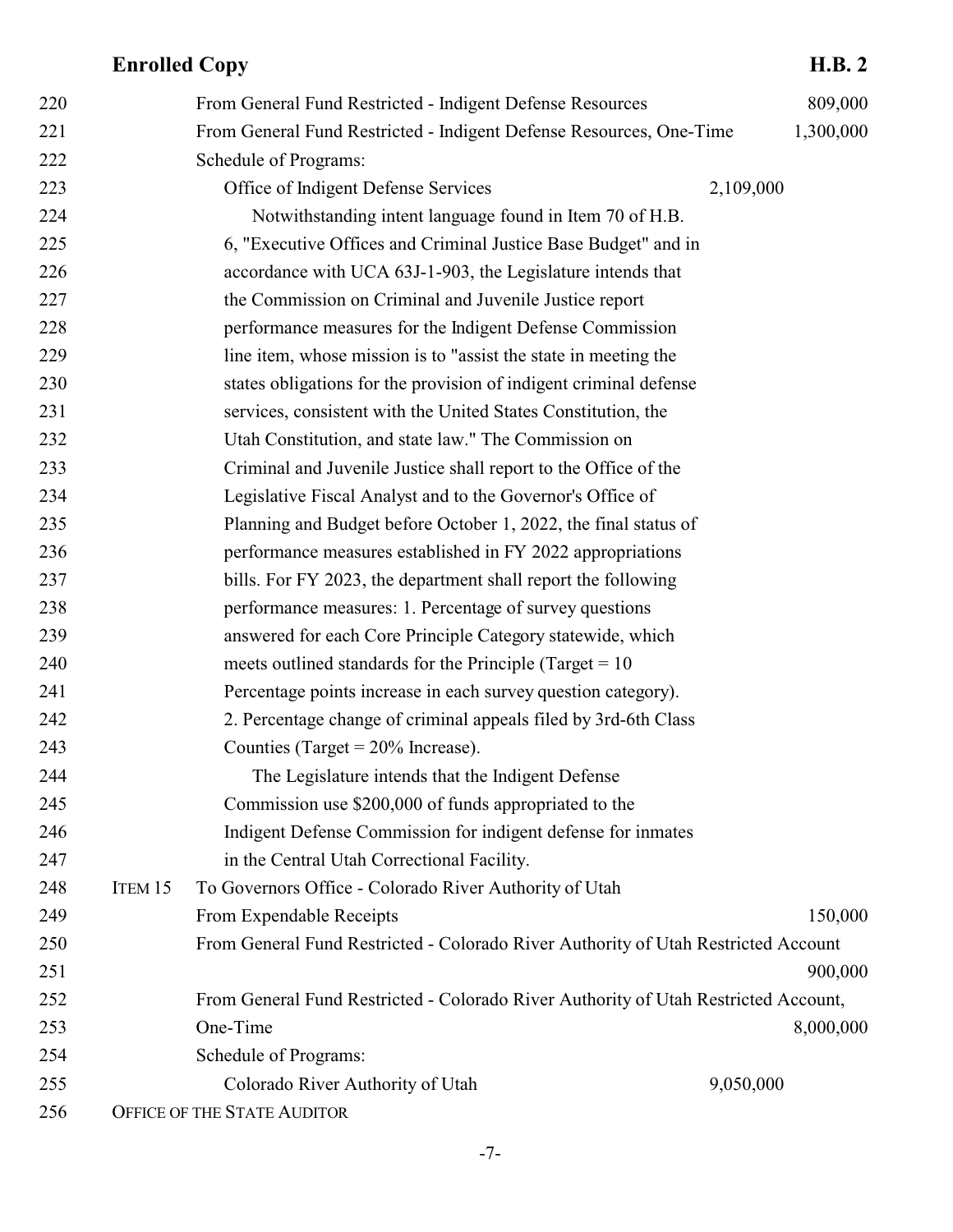|     | <b>H.B. 2</b>      |                                                                  |            | <b>Enrolled Copy</b> |
|-----|--------------------|------------------------------------------------------------------|------------|----------------------|
| 257 | ITEM 16            | To Office of the State Auditor - State Auditor                   |            |                      |
| 258 |                    | From General Fund                                                |            | 130,000              |
| 259 |                    | From General Fund, One-Time                                      |            | 50,000               |
| 260 |                    | Schedule of Programs:                                            |            |                      |
| 261 |                    | <b>State Auditor</b>                                             | (230,700)  |                      |
| 262 |                    | <b>State Privacy Officer</b>                                     | 410,700    |                      |
| 263 |                    | <b>DEPARTMENT OF PUBLIC SAFETY</b>                               |            |                      |
| 264 | ITEM <sub>17</sub> | To Department of Public Safety - Division of Homeland Security - |            |                      |
| 265 |                    | <b>Emergency and Disaster Management</b>                         |            |                      |
| 266 |                    | From Expendable Receipts                                         |            | 4,000,000            |
| 267 |                    | Schedule of Programs:                                            |            |                      |
| 268 |                    | <b>Emergency and Disaster Management</b>                         | 4,000,000  |                      |
| 269 | ITEM 18            | To Department of Public Safety - Driver License                  |            |                      |
| 270 |                    | From General Fund                                                |            | (2,300)              |
| 271 |                    | From Federal Funds, One-Time                                     |            | (199, 800)           |
| 272 |                    | Schedule of Programs:                                            |            |                      |
| 273 |                    | DL Federal Grants                                                | (199, 800) |                      |
| 274 |                    | <b>Driver Services</b>                                           | (2,300)    |                      |
| 275 | ITEM 19            | To Department of Public Safety - Emergency Management            |            |                      |
| 276 |                    | From General Fund                                                |            | 250,000              |
| 277 |                    | From General Fund, One-Time                                      |            | 250,000              |
| 278 |                    | From Federal Funds, One-Time                                     |            | 72,822,300           |
| 279 |                    | From Expendable Receipts                                         |            | 15,000               |
| 280 |                    | Schedule of Programs:                                            |            |                      |
| 281 |                    | <b>Emergency Management</b>                                      | 73,337,300 |                      |
| 282 | ITEM <sub>20</sub> | To Department of Public Safety - Highway Safety                  |            |                      |
| 283 |                    | From General Fund                                                |            | (100)                |
| 284 |                    | From Federal Funds                                               |            | (31,100)             |
| 285 |                    | From Dedicated Credits Revenue                                   |            | 25,000               |
| 286 |                    | From Revenue Transfers                                           |            | 800,000              |
| 287 |                    | Schedule of Programs:                                            |            |                      |
| 288 |                    | <b>Highway Safety</b>                                            | 793,800    |                      |
| 289 | ITEM <sub>21</sub> | To Department of Public Safety - Peace Officers' Standards and   |            |                      |
| 290 | Training           |                                                                  |            |                      |
| 291 |                    | From Dedicated Credits Revenue                                   |            | (40,000)             |
| 292 |                    | Schedule of Programs:                                            |            |                      |
| 293 |                    | <b>Basic Training</b>                                            | (40,000)   |                      |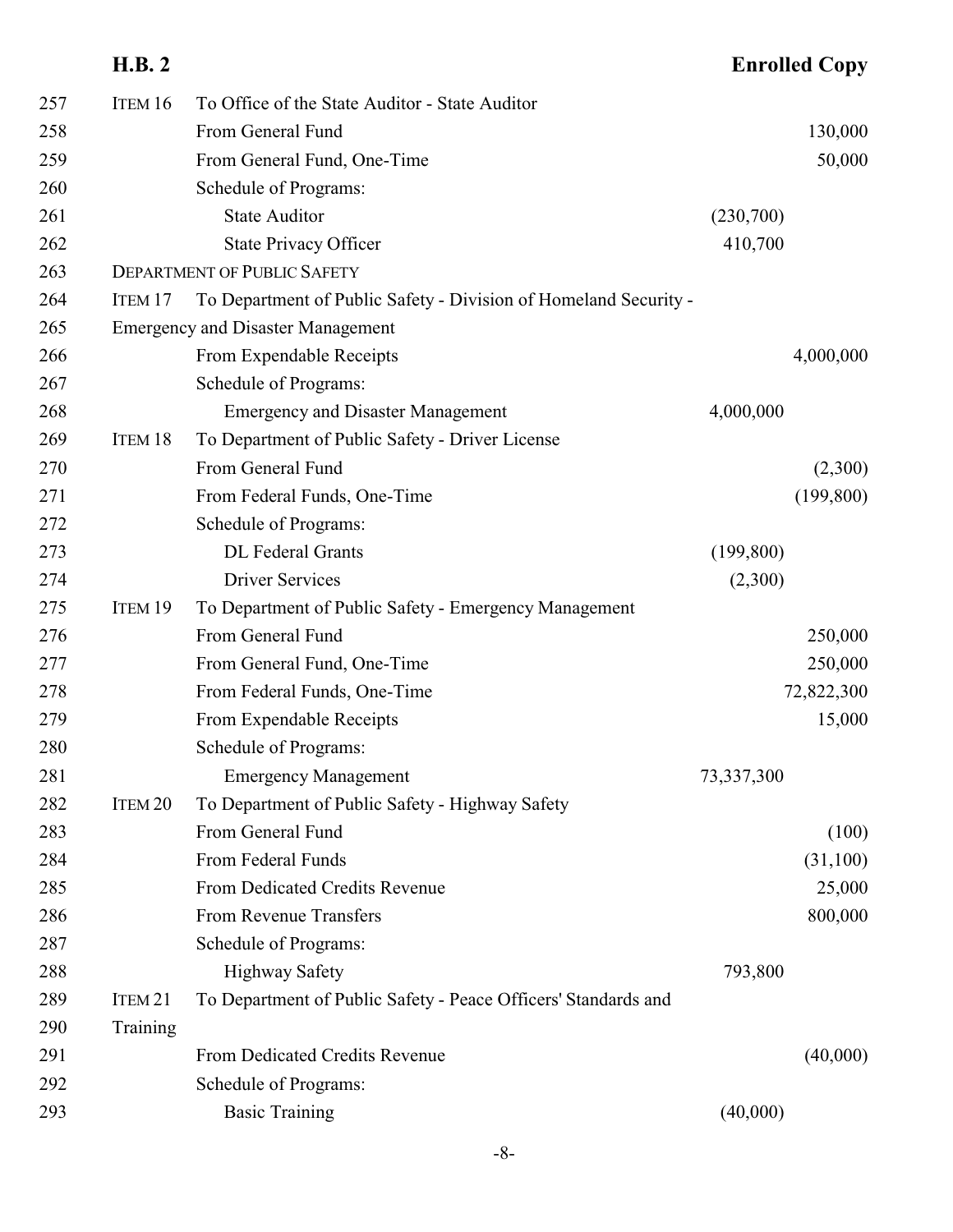| 294 | ITEM <sub>22</sub> | To Department of Public Safety - Programs & Operations             |           |             |
|-----|--------------------|--------------------------------------------------------------------|-----------|-------------|
| 295 |                    | From General Fund                                                  |           | 3,285,000   |
| 296 |                    | From General Fund, One-Time                                        |           | 5,449,100   |
| 297 |                    | From Federal Funds                                                 |           | 257,900     |
| 298 |                    | From Dedicated Credits Revenue                                     |           | (100,000)   |
| 299 |                    | From Expendable Receipts                                           |           | 300,000     |
| 300 |                    | Schedule of Programs:                                              |           |             |
| 301 |                    | Aero Bureau                                                        | 1,230,000 |             |
| 302 |                    | <b>CITS</b> Communications                                         | 1,225,000 |             |
| 303 |                    | CITS State Bureau of Investigation                                 | 360,000   |             |
| 304 |                    | Department Commissioner's Office                                   | 3,237,100 |             |
| 305 |                    | <b>Department Grants</b>                                           | 557,900   |             |
| 306 |                    | Highway Patrol - Field Operations                                  | 2,000,000 |             |
| 307 |                    | Highway Patrol - Technology Services                               | 582,000   |             |
| 308 |                    | The Legislature intends that the Department of Public              |           |             |
| 309 |                    | Safety is authorized to increase its fleet by the same number of   |           |             |
| 310 |                    | new officers or vehicles authorized and funded by the              |           |             |
| 311 |                    | Legislature for Fiscal Year 2022 and Fiscal Year 2023.             |           |             |
| 312 |                    | The Legislature intends that the Department of Public              |           |             |
| 313 |                    | Safety establish a base for helicopter operations within           |           |             |
| 314 |                    | Southern Utah.                                                     |           |             |
| 315 |                    | The Legislature intends that the Department of Public              |           |             |
| 316 |                    | Safety consider and pursue all avenues of reimbursement,           |           |             |
| 317 |                    | including federal and local sources, when conducting helicopter    |           |             |
| 318 |                    | operations.                                                        |           |             |
| 319 |                    | The Legislature intends that any proceeds from the sale of         |           |             |
| 320 |                    | the salvaged helicopter parts and any insurance reimbursements     |           |             |
| 321 |                    | for helicopter repair are to be used by the department for its     |           |             |
| 322 |                    | Aero Bureau operations.                                            |           |             |
| 323 | ITEM <sub>23</sub> | To Department of Public Safety - Bureau of Criminal Identification |           |             |
| 324 |                    | From Dedicated Credits Revenue                                     |           | 1,000,000   |
| 325 |                    | From Revenue Transfers                                             |           | (1,000,000) |
| 326 |                    | <b>STATE TREASURER</b>                                             |           |             |
| 327 | ITEM 24            | To State Treasurer                                                 |           |             |
| 328 |                    | From Dedicated Credits Revenue                                     |           | 211,000     |
| 329 |                    | From Land Trusts Protection and Advocacy Account                   |           | 89,500      |
| 330 |                    | From Qualified Patient Enterprise Fund                             |           | (2,000)     |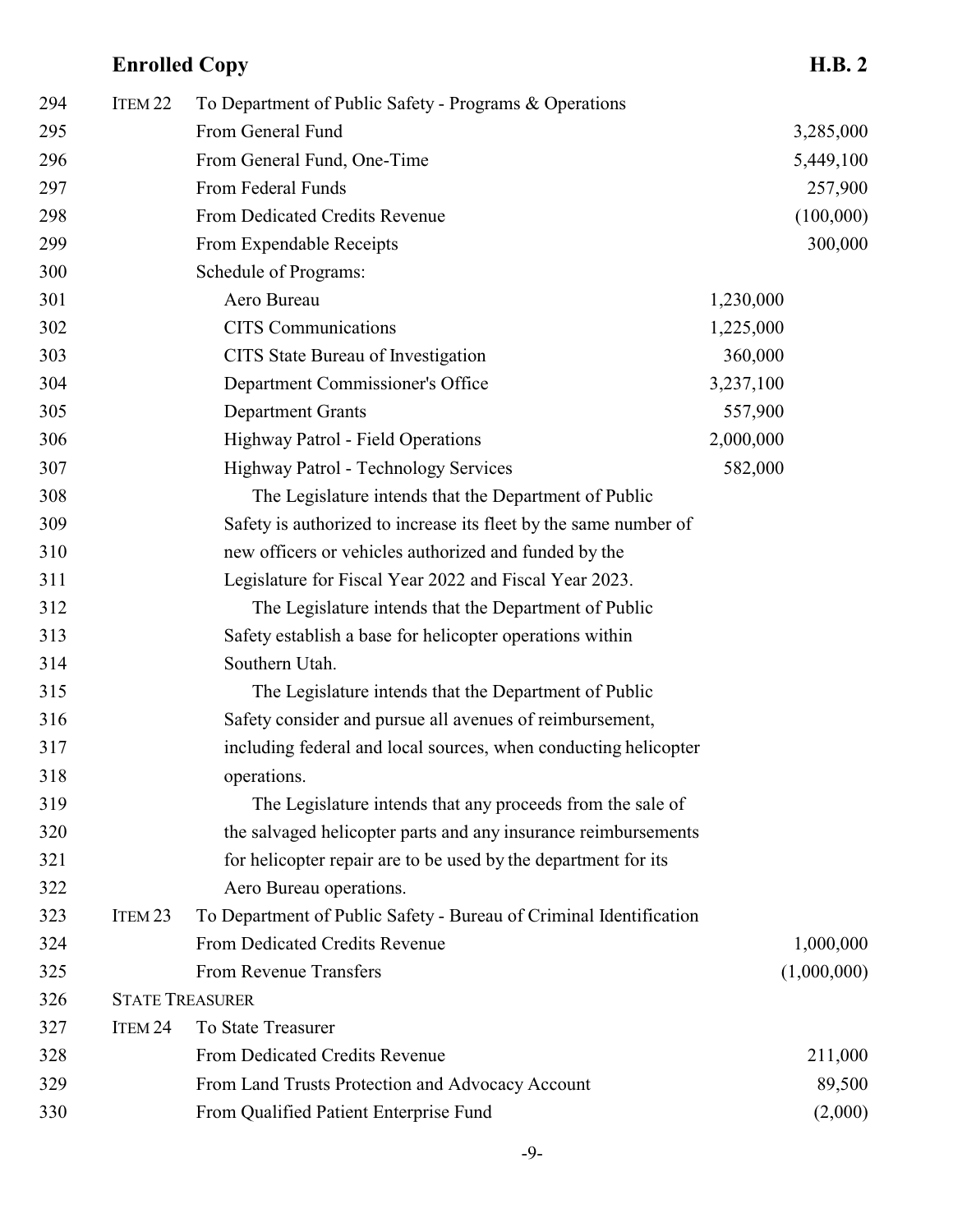|     | H.B. 2             |                                                                  |             | <b>Enrolled Copy</b> |
|-----|--------------------|------------------------------------------------------------------|-------------|----------------------|
| 331 |                    | Schedule of Programs:                                            |             |                      |
| 332 |                    | Advocacy Office                                                  | 89,500      |                      |
| 333 |                    | Treasury and Investment                                          | 209,000     |                      |
| 334 |                    | <b>UTAH COMMUNICATIONS AUTHORITY</b>                             |             |                      |
| 335 | ITEM <sub>25</sub> | To Utah Communications Authority - Administrative Services       |             |                      |
| 336 | Division           |                                                                  |             |                      |
| 337 |                    | From General Fund, One-Time                                      |             | 5,000,000            |
| 338 |                    | From Gen. Fund Rest. - Statewide Unified E-911 Emerg. Acct.      |             | (1,413,600)          |
| 339 |                    | From General Fund Restricted - Utah Statewide Radio System Acct. |             | 1,999,500            |
| 340 |                    | Schedule of Programs:                                            |             |                      |
| 341 |                    | 911 Division                                                     | (1,413,600) |                      |
| 342 |                    | <b>Administrative Services Division</b>                          | 6,999,500   |                      |
| 343 |                    | <b>INFRASTRUCTURE AND GENERAL GOVERNMENT</b>                     |             |                      |
| 344 |                    | <b>CAREER SERVICE REVIEW OFFICE</b>                              |             |                      |
| 345 | ITEM <sub>26</sub> | To Career Service Review Office                                  |             |                      |
| 346 |                    | In accordance with UCA 63J-1-903, the Legislature intends        |             |                      |
| 347 |                    | that the Career Service Review Office, whose mission is to       |             |                      |
| 348 |                    | administer the Utah State Employees Grievance and Appeals        |             |                      |
| 349 |                    | Procedures for executive branch employees, to report to the      |             |                      |
| 350 |                    | Office of the Legislative Fiscal Analyst and to the Governor's   |             |                      |
| 351 |                    | Office of Planning and Budget before October 1, 2022, the        |             |                      |
| 352 |                    | final status of performance measures established in FY 2022      |             |                      |
| 353 |                    | appropriations bills. For FY 2023, the office shall report the   |             |                      |
| 354 |                    | following performance measures: 1) the length of time to issue   |             |                      |
| 355 |                    | a jurisdictional decision on a new grievance (target: 15 days);  |             |                      |
| 356 |                    | 2) the length of time to conduct an evidentiary hearing once a   |             |                      |
| 357 |                    | grievance has been established (target: 150 days); 3) the length |             |                      |
| 358 |                    | of time to issue a written decision after an evidentiary hearing |             |                      |
| 359 |                    | has adjourned (target: 20 working days); and 4) hire and retain  |             |                      |
| 360 |                    | hearing officers who meet the performance standards set by       |             |                      |
| 361 |                    | DHRM (target: $100\%$ ).                                         |             |                      |
| 362 |                    | UTAH EDUCATION AND TELEHEALTH NETWORK                            |             |                      |
| 363 | ITEM <sub>27</sub> | To Utah Education and Telehealth Network                         |             |                      |
| 364 |                    | From Education Fund                                              |             | 2,000,000            |
| 365 |                    | From Federal Funds, One-Time                                     |             | 2,857,000            |
| 366 |                    | From Dedicated Credits Revenue, One-Time                         |             | 2,500,300            |
| 367 |                    | Schedule of Programs:                                            |             |                      |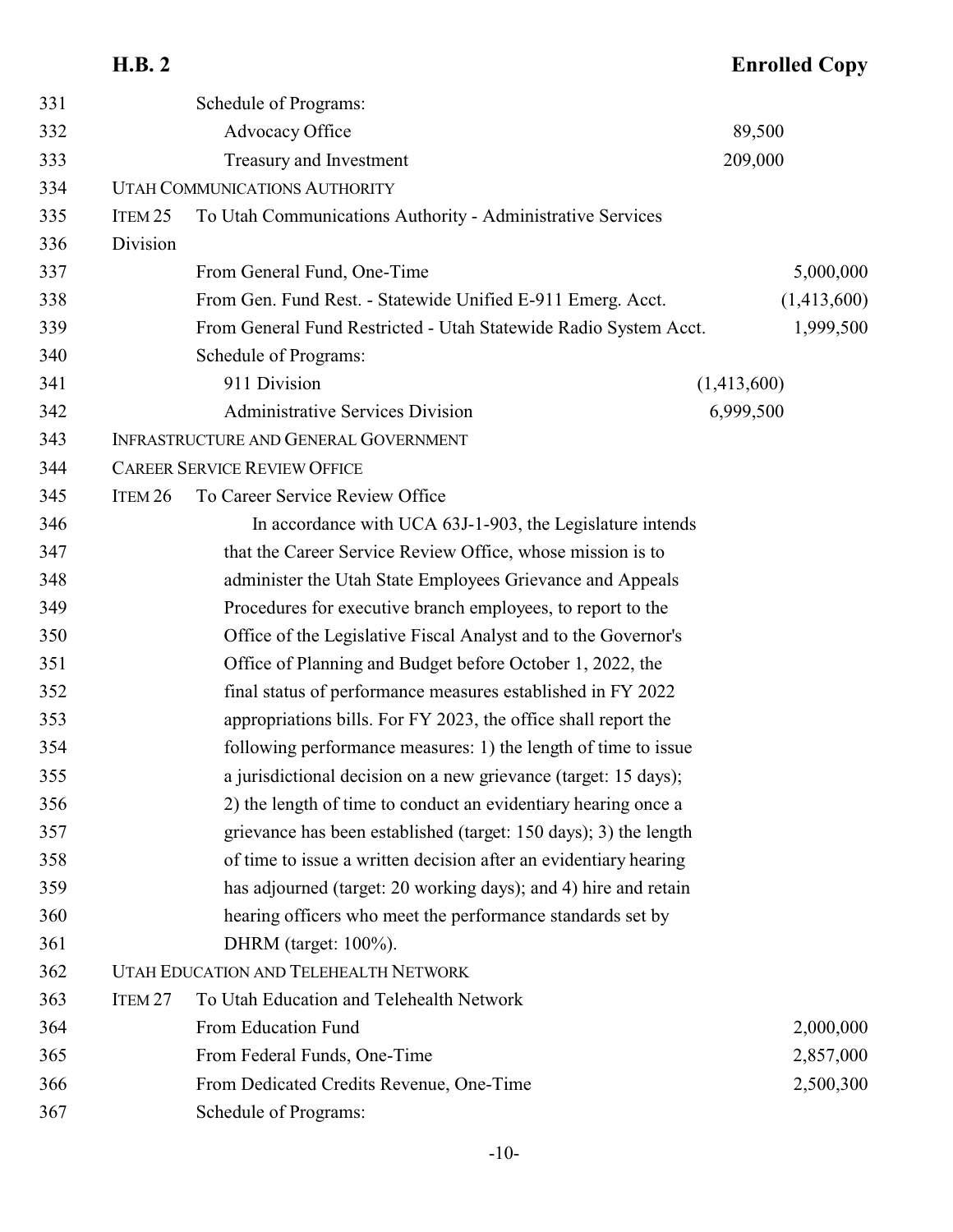| 368 |                    | Administration                                                     | 2,000,000 |
|-----|--------------------|--------------------------------------------------------------------|-----------|
| 369 |                    | <b>Instructional Support</b>                                       | 2,857,000 |
| 370 |                    | <b>Technical Services</b>                                          | 2,500,300 |
| 371 |                    | In accordance with UCA 63J-1-903, the Legislature intends          |           |
| 372 |                    | that the Utah Education and Telehealth Network, whose              |           |
| 373 |                    | mission is to "connect people and technologies to improve"         |           |
| 374 |                    | education and telehealth in Utah," shall report to the Office of   |           |
| 375 |                    | the Legislative Fiscal Analyst and to the Governor's Office of     |           |
| 376 |                    | Planning and Budget before October 1, 2022, the final status of    |           |
| 377 |                    | performance measures established in FY 2022 appropriations         |           |
| 378 |                    | bills. For FY 2023, the department shall report the following      |           |
| 379 |                    | performance measures: 1) the number of circuits (target:           |           |
| 380 |                    | 1,447); 2) the percentage of potential customers using UETNs       |           |
| 381 |                    | Learning Management System services (target: 74%); and 3)          |           |
| 382 |                    | the number of Interactive Video Conferencing (IVC) courses         |           |
| 383 |                    | (target: 56,733).                                                  |           |
| 384 |                    | <b>DEPARTMENT OF GOVERNMENT OPERATIONS</b>                         |           |
| 385 | ITEM 28            | To Department of Government Operations - Administrative Rules      |           |
| 386 |                    | In accordance with UCA 63J-1-903, the Legislature intends          |           |
| 387 |                    | that the Department of Government Operations report                |           |
| 388 |                    | performance measures for the Office of Administrative Rules        |           |
| 389 |                    | line item, whose mission is "to enable citizens participation in   |           |
| 390 |                    | their own government by supporting agency rulemaking and           |           |
| 391 |                    | ensuring agency compliance with the Utah Administrative            |           |
| 392 |                    | Rulemaking Act." The department shall report to the Office of      |           |
| 393 |                    | the Legislative Fiscal Analyst and to the Governor's Office of     |           |
| 394 |                    | Planning and Budget before October 1, 2022, the final status of    |           |
| 395 |                    | performance measures established in FY 2022 appropriations         |           |
| 396 |                    | bills. For FY 2023, the department shall report the following      |           |
| 397 |                    | performance measures: 1) average number of business days to        |           |
| 398 |                    | review rule filings (target: 4 days or less); 2) average number of |           |
| 399 |                    | days from the effective date to publish the final version of an    |           |
| 400 |                    | administrative rule after the rule becomes effective (target: 14   |           |
| 401 |                    | days or less.); and 3) number of agency administrative rules       |           |
| 402 |                    | coordinators trained during the fiscal year (target: 80%).         |           |
| 403 | ITEM <sub>29</sub> | To Department of Government Operations - DFCM Administration       |           |
| 404 |                    | From Dedicated Credits Revenue                                     | 731,100   |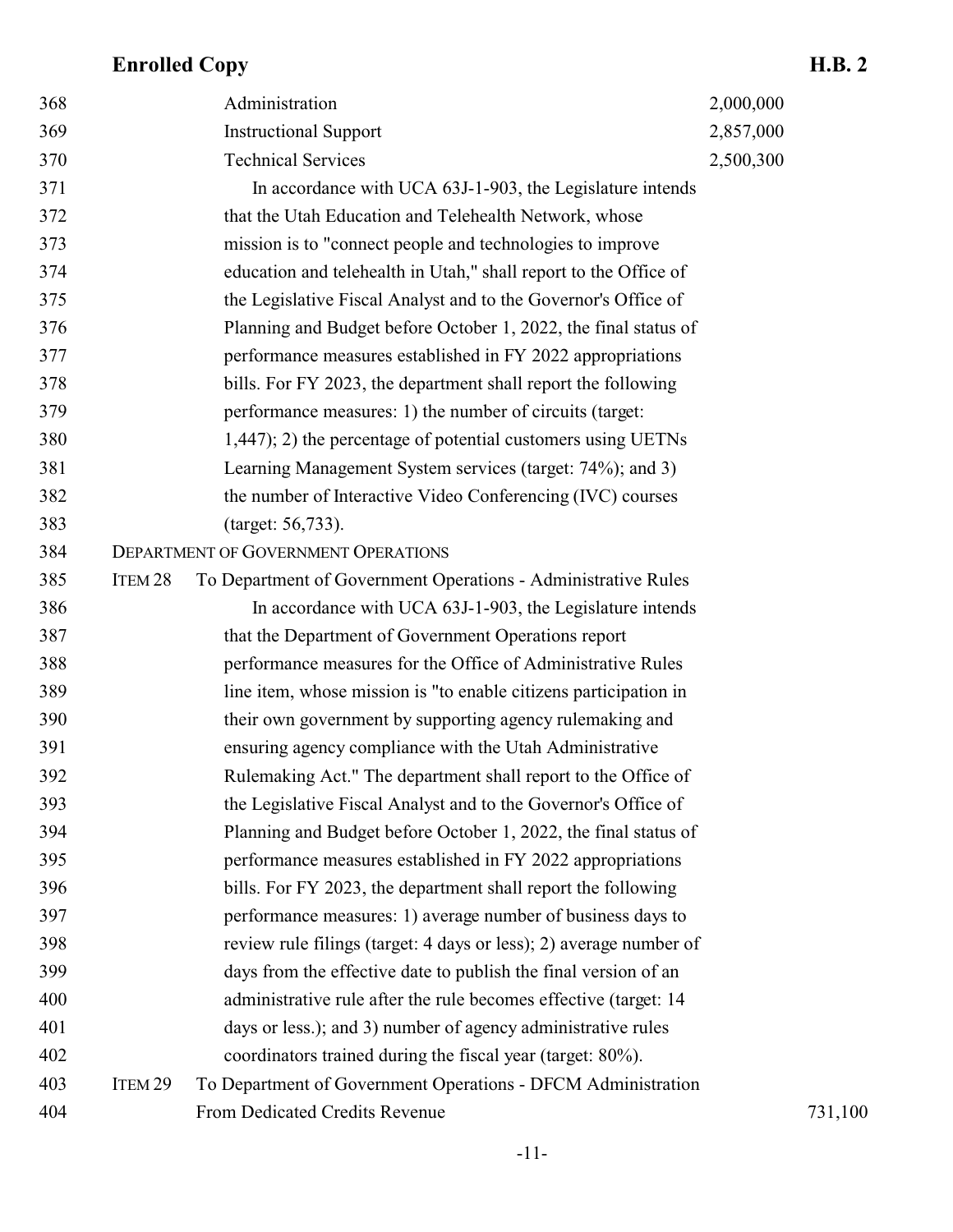| 405 |                    | Schedule of Programs:                                             |         |           |
|-----|--------------------|-------------------------------------------------------------------|---------|-----------|
| 406 |                    | <b>DFCM</b> Administration                                        | 731,100 |           |
| 407 |                    | In accordance with UCA 63J-1-903, the Legislature intends         |         |           |
| 408 |                    | that the Department of Government Operations report               |         |           |
| 409 |                    | performance measures for the DFCM Administration line item,       |         |           |
| 410 |                    | whose mission is "to provide professional services to assist      |         |           |
| 411 |                    | State entities in meeting their facility needs for the benefit of |         |           |
| 412 |                    | the public." The department shall report to the Office of the     |         |           |
| 413 |                    | Legislative Fiscal Analyst and to the Governor's Office of        |         |           |
| 414 |                    | Planning and Budget before October 1, 2022 the final status of    |         |           |
| 415 |                    | performance measures established in FY 2022 appropriations        |         |           |
| 416 |                    | bills: 1) capital improvement projects completed in the fiscal    |         |           |
| 417 |                    | year they are funded (target: at least 86%); and 2) accuracy of   |         |           |
| 418 |                    | Capital Budget Estimates (CBE) (baseline +/- 10%; target: +/-     |         |           |
| 419 |                    | $5\%$ ).                                                          |         |           |
| 420 | ITEM <sub>30</sub> | To Department of Government Operations - Executive Director       |         |           |
| 421 |                    | From General Fund                                                 |         | 34,000    |
| 422 |                    | From Dedicated Credits Revenue                                    |         | 337,000   |
| 423 |                    | From General Services - Cooperative Contract Mgmt, One-Time       |         | 500,000   |
| 424 |                    | Schedule of Programs:                                             |         |           |
| 425 |                    | <b>Executive Director</b>                                         | 871,000 |           |
| 426 |                    | In accordance with UCA 63J-1-903, the Legislature intends         |         |           |
| 427 |                    | that the Department of Government Operations report               |         |           |
| 428 |                    | performance measures for the Executive Director line item,        |         |           |
| 429 |                    | whose mission is "to create innovative solutions to transform     |         |           |
| 430 |                    | government services." The department shall report to the Office   |         |           |
| 431 |                    | of the Legislative Fiscal Analyst and to the Governor's Office    |         |           |
| 432 |                    | of Planning and Budget before October 1, 2022, the final status   |         |           |
| 433 |                    | of performance measures established in FY 2022                    |         |           |
| 434 |                    | appropriations bills. For FY 2023, the department shall report    |         |           |
| 435 |                    | the following performance measures: 1) independent                |         |           |
| 436 |                    | evaluation/audit of divisions/key programs (target: at least 4    |         |           |
| 437 |                    | annually); 2) air quality improvement activities across state     |         |           |
| 438 |                    | agencies (targets: 25 activities each year).                      |         |           |
| 439 | ITEM <sub>31</sub> | To Department of Government Operations - Finance                  |         |           |
| 440 | Administration     |                                                                   |         |           |
| 441 |                    | From General Fund, One-Time                                       |         | 1,764,300 |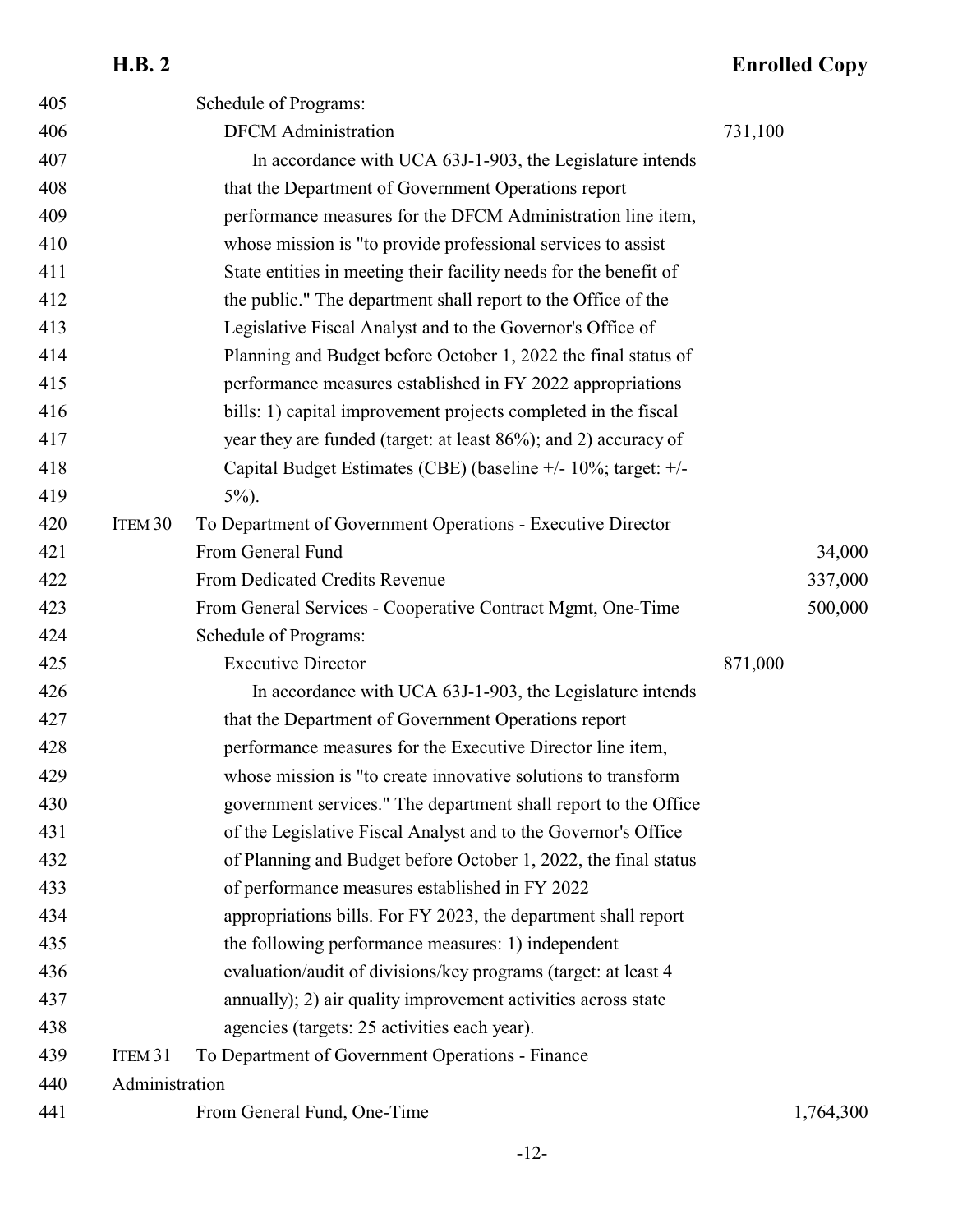# **Enrolled Copy**

| 442 | From State Debt Collection Fund, One-Time                                           |           | 360,000 |
|-----|-------------------------------------------------------------------------------------|-----------|---------|
| 443 | Schedule of Programs:                                                               |           |         |
| 444 | <b>Financial Information Systems</b>                                                | 1,764,300 |         |
| 445 | <b>Financial Reporting</b>                                                          | 360,000   |         |
| 446 | In accordance with UCA 63J-1-903, the Legislature intends                           |           |         |
| 447 | that the Department of Government Operations report                                 |           |         |
| 448 | performance measures for the Finance Administration line                            |           |         |
| 449 | item, whose mission is "to serve Utah citizens and state                            |           |         |
| 450 | agencies with fiscal leadership and quality financial systems,                      |           |         |
| 451 | processes, and information." The department shall report to the                     |           |         |
| 452 | Office of the Legislative Fiscal Analyst and to the Governor's                      |           |         |
| 453 | Office of Planning and Budget before October 1, 2022, the                           |           |         |
| 454 | final status of performance measures established in FY 2022                         |           |         |
| 455 | appropriations bills. For FY 2023, the department shall report                      |           |         |
| 456 | the following performance measures: 1) close the fiscal year                        |           |         |
| 457 | within 60 days of the end of the fiscal year (baseline: 101 days                    |           |         |
| 458 | after June 30; target: 60 days after June 30).                                      |           |         |
| 459 | ITEM <sub>32</sub><br>To Department of Government Operations - Inspector General of |           |         |
| 460 | <b>Medicaid Services</b>                                                            |           |         |
| 461 | From General Fund                                                                   |           | 175,000 |
| 462 | Schedule of Programs:                                                               |           |         |
| 463 | <b>Inspector General of Medicaid Services</b>                                       | 175,000   |         |
| 464 | In accordance with UCA 63J-1-903, the Legislature intends                           |           |         |
| 465 | that the Department of Government Operations report                                 |           |         |
| 466 | performance measures for the Office of Inspector General of                         |           |         |
| 467 | Medicaid Services, whose mission is to "eliminate fraud,                            |           |         |
| 468 | waste, and abuse within the Medicaid program." The                                  |           |         |
| 469 | department shall report to the Office of the Legislative Fiscal                     |           |         |
| 470 | Analyst and to the Governor's Office of Planning and Budget                         |           |         |
| 471 | before October 1, 2022, the final status of performance                             |           |         |
| 472 | measures established in FY 2022 appropriations bills. For FY                        |           |         |
| 473 | 2023, the department shall report the following performance                         |           |         |
| 474 | measures: 1) cost avoidance projected over one year and three                       |           |         |
| 475 | years (target: \$15 million); 2) Medicaid dollars recovered                         |           |         |
| 476 | through cash collections, directed re-bills, and credit                             |           |         |
| 477 | adjustments (target: \$3 to 5 million); 3) the number of credible                   |           |         |
| 478 | allegations of provider and/or recipient fraud received, initial                    |           |         |
|     |                                                                                     |           |         |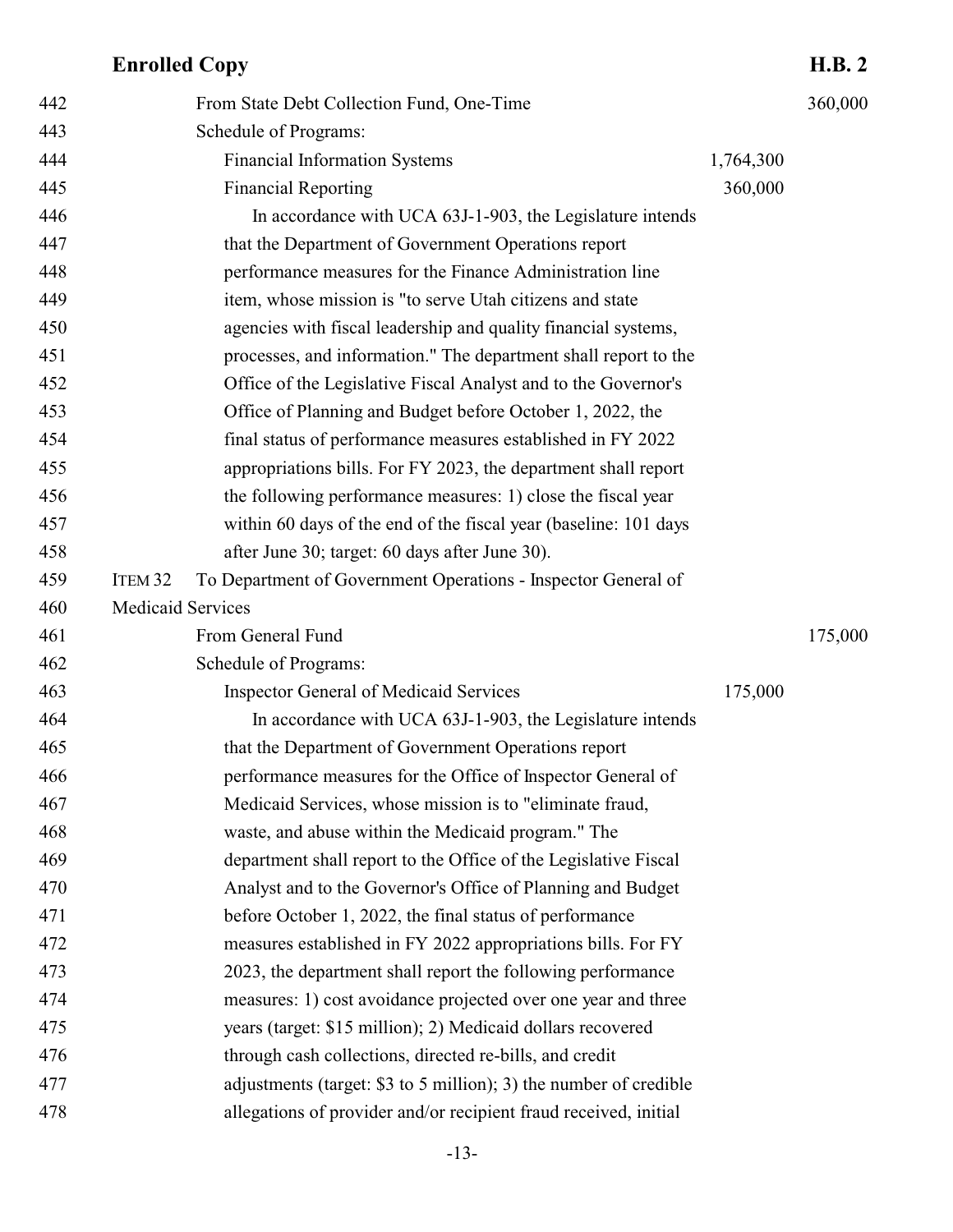| 479 |                    | investigations conducted, and referred to an outside entity, e.g. |
|-----|--------------------|-------------------------------------------------------------------|
| 480 |                    | Medicaid Fraud Control Unit (MFCU), Department of                 |
| 481 |                    | Workforce Services (DWS), local law enforcement, etc. (target:    |
| 482 |                    | 10 cases referred to MFCU; 30 cases referred to DWS/others);      |
| 483 |                    | 4) the number of fraud, waste, and abuse cases identified and     |
| 484 |                    | evaluated (target: 350 leads/ideas turn into 750 cases, that      |
| 485 |                    | encompass around 3,500 individual transactions reviewed); and     |
| 486 |                    | 5) the number of recommendations for improvement made to          |
| 487 |                    | the Department of Health and Human Services (target: 350).        |
| 488 | ITEM <sub>33</sub> | To Department of Government Operations - Judicial Conduct         |
| 489 | Commission         |                                                                   |
| 490 |                    | In accordance with UCA 63J-1-903, the Legislature intends         |
| 491 |                    | that the Department of Government Operations report               |
| 492 |                    | performance measures for the Judicial Conduct Commission          |
| 493 |                    | line item, whose mission is to investigate and conduct            |
| 494 |                    | confidential hearings regarding complaints against state,         |
| 495 |                    | county, and municipal judges throughout the state. The            |
| 496 |                    | department shall report to the Office of the Legislative Fiscal   |
| 497 |                    | Analyst and to the Governor's Office of Planning and Budget       |
| 498 |                    | before October 1, 2022, the final status of performance           |
| 499 |                    | measures established in FY 2022 appropriations bills. For FY      |
| 500 |                    | 2023, the department shall report the following performance       |
| 501 |                    | measures: 1) Timely publication of an annual report with all      |
| 502 |                    | public dispositions in the last year (Target $= 60$ days from the |
| 503 |                    | end of the fiscal year); and 2) Annualized average number of      |
| 504 |                    | business days to conduct a preliminary investigation (Target =    |
| 505 |                    | 90 days).                                                         |
| 506 | ITEM <sub>34</sub> | To Department of Government Operations - Purchasing               |
| 507 |                    | In accordance with UCA 63J-1-903, the Legislature intends         |
| 508 |                    | that the Department of Government Operations report               |
| 509 |                    | performance measures for the Purchasing and General Services      |
| 510 |                    | line item, whose mission is to ensure that the state agencies     |
| 511 |                    | adhere to the requirement of the Utah Procurement Code when       |
| 512 |                    | conducting procurements. The department shall report to the       |
| 513 |                    | Office of the Legislative Fiscal Analyst and to the Governor's    |
| 514 |                    | Office of Planning and Budget before October 1, 2022, the         |
| 515 |                    | final status of performance measures established in FY 2022       |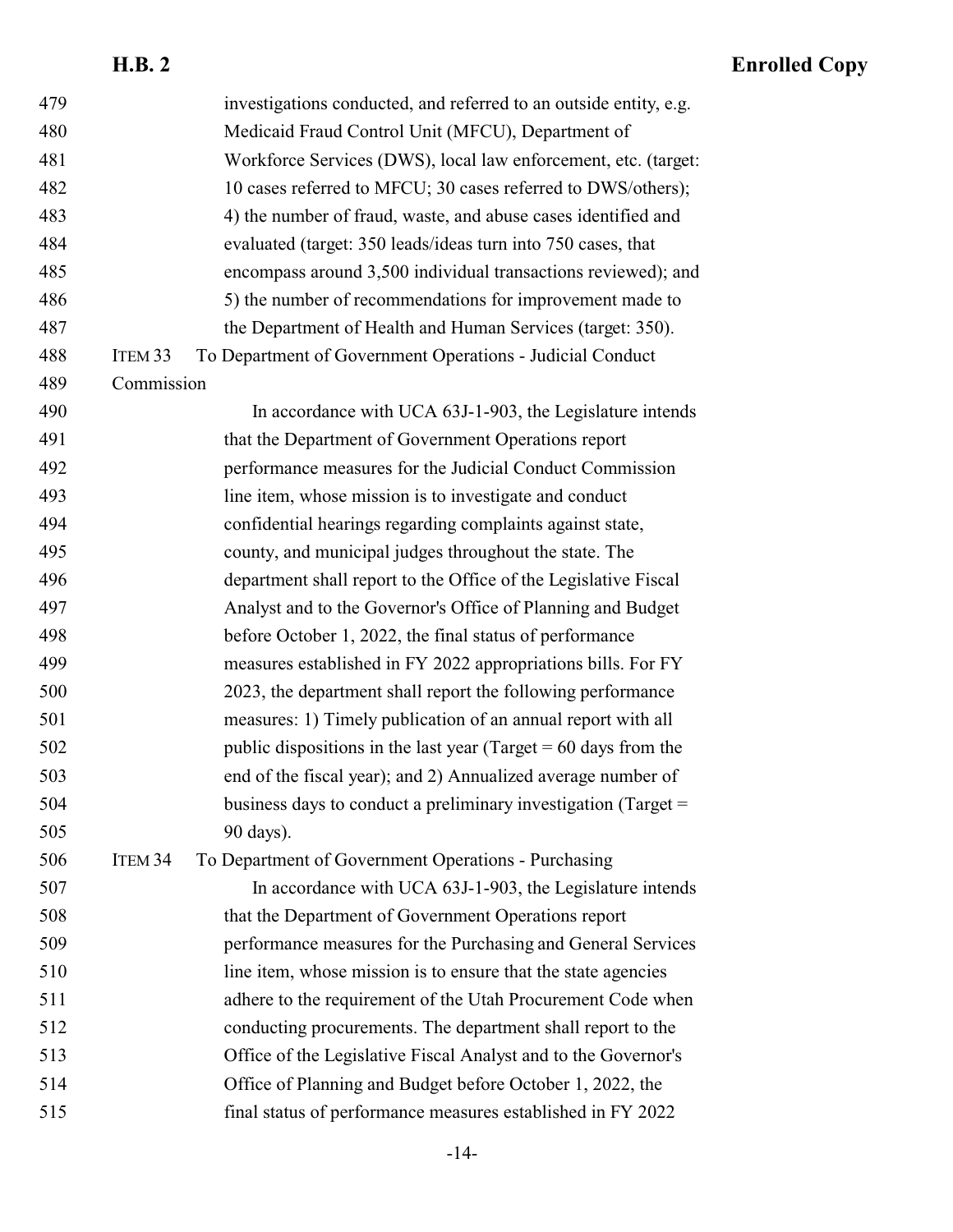| 516 |                    | appropriations bills. For FY 2023, the department shall report           |            |
|-----|--------------------|--------------------------------------------------------------------------|------------|
| 517 |                    | the following performance measures: 1) increase the average              |            |
| 518 |                    | discount on State of Utah Best Value cooperative contracts               |            |
| 519 |                    | (baseline: $32\%$ , target: $40\%$ ); 2) increase the number of State of |            |
| 520 |                    | Utah Best Value Cooperative Contracts for public entities to             |            |
| 521 |                    | use (baseline: 950, target: $1,400$ ); and 3) increase the amount of     |            |
| 522 |                    | total spend on State of Utah Best Value Cooperative contracts            |            |
| 523 |                    | (baseline: \$550 million, target: \$900 million).                        |            |
| 524 | ITEM <sub>35</sub> | To Department of Government Operations - State Archives                  |            |
| 525 |                    | In accordance with UCA 63J-1-903, the Legislature intends                |            |
| 526 |                    | that the Department of Government Operations report                      |            |
| 527 |                    | performance measures for the State Archives and Records                  |            |
| 528 |                    | Service line item, whose mission is " to assist Utah government          |            |
| 529 |                    | agencies in the efficient management of their records, to                |            |
| 530 |                    | preserve those records of enduring value, and to provide quality         |            |
| 531 |                    | access to public information." The department shall report to            |            |
| 532 |                    | the Office of the Legislative Fiscal Analyst and to the                  |            |
| 533 |                    | Governor's Office of Planning and Budget before October 1,               |            |
| 534 |                    | 2022, the final status of performance measures established in            |            |
| 535 |                    | FY 2022 appropriations bills. For FY 2023, the department                |            |
| 536 |                    | shall report the following performance measures: 1) percentage           |            |
| 537 |                    | of reformatted records that meet or exceed estimated                     |            |
| 538 |                    | completion date (target: 80%); 2) percentage of reformatted              |            |
| 539 |                    | records projects completed that were error-free in quality               |            |
| 540 |                    | control checks (target: 90%); and 3) percentage of government            |            |
| 541 |                    | entity or political subdivision designated records officers are          |            |
| 542 |                    | certified (Target: 95%).                                                 |            |
| 543 | ITEM <sub>36</sub> | To Department of Government Operations - Chief Information               |            |
| 544 | Officer            |                                                                          |            |
| 545 |                    | From General Fund                                                        | 5,000,000  |
| 546 |                    | From General Fund, One-Time                                              | 20,000,000 |
| 547 |                    | Schedule of Programs:                                                    |            |
| 548 |                    | <b>Chief Information Officer</b>                                         | 25,000,000 |
| 549 |                    | In accordance with UCA 63J-1-903, the Legislature intends                |            |
| 550 |                    | that the Department of Government Operations report                      |            |
| 551 |                    | performance measures for the Chief Information Officer line              |            |
| 552 |                    | item, whose mission is "to provide innovative, secure, and               |            |
|     |                    |                                                                          |            |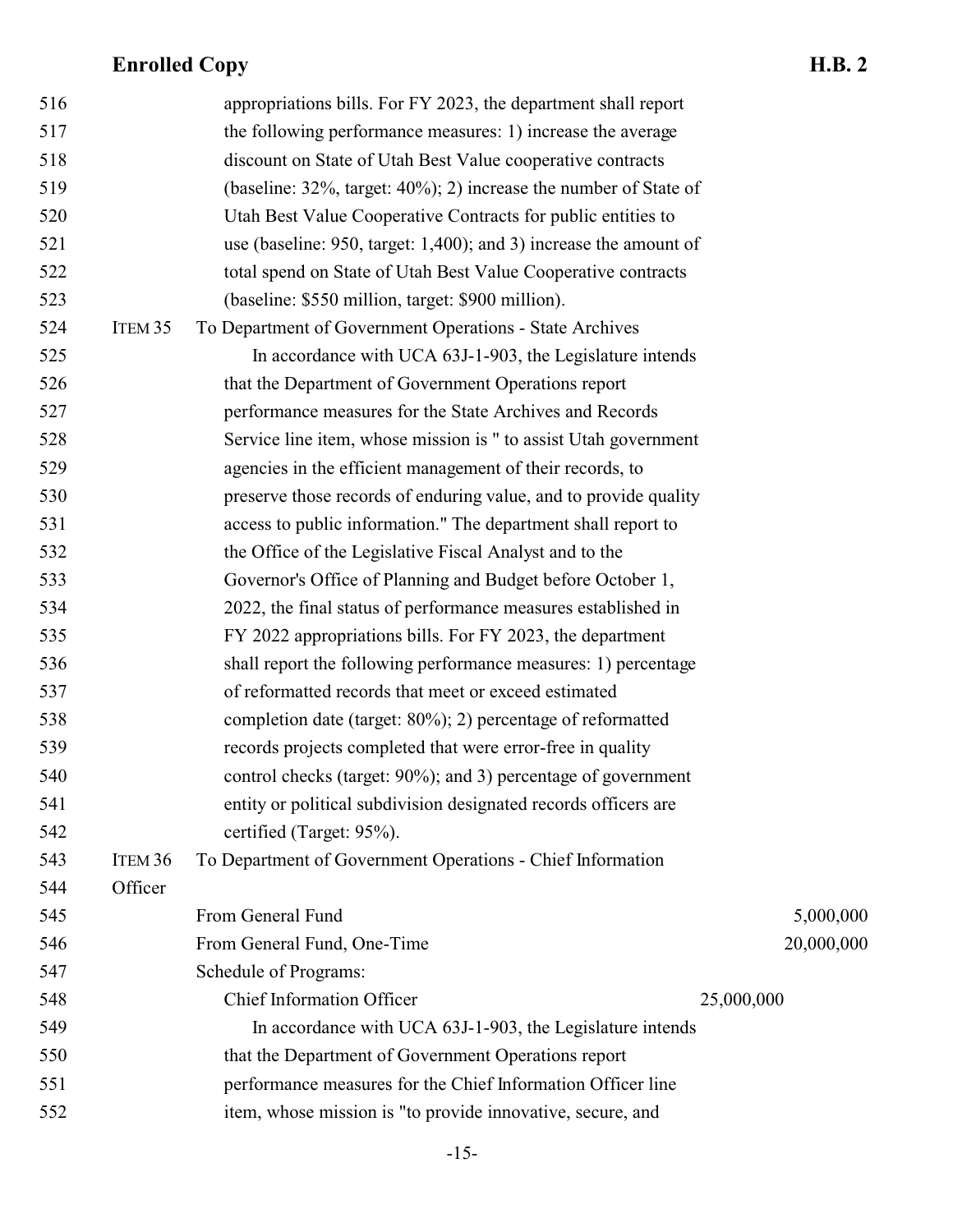| 553 |                    | cost-effective technology solutions that are convenient and       |
|-----|--------------------|-------------------------------------------------------------------|
| 554 |                    | empower our partner agencies to better serve the residents of     |
| 555 |                    | Utah." The department shall report to the Office of the           |
| 556 |                    | Legislative Fiscal Analyst and to the Governor's Office of        |
| 557 |                    | Planning and Budget before October 1, 2022, the final status of   |
| 558 |                    | performance measures established in FY 2022 appropriations        |
| 559 |                    | bills. For FY 2023, the department shall report the following     |
| 560 |                    | performance measures: 1) data security - ongoing systematic       |
| 561 |                    | prioritization of high-risk areas across the state (target: score |
| 562 |                    | below $5,000$ ; 2) application development - satisfaction scores  |
| 563 |                    | on application development projects from agencies (target:        |
| 564 |                    | average at least 83%); and 3) procurement and deployment -        |
| 565 |                    | ensure state employees receive computers in a timely manner       |
| 566 |                    | (target: at least $75\%$ ).                                       |
| 567 |                    | The Legislature intends that the \$5 million ongoing              |
| 568 |                    | appropriation for Information Technology Innovation Fund          |
| 569 |                    | may be used in FY 2023, FY 2024, and FY 2025, along with an       |
| 570 |                    | increase in Internal Service Fund (ISF) capital outlay            |
| 571 |                    | authorization, for development of the Human Capital               |
| 572 |                    | Management System. After FY 2025, this ongoing                    |
| 573 |                    | appropriation may be used to fund any rate impacts associated     |
| 574 |                    | with ISF capital investment.                                      |
| 575 | ITEM <sub>37</sub> | To Department of Government Operations - Integrated Technology    |
| 576 |                    | In accordance with UCA 63J-1-903, the Legislature intends         |
| 577 |                    | that the Department of Government Operations report               |
| 578 |                    | performance measures for the Integrated Technology Services       |
| 579 |                    | line item, whose mission is "to provide innovative, secure, and   |
| 580 |                    | cost-effective technology solutions that are convenient and       |
| 581 |                    | empower our partner agencies to better serve the residents of     |
| 582 |                    | Utah." The department shall report to the Office of the           |
| 583 |                    | Legislative Fiscal Analyst and to the Governor's Office of        |
| 584 |                    | Planning and Budget before October 1, 2022, the final status of   |
| 585 |                    | performance measures established in FY 2022 appropriations        |
| 586 |                    | bills. For FY 2023, the department shall report the following     |
| 587 |                    | performance measures: 1) uptime for the Utah Geospatial           |
| 588 |                    | Resource Center (UGRC) portfolio of streaming geographic          |
| 589 |                    | data web services and State Geographic Information Database       |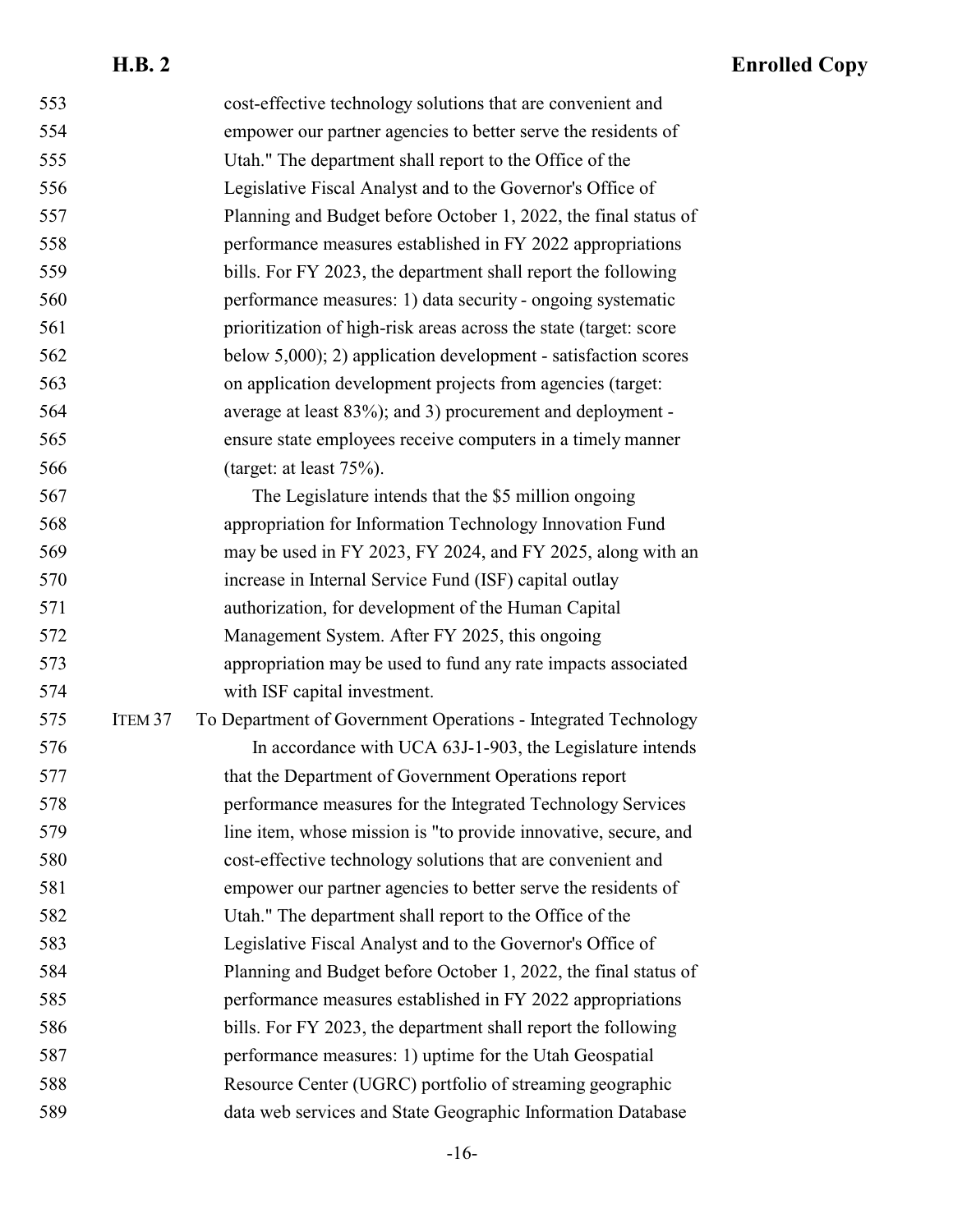| 590 |                       | connection services (target: at least 99.5%); 2) road centerline |             |
|-----|-----------------------|------------------------------------------------------------------|-------------|
| 591 |                       | and addressing map data layer required for Next Generation       |             |
| 592 |                       | 911 services is published monthly to the State Geographic        |             |
| 593 |                       | Information Database (target: at least 120 county-sourced        |             |
| 594 |                       | updates including 50 updates from Utah's class I and II          |             |
| 595 |                       | counties); and 3) uptime for UGRC's TURN GPS real-time,          |             |
| 596 |                       | high precision geopositioning service that provides differential |             |
| 597 |                       | correction services to paying and partner subscribers in the     |             |
| 598 |                       | surveying, mapping, construction, and agricultural industries    |             |
| 599 |                       | (target: at least $99.5\%$ ).                                    |             |
| 600 | <b>CAPITAL BUDGET</b> |                                                                  |             |
| 601 | ITEM <sub>38</sub>    | To Capital Budget - Capital Development - Higher Education       |             |
| 602 |                       | From Higher Education Capital Projects Fund, One-Time            | 191,917,200 |
| 603 |                       | From Technical Colleges Capital Projects Fund, One-Time          | 93,037,000  |
| 604 |                       | Schedule of Programs:                                            |             |
| 605 |                       | Mountainland Tech Payson Campus Building                         | 47,922,000  |
| 606 |                       | WSU David O McKay Education Building Renovation                  | 27,132,200  |
| 607 |                       | Davis Tech Campus Renovations                                    | 20,366,000  |
| 608 |                       | Tooele Tech Campus Building Expansion                            | 24,749,000  |
| 609 |                       | <b>UVU Engineering Building</b>                                  | 80,000,000  |
| 610 |                       | UTU General Classroom Building                                   | 56,085,000  |
| 611 |                       | <b>SUU Music Center Renovation</b>                               | 19,500,000  |
| 612 |                       | SUU Stadium Flood Repair and Prevention                          | 9,200,000   |
| 613 |                       | The Legislature intends that before commencing                   |             |
| 614 |                       | construction of a capital development project funded for an      |             |
| 615 |                       | institution of higher education during the 2022 General          |             |
| 616 |                       | Session, the Division of Facilities Construction and             |             |
| 617 |                       | Management (DFCM) and the institution shall report to the        |             |
| 618 |                       | Infrastructure and General Government Appropriations             |             |
| 619 |                       | Subcommittee and the Higher Education Appropriations             |             |
| 620 |                       | Subcommittee on the status and cost of the project, and that     |             |
| 621 |                       | DFCM and the institution shall seek feedback from the            |             |
| 622 |                       | committees before committing funds for demolition or             |             |
| 623 |                       | construction. The Legislature further intends that prior to      |             |
| 624 |                       | committing funds for construction that DFCM, the institution,    |             |
| 625 |                       | and the Board of Higher Education shall certify to the           |             |
| 626 |                       | committees that the institution (1) has developed a plan that    |             |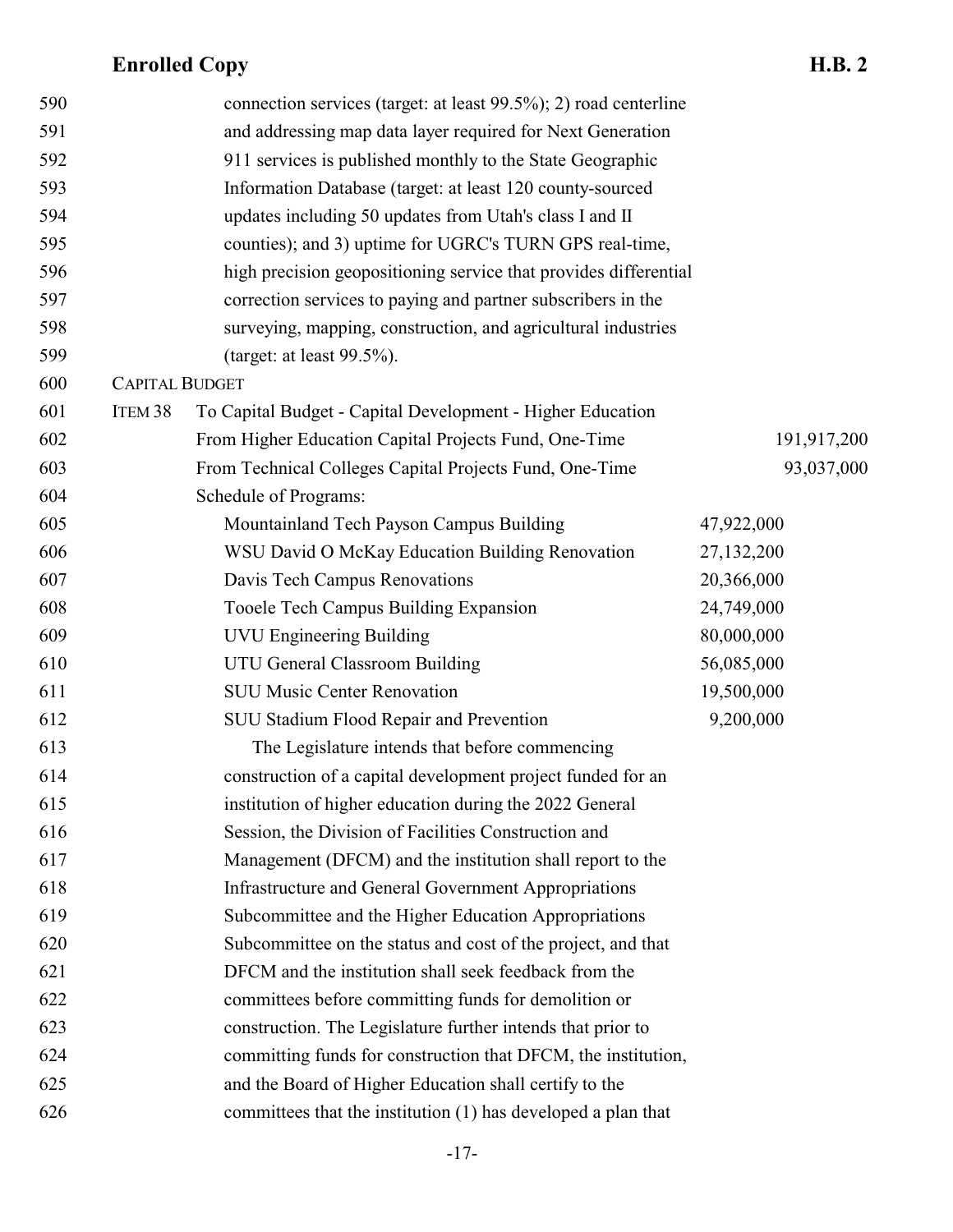|     | <b>H.B. 2</b>         |                                                                 | <b>Enrolled Copy</b> |
|-----|-----------------------|-----------------------------------------------------------------|----------------------|
| 627 |                       | will utilize each classroom space in the building an average of |                      |
| 628 |                       | 33.75 hours of instruction per week for spring and fall         |                      |
| 629 |                       | semesters with 66.7 percent seat occupancy, and will work to    |                      |
| 630 |                       | increase utilization of classroom space during the summer; and  |                      |
| 631 |                       | (2) has presented a plan to implement space utilization of      |                      |
| 632 |                       | non-classroom areas as per industry standards.                  |                      |
| 633 | ITEM <sub>39</sub>    | To Capital Budget - Capital Development - Other State           |                      |
| 634 | Government            |                                                                 |                      |
| 635 |                       | From Capital Projects Fund, One-Time                            | 78,267,300           |
| 636 |                       | Schedule of Programs:                                           |                      |
| 637 |                       | Sanpete County Courthouse                                       | 14,161,000           |
| 638 |                       | <b>DNR Lone Peak Facility</b>                                   | 16,602,600           |
| 639 |                       | DGO Fleet Surplus and DFCM Relocation                           | 8,913,900            |
| 640 |                       | Utah State Dev Center Comp Therapy Building                     | 38,589,800           |
| 641 | ITEM <sub>40</sub>    | To Capital Budget - Pass-Through                                |                      |
| 642 |                       | The Legislature intends that appropriations for Olympic         |                      |
| 643 |                       | Park Improvement may be used for improvements at the Utah       |                      |
| 644 |                       | Olympic Park, Utah Olympic Oval, or Soldier Hollow Nordic       |                      |
| 645 |                       | Center.                                                         |                      |
| 646 |                       | STATE BOARD OF BONDING COMMISSIONERS - DEBT SERVICE             |                      |
| 647 | ITEM <sub>41</sub>    | To State Board of Bonding Commissioners - Debt Service - Debt   |                      |
| 648 | Service               |                                                                 |                      |
| 649 |                       | From General Fund                                               | (40,000,000)         |
| 650 |                       | From General Fund, One-Time                                     | 355,620,200          |
| 651 |                       | From Revenue Transfers, One-Time                                | (5,618,700)          |
| 652 |                       | Schedule of Programs:                                           |                      |
| 653 |                       | G.O. Bonds - State Govt                                         | 310,001,500          |
| 654 |                       | The Legislature intends that, if amounts appropriated from      |                      |
| 655 |                       | the Transportation Investment Fund of 2005 and the County of    |                      |
| 656 |                       | the First Class Highway Projects Fund to debt service exceed    |                      |
| 657 |                       | the amounts needed to cover payments on the debt, the           |                      |
| 658 |                       | Division of Finance transfer from these funds only the amounts  |                      |
| 659 |                       | needed for debt service.                                        |                      |
| 660 | <b>TRANSPORTATION</b> |                                                                 |                      |
| 661 | ITEM <sub>42</sub>    | To Transportation - Highway System Construction                 |                      |
| 662 |                       | From Transportation Fund                                        | 63,615,300           |
| 663 |                       | From Transportation Fund, One-Time                              | 13,655,000           |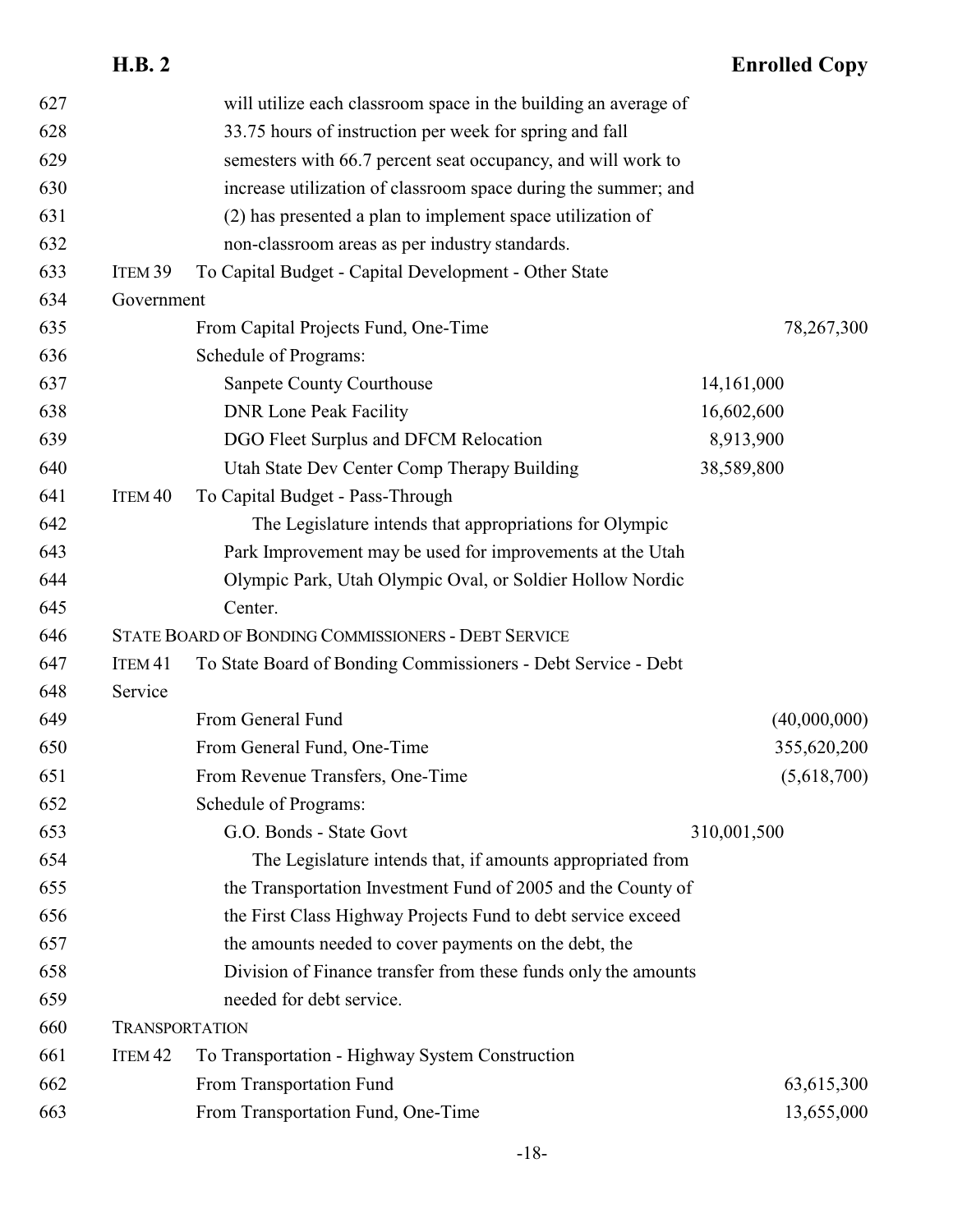| 664 |                    | From Federal Funds, One-Time                                    |            | 30,000    |
|-----|--------------------|-----------------------------------------------------------------|------------|-----------|
| 665 |                    | Schedule of Programs:                                           |            |           |
| 666 |                    | Rehabilitation/Preservation                                     | 62,270,300 |           |
| 667 |                    | <b>State Construction</b>                                       | 15,030,000 |           |
| 668 |                    | The Legislature intends that if the Department of               |            |           |
| 669 |                    | Transportation determines that land owned by the department     |            |           |
| 670 |                    | near the Calvin L. Rampton Complex is surplus to the            |            |           |
| 671 |                    | department's needs, proceeds from the sale of the surplus       |            |           |
| 672 |                    | property may be used to help mitigate traffic impact associated |            |           |
| 673 |                    | with the Taylorsville State Office Building.                    |            |           |
| 674 | ITEM <sub>43</sub> | To Transportation - Engineering Services                        |            |           |
| 675 |                    | From Transportation Fund                                        |            | 850,000   |
| 676 |                    | Schedule of Programs:                                           |            |           |
| 677 |                    | Preconstruction Admin                                           | 850,000    |           |
| 678 | ITEM <sub>44</sub> | To Transportation - Operations/Maintenance Management           |            |           |
| 679 |                    | From Transportation Fund                                        |            | 8,380,000 |
| 680 |                    | From Transportation Fund, One-Time                              |            | 1,345,000 |
| 681 |                    | Schedule of Programs:                                           |            |           |
| 682 |                    | Lands and Buildings                                             | 2,000,000  |           |
| 683 |                    | Maintenance Administration                                      | 6,859,000  |           |
| 684 |                    | Region 4                                                        | 136,000    |           |
| 685 |                    | <b>Traffic Operations Center</b>                                | 730,000    |           |
| 686 |                    | The Legislature intends that the Department of                  |            |           |
| 687 |                    | Transportation use maintenance funds previously used on state   |            |           |
| 688 |                    | highways that now qualify for Transportation Investment Fund    |            |           |
| 689 |                    | of 2005 to address maintenance and preservation issues on       |            |           |
| 690 |                    | other state highways.                                           |            |           |
| 691 | ITEM <sub>45</sub> | To Transportation - Region Management                           |            |           |
| 692 |                    | From Transportation Fund                                        |            | 490,000   |
| 693 |                    | Schedule of Programs:                                           |            |           |
| 694 |                    | Region 1                                                        | 94,000     |           |
| 695 |                    | Region 2                                                        | 192,000    |           |
| 696 |                    | Region 3                                                        | 102,000    |           |
| 697 |                    | Region 4                                                        | 102,000    |           |
| 698 | ITEM <sub>46</sub> | To Transportation - Support Services                            |            |           |
| 699 |                    | In accordance with UCA 63J-1-903, the Legislature intends       |            |           |
| 700 |                    | that the Department of Transportation, whose mission is to      |            |           |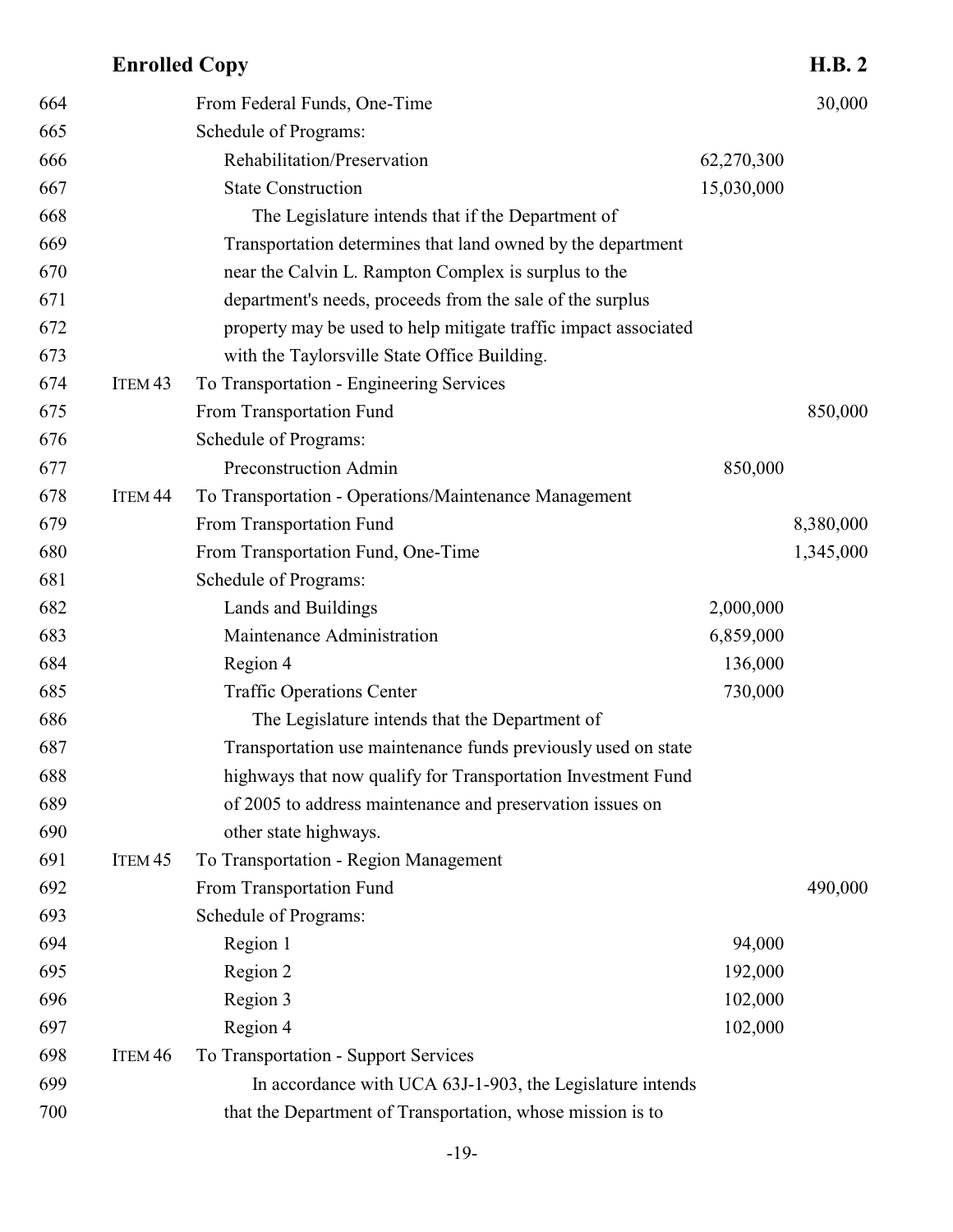| 701 | "Keep Utah Moving," report performance measures for the              |
|-----|----------------------------------------------------------------------|
| 702 | Support Services line item. The department shall report to the       |
| 703 | Office of the Legislative Fiscal Analyst and to the Governor's       |
| 704 | Office of Planning and Budget before October 1, 2022 the final       |
| 705 | status of performance measures established in FY 2022                |
| 706 | appropriations bills for the goal of reducing crashes, injuries,     |
| 707 | and fatalities: $(1)$ traffic fatalities (target: at least a $2\%$   |
| 708 | reduction from the 3-year rolling average); (2) traffic serious      |
| 709 | injuries (target: at least a 2% reduction from the 3-year rolling    |
| 710 | average); (3) traffic crashes (target: at least a $2\%$ reduction    |
| 711 | from the 3-year rolling average); (4) internal fatalities (target:   |
| 712 | zero); $(5)$ internal injuries (target: injury rate below 6.5%); and |
| 713 | (6) internal equipment damage (target: equipment damage rate         |
| 714 | below $7.5%$ ).                                                      |
| 715 | In accordance with UCA 63J-1-903, the Legislature intends            |
| 716 | that the Department of Transportation, whose mission is to           |
| 717 | "Keep Utah Moving," report performance measures for the              |
| 718 | Support Services line item. The department shall report to the       |
| 719 | Office of the Legislative Fiscal Analyst and to the Governor's       |
| 720 | Office of Planning and Budget before October 1, 2022 the final       |
| 721 | status of performance measures established in FY 2022                |
| 722 | appropriations bills for the goal of preserving infrastructure: (1)  |
| 723 | pavement performance (target: at least 50% of pavements in           |
| 724 | good condition and less than 10% of pavements in poor                |
| 725 | condition); (2) maintain the health of structures (target: at least  |
| 726 | 80% in fair or good condition); (3) maintain the health of           |
| 727 | <b>Automated Transportation Management Systems (ATMS)</b>            |
| 728 | (target: at least 90% in good condition); and (4) maintain the       |
| 729 | health of signals (target: at least 90% in good condition).          |
| 730 | In accordance with UCA 63J-1-903, the Legislature intends            |
| 731 | that the Department of Transportation, whose mission is to           |
| 732 | "Keep Utah Moving," report performance measures for the              |
| 733 | Support Services line item. The department shall report to the       |
| 734 | Office of the Legislative Fiscal Analyst and to the Governor's       |
| 735 | Office of Planning and Budget before October 1, 2022 the final       |
| 736 | status of performance measures established in FY 2022                |
| 737 | appropriations bills for the goal of optimizing mobility: $(1)$      |
|     |                                                                      |

-20-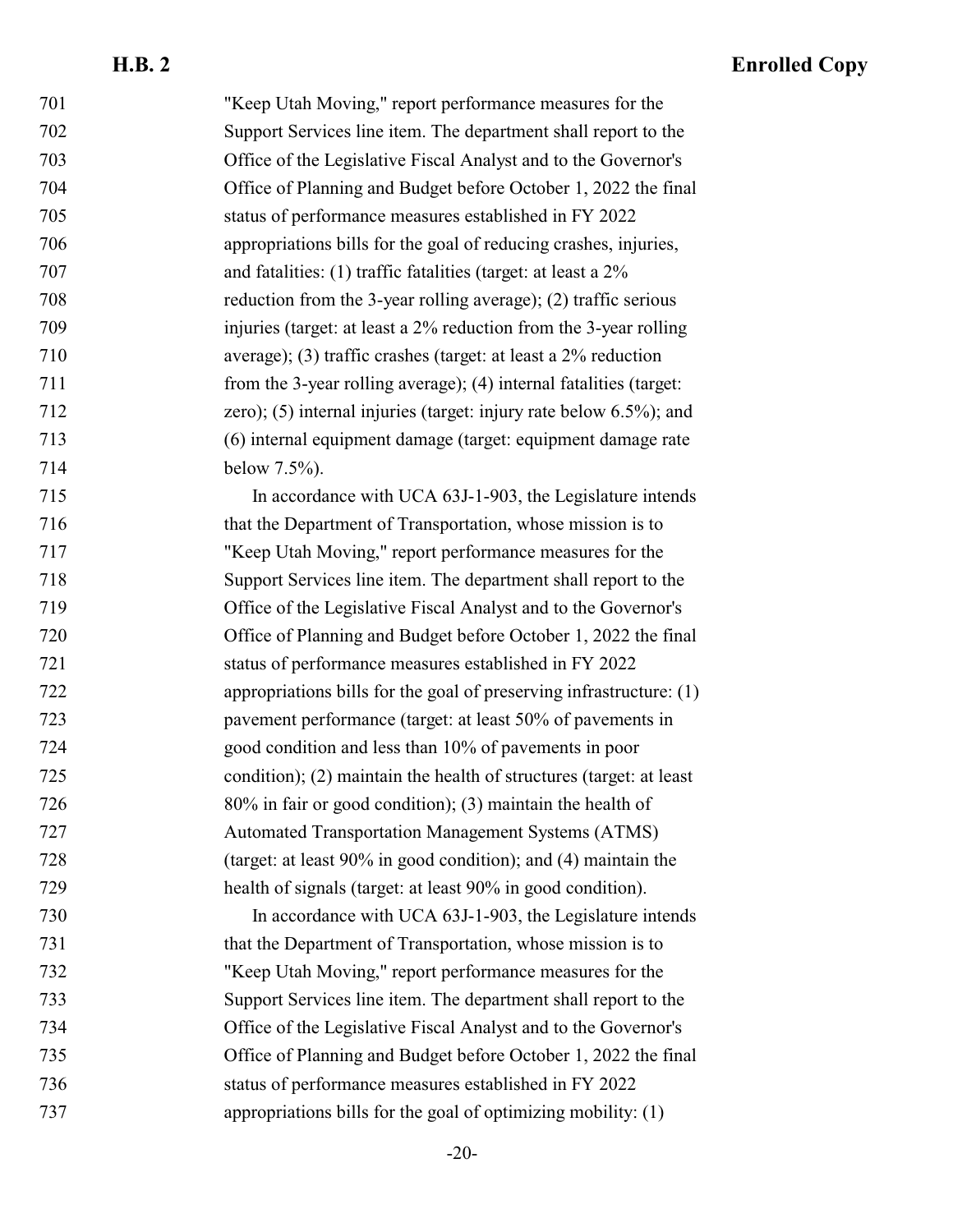| 738 |                    | delay along I-15 (target: overall composite annual score above    |           |           |
|-----|--------------------|-------------------------------------------------------------------|-----------|-----------|
| 739 |                    | 90); (2) maintain a reliable fast condition on I-15 along the     |           |           |
| 740 |                    | Wasatch Front (target: at least 85% of segments); (3) achieve     |           |           |
| 741 |                    | optimal use of snow and ice equipment and materials (target: at   |           |           |
| 742 |                    | least 92% effectiveness); and (4) support increase of trips by    |           |           |
| 743 |                    | public transit (target: at least 10%).                            |           |           |
| 744 | ITEM <sub>47</sub> | To Transportation - Transportation Investment Fund Capacity       |           |           |
| 745 | Program            |                                                                   |           |           |
| 746 |                    | The Legislature intends that as funding is available from         |           |           |
| 747 |                    | the Transportation Investment Fund, the Department of             |           |           |
| 748 |                    | Transportation may use funds along with matching and other        |           |           |
| 749 |                    | funding to help mitigate traffic impact associated with the       |           |           |
| 750 |                    | Taylorsville State Office Building.                               |           |           |
| 751 | ITEM <sub>48</sub> | To Transportation - Amusement Ride Safety                         |           |           |
| 752 |                    | From General Fund                                                 |           | 190,000   |
| 753 |                    | Schedule of Programs:                                             |           |           |
| 754 |                    | <b>Amusement Ride Safety</b>                                      | 190,000   |           |
| 755 | ITEM <sub>49</sub> | To Transportation - Transit Transportation Investment             |           |           |
| 756 |                    | From Transit Transportation Investment Fund                       |           | 1,262,700 |
| 757 |                    | Schedule of Programs:                                             |           |           |
| 758 |                    | <b>Transit Transportation Investment</b>                          | 1,262,700 |           |
| 759 |                    | BUSINESS, ECONOMIC DEVELOPMENT, AND LABOR                         |           |           |
| 760 |                    | DEPARTMENT OF ALCOHOLIC BEVERAGE CONTROL                          |           |           |
| 761 | ITEM <sub>50</sub> | To Department of Alcoholic Beverage Control - DABC Operations     |           |           |
| 762 |                    | From Liquor Control Fund                                          |           | 3,170,400 |
| 763 |                    | From Liquor Control Fund, One-Time                                |           | 2,079,200 |
| 764 |                    | Schedule of Programs:                                             |           |           |
| 765 |                    | <b>Executive Director</b>                                         | 1,727,900 |           |
| 766 |                    | <b>Stores and Agencies</b>                                        | 3,521,700 |           |
| 767 |                    | <b>DEPARTMENT OF COMMERCE</b>                                     |           |           |
| 768 | ITEM <sub>51</sub> | To Department of Commerce - Commerce General Regulation           |           |           |
| 769 |                    | From Federal Funds                                                |           | (60,000)  |
| 770 |                    | From General Fund Restricted - Commerce Service Account           |           | 1,447,000 |
| 771 |                    | From General Fund Restricted - Commerce Service Account, One-Time |           | 700,000   |
| 772 |                    | Schedule of Programs:                                             |           |           |
| 773 |                    | Administration                                                    | 1,037,600 |           |
| 774 |                    | <b>Consumer Protection</b>                                        | 93,000    |           |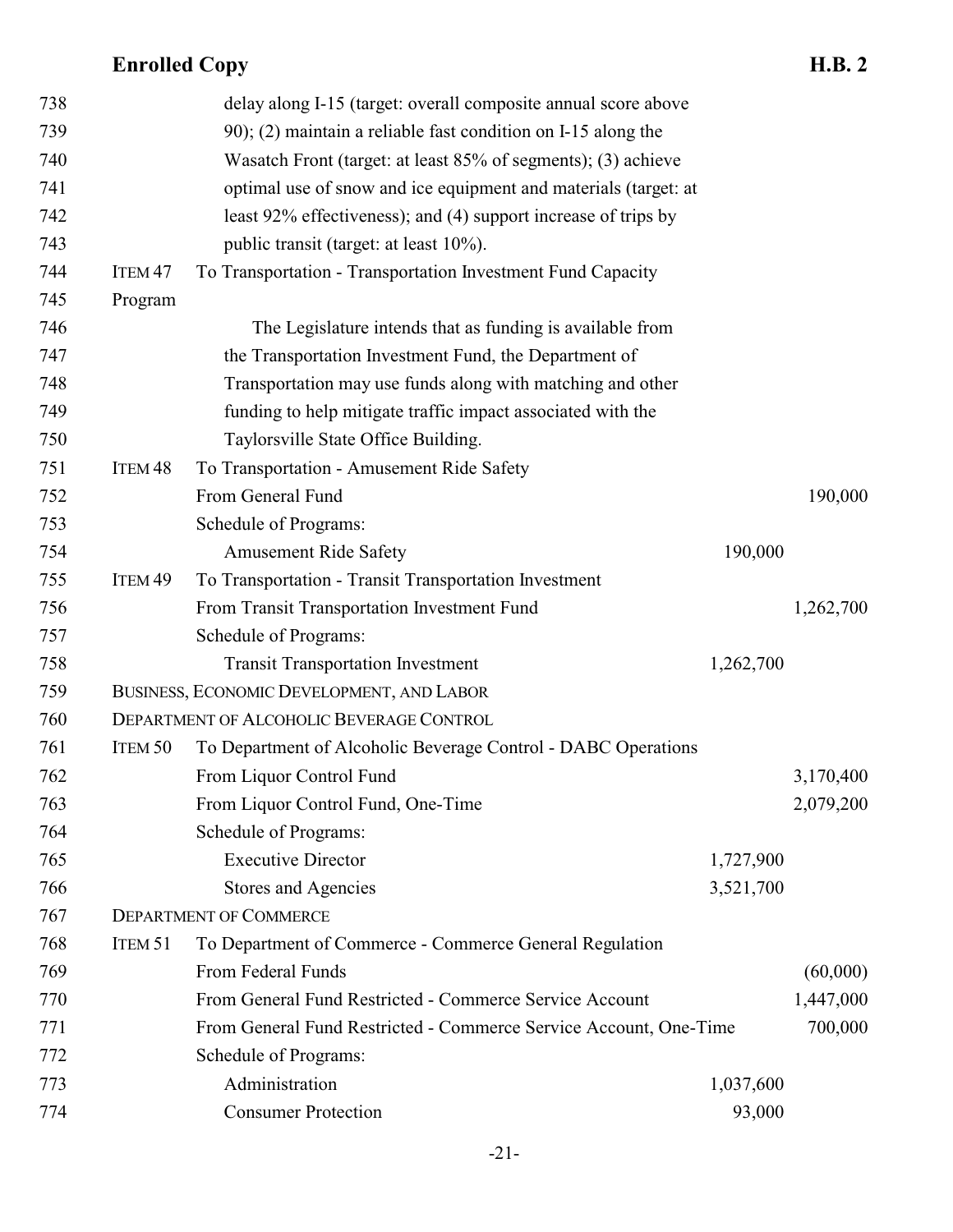|     | <b>H.B. 2</b>      |                                                                | <b>Enrolled Copy</b> |
|-----|--------------------|----------------------------------------------------------------|----------------------|
| 775 |                    | Occupational and Professional Licensing                        | 1,016,400            |
| 776 |                    | <b>Real Estate</b>                                             | (60,000)             |
| 777 |                    | <b>GOVERNOR'S OFFICE OF ECONOMIC OPPORTUNITY</b>               |                      |
| 778 | ITEM <sub>52</sub> | To Governor's Office of Economic Opportunity - Administration  |                      |
| 779 |                    | From General Fund                                              | 25,300               |
| 780 |                    | From General Fund, One-Time                                    | 500,000              |
| 781 |                    | From Federal Funds - American Rescue Plan, One-Time            | 25,000,000           |
| 782 |                    | Schedule of Programs:                                          |                      |
| 783 |                    | Administration                                                 | 25,525,300           |
| 784 |                    | The Legislature intends that American Rescue Plan Act          |                      |
| 785 |                    | (ARPA) funds provided by this item be used for a local grant   |                      |
| 786 |                    | matching program through the Governors Office of Economic      |                      |
| 787 |                    | Opportunity. Funds may only be used for Housing and Water      |                      |
| 788 |                    | projects, as defined in Treasury guidance, in counties of the  |                      |
| 789 |                    | 3rd, 4th and 5th class, in municipalities within any class of  |                      |
| 790 |                    | county, and in accordance with federal law. Applicants shall   |                      |
| 791 |                    | not be eligible if: a local government has significant         |                      |
| 792 |                    | unprogrammed local ARPA dollars or an applicant uses           |                      |
| 793 |                    | revenue replacement after February 1, 2022.                    |                      |
| 794 |                    | The Legislature intends that funds appropriated by this item   |                      |
| 795 |                    | from the American Rescue Plan Act may only be expended or      |                      |
| 796 |                    | distributed for purposes that comply with the legal            |                      |
| 797 |                    | requirements and federal guidelines under the American         |                      |
| 798 |                    | Rescue Plan Act of 2021. Additionally, the Legislature intends |                      |
| 799 |                    | that the agency administering these funds meet all compliance  |                      |
| 800 |                    | and reporting requirements associated with these funds, as     |                      |
| 801 |                    | directed by the Governor's Office of Planning and Budget.      |                      |
| 802 | ITEM <sub>53</sub> | To Governor's Office of Economic Opportunity - Business        |                      |
| 803 | Development        |                                                                |                      |
| 804 |                    | From General Fund, One-Time                                    | 2,000,000            |
| 805 |                    | From Federal Funds, One-Time                                   | 69,000,000           |
| 806 |                    | From Dedicated Credits Revenue                                 | 516,000              |
| 807 |                    | Schedule of Programs:                                          |                      |
| 808 |                    | <b>Corporate Recruitment and Business Services</b>             | 69,000,000           |
| 809 |                    | Outreach and International Trade                               | 2,516,000            |
| 810 | ITEM <sub>54</sub> | To Governor's Office of Economic Opportunity - Office of       |                      |
| 811 | Tourism            |                                                                |                      |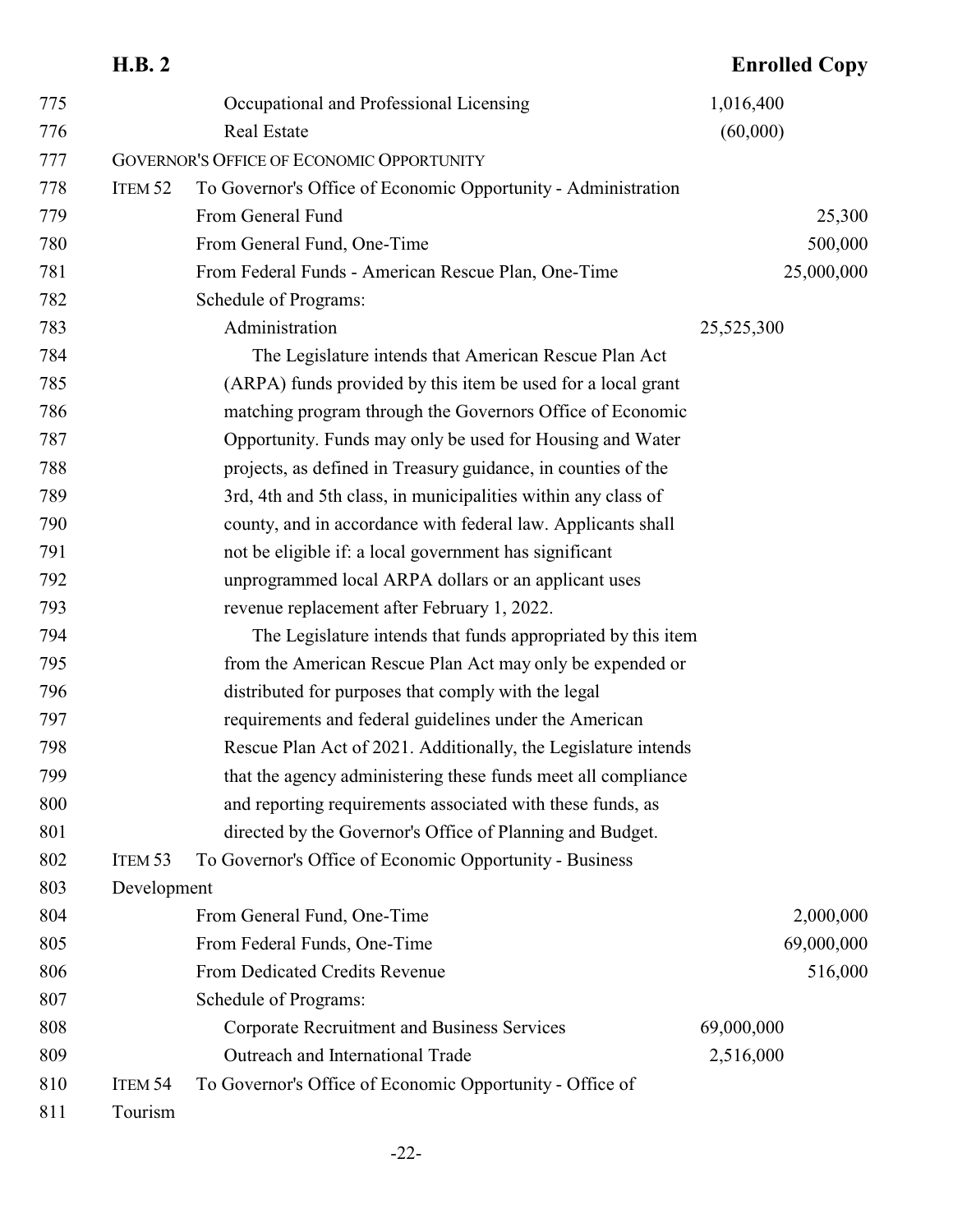| 812 |                       | From General Fund                                             | 116,000        |
|-----|-----------------------|---------------------------------------------------------------|----------------|
| 813 |                       | Schedule of Programs:                                         |                |
| 814 |                       | Administration                                                | 116,000        |
| 815 | ITEM 55               | To Governor's Office of Economic Opportunity - Pass-Through   |                |
| 816 |                       | From General Fund                                             | (11, 377, 900) |
| 817 |                       | From General Fund, One-Time                                   | 42,200,000     |
| 818 |                       | Schedule of Programs:                                         |                |
| 819 |                       | Pass-Through                                                  | 30,822,100     |
| 820 | ITEM 56               | To Governor's Office of Economic Opportunity - Talent Ready   |                |
| 821 | <b>Utah Center</b>    |                                                               |                |
| 822 |                       | From General Fund, One-Time                                   | 2,250,000      |
| 823 |                       | Schedule of Programs:                                         |                |
| 824 |                       | <b>Talent Ready Utah Center</b>                               | 2,250,000      |
| 825 | ITEM 57               | To Governor's Office of Economic Opportunity - Point of the   |                |
| 826 |                       | Mountain Authority                                            |                |
| 827 |                       | From General Fund, One-Time                                   | 57,000,000     |
| 828 |                       | Schedule of Programs:                                         |                |
| 829 |                       | Point of the Mountain Authority                               | 57,000,000     |
| 830 | ITEM 58               | To Governor's Office of Economic Opportunity - Rural County   |                |
| 831 | <b>Grants Program</b> |                                                               |                |
| 832 |                       | From General Fund, One-Time                                   | 1,450,000      |
| 833 |                       | Schedule of Programs:                                         |                |
| 834 |                       | <b>Rural County Grants Program</b>                            | 1,450,000      |
| 835 | ITEM 59               | To Governor's Office of Economic Opportunity - GOUTAH         |                |
| 836 |                       | <b>Economic Assistance Grants</b>                             |                |
| 837 |                       | From General Fund                                             | 15,090,200     |
| 838 |                       | From General Fund, One-Time                                   | 575,000        |
| 839 |                       | Schedule of Programs:                                         |                |
| 840 |                       | Pass-Through Grants                                           | 11,165,200     |
| 841 |                       | <b>Competitive Grants</b>                                     | 4,500,000      |
| 842 |                       | The Legislature intends that the Governor's Office of         |                |
| 843 |                       | Economic Opportunity consider the following projects and      |                |
| 844 |                       | programs for pass-through grants: Northern Economic Alliance  |                |
| 845 |                       | \$300,000; Pete Suazo Center for Business Development and     |                |
| 846 |                       | Entrepreneurship \$67,500; Sundance Institute \$900,000; Utah |                |
| 847 |                       | Industry Resource Alliance \$2,800,000; Utah Small Business   |                |
| 848 |                       | Development Center \$798,200; World Trade Center Utah         |                |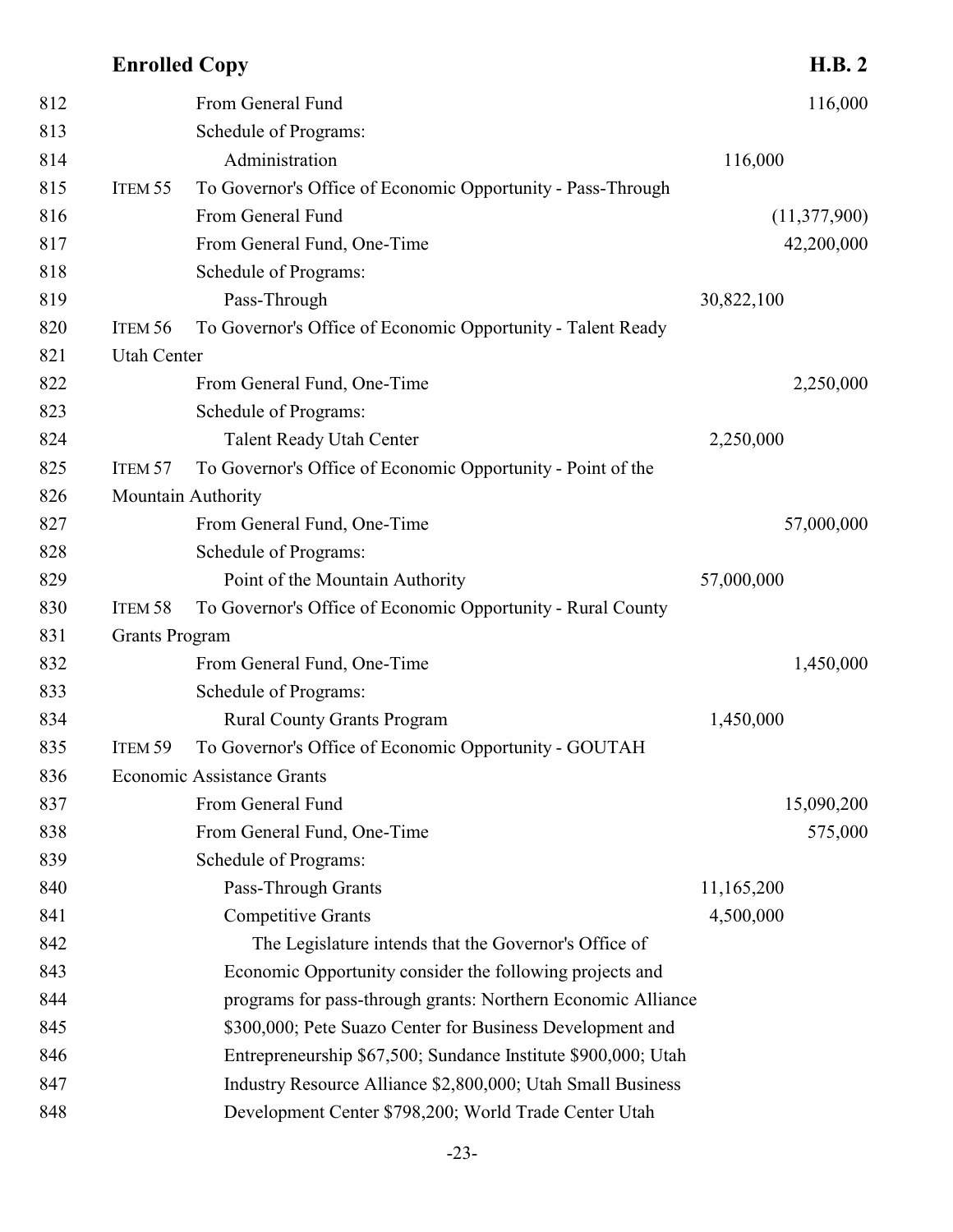| 849 |                                                          | \$912,500; Get Healthy Utah \$250,000; Neighborhood House     |             |             |  |
|-----|----------------------------------------------------------|---------------------------------------------------------------|-------------|-------------|--|
| 850 | \$180,000; Taste Utah Marketing Campaign \$475,000; Utah |                                                               |             |             |  |
| 851 | Council for Citizen Diplomacy \$45,000; Women Tech       |                                                               |             |             |  |
| 852 | Council/She Tech \$250,000; Woman's Excellence for Life  |                                                               |             |             |  |
| 853 |                                                          | \$27,000; Youth Impact \$45,000; Downtown Alliance \$30,000;  |             |             |  |
| 854 |                                                          | Utah Sports Commission \$3,060,000; Encircle Family and       |             |             |  |
| 855 |                                                          | Youth Resource Center \$700,000; Youth Bicycle Education      |             |             |  |
| 856 |                                                          | Program \$300,000.                                            |             |             |  |
| 857 |                                                          | The Legislature intends that entities receiving pass-through  |             |             |  |
| 858 |                                                          | grants in FY 2023 submit applications for the Economic        |             |             |  |
| 859 |                                                          | Assistance Competitive Grants program for FY 2024.            |             |             |  |
| 860 |                                                          | DEPARTMENT OF CULTURAL AND COMMUNITY ENGAGEMENT               |             |             |  |
| 861 | ITEM <sub>60</sub>                                       | To Department of Cultural and Community Engagement -          |             |             |  |
| 862 | Administration                                           |                                                               |             |             |  |
| 863 |                                                          | From General Fund, One-Time                                   |             | 300,000     |  |
| 864 |                                                          | Schedule of Programs:                                         |             |             |  |
| 865 |                                                          | <b>Administrative Services</b>                                | 300,000     |             |  |
| 866 | ITEM 61                                                  | To Department of Cultural and Community Engagement - Division |             |             |  |
| 867 |                                                          | of Arts and Museums                                           |             |             |  |
|     |                                                          |                                                               |             |             |  |
| 868 |                                                          | From General Fund                                             |             | (6,000,000) |  |
| 869 |                                                          | Schedule of Programs:                                         |             |             |  |
| 870 |                                                          | Grants to Non-profits                                         | (6,000,000) |             |  |
| 871 |                                                          | The Legislature intends that the Division of Arts and         |             |             |  |
| 872 |                                                          | Museums be allowed to purchase one new vehicle in FY 2022     |             |             |  |
| 873 |                                                          | or FY 2023.                                                   |             |             |  |
| 874 | ITEM 62                                                  | To Department of Cultural and Community Engagement - Indian   |             |             |  |
| 875 | Affairs                                                  |                                                               |             |             |  |
| 876 |                                                          | From General Fund                                             |             | 115,000     |  |
| 877 |                                                          | From General Fund, One-Time                                   |             | (30,000)    |  |
| 878 |                                                          | Schedule of Programs:                                         |             |             |  |
| 879 |                                                          | <b>Indian Affairs</b>                                         | 85,000      |             |  |
| 880 | ITEM <sub>63</sub>                                       | To Department of Cultural and Community Engagement -          |             |             |  |
| 881 | Pass-Through                                             |                                                               |             |             |  |
| 882 |                                                          | From General Fund                                             |             | (1,520,900) |  |
| 883 |                                                          | Schedule of Programs:                                         |             |             |  |
| 884 |                                                          | Pass-Through                                                  | (1,520,900) |             |  |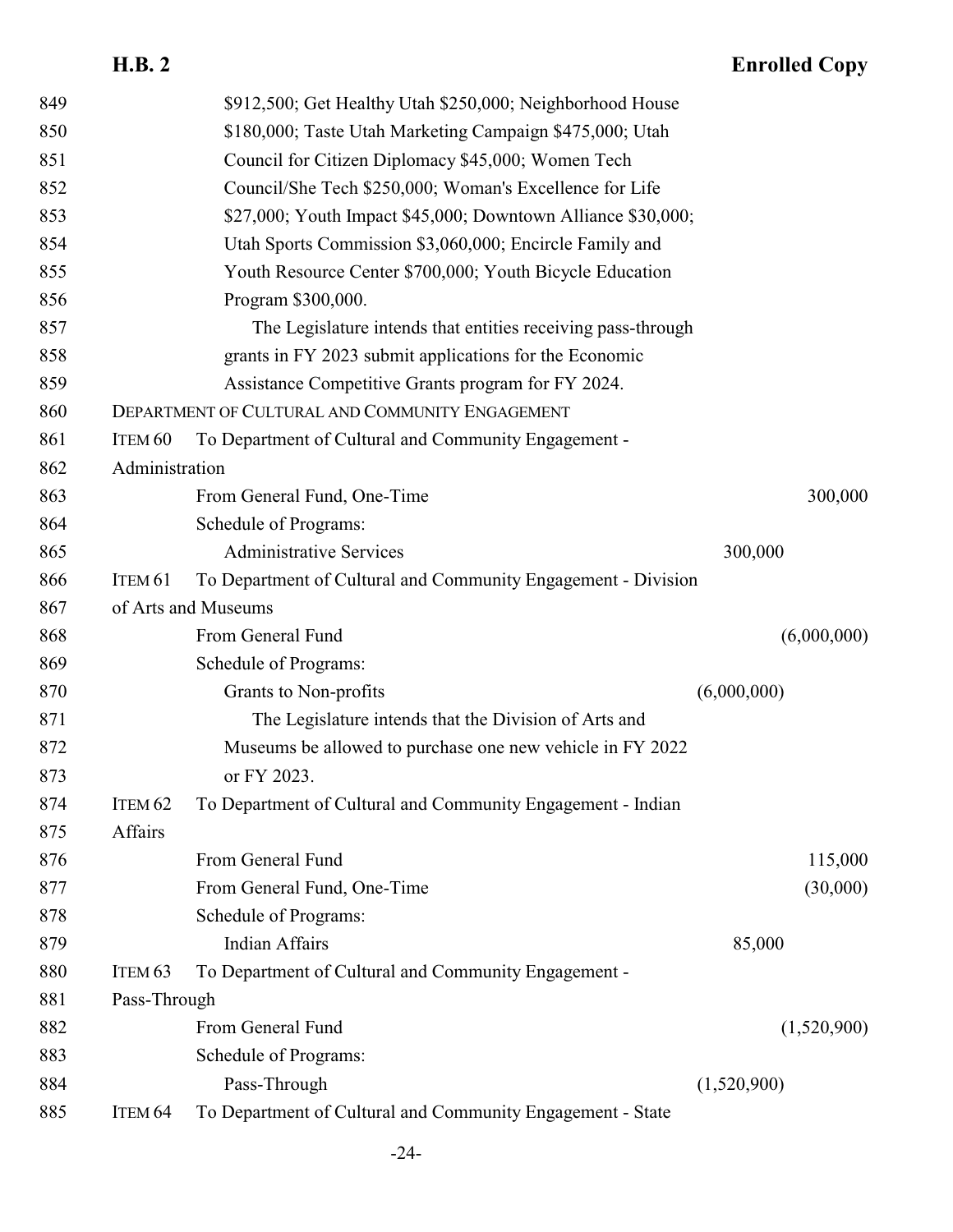| 886 | History                  |                                                                |           |           |
|-----|--------------------------|----------------------------------------------------------------|-----------|-----------|
| 887 |                          | From General Fund                                              |           | 380,000   |
| 888 |                          | From General Fund, One-Time                                    |           | 69,000    |
| 889 |                          | Schedule of Programs:                                          |           |           |
| 890 |                          | Historic Preservation and Antiquities                          | 299,000   |           |
| 891 |                          | Library and Collections                                        | 40,000    |           |
| 892 |                          | Public History, Communication and Information                  | 110,000   |           |
| 893 |                          | The Legislature intends that the Division of State History     |           |           |
| 894 |                          | be allowed to purchase one new vehicle in FY 2022 or FY        |           |           |
| 895 |                          | 2023.                                                          |           |           |
| 896 | ITEM <sub>65</sub>       | To Department of Cultural and Community Engagement - Arts &    |           |           |
| 897 | <b>Museums Grants</b>    |                                                                |           |           |
| 898 |                          | From General Fund                                              |           | 7,445,000 |
| 899 |                          | From General Fund, One-Time                                    |           | 535,000   |
| 900 |                          | Schedule of Programs:                                          |           |           |
| 901 |                          | <b>Pass Through Grants</b>                                     | 1,980,000 |           |
| 902 |                          | <b>Competitive Grants</b>                                      | 6,000,000 |           |
| 903 |                          | The Legislature intends that the Department of Cultural and    |           |           |
| 904 |                          | Community Engagement consider the following projects and       |           |           |
| 905 |                          | programs for pass-through grants: El Systema @ Salty Crickets  |           |           |
| 906 |                          | \$50,000; Hale Center Theater Orem \$300,000; Hill Aerospace   |           |           |
| 907 |                          | Museum \$175,000; Ogden Union Station Foundation               |           |           |
| 908 |                          | \$100,000; Utah Shakespeare Festival \$350,000; Utah Sports    |           |           |
| 909 |                          | Hall of Fame \$252,500, Center Point Legacy Theater \$100,000; |           |           |
| 910 |                          | Utah Humanities \$170,000; Tuacahn Center for the Arts         |           |           |
| 911 |                          | \$535,000.                                                     |           |           |
| 912 |                          | The Legislature intends that entities receiving pass-through   |           |           |
| 913 |                          | grants in FY 2023 submit applications for the Arts and         |           |           |
| 914 |                          | Museums Competitive Grants program for FY 2024.                |           |           |
| 915 | ITEM <sub>66</sub>       | To Department of Cultural and Community Engagement - Capital   |           |           |
| 916 | <b>Facilities Grants</b> |                                                                |           |           |
| 917 |                          | From General Fund                                              |           | 52,500    |
| 918 |                          | From General Fund, One-Time                                    |           | 8,630,000 |
| 919 |                          | Schedule of Programs:                                          |           |           |
| 920 |                          | Pass Through Grants                                            | 2,682,500 |           |
| 921 |                          | <b>Competitive Grants</b>                                      | 6,000,000 |           |
| 922 |                          | The Legislature intends that the Department of Cultural and    |           |           |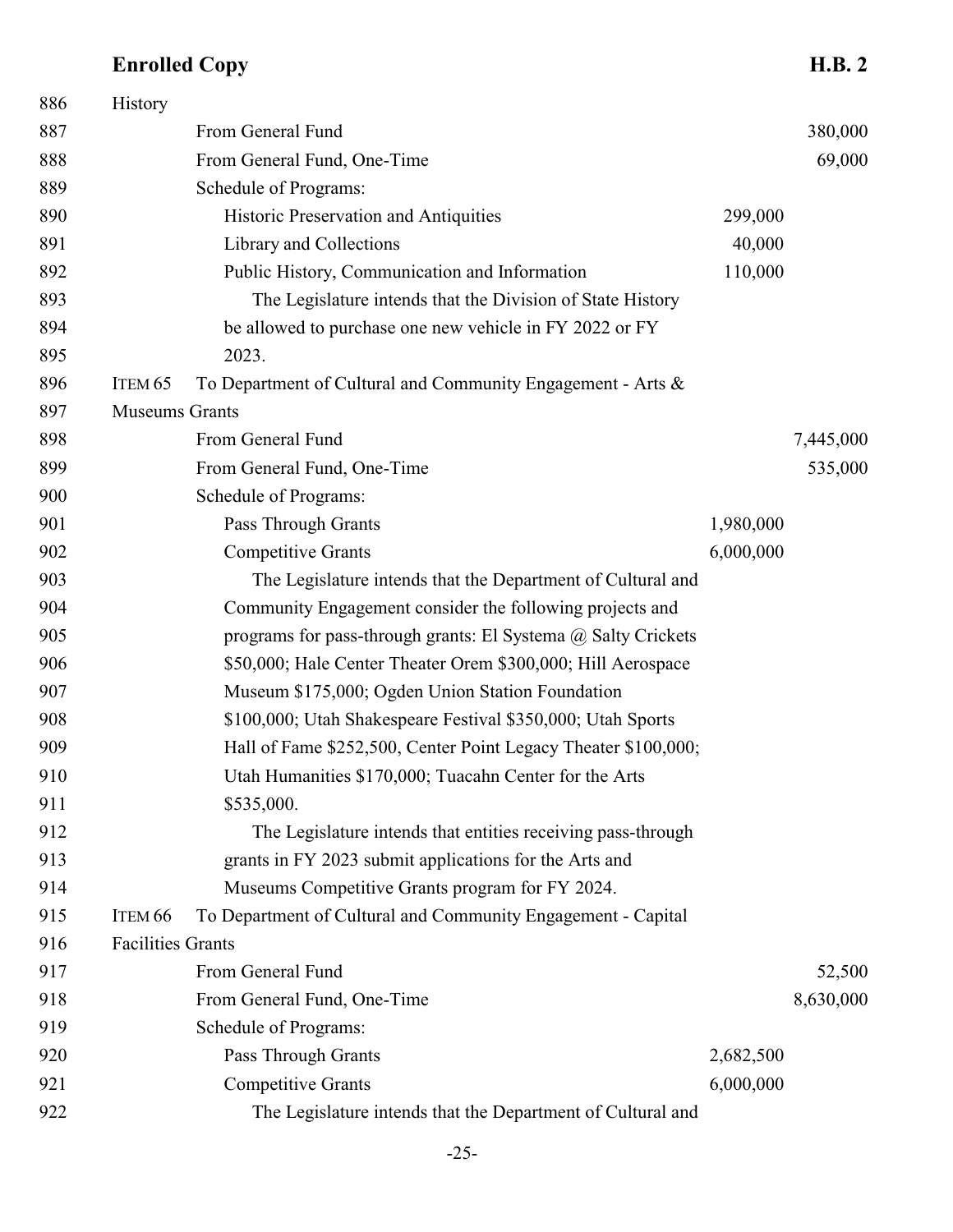| 923 |                    | Community Engagement consider the following projects and            |           |           |
|-----|--------------------|---------------------------------------------------------------------|-----------|-----------|
| 924 |                    | programs for pass-through grants: Utah Shakespeare Festival -       |           |           |
| 925 |                    | Theatrical Equipment \$540,000; Improvements to Mount               |           |           |
| 926 |                    | Pleasant's ConToy Arena \$340,000; Golden Spike Monument            |           |           |
| 927 |                    | \$750,000.                                                          |           |           |
| 928 |                    | The Legislature intends that entities receiving pass-through        |           |           |
| 929 |                    | grants in FY 2023 submit applications for the Capital Facilities    |           |           |
| 930 |                    | Competitive Grants program for FY 2024.                             |           |           |
| 931 | ITEM <sub>67</sub> | To Department of Cultural and Community Engagement - Heritage       |           |           |
| 932 | & Events Grants    |                                                                     |           |           |
| 933 |                    | From General Fund                                                   |           | 2,905,700 |
| 934 |                    | From General Fund, One-Time                                         |           | 225,000   |
| 935 |                    | From Education Fund                                                 |           | 50,000    |
| 936 |                    | From Education Fund, One-Time                                       |           | 1,600,000 |
| 937 |                    | Schedule of Programs:                                               |           |           |
| 938 |                    | Pass Through Grants                                                 | 2,780,700 |           |
| 939 |                    | <b>Competitive Grants</b>                                           | 2,000,000 |           |
| 940 |                    | The Legislature intends that the appropriation for Targeted         |           |           |
| 941 |                    | Youth Support Program be distributed as follows: 1. \$830,000       |           |           |
| 942 |                    | to address academic challenges and social-emotional needs of        |           |           |
| 943 |                    | the states at-risk youth; and 2. \$270,000 for a facility in Carbon |           |           |
| 944 |                    | County for at-risk youth programs.                                  |           |           |
| 945 |                    | The Legislature intends that the Department of Cultural and         |           |           |
| 946 |                    | Commuity Engagement consider the following projects and             |           |           |
| 947 |                    | programs for pass-through grants: Big Outdoor Expo \$135,000;       |           |           |
| 948 |                    | Kearns Accomplishment Pageant \$4,500; Larry H. Miller              |           |           |
| 949 |                    | Summer Games \$45,000; Utah Valley Tip Off Classic \$22,500;        |           |           |
| 950 |                    | Warriors Over the Wasatch/Hill AFB Show \$180,000;                  |           |           |
| 951 |                    | American West Heritage Center \$7,300; Days of 47 Rodeo             |           |           |
| 952 |                    | \$45,000; Davis County Support for Utah Championship                |           |           |
| 953 |                    | \$45,000; America's Freedom Festival at Provo \$100,000; Run        |           |           |
| 954 |                    | Elite Program \$166,400; Targeted Youth Support Program             |           |           |
| 955 |                    | \$1,100,000; Refugee Soccer \$50,000; Utah County Junior            |           |           |
| 956 |                    | Achievement City \$500,000; Ute Stampede Economic                   |           |           |
| 957 |                    | Development \$225,000.                                              |           |           |
| 958 |                    | The Legislature intends that entities receiving pass-through        |           |           |
| 959 |                    | grants in FY 2023 submit applications for the Heritage and          |           |           |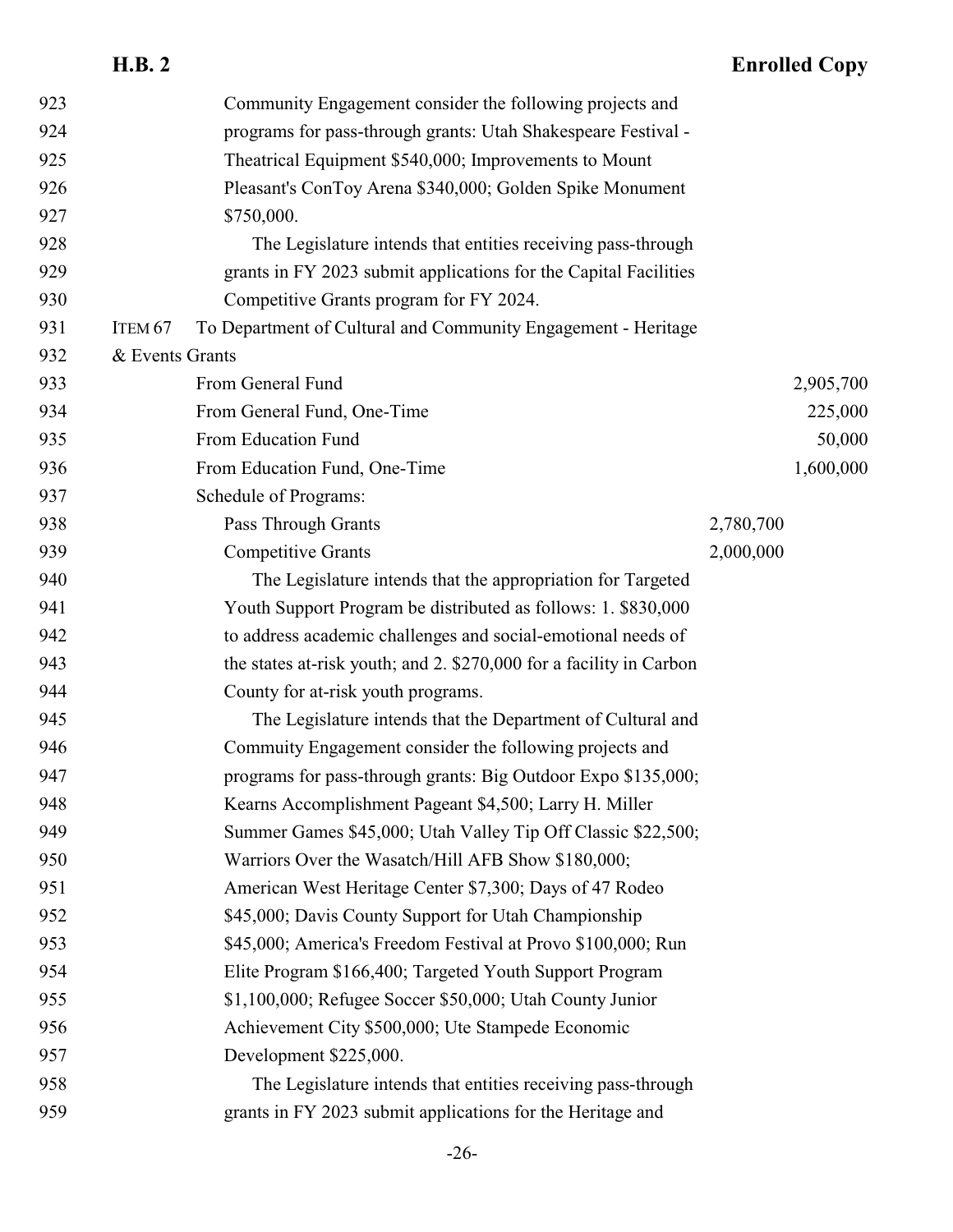# **Enrolled Copy**

| ۸<br>×.<br>. .<br>٠ |  |
|---------------------|--|
|---------------------|--|

| 960 |                    | Events Competitive Grants program for FY 2024.                                      |           |           |
|-----|--------------------|-------------------------------------------------------------------------------------|-----------|-----------|
| 961 |                    | <b>INSURANCE DEPARTMENT</b>                                                         |           |           |
| 962 | ITEM <sub>68</sub> | To Insurance Department - Insurance Department Administration                       |           |           |
| 963 |                    | From General Fund Restricted - Insurance Department Acct.                           |           | 381,000   |
| 964 |                    | Schedule of Programs:                                                               |           |           |
| 965 |                    | Administration                                                                      | 381,000   |           |
| 966 |                    | <b>LABOR COMMISSION</b>                                                             |           |           |
| 967 | ITEM <sub>69</sub> | To Labor Commission                                                                 |           |           |
| 968 |                    | From General Fund                                                                   |           | 272,800   |
| 969 |                    | From General Fund, One-Time                                                         |           | 194,000   |
| 970 |                    | Schedule of Programs:                                                               |           |           |
| 971 |                    | Administration                                                                      | 310,000   |           |
| 972 |                    | Boiler, Elevator and Coal Mine Safety Division                                      | 156,800   |           |
| 973 |                    | <b>UTAH STATE TAX COMMISSION</b>                                                    |           |           |
| 974 | ITEM 70            | To Utah State Tax Commission - License Plates Production                            |           |           |
| 975 |                    | From Dedicated Credits Revenue                                                      |           | 825,000   |
| 976 |                    | Schedule of Programs:                                                               |           |           |
| 977 |                    | <b>License Plates Production</b>                                                    | 825,000   |           |
| 978 | ITEM <sub>71</sub> | To Utah State Tax Commission - Liquor Profit Distribution                           |           |           |
| 979 |                    | From General Fund Restricted - Alcoholic Beverage Enforcement and Treatment Account |           |           |
| 980 |                    |                                                                                     |           | 760,800   |
| 981 |                    | Schedule of Programs:                                                               |           |           |
| 982 |                    | Liquor Profit Distribution                                                          | 760,800   |           |
| 983 | ITEM <sub>72</sub> | To Utah State Tax Commission - Tax Administration                                   |           |           |
| 984 |                    | From General Fund                                                                   |           | 734,200   |
| 985 |                    | From General Fund, One-Time                                                         |           | (500,000) |
| 986 |                    | From Education Fund                                                                 |           | 640,300   |
| 987 |                    | From Dedicated Credits Revenue                                                      |           | 521,300   |
| 988 |                    | From General Fund Restricted - Electronic Payment Fee Rest. Acct                    |           | 1,300,000 |
| 989 |                    | From General Fund Restricted - Motor Vehicle Enforcement Division Temporary Permit  |           |           |
| 990 |                    | Account                                                                             |           | 173,800   |
| 991 |                    | From General Fund Rest. - Sales and Use Tax Admin Fees                              |           | 308,500   |
| 992 |                    | From General Fund Rest. - Sales and Use Tax Admin Fees, One-Time                    |           | 450,500   |
| 993 |                    | From Revenue Transfers                                                              |           | 500       |
| 994 |                    | Schedule of Programs:                                                               |           |           |
| 995 |                    | Motor Vehicle Enforcement Division                                                  | 229,300   |           |
| 996 |                    | Motor Vehicles                                                                      | 1,250,000 |           |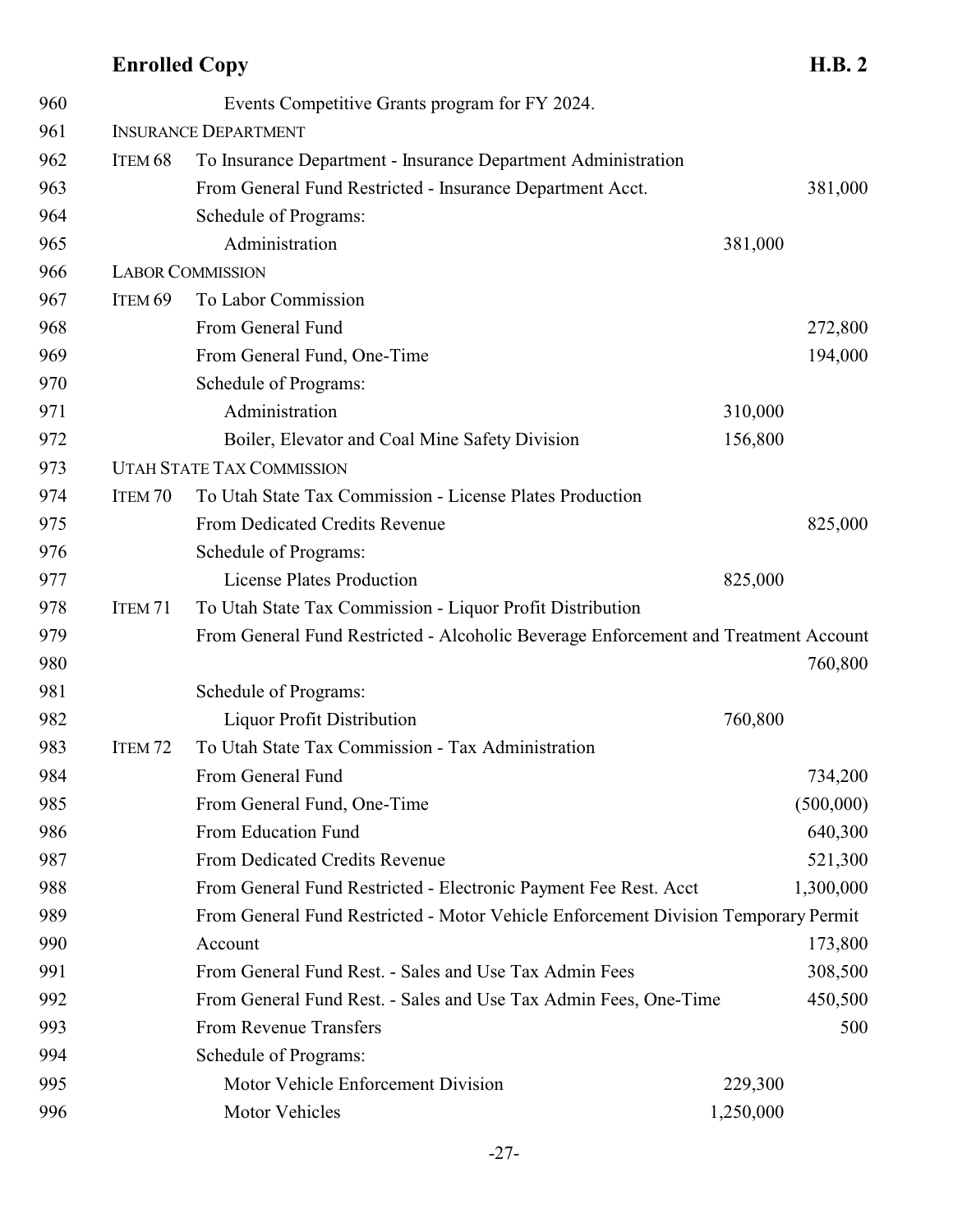|      | <b>H.B. 2</b>          |                                                                         |           | <b>Enrolled Copy</b> |
|------|------------------------|-------------------------------------------------------------------------|-----------|----------------------|
| 997  |                        | <b>Property Tax Division</b>                                            | 15,000    |                      |
| 998  |                        | Tax Payer Services                                                      | 506,400   |                      |
| 999  |                        | Tax Processing Division                                                 | 500,000   |                      |
| 1000 |                        | <b>Technology Management</b>                                            | 1,128,400 |                      |
| 1001 | <b>SOCIAL SERVICES</b> |                                                                         |           |                      |
| 1002 |                        | <b>DEPARTMENT OF WORKFORCE SERVICES</b>                                 |           |                      |
| 1003 | ITEM <sub>73</sub>     | To Department of Workforce Services - Administration                    |           |                      |
| 1004 |                        | From General Fund                                                       |           | 252,300              |
| 1005 |                        | From Federal Funds                                                      |           | 487,000              |
| 1006 |                        | From Federal Funds, One-Time                                            |           | 1,616,000            |
| 1007 |                        | From Dedicated Credits Revenue                                          |           | (31,000)             |
| 1008 |                        | From Expendable Receipts                                                |           | 31,000               |
| 1009 |                        | From General Fund Restricted - Special Admin. Expense Account, One-Time |           |                      |
| 1010 |                        |                                                                         |           | 67,500               |
| 1011 |                        | From Revenue Transfers                                                  |           | 269,000              |
| 1012 |                        | From Unemployment Compensation Fund, One-Time                           |           | 70,100               |
| 1013 |                        | From Beginning Nonlapsing Balances                                      |           | 200,000              |
| 1014 |                        | Schedule of Programs:                                                   |           |                      |
| 1015 |                        | <b>Administrative Support</b>                                           | 1,548,300 |                      |
| 1016 |                        | Communications                                                          | 91,200    |                      |
| 1017 |                        | <b>Executive Director's Office</b>                                      | 390,700   |                      |
| 1018 |                        | <b>Human Resources</b>                                                  | 331,800   |                      |
| 1019 |                        | <b>Internal Audit</b>                                                   | 599,900   |                      |
| 1020 |                        | The Legislature intends that \$70,100 of the Unemployment               |           |                      |
| 1021 |                        | Compensation Fund appropriation provided for the                        |           |                      |
| 1022 |                        | Administration line item is limited to one-time projects                |           |                      |
| 1023 |                        | associated with Unemployment Insurance modernization.                   |           |                      |
| 1024 |                        | The Legislature intends that the Department of Workforce                |           |                      |
| 1025 |                        | Services develop one proposed performance measure for each              |           |                      |
| 1026 |                        | new funding item of \$10,000 or more from the General Fund,             |           |                      |
| 1027 |                        | Education Fund, or Temporary Assistance for Needy Families              |           |                      |
| 1028 |                        | (TANF) federal funds by May 1, 2022. For FY 2023 items, the             |           |                      |
| 1029 |                        | department shall report the results of the measures, plus the           |           |                      |
| 1030 |                        | actual amount spent and the month and year of implementation,           |           |                      |
| 1031 |                        | by August 31, 2023. The department shall provide this                   |           |                      |
| 1032 |                        | information to the Office of the Legislative Fiscal Analyst.            |           |                      |
| 1033 |                        | The Legislature intends that the Departments of Workforce               |           |                      |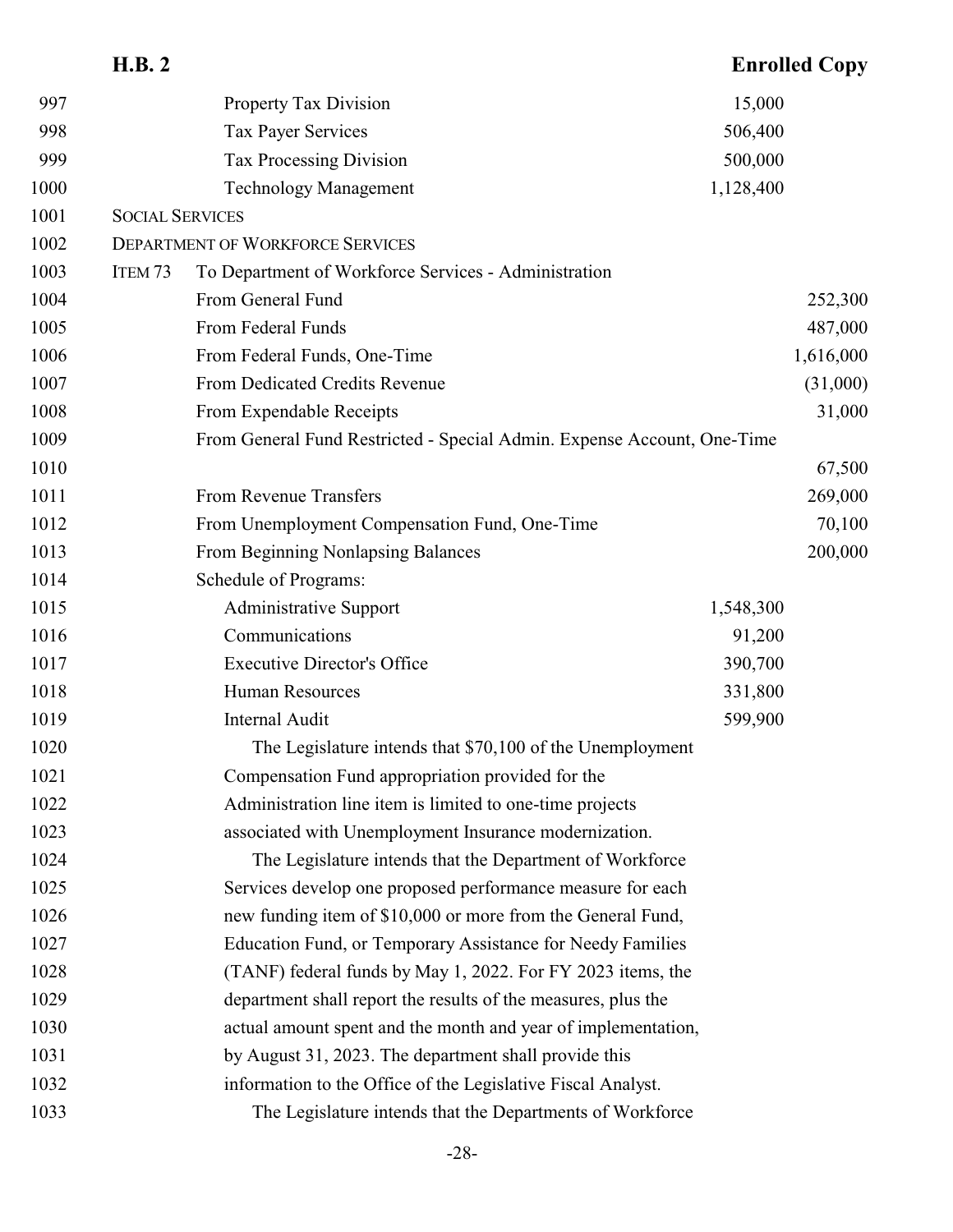| 1034 |                    | Services and Health and Human Services collaborate with                 |             |
|------|--------------------|-------------------------------------------------------------------------|-------------|
| 1035 |                    | Legislative Fiscal Analyst and the Governor's Office of                 |             |
| 1036 |                    | Planning and Budget to incorporate the recommendations from             |             |
| 1037 |                    | the document "A Performance Audit of Social Service                     |             |
| 1038 |                    | Agencies' Performance Measures" in the performance measure              |             |
| 1039 |                    | review process and report back to the Social Services                   |             |
| 1040 |                    | Appropriations Subcommittee on the status of any changes by             |             |
| 1041 |                    | the 2023 General Session.                                               |             |
| 1042 | ITEM <sub>74</sub> | To Department of Workforce Services - General Assistance                |             |
| 1043 |                    | From General Fund                                                       | (500,000)   |
| 1044 |                    | From General Fund, One-Time                                             | (4,268,700) |
| 1045 |                    | From Education Fund, One-Time                                           | 4,268,700   |
| 1046 |                    | Schedule of Programs:                                                   |             |
| 1047 |                    | General Assistance                                                      | (500,000)   |
| 1048 | ITEM <sub>75</sub> | To Department of Workforce Services - Housing and Community             |             |
| 1049 | Development        |                                                                         |             |
| 1050 |                    | From Federal Funds                                                      | 1,450,000   |
| 1051 |                    | From Federal Funds, One-Time                                            | 78,223,200  |
| 1052 |                    | From Expendable Receipts                                                | 250,000     |
| 1053 |                    | From Expendable Receipts, One-Time                                      | 117,739,900 |
| 1054 |                    | From Beginning Nonlapsing Balances                                      | 1,558,500   |
| 1055 |                    | Schedule of Programs:                                                   |             |
| 1056 |                    | <b>Community Development Administration</b>                             | 92,200      |
| 1057 |                    | <b>Community Services</b>                                               | 1,985,900   |
| 1058 |                    | <b>HEAT</b>                                                             | 4,974,600   |
| 1059 |                    | Housing Development                                                     | 191,918,900 |
| 1060 |                    | <b>Weatherization Assistance</b>                                        | 250,000     |
| 1061 | ITEM 76            | To Department of Workforce Services - Operations and Policy             |             |
| 1062 |                    | From General Fund                                                       | (549,100)   |
| 1063 |                    | From General Fund, One-Time                                             | (4,475,000) |
| 1064 |                    | From Education Fund, One-Time                                           | 4,475,000   |
| 1065 |                    | From Federal Funds                                                      | (237,300)   |
| 1066 |                    | From Federal Funds, One-Time                                            | 156,825,700 |
| 1067 |                    | From Dedicated Credits Revenue                                          | (975,000)   |
| 1068 |                    | From Expendable Receipts                                                | 975,000     |
| 1069 |                    | From General Fund Restricted - Special Admin. Expense Account, One-Time |             |
| 1070 |                    |                                                                         | 2,843,500   |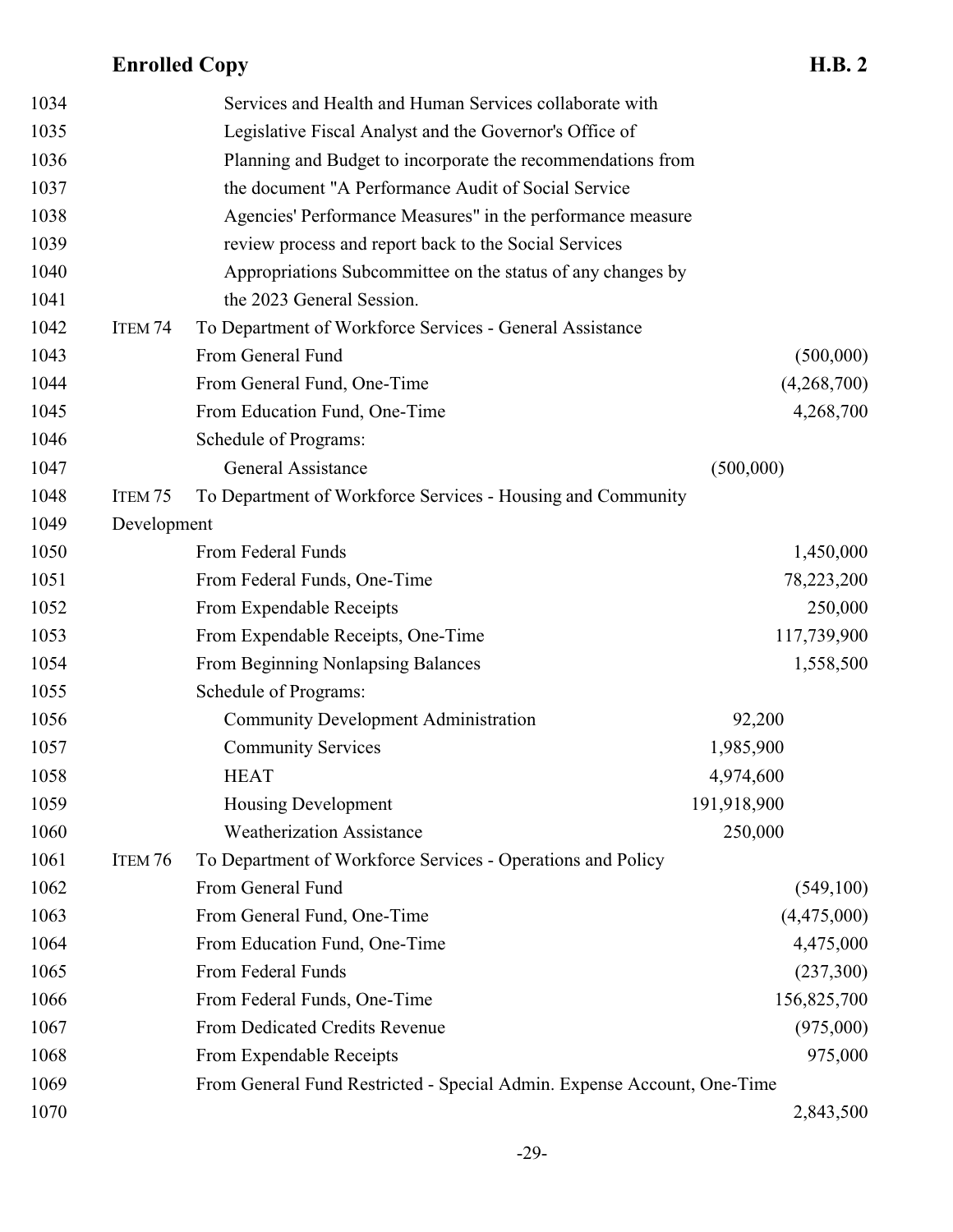| 1071 | From Revenue Transfers                                          |             | (496,600) |
|------|-----------------------------------------------------------------|-------------|-----------|
| 1072 | From Unemployment Compensation Fund, One-Time                   |             | 2,535,900 |
| 1073 | From Beginning Nonlapsing Balances                              |             | 4,700,000 |
| 1074 | Schedule of Programs:                                           |             |           |
| 1075 | <b>Eligibility Services</b>                                     | 12,654,700  |           |
| 1076 | Facilities and Pass-Through                                     | 1,789,900   |           |
| 1077 | <b>Information Technology</b>                                   | 10,329,300  |           |
| 1078 | Other Assistance                                                | 75,000      |           |
| 1079 | Temporary Assistance for Needy Families                         | 7,300,000   |           |
| 1080 | Workforce Development                                           | 133,108,100 |           |
| 1081 | Workforce Research and Analysis                                 | 365,100     |           |
| 1082 | The Legislature intends that \$2,535,900 of the                 |             |           |
| 1083 | Unemployment Compensation Fund appropriation provided for       |             |           |
| 1084 | the Operations and Policy line item is limited to one-time      |             |           |
| 1085 | projects associated with Unemployment Insurance                 |             |           |
| 1086 | modernization.                                                  |             |           |
| 1087 | The Legislature intends that the \$250,000 provided in          |             |           |
| 1088 | FY2023 in the Department of Workforce Services - Operations     |             |           |
| 1089 | and Policy line item for the Breaking Poverty Cycles through    |             |           |
| 1090 | Professional Mentoring program from Temporary Assistance        |             |           |
| 1091 | for Needy Families (TANF) federal funds is dependent upon       |             |           |
| 1092 | the availability of TANF federal funds and the qualification of |             |           |
| 1093 | the Breaking Poverty Cycles through Professional Mentoring      |             |           |
| 1094 | program to receive TANF federal funds.                          |             |           |
| 1095 | The Legislature intends that the \$3.0 Million provided in      |             |           |
| 1096 | the Department of Workforce Services - Operations and Policy    |             |           |
| 1097 | line item for the County Intergenerational Poverty program      |             |           |
| 1098 | from Temporary Assistance for Needy Families (TANF)             |             |           |
| 1099 | federal funds: (1) is dependent upon the availability of TANF   |             |           |
| 1100 | federal funds and the qualification of the County               |             |           |
| 1101 | Intergenerational Poverty Program to receive TANF federal       |             |           |
| 1102 | funds; and (2) be spent over the following years in the         |             |           |
| 1103 | following amounts: FY2023 - \$1.0 Million; FY2024 - \$1.0       |             |           |
| 1104 | Million; FY2025 - \$1.0 Million.                                |             |           |
| 1105 | The Legislature intends that the \$6.0 Million provided in      |             |           |
| 1106 | the Department of Workforce Services - Operations and Policy    |             |           |
| 1107 | line item for Housing and Wraparound Services for Formerly      |             |           |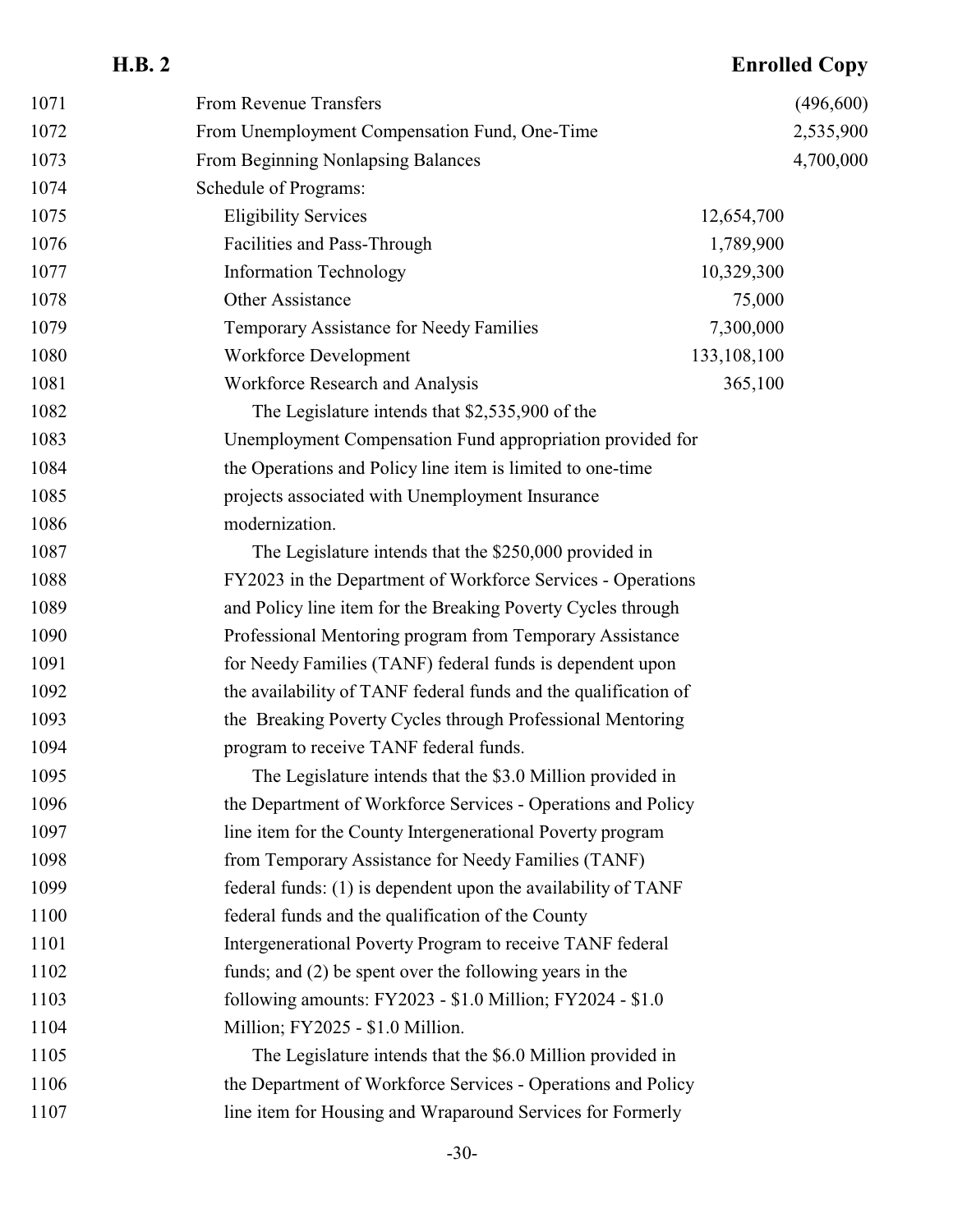| 1108 |                    | Incarcerated Individuals With Families from Temporary         |              |
|------|--------------------|---------------------------------------------------------------|--------------|
| 1109 |                    | Assistance for Needy Families (TANF) federal funds: (1) is    |              |
| 1110 |                    | dependent upon the availability of TANF federal funds and the |              |
| 1111 |                    | qualification of the program to receive TANF federal funds;   |              |
| 1112 |                    | and $(2)$ be spent over the following years in the following  |              |
| 1113 |                    | amounts: FY2023 - \$2.0 Million; FY2024 - \$2.0 Million;      |              |
| 1114 |                    | FY2025 - \$2.0 Million.                                       |              |
| 1115 |                    | The Legislature intends that the \$3.3 Million provided in    |              |
| 1116 |                    | FY2023 in the Department of Workforce Services - Operations   |              |
| 1117 |                    | and Policy line item for Statewide Sexual Assault and         |              |
| 1118 |                    | Interpersonal Violence Prevention Program from Temporary      |              |
| 1119 |                    | Assistance for Needy Families (TANF) federal funds: (1) is    |              |
| 1120 |                    | dependent upon the availability of TANF federal funds and the |              |
| 1121 |                    | qualification of the program to receive TANF federal funds;   |              |
| 1122 |                    | and (2) be spent over the following years in the following    |              |
| 1123 |                    | amounts: FY2023 - \$1,100,000; FY2024 - \$1,100,000; FY2025   |              |
| 1124 |                    | $-$ \$1,100,000.                                              |              |
| 1125 |                    | The Legislature intends that the \$225,000 provided in        |              |
| 1126 |                    | FY2023 in the Department of Workforce Services - Operations   |              |
| 1127 |                    | and Policy line item for Tackling Intergenerational Poverty   |              |
| 1128 |                    | through Employment Mentoring from Temporary Assistance        |              |
| 1129 |                    | for Needy Families (TANF) federal funds: (1) is dependent     |              |
| 1130 |                    | upon the availability of TANF federal funds and the           |              |
| 1131 |                    | qualification of the program to receive TANF federal funds;   |              |
| 1132 |                    | and $(2)$ be spent over the following years in the following  |              |
| 1133 |                    | amounts: FY2023 - \$75,000; FY2024 - \$75,000; FY2025 -       |              |
| 1134 |                    | \$75,000.                                                     |              |
| 1135 |                    | The Legislature intends that the Department of Workforce      |              |
| 1136 |                    | Services will report to the Social Services Appropriations    |              |
| 1137 |                    | Subcommittee each year that funding is received for Housing   |              |
| 1138 |                    | and Wraparound Services for Formerly Incarcerated             |              |
| 1139 |                    | Individuals. The FY 2023 report shall be provided by January  |              |
| 1140 |                    | 1, 2023 and include results achieved with funding as well as  |              |
| 1141 |                    | how much funding was used.                                    |              |
| 1142 | ITEM <sub>77</sub> | To Department of Workforce Services - State Office of         |              |
| 1143 | Rehabilitation     |                                                               |              |
| 1144 |                    | From General Fund, One-Time                                   | (22,205,600) |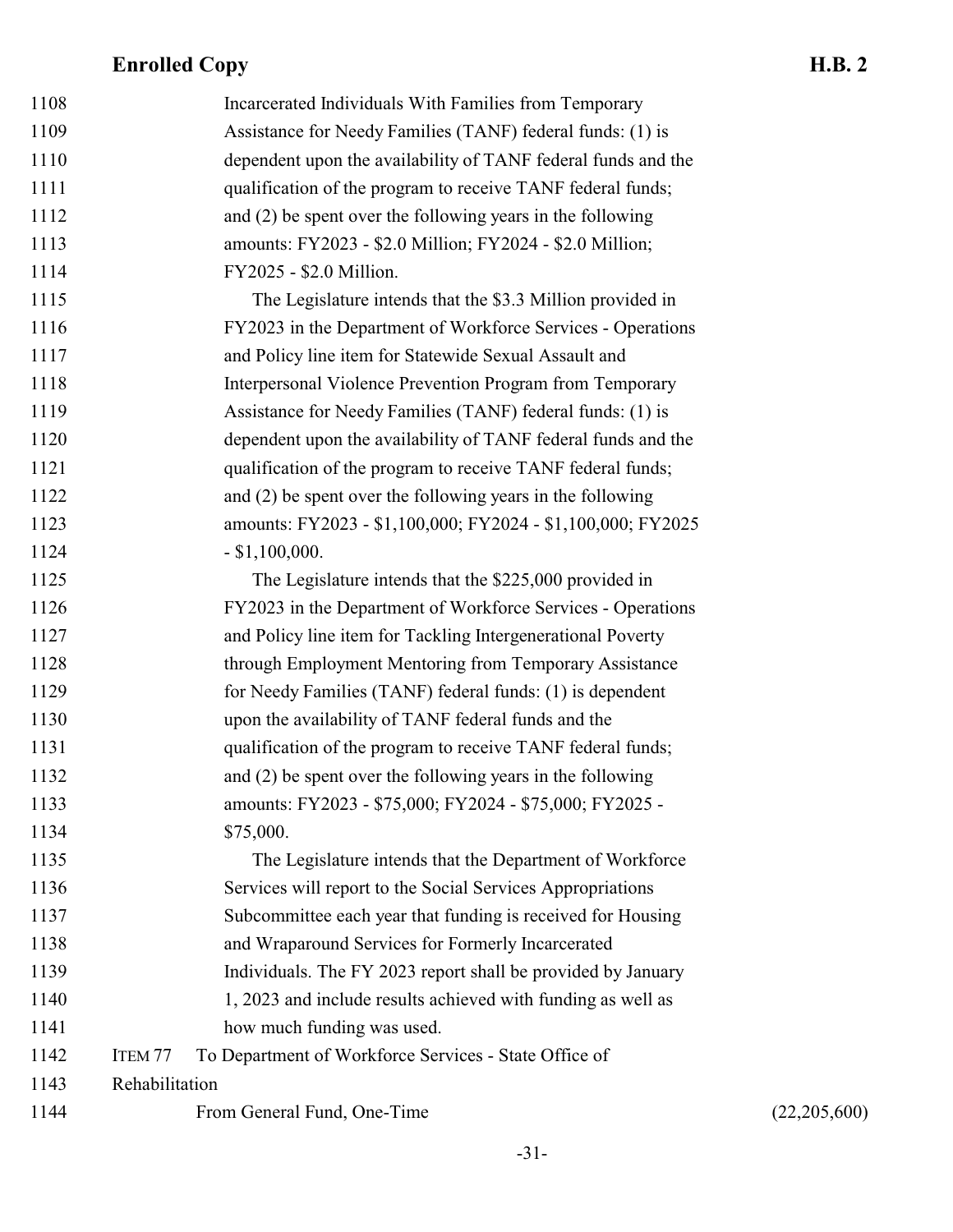|      | <b>H.B. 2</b>      |                                                                         |           | <b>Enrolled Copy</b> |
|------|--------------------|-------------------------------------------------------------------------|-----------|----------------------|
| 1145 |                    | From Education Fund, One-Time                                           |           | 22,205,600           |
| 1146 |                    | From Federal Funds                                                      |           | 300                  |
| 1147 |                    | From Federal Funds, One-Time                                            |           | 52,400               |
| 1148 |                    | From Dedicated Credits Revenue                                          |           | (600)                |
| 1149 |                    | From Expendable Receipts                                                |           | 600                  |
| 1150 |                    | From General Fund Restricted - Special Admin. Expense Account, One-Time |           |                      |
| 1151 |                    |                                                                         |           | 1,500                |
| 1152 |                    | From Unemployment Compensation Fund, One-Time                           |           | 1,400                |
| 1153 |                    | From Beginning Nonlapsing Balances                                      |           | 2,510,000            |
| 1154 |                    | Schedule of Programs:                                                   |           |                      |
| 1155 |                    | Blind and Visually Impaired                                             | 500       |                      |
| 1156 |                    | Deaf and Hard of Hearing                                                | 36,600    |                      |
| 1157 |                    | <b>Executive Director</b>                                               | 2,512,300 |                      |
| 1158 |                    | <b>Rehabilitation Services</b>                                          | 16,200    |                      |
| 1159 |                    | The Legislature intends that \$1,400 of the Unemployment                |           |                      |
| 1160 |                    | Compensation Fund appropriation provided for the State Office           |           |                      |
| 1161 |                    | of Rehabilitation line item is limited to one-time projects             |           |                      |
| 1162 |                    | associated with Unemployment Insurance modernization.                   |           |                      |
| 1163 | ITEM <sub>78</sub> | To Department of Workforce Services - Unemployment Insurance            |           |                      |
| 1164 |                    | From Federal Funds                                                      |           | 600                  |
| 1165 |                    | From Federal Funds, One-Time                                            |           | 8,713,900            |
| 1166 |                    | From Dedicated Credits Revenue                                          |           | 48,500               |
| 1167 |                    | From Expendable Receipts                                                |           | 1,500                |
| 1168 |                    | From General Fund Restricted - Special Admin. Expense Account, One-Time |           |                      |
| 1169 |                    |                                                                         |           | 1,837,500            |
| 1170 |                    | From Unemployment Compensation Fund, One-Time                           |           | 592,600              |
| 1171 |                    | From Beginning Nonlapsing Balances                                      |           | 500,000              |
| 1172 |                    | Schedule of Programs:                                                   |           |                      |
| 1173 |                    | Adjudication                                                            | 2,119,700 |                      |
| 1174 |                    | Unemployment Insurance Administration                                   | 9,574,900 |                      |
| 1175 |                    | The Legislature intends that \$592,600 of the                           |           |                      |
| 1176 |                    | Unemployment Compensation Fund appropriation provided for               |           |                      |
| 1177 |                    | the Unemployment Insurance line item is limited to one-time             |           |                      |
| 1178 |                    | projects associated with Unemployment Insurance                         |           |                      |
| 1179 |                    | modernization.                                                          |           |                      |
| 1180 | ITEM 79            | To Department of Workforce Services - Office of Homeless                |           |                      |
| 1181 | Services           |                                                                         |           |                      |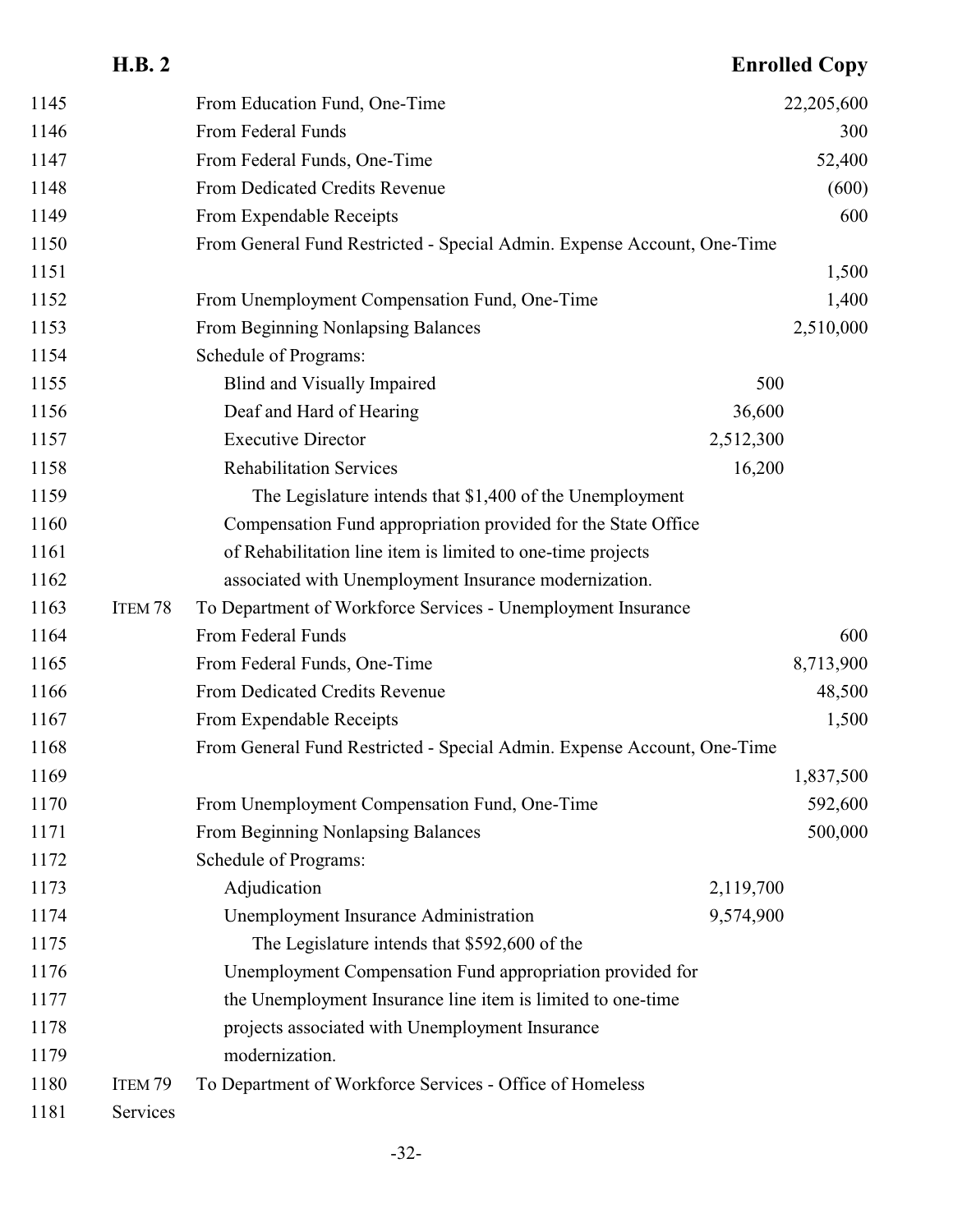| 1182 |         | From General Fund                                                 | 322,200     |
|------|---------|-------------------------------------------------------------------|-------------|
| 1183 |         | From Federal Funds                                                | 429,600     |
| 1184 |         | From Gen. Fund Rest. - Pamela Atkinson Homeless Account, One-Time | 550,000     |
| 1185 |         | From Revenue Transfers                                            | 25,000      |
| 1186 |         | From Revenue Transfers, One-Time                                  | 1,000,000   |
| 1187 |         | From Beginning Nonlapsing Balances                                | 2,000,000   |
| 1188 |         | Schedule of Programs:                                             |             |
| 1189 |         | Homeless Services                                                 | 4,326,800   |
| 1190 |         | The Legislature intends that the prioritized list of Homeless     |             |
| 1191 |         | Shelter Cities Mitigation Program grant requests, including the   |             |
| 1192 |         | recommended grant amount for each grant-eligible entity, be       |             |
| 1193 |         | approved as submitted to the Social Services Appropriations       |             |
| 1194 |         | Subcommittee by the State Homeless Coordinating Committee         |             |
| 1195 |         | in accordance with Utah Code 63J-1-802.                           |             |
| 1196 |         | DEPARTMENT OF HEALTH AND HUMAN SERVICES                           |             |
| 1197 | ITEM 80 | To Department of Health and Human Services - Operations           |             |
| 1198 |         | From General Fund                                                 | (31,800)    |
| 1199 |         | From Federal Funds                                                | 8,209,700   |
| 1200 |         | From Dedicated Credits Revenue, One-Time                          | 13,500      |
| 1201 |         | From Expendable Receipts, One-Time                                | 350,000     |
| 1202 |         | From Beginning Nonlapsing Balances                                | (1,717,200) |
| 1203 |         | Schedule of Programs:                                             |             |
| 1204 |         | <b>Executive Director Office</b>                                  | (1,750,000) |
| 1205 |         | Finance & Administration                                          | 8,209,700   |
| 1206 |         | Data, Systems, & Evaluations                                      | 14,500      |
| 1207 |         | Public Affairs, Education & Outreach                              | 350,000     |
| 1208 |         | The Legislature intends that the Departments of Workforce         |             |
| 1209 |         | Services and Health and Human Services collaborate with           |             |
| 1210 |         | Legislative Fiscal Analyst and the Governor's Office of           |             |
| 1211 |         | Planning and Budget to incorporate the recommendations from       |             |
| 1212 |         | the document "A Performance Audit of Social Service               |             |
| 1213 |         | Agencies' Performance Measures" in the performance measure        |             |
| 1214 |         | review process that will occur under HB 326 (2021 General         |             |
| 1215 |         | Session) and report back to the Social Services Appropriations    |             |
| 1216 |         | Subcommittee on the status of any changes by the 2023             |             |
| 1217 |         | General Session.                                                  |             |
| 1218 |         | The Legislature intends that the Department of Health and         |             |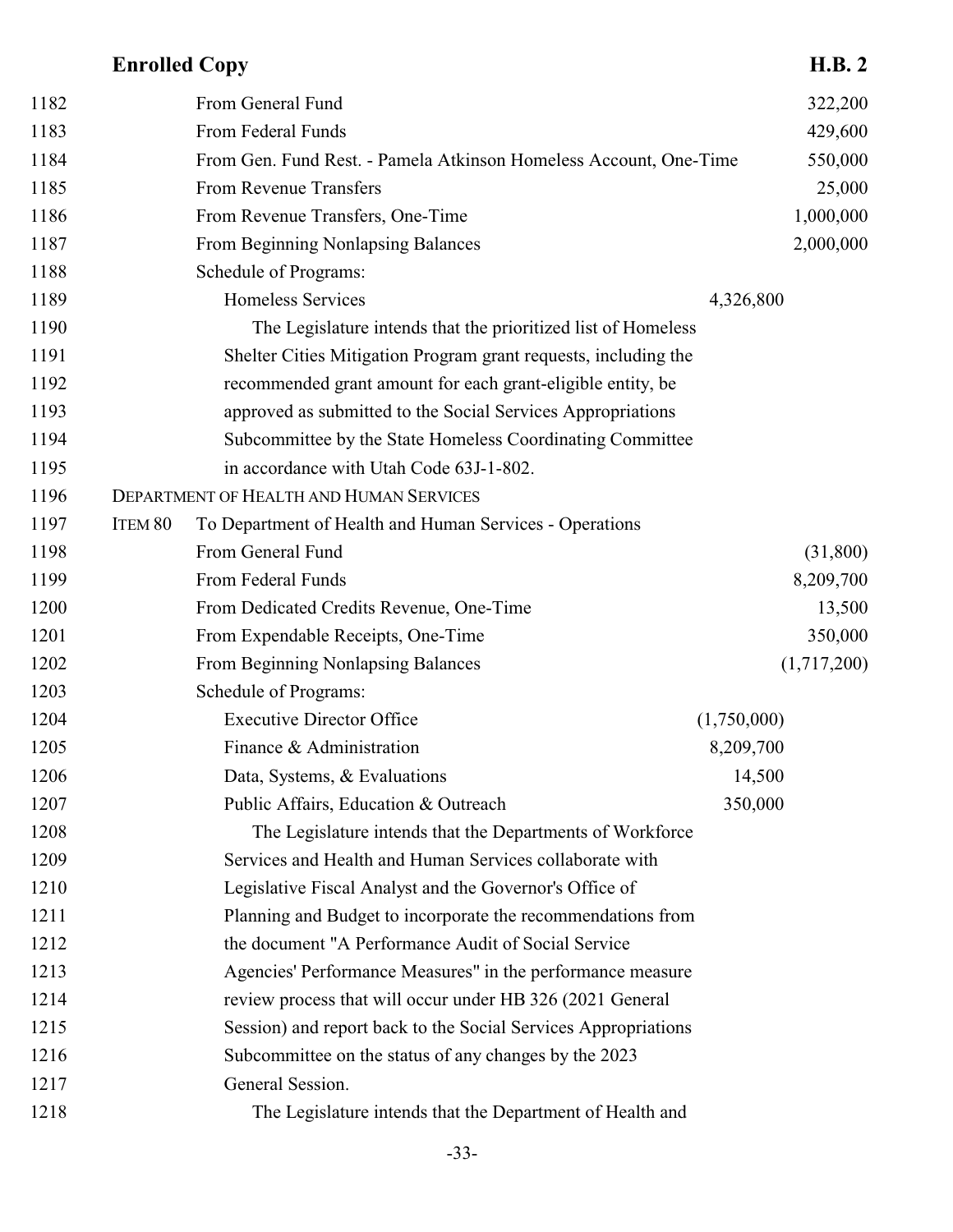| 1219 |         | Human Services report by October 1, 2022 on all the                |
|------|---------|--------------------------------------------------------------------|
| 1220 |         | recommendations that it had anticipated implementing from A        |
| 1221 |         | Performance Audit of the Culture and Grant Management              |
| 1222 |         | Process of the Department of Health to the Social Services         |
| 1223 |         | Appropriations Subcommittee.                                       |
| 1224 |         | The Legislature intends that the Department of Health and          |
| 1225 |         | Human Services present to the Social Services Appropriations       |
| 1226 |         | Subcommittee by November 30, 2022 on identified efficiencies       |
| 1227 |         | and savings. The Department shall identify 0.5% of its             |
| 1228 |         | administrative budget as efficiencies and savings and report, as   |
| 1229 |         | well as where the Department would recommend reinvesting           |
| 1230 |         | the identified savings to achieve the Department's intended        |
| 1231 |         | outcomes.                                                          |
| 1232 |         | The Legislature intends that the Department of Human               |
| 1233 |         | Services report back to the Social Services Appropriation          |
| 1234 |         | Subcommittee no later than August 10, 2022 on how much it          |
| 1235 |         | would cost to implement a statewide support program, that          |
| 1236 |         | would qualify for expenditures from the Opioid Litigation          |
| 1237 |         | Settlement Restricted Account, for pregnant women with             |
| 1238 |         | substance use disorder to receive the following services: (1) a    |
| 1239 |         | licensed social worker to help connect women with state            |
| 1240 |         | services they are determined to need and are eligible to receive;  |
| 1241 |         | $(2)$ a peer support program; and $(3)$ home visitation services   |
| 1242 |         | through the childs first birthday. The Legislature further intends |
| 1243 |         | that the performance measures by which the program would be        |
| 1244 |         | measured would include the following: (1) the rate of a            |
| 1245 |         | diagnosis of neonatal abstinence syndrome at the time of           |
| 1246 |         | delivery in the areas where the program has been implemented;      |
| 1247 |         | and (2) the number of NICU days related to any substance use       |
| 1248 |         | disorder in the areas where the program has been implemented.      |
| 1249 |         | The Legislature intends that the Department of Health and          |
| 1250 |         | Human Services present to the Social Services Appropriations       |
| 1251 |         | Subcommittee by November 30, 2022 on efficiencies and              |
| 1252 |         | savings identified, as well as where the Department would          |
| 1253 |         | recommend reinvesting the identified savings to achieve their      |
| 1254 |         | intended outcomes.                                                 |
| 1255 | ITEM 81 | To Department of Health and Human Services - Clinical Services     |

-34-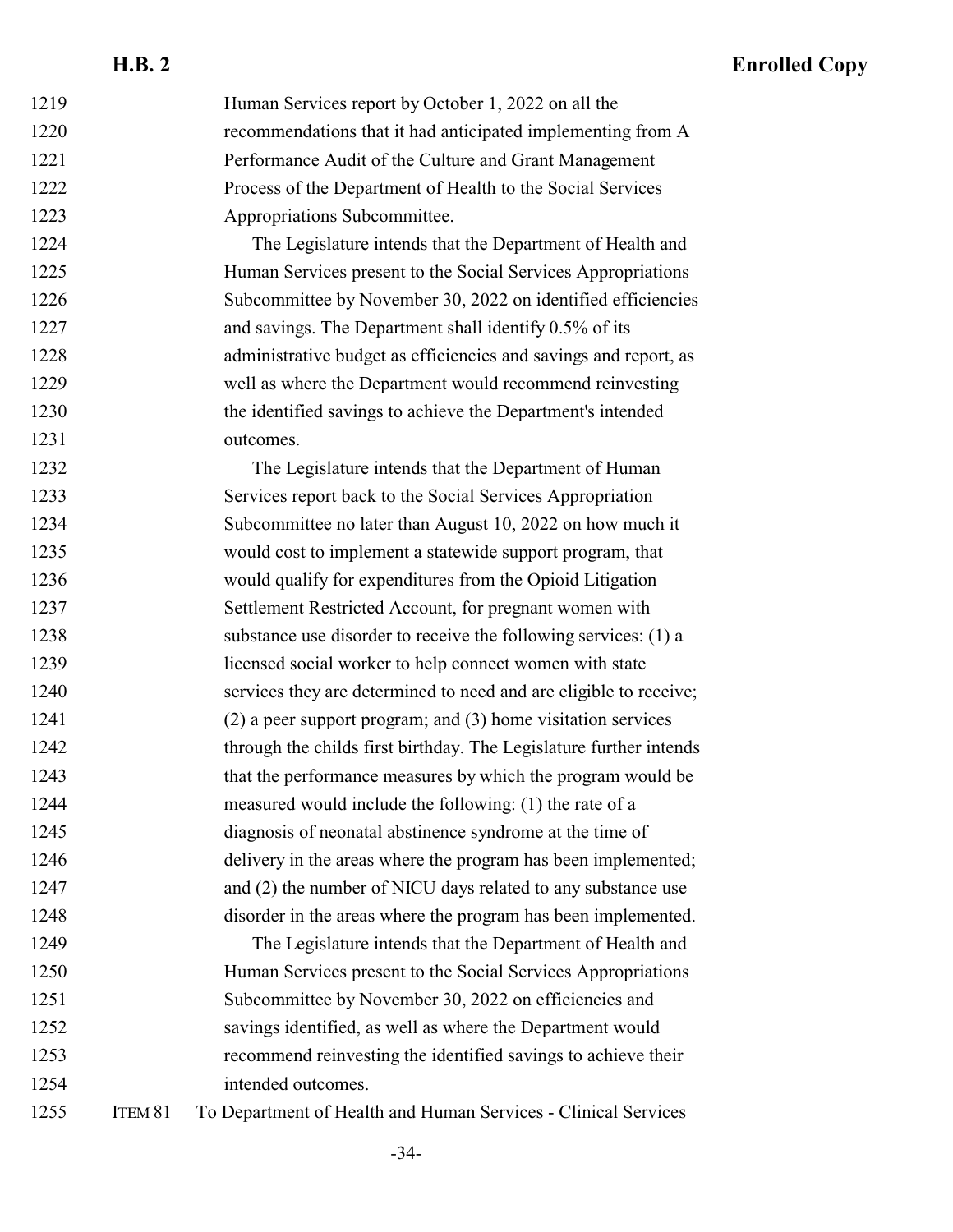| 1256 |                    | From General Fund                                             | 430,000     |
|------|--------------------|---------------------------------------------------------------|-------------|
| 1257 |                    | From General Fund, One-Time                                   | (197,700)   |
| 1258 |                    | From Education Fund, One-Time                                 | 1,072,700   |
| 1259 |                    | From Federal Funds                                            | (3,032,600) |
| 1260 |                    | From Dedicated Credits Revenue                                | 1,184,800   |
| 1261 |                    | From Department of Public Safety Restricted Account           | 100,000     |
| 1262 |                    | From Revenue Transfers                                        | 200,000     |
| 1263 |                    | From Beginning Nonlapsing Balances                            | 112,500     |
| 1264 |                    | Schedule of Programs:                                         |             |
| 1265 |                    | <b>Medical Examiner</b>                                       | 1,100,000   |
| 1266 |                    | <b>State Laboratory</b>                                       | (1,585,300) |
| 1267 |                    | Primary Care & Rural Health                                   | 355,000     |
| 1268 |                    | The Legislature intends that the Department of Health and     |             |
| 1269 |                    | Human Services report by January 1, 2023 to the Social        |             |
| 1270 |                    | Services Appropriations Subcommittee on options to transition |             |
| 1271 |                    | the operation of the state-run Salt Lake Medical Clinic to    |             |
| 1272 |                    | another provider by July 1, 2023.                             |             |
| 1273 | ITEM <sub>82</sub> | To Department of Health and Human Services - Department       |             |
| 1274 | Oversight          |                                                               |             |
| 1275 |                    | From General Fund                                             | 180,000     |
| 1276 |                    | From General Fund, One-Time                                   | (1,060,200) |
| 1277 |                    | From Education Fund, One-Time                                 | 1,060,200   |
| 1278 |                    | From Federal Funds                                            | 5,694,200   |
| 1279 |                    | From Beginning Nonlapsing Balances                            | 1,065,900   |
| 1280 |                    | From Closing Nonlapsing Balances                              | (1,065,900) |
| 1281 |                    | Schedule of Programs:                                         |             |
| 1282 |                    | Licensing & Background Checks                                 | 180,000     |
| 1283 |                    | Internal Audit                                                | 5,694,200   |
| 1284 | ITEM <sub>83</sub> | To Department of Health and Human Services - Health Care      |             |
| 1285 | Administration     |                                                               |             |
| 1286 |                    | From General Fund                                             | 2,451,800   |
| 1287 |                    | From General Fund, One-Time                                   | 1,433,300   |
| 1288 |                    | From Federal Funds                                            | 13,188,700  |
| 1289 |                    | From Federal Funds, One-Time                                  | 5,875,000   |
| 1290 |                    | From Expendable Receipts                                      | 3,508,400   |
| 1291 |                    | From Ambulance Service Provider Assess Exp Rev Fund           | 20,000      |
| 1292 |                    | From Medicaid Expansion Fund                                  | 266,800     |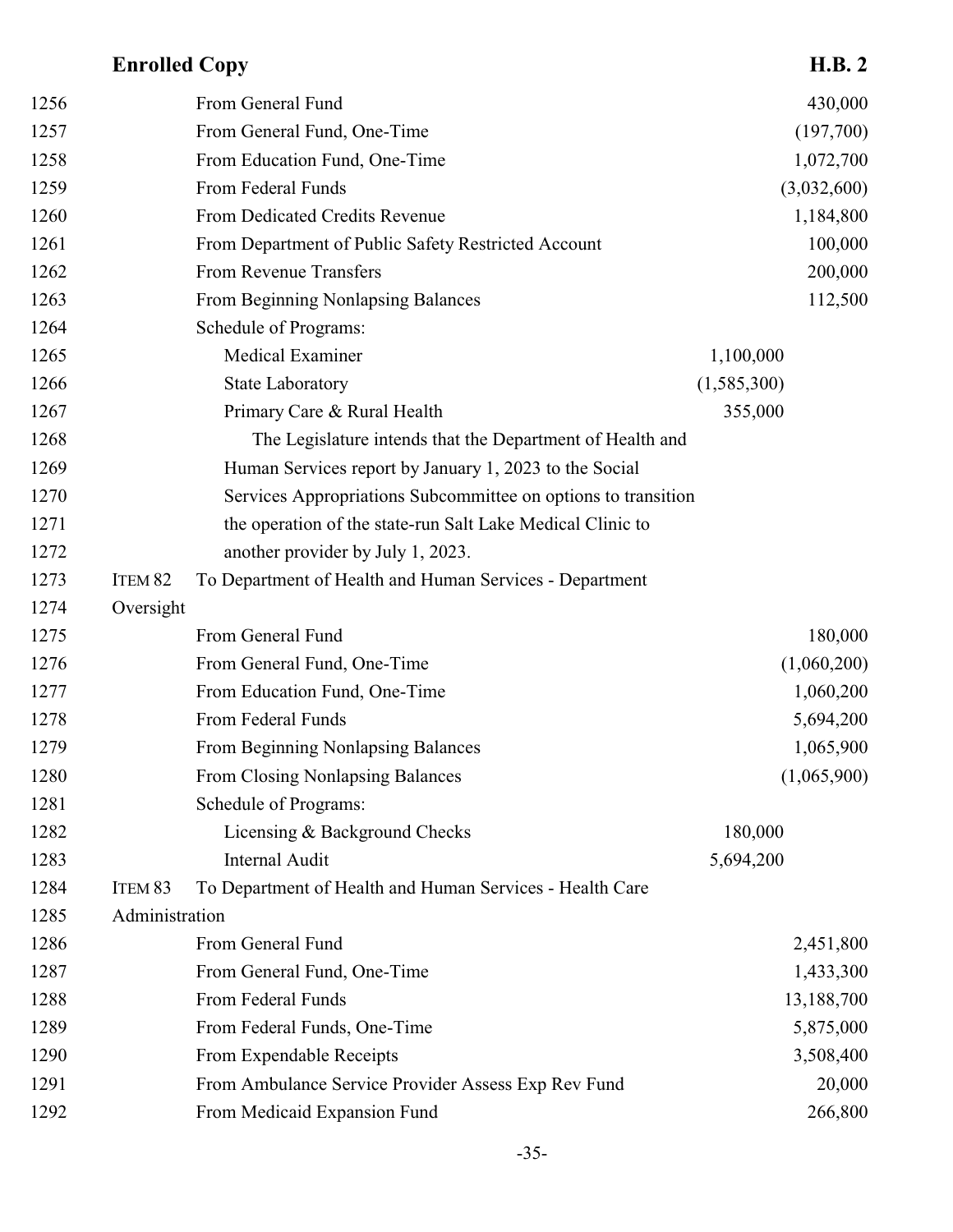#### 1293 From Medicaid Expansion Fund, One-Time 191,700 1294 From Revenue Transfers 108,100 From Beginning Nonlapsing Balances 600,000 Schedule of Programs: 1297 Integrated Health Care Administration 9,641,800 LTSS Administration 427,000 **PRISM** 15,000,000 1300 Seeded Services 2,575,000 The Legislature intends that the \$500,000 in beginning nonlapsing balances provided to the Department of Health and Human Services' Health Care Administration line item for state match to improve existing application level security and provide redundancy for core Medicaid applications is dependent upon up to \$500,000 funds not otherwise designated as nonlapsing to the Department of Health's Medicaid Services line item or Medicaid and Health Financing line item or a combination from both line items not to exceed \$500,000 being retained as nonlapsing in Fiscal Year 2022. The nonlapsing funds shall be applied to the Department of Health and Human Services Health Care Administration line item as a beginning balance in Fiscal Year 2023. The Legislature authorizes the Department of Health and Human Services, as allowed by the fund's authorizing statute, to spend all available money in the Hospital Provider Assessment Expendable Special Revenue Fund 2241 for FY 2023 regardless of the amount appropriated. The Legislature authorizes the Department of Health and Human Services, as allowed by the fund's authorizing statute, to spend all available money in the Ambulance Service Provider Assessment Expendable Revenue Fund 2242 for FY 2023 regardless of the amount appropriated. The Legislature authorizes the Department of Health and Human Services, as allowed by the fund's authorizing statute, to spend all available money in the Nursing Care Facilities Provider Assessment Fund 2243 for FY 2023 regardless of the amount appropriated. The Legislature authorizes the Department of Health and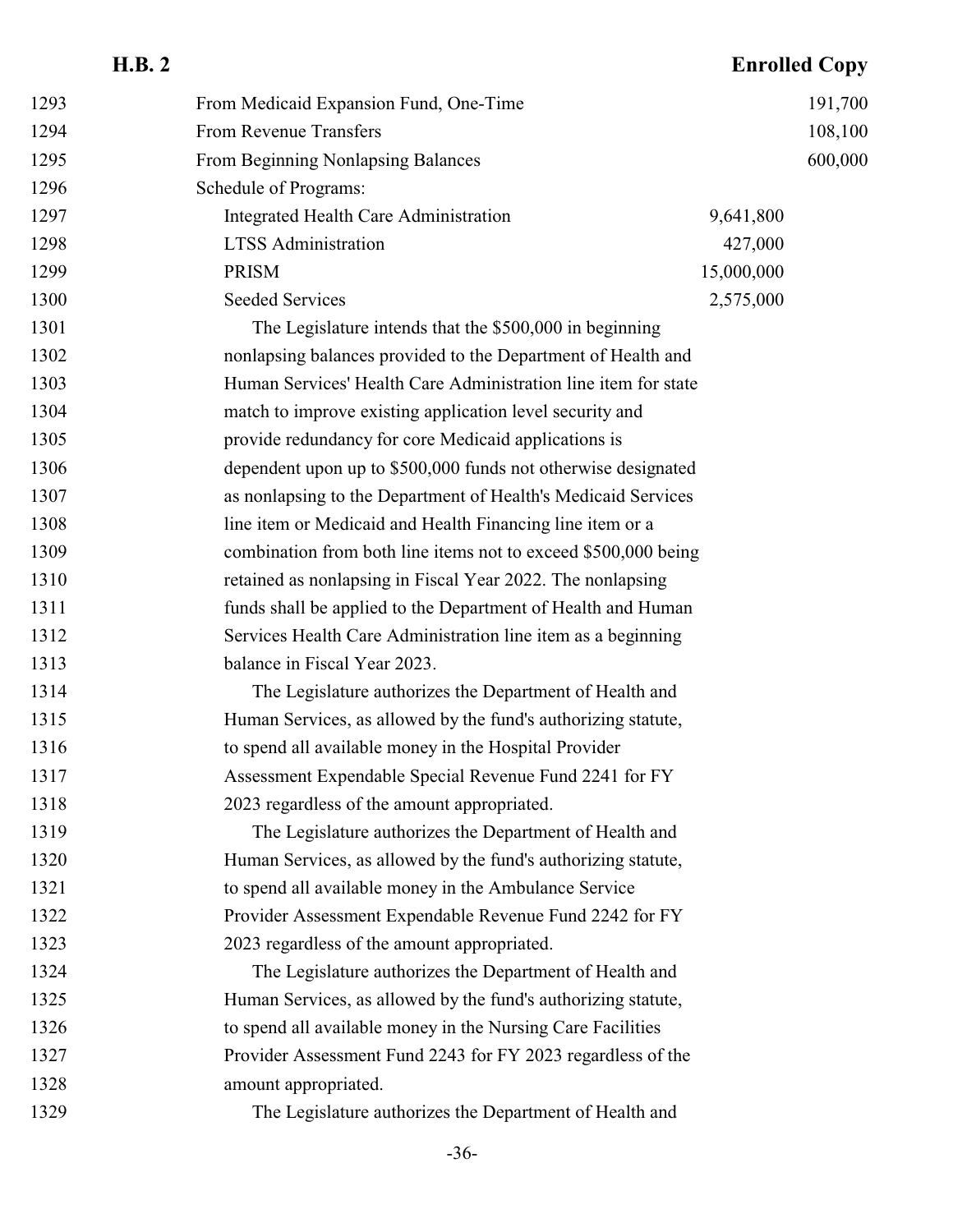| 1330 | Human Services, as allowed by the fund's authorizing statute,    |
|------|------------------------------------------------------------------|
| 1331 | to spend all available money in the Medicaid Expansion Fund      |
| 1332 | 2252 for FY 2023 regardless of the amount appropriated.          |
| 1333 | The Legislature intends that the Department of Health and        |
| 1334 | Human Services report by August 1, 2022 to the Social            |
| 1335 | Services Appropriations Subcommittee its response and            |
| 1336 | suggested recommendation to address the findings regarding       |
| 1337 | concurrent prescribing of two or more antipsychotic              |
| 1338 | medications in the report "Identifying Potential Overuse of      |
| 1339 | Non-Evidence-Based Health Care in Utah." The report shall        |
| 1340 | also include a review of drugs prescribed compared to            |
| 1341 | diagnosis codes.                                                 |
| 1342 | The Legislature intends that the Department of Health and        |
| 1343 | Human Services report by August 1, 2022 to the Social            |
| 1344 | Services Appropriations Subcommittee on options to reduce        |
| 1345 | the current 21% concurrent prescription rate in Medicaid for     |
| 1346 | opioids and benzodiazepines. The report shall include a review   |
| 1347 | of current efforts to reduce the rate of concurrent prescription |
| 1348 | of these two classes of drugs and efforts to improve awareness   |
| 1349 | of and compliance with the recent law that when different        |
| 1350 | providers each are prescribing a long-term benzodiazepine and    |
| 1351 | a long-term opioid for the same patient that they must           |
| 1352 | communicate with each other at the time of the initiation of the |
| 1353 | co-prescribing.                                                  |
| 1354 | The Legislature intends that the Department of Health and        |
| 1355 | Human Services report by August 1, 2022 to the Social            |
| 1356 | Services Appropriations Subcommittee on justifications for the   |
| 1357 | use of a 60 annual drug test maximum for determining drug use    |
| 1358 | among Medicaid clients. The report shall include a comparison    |
| 1359 | to other states annual maximums as well as pros and cons and     |
| 1360 | costs of fewer annual drug test limit options.                   |
| 1361 | The Legislature intends that the Department of Health and        |
| 1362 | Human Services report by September 30, 2022 to the Social        |
| 1363 | Services Appropriations Subcommittee on the status of            |
| 1364 | replacing the Medicaid Management Information System             |
| 1365 | replacement.                                                     |
| 1366 | The Legislature intends that the Department of Health and        |
|      |                                                                  |

-37-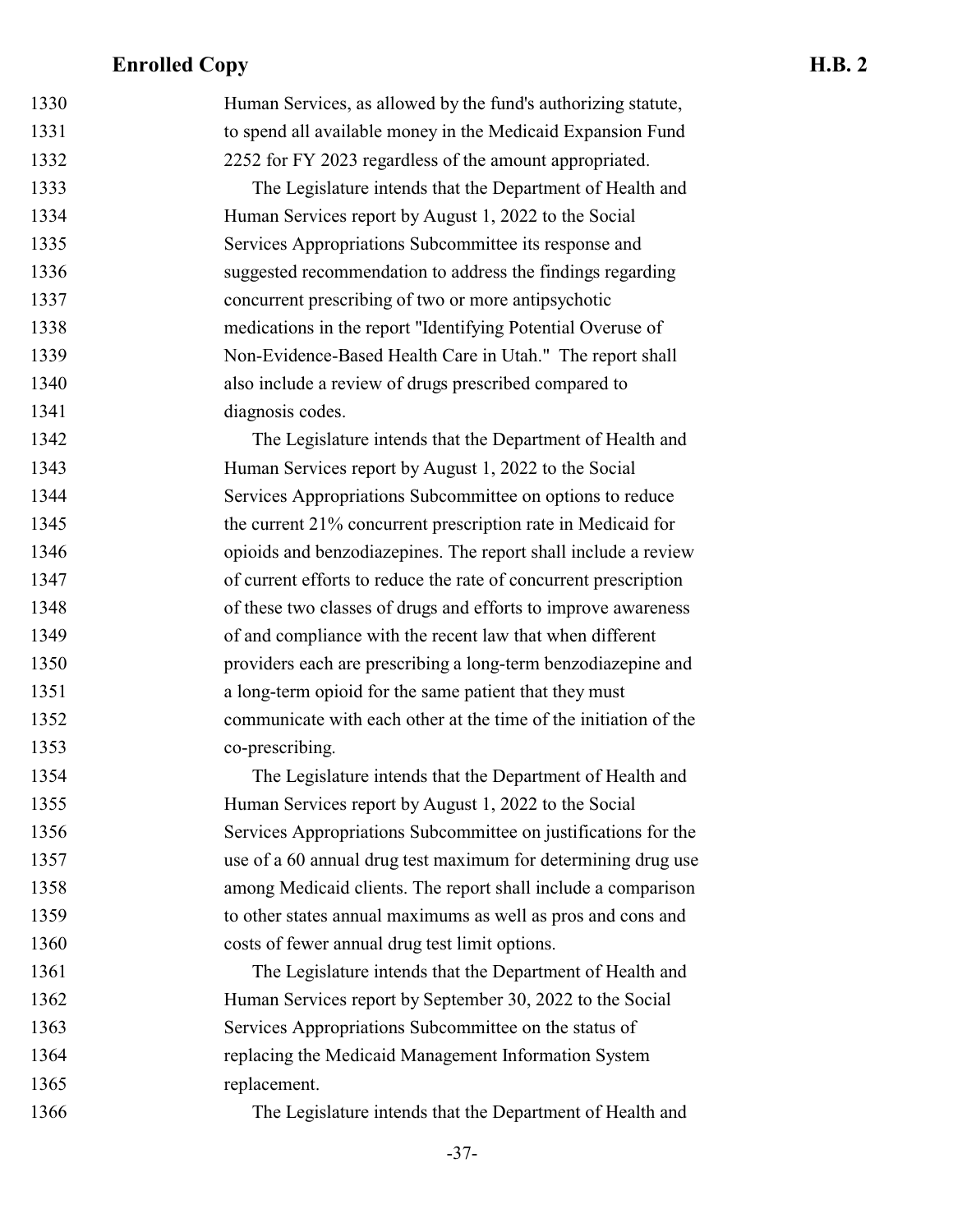| 1367 |               | Human Services report by October 1, 2022 to the Social                          |                 |
|------|---------------|---------------------------------------------------------------------------------|-----------------|
| 1368 |               | Services Appropriations Subcommittee on options to expand                       |                 |
| 1369 |               | Medicaid Graduate Medical Education funding by reviewing                        |                 |
| 1370 |               | what other states have done on: (1) How many settings in Utah                   |                 |
| 1371 |               | other than hospital settings that could be eligible?, (2) What                  |                 |
| 1372 |               | new providers of third party match not currently participating                  |                 |
| 1373 |               | could qualify?, (3) Estimates of costs for new match money                      |                 |
| 1374 |               | where General Fund match would be required and options for                      |                 |
| 1375 |               | related programs where match might be transferred, and (4)                      |                 |
| 1376 |               | interest of new third party match providers in participating.                   |                 |
| 1377 |               | The Legislature intends that the income eligibility ceiling                     |                 |
| 1378 |               | shall be the following percent of federal poverty level for UCA                 |                 |
| 1379 |               | 26-18-411 Health Coverage Improvement Program: (1) 5% for                       |                 |
| 1380 |               | individuals who meet the additional criteria in 26-18-411                       |                 |
| 1381 |               | Subsection 3 and $(2)$ the income level in place prior to July 1,               |                 |
| 1382 |               | 2017 for an individual with a dependent child.                                  |                 |
| 1383 | ITEM 84       | To Department of Health and Human Services - Integrated Health                  |                 |
| 1384 | Care Services |                                                                                 |                 |
| 1385 |               | From General Fund                                                               | 1,368,600       |
| 1386 |               | From General Fund, One-Time                                                     | (328, 248, 400) |
| 1387 |               | From Education Fund, One-Time                                                   | 328,320,400     |
| 1388 |               | From Federal Funds                                                              | 180,629,200     |
| 1389 |               | From Federal Funds, One-Time                                                    | (10,747,800)    |
| 1390 |               | From Expendable Receipts                                                        | 8,259,800       |
| 1391 |               | From Expendable Receipts, One-Time                                              | 176,400         |
| 1392 |               | From Expendable Receipts - Rebates                                              | 4,060,000       |
| 1393 |               | From Medicaid Expansion Fund                                                    | 7,396,700       |
| 1394 |               | From General Fund Restricted - Opioid Litigation Settlement Restricted Account, |                 |
| 1395 |               | One-Time                                                                        | 2,800,000       |
| 1396 |               | From Revenue Transfers                                                          | 46,768,800      |
| 1397 |               | From Revenue Transfers, One-Time                                                | (187,900)       |
| 1398 |               | From Beginning Nonlapsing Balances                                              | 12,282,300      |
| 1399 |               | Schedule of Programs:                                                           |                 |
| 1400 |               | Children's Health Insurance Program Services                                    | (150,600)       |
| 1401 |               | Medicaid Accountable Care Organizations                                         | 46,840,000      |
| 1402 |               | Medicaid Behavioral Health Services                                             | 9,829,000       |
| 1403 |               | Medicaid Home & Community Based Services                                        | 76,135,800      |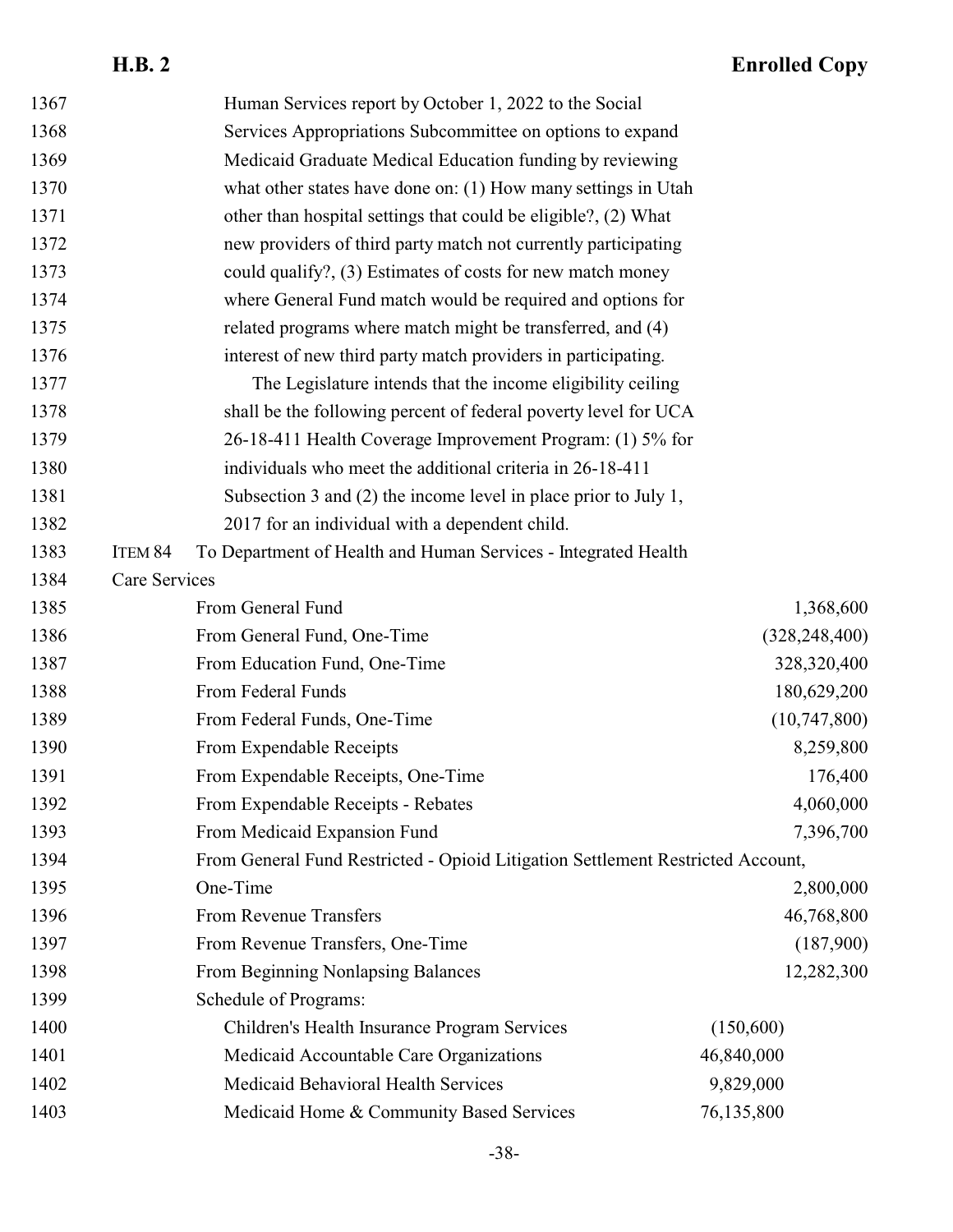| 1404 | Medicaid Hospital Services                                         | 1,380,200  |
|------|--------------------------------------------------------------------|------------|
| 1405 | <b>Medicaid Pharmacy Services</b>                                  | 60,000     |
| 1406 | Medicaid Long Term Care Services                                   | 2,369,600  |
| 1407 | <b>Medicaid Other Services</b>                                     | 840,200    |
| 1408 | <b>Expansion Accountable Care Organizations</b>                    | 63,052,200 |
| 1409 | Non-Medicaid Behavioral Health Treatment & Crisis Response         |            |
| 1410 |                                                                    | 52,521,700 |
| 1411 | The Legislature intends that funding provided for the item         |            |
| 1412 | Cherish Families be spent over three fiscal years, FY 2023-25,     |            |
| 1413 | and that the Department of Human Services request nonlapsing       |            |
| 1414 | authority as needed to retain the funding for that period of time. |            |
| 1415 | The Legislature authorizes the Department of Health and            |            |
| 1416 | Human Services, as allowed by the fund's authorizing statute,      |            |
| 1417 | to spend all available money in the Medicaid Expansion Fund        |            |
| 1418 | 2252 for FY 2023 regardless of the amount appropriated.            |            |
| 1419 | The Legislature authorizes the Department of Health and            |            |
| 1420 | Human Services, as allowed by the fund's authorizing statute,      |            |
| 1421 | to spend all available money in the Nursing Care Facilities        |            |
| 1422 | Provider Assessment Fund 2243 for FY 2023 regardless of the        |            |
| 1423 | amount appropriated.                                               |            |
| 1424 | The Legislature authorizes the Department of Health and            |            |
| 1425 | Human Services, as allowed by the fund's authorizing statute,      |            |
| 1426 | to spend all available money in the Ambulance Service              |            |
| 1427 | Provider Assessment Expendable Revenue Fund 2242 for FY            |            |
| 1428 | 2023 regardless of the amount appropriated.                        |            |
| 1429 | The Legislature authorizes the Department of Health and            |            |
| 1430 | Human Services, as allowed by the fund's authorizing statute,      |            |
| 1431 | to spend all available money in the Hospital Provider              |            |
| 1432 | Assessment Expendable Special Revenue Fund 2241 for FY             |            |
| 1433 | 2023 regardless of the amount appropriated.                        |            |
| 1434 | The Legislature intends that the \$8,730,800 total fund            |            |
| 1435 | appropriated for Alignment of Behavioral Health Service            |            |
| 1436 | Codes for Medicaid Reimbursement be used exclusively to            |            |
| 1437 | raise the rate for residential treatment.                          |            |
| 1438 | The Legislature intends that the Department of Health and          |            |
| 1439 | Human Services report on the amount of ongoing funding             |            |
| 1440 | needed from the program based on savings realized from the         |            |
|      |                                                                    |            |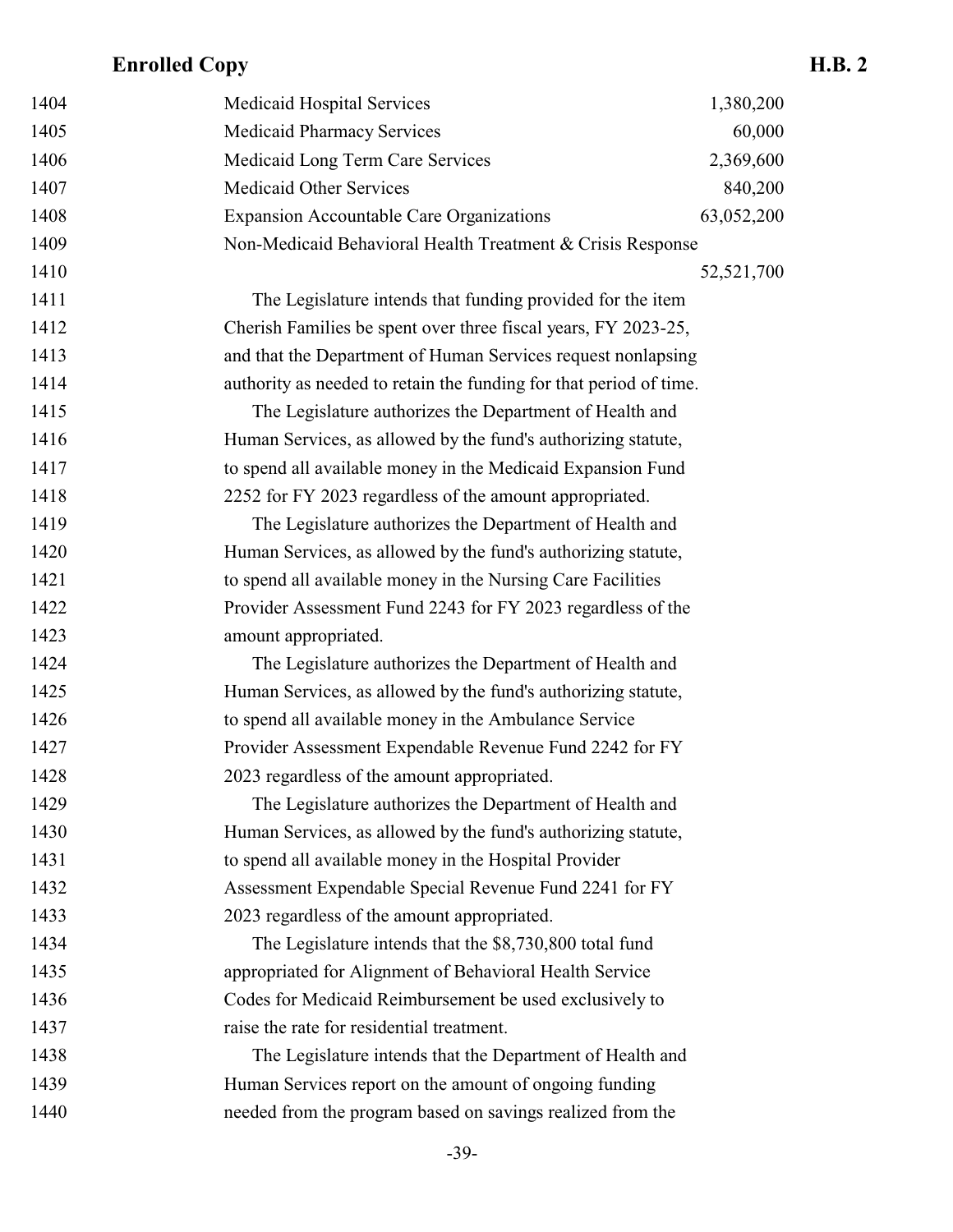# **H.B. 2 Enrolled Copy**

| 1441 |                    | new services being provided by June 1, 2024 to the Social         |                |
|------|--------------------|-------------------------------------------------------------------|----------------|
| 1442 |                    | Services Appropriations Subcommittee.                             |                |
| 1443 | ITEM <sub>85</sub> | To Department of Health and Human Services - Long-Term            |                |
| 1444 |                    | Services & Support                                                |                |
| 1445 |                    | From General Fund                                                 | 30,999,200     |
| 1446 |                    | From General Fund, One-Time                                       | (160,004,800)  |
| 1447 |                    | From Education Fund                                               | 185,300        |
| 1448 |                    | From Education Fund, One-Time                                     | 160,053,100    |
| 1449 |                    | From Federal Funds                                                | 8,096,800      |
| 1450 |                    | From Revenue Transfers                                            | 64,088,700     |
| 1451 |                    | From Revenue Transfers, One-Time                                  | (12, 972, 000) |
| 1452 |                    | From Beginning Nonlapsing Balances                                | (275,000)      |
| 1453 |                    | Schedule of Programs:                                             |                |
| 1454 |                    | Aging & Adult Services                                            | 3,886,400      |
| 1455 |                    | <b>Adult Protective Services</b>                                  | 25,000         |
| 1456 |                    | <b>Aging Waiver Services</b>                                      | 648,000        |
| 1457 |                    | Services for People with Disabilities                             | 1,027,100      |
| 1458 |                    | <b>Community Supports Waiver Services</b>                         | 84,433,600     |
| 1459 |                    | Disabilities - Other Waiver Services                              | 151,200        |
| 1460 |                    | The Legislature intends that up to at least 90% of this           |                |
| 1461 |                    | funding be prioritized for individuals on the waiting list who    |                |
| 1462 |                    | have been classified as Crisis and Most Critical by the Division  |                |
| 1463 |                    | of Services for People with Disabilities.                         |                |
| 1464 |                    | The Legislature intends that for all funding provided in FY       |                |
| 1465 |                    | 2022 and FY 2023 for Home and Community-based and                 |                |
| 1466 |                    | Intermediate Care Facility Direct Care Staff Salary Increases,    |                |
| 1467 |                    | none of the appropriated funds shall be spent on                  |                |
| 1468 |                    | administration-related costs or provider profits. The Legislature |                |
| 1469 |                    | further intends that the Departments of Health and Human          |                |
| 1470 |                    | Services (DHHS) shall: 1) Require providers to report on how      |                |
| 1471 |                    | they utilize appropriated funds to increase direct care worker    |                |
| 1472 |                    | wages and attest that 0% of funding goes to administrative        |                |
| 1473 |                    | functions or provider profits; and 2) In conjunction with DHHS    |                |
| 1474 |                    | providers, report to the Social Services Appropriations           |                |
| 1475 |                    | Subcommittee no later than September 1, 2022 regarding the        |                |
| 1476 |                    | implementation and status of increasing salaries for direct care  |                |
| 1477 |                    | workers and the outcomes thereof.                                 |                |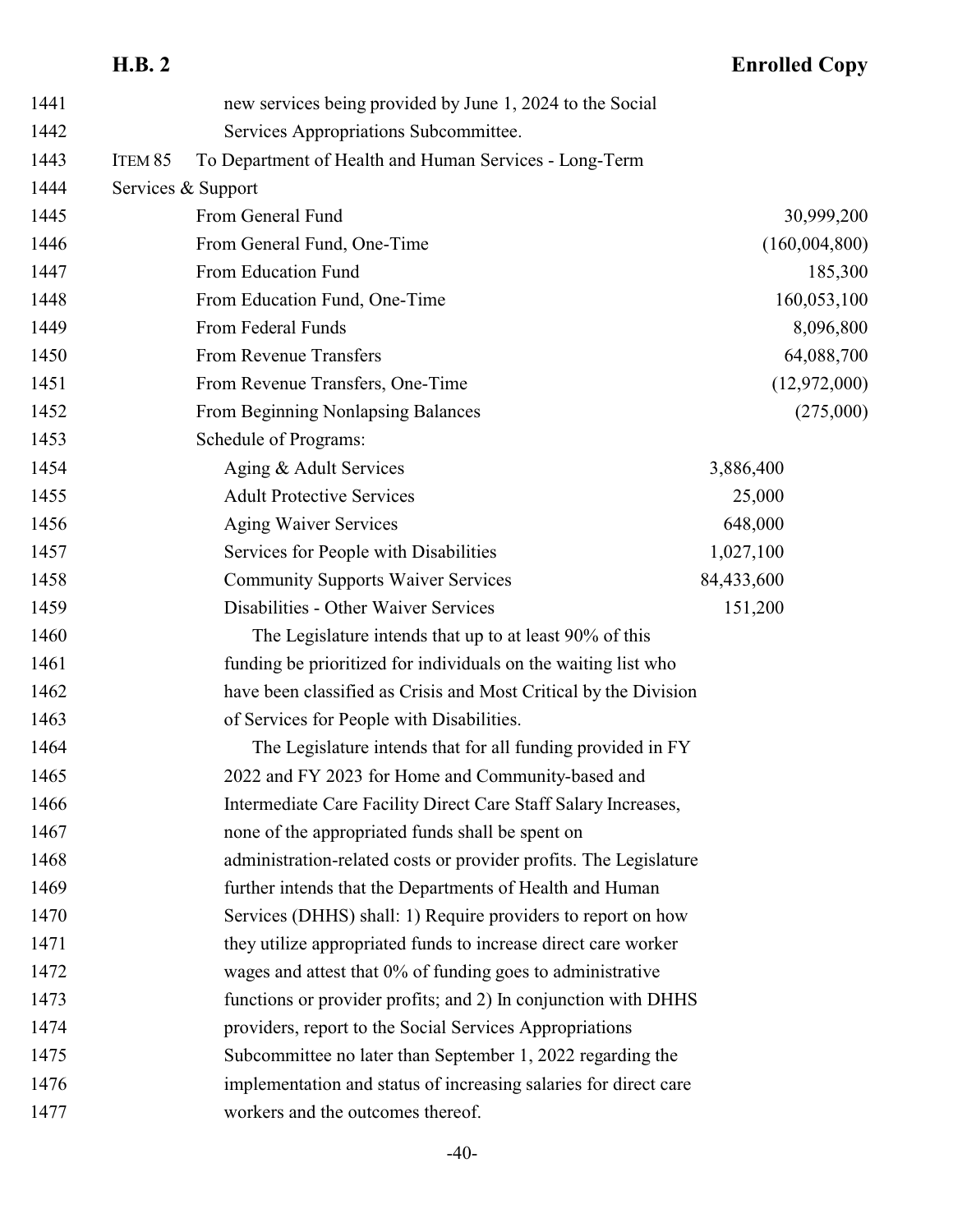| 1478 | ITEM 86    | To Department of Health and Human Services - Public Health,      |                 |
|------|------------|------------------------------------------------------------------|-----------------|
| 1479 |            | Prevention, & Epidemiology                                       |                 |
| 1480 |            | From General Fund                                                | 3,748,000       |
| 1481 |            | From General Fund, One-Time                                      | (258,000)       |
| 1482 |            | From Education Fund, One-Time                                    | 251,500         |
| 1483 |            | From Federal Funds                                               | 57,124,000      |
| 1484 |            | From Federal Funds, One-Time                                     | (6,500)         |
| 1485 |            | From Expendable Receipts                                         | 164,900         |
| 1486 |            | From Expendable Receipts - Rebates                               | 591,600         |
| 1487 |            | From Revenue Transfers                                           | 2,019,200       |
| 1488 |            | From Beginning Nonlapsing Balances                               | 85,400          |
| 1489 |            | Schedule of Programs:                                            |                 |
| 1490 |            | Communicable Disease & Emerging Infections                       | 58,166,700      |
| 1491 |            | Integrated Health Promotion & Prevention                         | 1,378,400       |
| 1492 |            | Preparedness & Emergency Health                                  | 175,000         |
| 1493 |            | <b>Local Health Departments</b>                                  | 4,000,000       |
| 1494 |            | Pursuant to Section 63J-1-603 of the Utah Code, the              |                 |
| 1495 |            | Legislature intends that up to \$4,000,000 provided for the      |                 |
| 1496 |            | Department of Health and Human Services Public Health,           |                 |
| 1497 |            | Prevention, and Epidemiology line item shall not lapse at the    |                 |
| 1498 |            | close of FY 2023 and the use of funding is limited to: payments  |                 |
| 1499 |            | to local health departments for compliance with state standards. |                 |
| 1500 | ITEM 87    | To Department of Health and Human Services - Children, Youth,    |                 |
| 1501 | & Families |                                                                  |                 |
| 1502 |            | From General Fund                                                | 9,315,300       |
| 1503 |            | From General Fund, One-Time                                      | (153, 592, 100) |
| 1504 |            | From Education Fund, One-Time                                    | 154,089,300     |
| 1505 |            | From Federal Funds                                               | 5,792,200       |
| 1506 |            | From Expendable Receipts                                         | 13,300          |
| 1507 |            | From General Fund Restricted - Adult Autism Treatment Account    | 1,000,000       |
| 1508 |            | From Revenue Transfers                                           | 1,545,700       |
| 1509 |            | From Beginning Nonlapsing Balances                               | (4,087,500)     |
| 1510 |            | Schedule of Programs:                                            |                 |
| 1511 |            | Child & Family Services                                          | (621,100)       |
| 1512 |            | Domestic Violence                                                | 5,565,000       |
| 1513 |            | In-Home Services                                                 | 29,900          |
| 1514 |            | Out-of-Home Services                                             | 4,586,400       |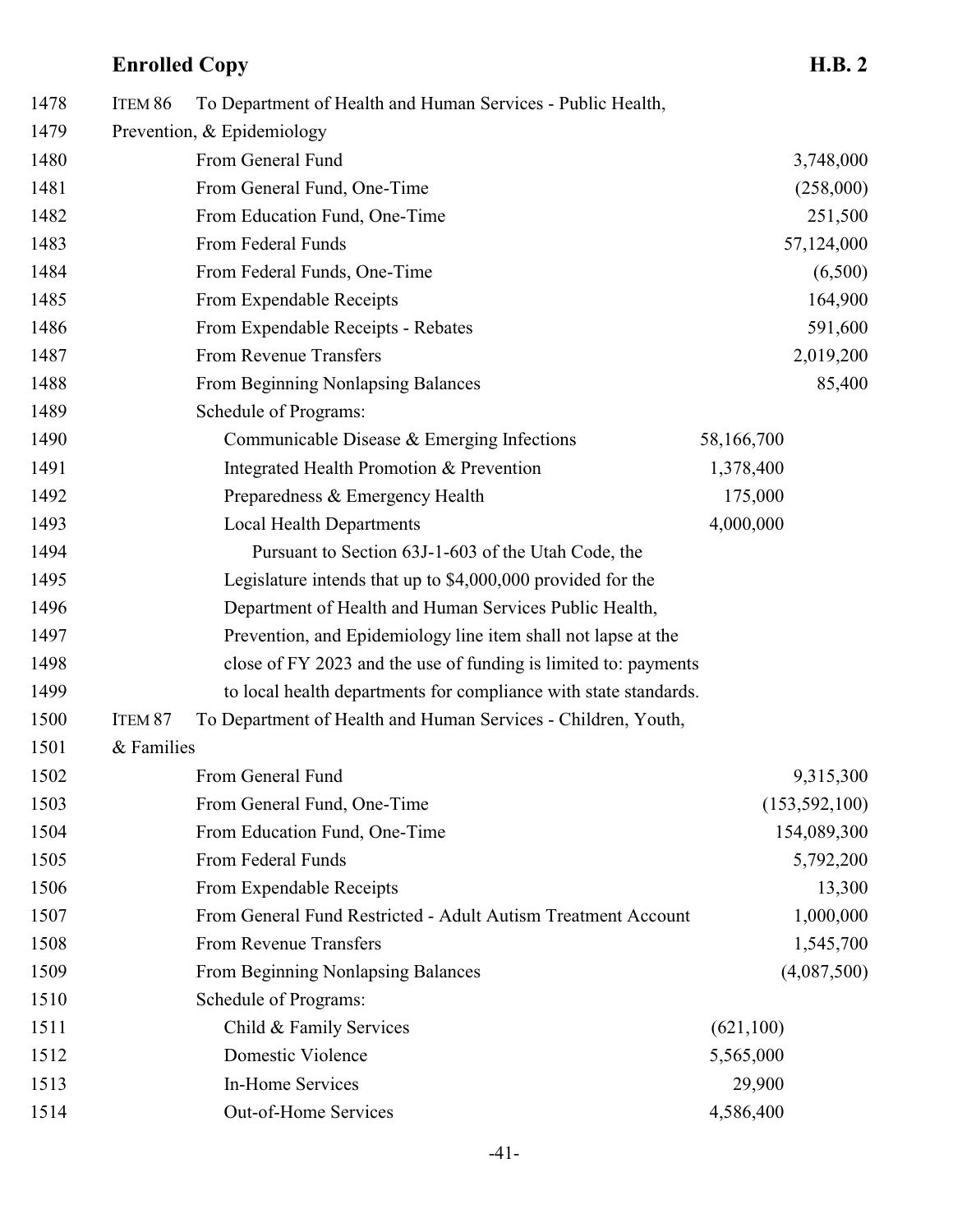|      | <b>H.B. 2</b>            |                                                                  | <b>Enrolled Copy</b> |
|------|--------------------------|------------------------------------------------------------------|----------------------|
| 1515 |                          | <b>Adoption Assistance</b>                                       | 667,000              |
| 1516 |                          | Child Abuse & Neglect Prevention                                 | 160,000              |
| 1517 |                          | Children with Special Healthcare Needs                           | 2,645,700            |
| 1518 |                          | Maternal & Child Health                                          | 1,043,300            |
| 1519 |                          | The Legislature intends that subcommittee staff from the         |                      |
| 1520 |                          | Office of the Legislative Fiscal Analyst review the Children,    |                      |
| 1521 |                          | Youth, and Families line item as a part of the accountable base  |                      |
| 1522 |                          | budget process for 2022 and review the Office of Recovery        |                      |
| 1523 |                          | Services in 2024.                                                |                      |
| 1524 |                          | The Legislature intends for ongoing funds appropriated in        |                      |
| 1525 |                          | Item 191 of Senate Bill 2, passed during the 2019 General        |                      |
| 1526 |                          | Session for Domestic Violence Shelter Funding - Home Safe to     |                      |
| 1527 |                          | be utilized by the states federally-designated domestic violence |                      |
| 1528 |                          | coalition, Utah Domestic Violence Coalition, to administer the   |                      |
| 1529 |                          | Domestic Violence HomeSafe program rooted in the Domestic        |                      |
| 1530 |                          | Violence Housing First approach to provide time-limited          |                      |
| 1531 |                          | financial support to domestic violence victims who are at        |                      |
| 1532 |                          | high-risk of intimate partner homicide and present high-barrier  |                      |
| 1533 |                          | needs related to homelessness and other basic needs, as          |                      |
| 1534 |                          | indicated by the Lethality Assessment Protocol or Danger         |                      |
| 1535 |                          | Assessment.                                                      |                      |
| 1536 |                          | The Legislature intends the Department of Health and             |                      |
| 1537 |                          | Human Services - Children, Youth, & Families use nonlapsing      |                      |
| 1538 |                          | state funds originally appropriated for Adoption Assistance      |                      |
| 1539 |                          | non-Title-IV-E monthly subsidies for any children that were      |                      |
| 1540 |                          | not initially Title IV-E eligible in foster care, but that now   |                      |
| 1541 |                          | qualify for Title IV-E adoption assistance monthly subsidies     |                      |
| 1542 |                          | under eligibility exception criteria specified in P.L. 112-34    |                      |
| 1543 |                          | [Social Security Act Section 473(e)]. These funds shall only be  |                      |
| 1544 |                          | used for child welfare services allowable under Title IV-B or    |                      |
| 1545 |                          | Title IV-E of the Social Security Act consistent with the        |                      |
| 1546 |                          | requirements found at UCA $63J-1-603(3)(b)$ .                    |                      |
| 1547 | ITEM 88                  | To Department of Health and Human Services - Office of           |                      |
| 1548 | <b>Recovery Services</b> |                                                                  |                      |
| 1549 |                          | From Federal Funds                                               | 2,489,200            |
| 1550 |                          | From Expendable Receipts                                         | 900,800              |
| 1551 |                          | Schedule of Programs:                                            |                      |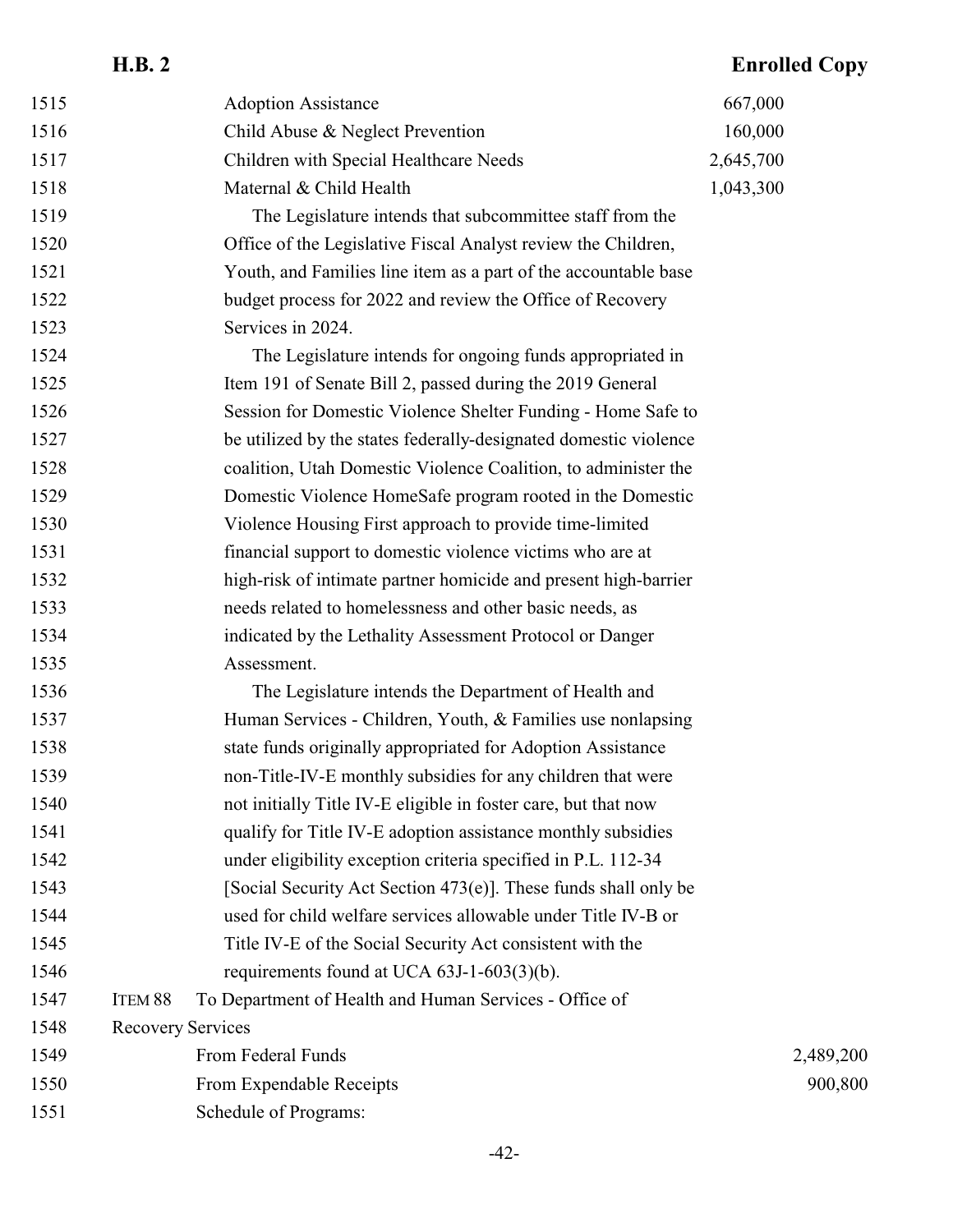| 1554 |                    | <b>HIGHER EDUCATION</b>                                          |              |
|------|--------------------|------------------------------------------------------------------|--------------|
| 1555 |                    | <b>UNIVERSITY OF UTAH</b>                                        |              |
| 1556 | ITEM 89            | To University of Utah - Education and General                    |              |
| 1557 |                    | From General Fund                                                | 31,341,700   |
| 1558 |                    | From General Fund, One-Time                                      | (5,410,600)  |
| 1559 |                    | From Education Fund                                              | (21,522,600) |
| 1560 |                    | From Education Fund, One-Time                                    | 3,965,600    |
| 1561 |                    | From Closing Nonlapsing Balances                                 | 798,500      |
| 1562 |                    | Schedule of Programs:                                            |              |
| 1563 |                    | <b>Education and General</b>                                     | 9,657,000    |
| 1564 |                    | <b>Operations and Maintenance</b>                                | (484, 400)   |
| 1565 |                    | In accordance with UCA 63J-1-903, the Legislature intends        |              |
| 1566 |                    | that the University of Utah report to the Office of the          |              |
| 1567 |                    | Legislative Fiscal Analyst and to the Governor's Office of       |              |
| 1568 |                    | Planning and Budget before October 1, 2022 the final status of   |              |
| 1569 |                    | performance measures established in FY 2022 appropriations       |              |
| 1570 |                    | bills and the current status of the following five-year          |              |
| 1571 |                    | performance metrics for FY 2023: 1) access - increase the        |              |
| 1572 |                    | percent of Utah high school graduates enrolled by 0.16%; 2)      |              |
| 1573 |                    | timely completion - increase the percent of a cohort enrolled    |              |
| 1574 |                    | that completes an award in up to and including 1.5 times the     |              |
| 1575 |                    | standard completion time or sooner by 3%; and 3) high-yield      |              |
| 1576 |                    | awards - maintain the percent of high-yield awards granted.      |              |
| 1577 | ITEM <sub>90</sub> | To University of Utah - Educationally Disadvantaged              |              |
| 1578 |                    | In accordance with UCA 63J-1-903, the Legislature intends        |              |
| 1579 |                    | that the University of Utah report to the Office of the          |              |
| 1580 |                    | Legislative Fiscal Analyst and to the Governors Office of        |              |
| 1581 |                    | Planning and Budget before October 1, 2022 the final status of   |              |
| 1582 |                    | performance measures established in FY 2022 appropriations       |              |
| 1583 |                    | bills and the current status of the following performance        |              |
| 1584 |                    | measures for FY 2023: 1) students with disabilities registered   |              |
| 1585 |                    | and receiving services (target: 2%-5% of total university        |              |
| 1586 |                    | enrollment); 2) provision of alternative format services,        |              |
| 1587 |                    | including Braille and video captioning (target: provide          |              |
| 1588 |                    | accessible materials in a timely manner prior to materials being |              |
|      |                    |                                                                  |              |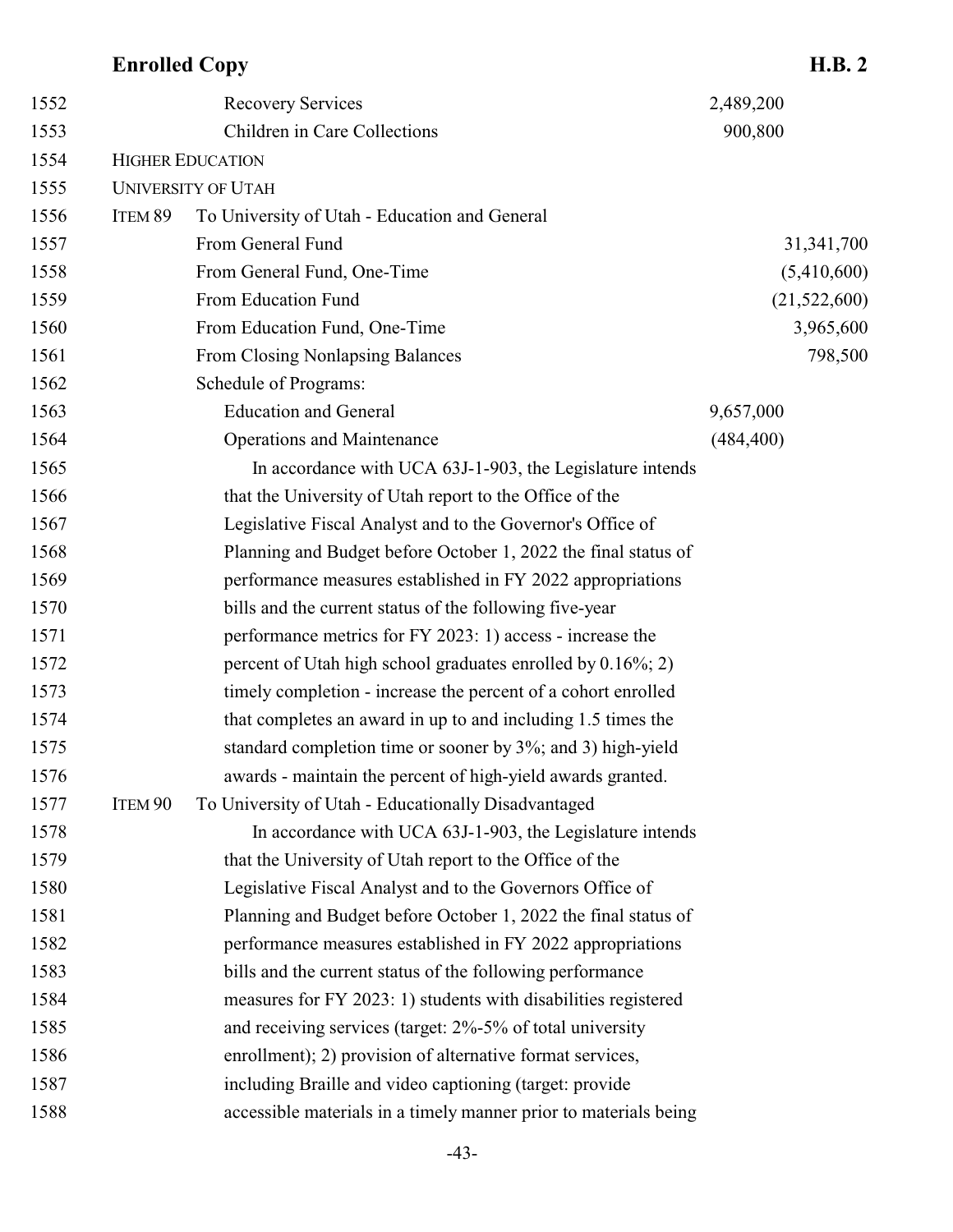|      | <b>H.B. 2</b>      |                                                                     | <b>Enrolled Copy</b> |
|------|--------------------|---------------------------------------------------------------------|----------------------|
| 1589 |                    | needed/utilized in coursework); and 3) provide interpreting         |                      |
| 1590 |                    | services for deaf and hard of hearing students (target: maintain    |                      |
| 1591 |                    | a highly qualified and 100% certified interpreting staff and        |                      |
| 1592 |                    | achieve 100% delivery of properly requested interpreting            |                      |
| 1593 |                    | needs).                                                             |                      |
| 1594 | ITEM 91            | To University of Utah - School of Medicine                          |                      |
| 1595 |                    | In accordance with UCA 63J-1-903, the Legislature intends           |                      |
| 1596 |                    | that the University of Utah report to the Office of the             |                      |
| 1597 |                    | Legislative Fiscal Analyst and to the Governor's Office of          |                      |
| 1598 |                    | Planning and Budget before October 1, 2022 the final status of      |                      |
| 1599 |                    | performance measures established in FY 2022 appropriations          |                      |
| 1600 |                    | bills and the current status of the following performance           |                      |
| 1601 |                    | measures for FY 2023: 1) the number of medical school               |                      |
| 1602 |                    | applications (target: exceed the number of applications as an       |                      |
| 1603 |                    | average of the prior three years); 2) the number of student         |                      |
| 1604 |                    | enrolled in medical school (target: maintain a full cohort based    |                      |
| 1605 |                    | on enrollment levels); 3) the number of applicants to               |                      |
| 1606 |                    | matriculates (target: maintain a healthy ratio to insure a class of |                      |
| 1607 |                    | strong academic quality); 4) the number of miners served            |                      |
| 1608 |                    | (target: maintain or exceed historical numbers served); and 5)      |                      |
| 1609 |                    | the number of miners enrolled (target: maintain or exceed           |                      |
| 1610 |                    | historical numbers enrolled).                                       |                      |
| 1611 | ITEM <sub>92</sub> | To University of Utah - Cancer Research and Treatment               |                      |
| 1612 |                    | In accordance with UCA 63J-1-903, the Legislature intends           |                      |
| 1613 |                    | that the University of Utah report to the Office of the             |                      |
| 1614 |                    | Legislative Fiscal Analyst and to the Governor's Office of          |                      |
| 1615 |                    | Planning and Budget before October 1, 2022 the final status of      |                      |
| 1616 |                    | performance measures established in FY 2022 appropriations          |                      |
| 1617 |                    | bills and the current status of the following performance           |                      |
| 1618 |                    | measures for FY 2023: 1) extramural cancer research funding         |                      |
| 1619 |                    | help by Huntsman Cancer Institute (HCI) investigators (target:      |                      |
| 1620 |                    | increase funding by $5\%$ ); 2) support development of cancer       |                      |
| 1621 |                    | training programs through promotion of student professional         |                      |
| 1622 |                    | development and experiential learning opportunities designed        |                      |
| 1623 |                    | for cancer research trainees and securing extramural funding        |                      |
| 1624 |                    | for cancer training at HCI; and 3) increase outreach and            |                      |
| 1625 |                    | research support of rural, frontier, and underserved populations.   |                      |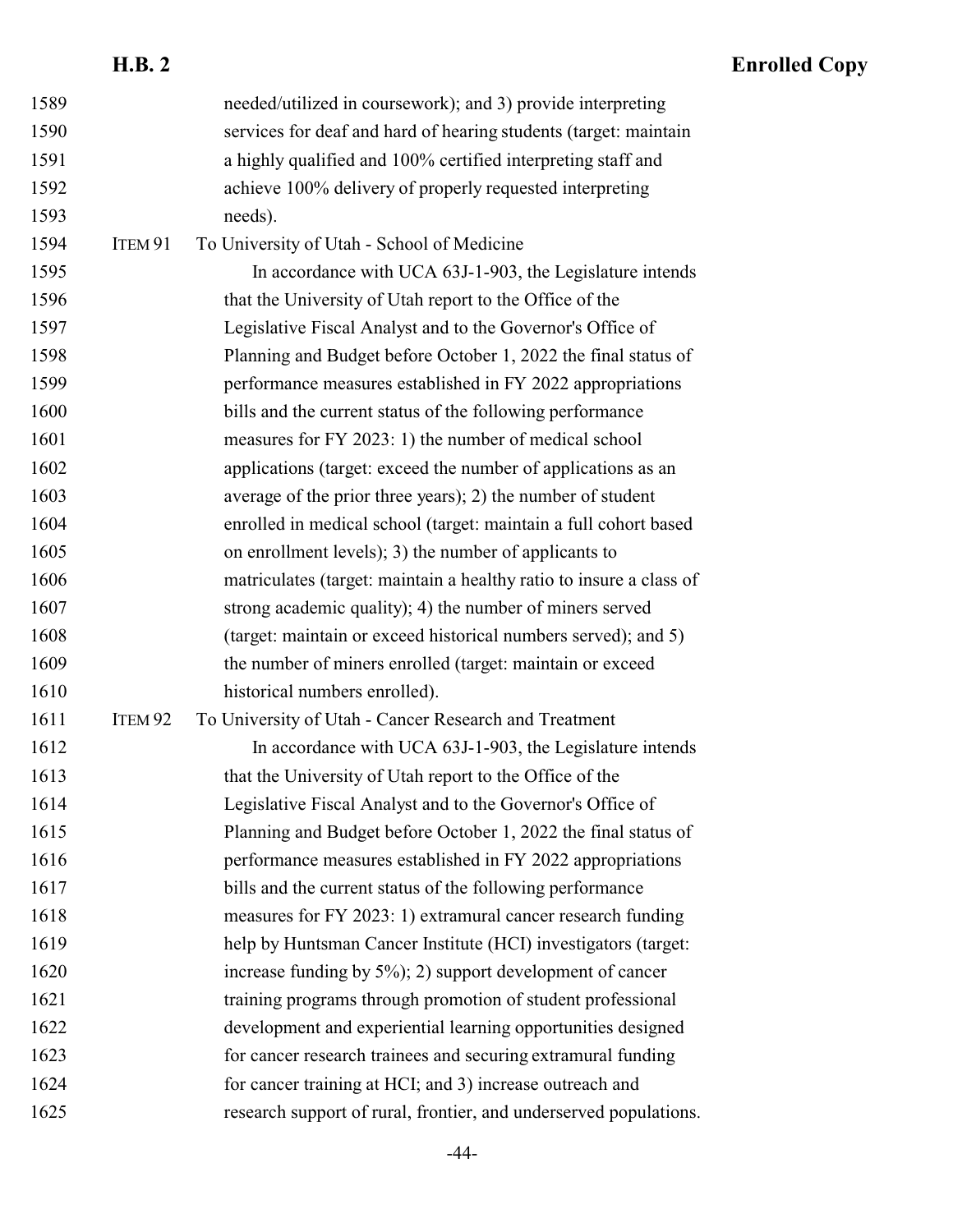| 1626 | ITEM 93 | To University of Utah - University Hospital                          |
|------|---------|----------------------------------------------------------------------|
| 1627 |         | In accordance with UCA 63J-1-903, the Legislature intends            |
| 1628 |         | that the University of Utah report to the Office of the              |
| 1629 |         | Legislative Fiscal Analyst and to the Governor's Office of           |
| 1630 |         | Planning and Budget before October 1, 2022 the final status of       |
| 1631 |         | performance measures established in FY 2022 appropriations           |
| 1632 |         | bills and the current status of the following performance            |
| 1633 |         | measures for FY 2023: 1) the number of annual residents in           |
| 1634 |         | training (target: $578$ ); 2) the number of annual resident training |
| 1635 |         | hours (target: 2,080,800); and 3) the percent of total resident      |
| 1636 |         | training costs appropriated by the Legislature (target: 20.7%).      |
| 1637 | ITEM 94 | To University of Utah - School of Dentistry                          |
| 1638 |         | In accordance with UCA 63J-1-903, the Legislature intends            |
| 1639 |         | that the University of Utah report to the Office of the              |
| 1640 |         | Legislative Fiscal Analyst and to the Governors Office of            |
| 1641 |         | Planning and Budget before October 1, 2022 the final status of       |
| 1642 |         | performance measures established in FY 2022 appropriations           |
| 1643 |         | bills and the current status of the following performance            |
| 1644 |         | measures for FY 2023: 1) the number of applications to the           |
| 1645 |         | School of Dentistry; and 2) the number of students accepted.         |
| 1646 | ITEM 95 | To University of Utah - Public Service                               |
| 1647 |         | In accordance with UCA 63J-1-903, the Legislature intends            |
| 1648 |         | that the University of Utah report to the Office of the              |
| 1649 |         | Legislative Fiscal Analyst and to the Governors Office of            |
| 1650 |         | Planning and Budget before October 1, 2022 the final status of       |
| 1651 |         | performance measures established in FY 2022 appropriations           |
| 1652 |         | bills and the current status of the following performance            |
| 1653 |         | measures for FY 2023: 1) timeliness of responses to                  |
| 1654 |         | earthquakes in the Utah region (target: transmit an alarm to the     |
| 1655 |         | Utah Department of Emergency Management within 5 minutes             |
| 1656 |         | and post event information to the web within 10 minutes for          |
| 1657 |         | every earthquake of magnitude 3.5 or greater that occur in the       |
| 1658 |         | Utah region); 2) publications and presentations related to           |
| 1659 |         | earthquakes (target: publish at least five papers in                 |
| 1660 |         | peer-reviewed journals, make at least ten presentations at           |
| 1661 |         | professional meetings, and make at least ten oral presentations      |
| 1662 |         | to local stakeholders); and 3) raise external funds to support       |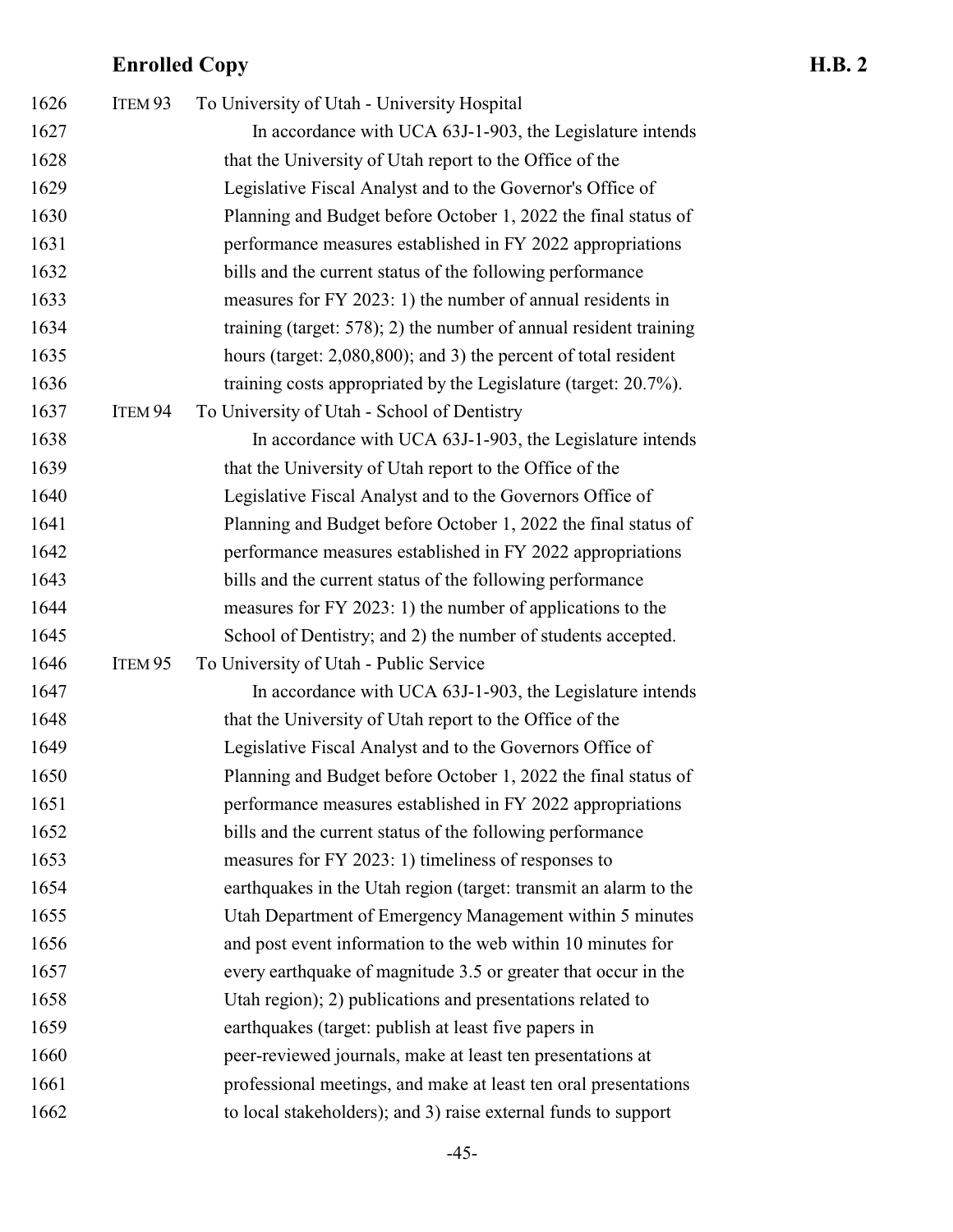### **H.B. 2 Enrolled Copy** Seismograph Stations mission (target: generate external funds that equal or exceed the amount provided by the State of Utah.) ITEM 96 To University of Utah - Poison Control Center In accordance with UCA 63J-1-903, the Legislature intends 1667 that the University of Utah report to the Office of the Legislative Fiscal Analyst and to the Governors Office of Planning and Budget before October 1, 2022 the final status of performance measures established in FY 2022 appropriations bills and the current status of the following performance measures for FY 2023: 1) Poison Center utilization (target: exceed nationwide average); 2) healthcare costs averted per dollar invested (target: \$10 savings for every dollar invested in 1675 the center); and 3) service level - speed to answer (target: answer 85% of cases within 20 seconds). 1677 ITEM 97 To University of Utah - Center on Aging In accordance with UCA 63J-1-903, the Legislature intends 1679 that the University of Utah report to the Office of the Legislative Fiscal Analyst and to the Governors Office of Planning and Budget before October 1, 2022 the final status of performance measures established in FY 2022 appropriations bills and the current status of the following performance measures for FY 2023: 1) increased penetration of the Center on Agings influence measured by the number of stakeholders including members and community guests who engaged in meetings and events or consulted directly as a result of the 1688 centers efforts and facilitation (target: annual increase of 25% of qualified engagements with aging stakeholders); 2) access to the Aging and Disability Resource Center (ADRC) - Cover to Cover Program (target: provide services to 100% of the people of Utah over age 65); and 3) increased penetration of iPods placed through facilities and service organizations throughout 1694 the state (target: annual increase of 15% of aggregated placements of iPods through the music and memory program). ITEM 98 To University of Utah - Rocky Mountain Center for Occupational and Environmental Health In accordance with UCA 63J-1-903, the Legislature intends that the University of Utah report to the Office of the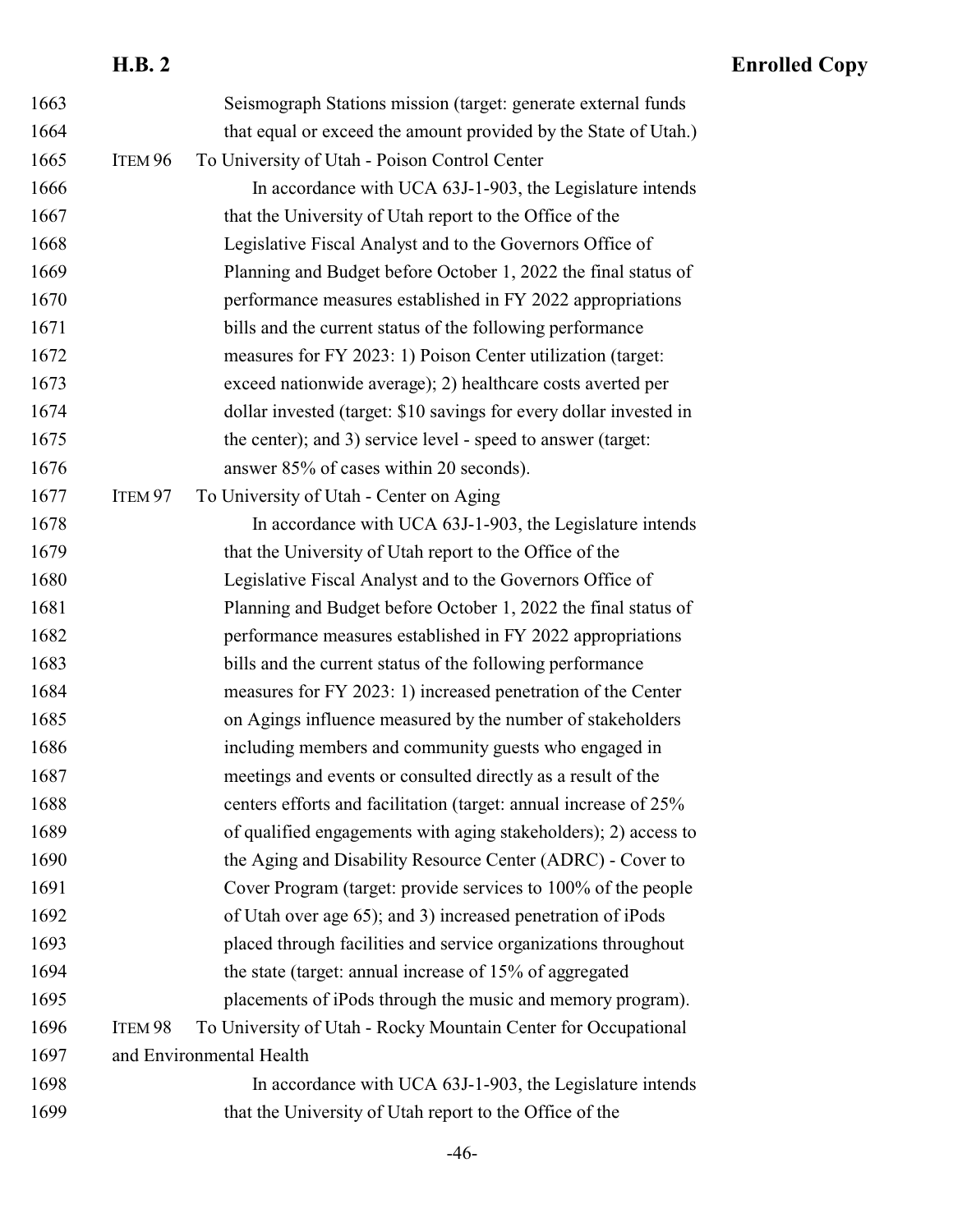| 1700 |          | Legislative Fiscal Analyst and to the Governors Office of       |             |
|------|----------|-----------------------------------------------------------------|-------------|
| 1701 |          | Planning and Budget before October 1, 2022 the final status of  |             |
| 1702 |          | performance measures established in FY 2022 appropriations      |             |
| 1703 |          | bills and the current status of the following performance       |             |
| 1704 |          | measures for FY 2023: 1) the number of students in the degree   |             |
| 1705 |          | programs (target: greater than or equal to 45 students); 2) the |             |
| 1706 |          | number of students trained (target: greater than or equal to    |             |
| 1707 |          | 600); and 3) the number of businesses represented in            |             |
| 1708 |          | continuing education courses (target: greater than or equal to  |             |
| 1709 |          | $1,000$ ).                                                      |             |
| 1710 | ITEM 99  | To University of Utah - SafeUT Crisis Text and Tip              |             |
| 1711 |          | From General Fund                                               | (250,000)   |
| 1712 |          | From Education Fund                                             | 1,457,100   |
| 1713 |          | Schedule of Programs:                                           |             |
| 1714 |          | <b>SafeUT</b> Operations                                        | 1,207,100   |
| 1715 |          | In accordance with UCA 63J-1-903, the Legislature intends       |             |
| 1716 |          | that the University of Utah report to the Office of the         |             |
| 1717 |          | Legislative Fiscal Analyst and to the Governors Office of       |             |
| 1718 |          | Planning and Budget before October 1, 2022 the final status of  |             |
| 1719 |          | performance measures established in FY 2022 appropriations      |             |
| 1720 |          | bills and the current status of the following performance       |             |
| 1721 |          | measures for FY 2023: 1) sources of funding and categories of   |             |
| 1722 |          | expenditures (target: increase non-state funding sources); and  |             |
| 1723 |          | 2) increase availability of the app (target: increase downloads |             |
| 1724 |          | of app during FY 2023).                                         |             |
| 1725 |          | <b>UTAH STATE UNIVERSITY</b>                                    |             |
| 1726 | ITEM 100 | To Utah State University - Education and General                |             |
| 1727 |          | From General Fund                                               | 25,175,000  |
| 1728 |          | From General Fund, One-Time                                     | (2,819,600) |
| 1729 |          | From Education Fund                                             | 1,462,600   |
| 1730 |          | From Education Fund, One-Time                                   | 20,456,500  |
| 1731 |          | From Dedicated Credits Revenue                                  | 9,633,000   |
| 1732 |          | From Closing Nonlapsing Balances                                | 31,000      |
| 1733 |          | Schedule of Programs:                                           |             |
| 1734 |          | <b>Education and General</b>                                    | 36,258,800  |
| 1735 |          | USU - School of Veterinary Medicine                             | 17,995,100  |
| 1736 |          | <b>Operations and Maintenance</b>                               | (315,400)   |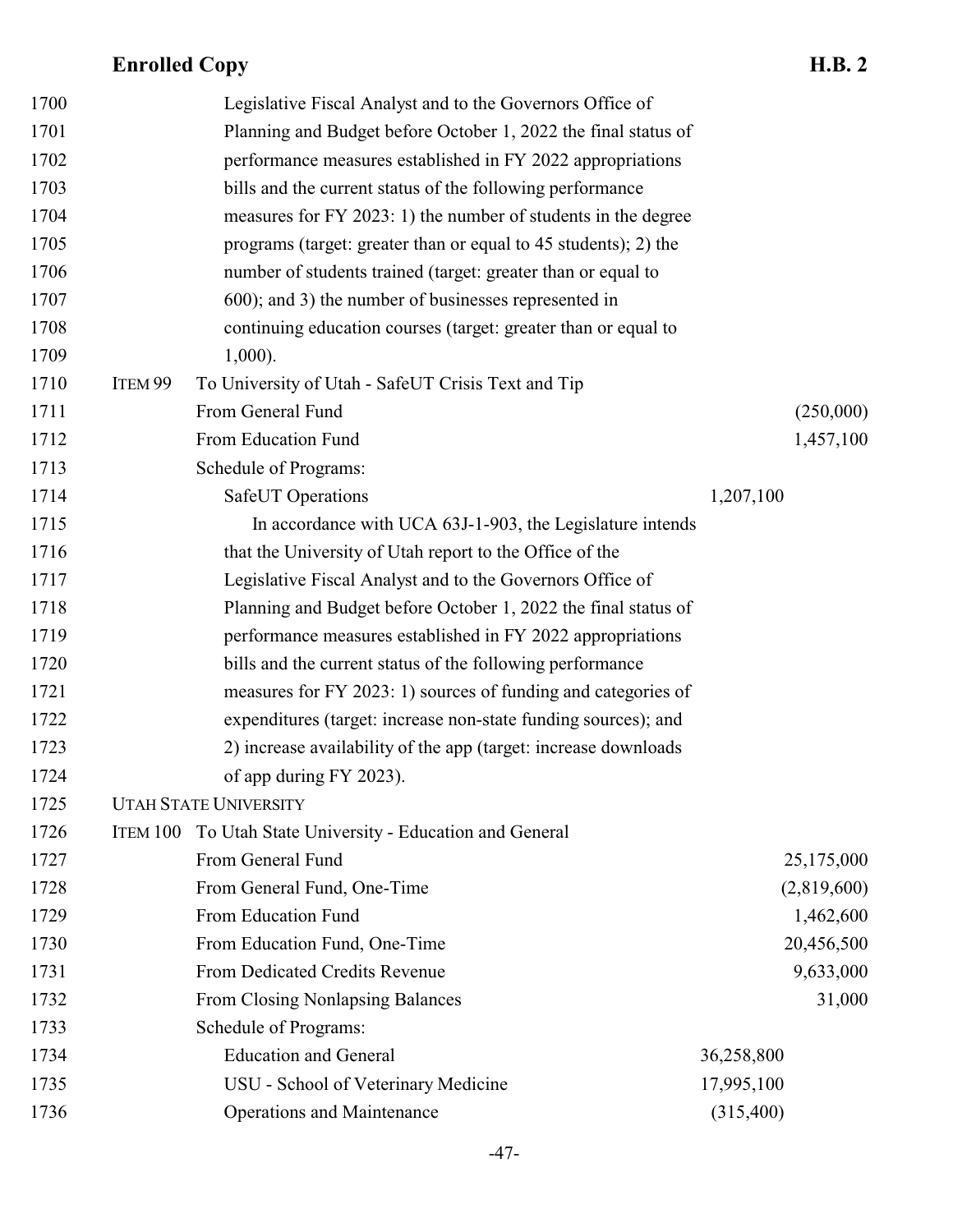|      | <b>H.B. 2</b> |                                                                  |           | <b>Enrolled Copy</b> |
|------|---------------|------------------------------------------------------------------|-----------|----------------------|
| 1737 |               | The Legislature authorizes Utah State University to add one      |           |                      |
| 1738 |               | vehicle to its motor pool.                                       |           |                      |
| 1739 |               | In accordance with UCA 63J-1-903, the Legislature intends        |           |                      |
| 1740 |               | that Utah State University report to the Office of the           |           |                      |
| 1741 |               | Legislative Fiscal Analyst and to the Governor's Office of       |           |                      |
| 1742 |               | Planning and Budget before October 1, 2022 the final status of   |           |                      |
| 1743 |               | performance measures established in FY 2022 appropriations       |           |                      |
| 1744 |               | bills and the current status of the following five-year          |           |                      |
| 1745 |               | performance metrics for FY 2023: 1) access - increase the        |           |                      |
| 1746 |               | percent of Utah high school graduates enrolled by 0.73%; 2)      |           |                      |
| 1747 |               | timely completion - increase the percent of a cohort enrolled    |           |                      |
| 1748 |               | that completes an award in up to and including 1.5 times the     |           |                      |
| 1749 |               | standard completion time or sooner by 4%; and 3) high-yield      |           |                      |
| 1750 |               | awards - increase the percent of high-yield awards granted by    |           |                      |
| 1751 |               | $3\%$ .                                                          |           |                      |
| 1752 | ITEM 101      | To Utah State University - USU - Eastern Education and General   |           |                      |
| 1753 |               | From Education Fund                                              |           | (604,700)            |
| 1754 |               | Schedule of Programs:                                            |           |                      |
| 1755 |               | USU - Eastern Education and General                              | (604,700) |                      |
| 1756 |               | In accordance with UCA 63J-1-903, the Legislature intends        |           |                      |
| 1757 |               | that Utah State University report to the Office of the           |           |                      |
| 1758 |               | Legislative Fiscal Analyst and to the Governors Office of        |           |                      |
| 1759 |               | Planning and Budget before October 1, 2022 the final status of   |           |                      |
| 1760 |               | performance measures established in FY 2022 appropriations       |           |                      |
| 1761 |               | bills and the current status of the following performance        |           |                      |
| 1762 |               | measures for FY 2023: 1) degrees and certificates awarded        |           |                      |
| 1763 |               | (target: 365); 2) FTE student enrollment (fall day-15            |           |                      |
| 1764 |               | budget-related) (target: 950); and 3) Integrated Postsecondary   |           |                      |
| 1765 |               | Education Data System (IPEDS) overall graduation rate for all    |           |                      |
| 1766 |               | first-time, full-time, degree-seeking students within six years  |           |                      |
| 1767 |               | for bachelors and three years for associates (target: 49% with a |           |                      |
| 1768 |               | $0.5\%$ increase per annum).                                     |           |                      |
| 1769 | ITEM 102      | To Utah State University - Educationally Disadvantaged           |           |                      |
| 1770 |               | From Education Fund                                              |           | (300)                |
| 1771 |               | Schedule of Programs:                                            |           |                      |
| 1772 |               | <b>Educationally Disadvantaged</b>                               | (300)     |                      |
| 1773 |               | In accordance with UCA 63J-1-903, the Legislature intends        |           |                      |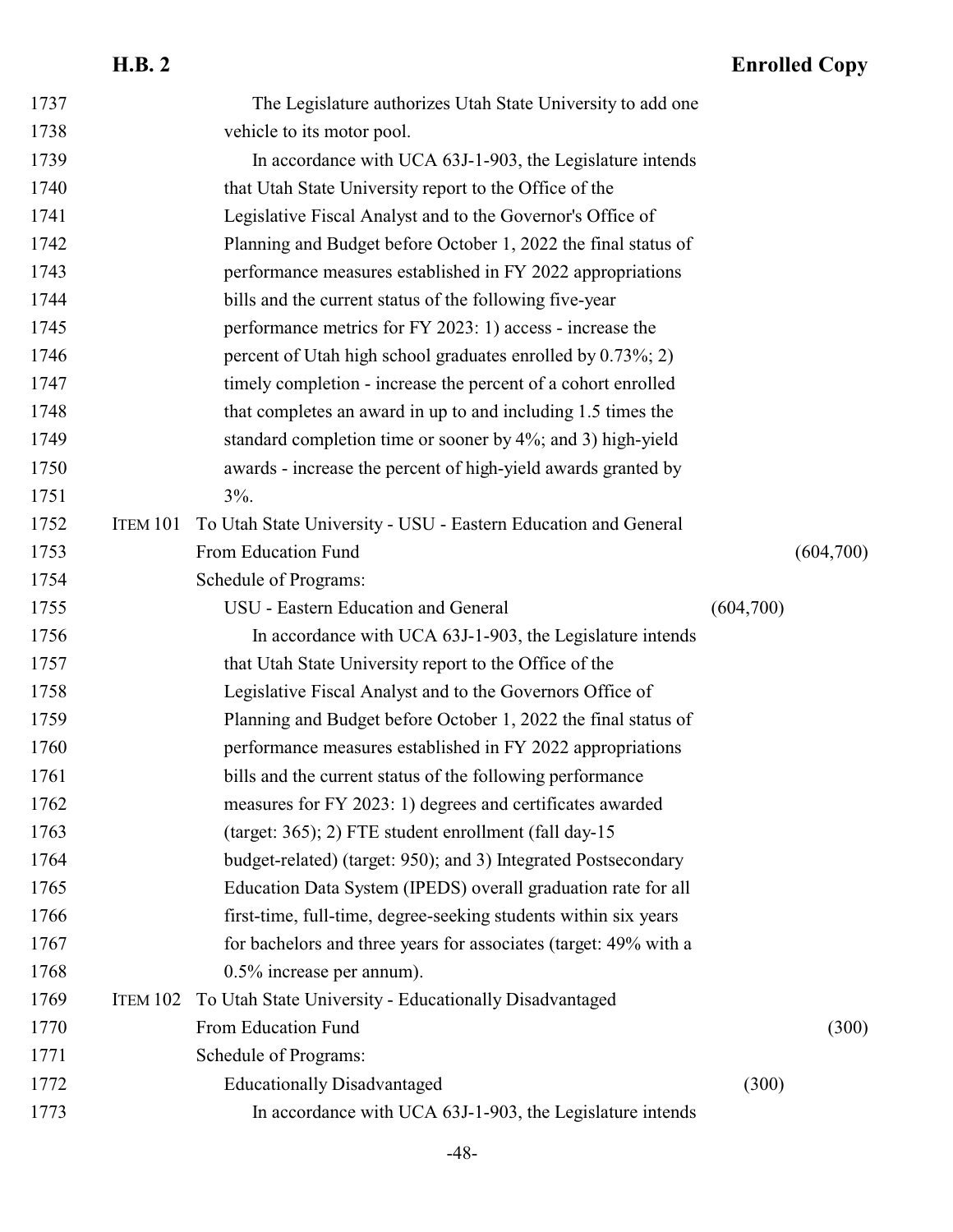| 1774 |               | that Utah State University report to the Office of the         |         |           |
|------|---------------|----------------------------------------------------------------|---------|-----------|
| 1775 |               | Legislative Fiscal Analyst and to the Governors Office of      |         |           |
| 1776 |               | Planning and Budget before October 1, 2022 the final status of |         |           |
| 1777 |               | performance measures established in FY 2022 appropriations     |         |           |
| 1778 |               | bills and the current status of the following performance      |         |           |
| 1779 |               | measures for FY 2023: 1) students served (target: 20); 2)      |         |           |
| 1780 |               | average aid per student (target: \$4,000); and 3) transfer and |         |           |
| 1781 |               | retention rate (target: 80%) by October 1, 2022.               |         |           |
| 1782 | ITEM 103      | To Utah State University - USU - Eastern Educationally         |         |           |
| 1783 | Disadvantaged |                                                                |         |           |
| 1784 |               | In accordance with UCA 63J-1-903, the Legislature intends      |         |           |
| 1785 |               | that Utah State University report to the Office of the         |         |           |
| 1786 |               | Legislative Fiscal Analyst and to the Governors Office of      |         |           |
| 1787 |               | Planning and Budget before October 1, 2022 the final status of |         |           |
| 1788 |               | performance measures established in FY 2022 appropriations     |         |           |
| 1789 |               | bills and the current status of the following performance      |         |           |
| 1790 |               | measures for FY 2023: 1) students served (target: 275); 2)     |         |           |
| 1791 |               | average aid per student (target: \$500); and 3) transfer and   |         |           |
| 1792 |               | retention rate (target: $50\%$ ).                              |         |           |
| 1793 | ITEM 104      | To Utah State University - USU - Eastern Career and Technical  |         |           |
| 1794 | Education     |                                                                |         |           |
| 1795 |               | From Education Fund                                            |         | (238,400) |
| 1796 |               | From Education Fund, One-Time                                  |         | 202,800   |
| 1797 |               | From Dedicated Credits Revenue                                 |         | 182,000   |
| 1798 |               | Schedule of Programs:                                          |         |           |
| 1799 |               | USU - Eastern Career and Technical Education                   | 146,400 |           |
| 1800 |               | In accordance with UCA 63J-1-903, the Legislature intends      |         |           |
| 1801 |               | that Utah State University report to the Office of the         |         |           |
| 1802 |               | Legislative Fiscal Analyst and to the Governors Office of      |         |           |
| 1803 |               | Planning and Budget before October 1, 2022 the final status of |         |           |
| 1804 |               | performance measures established in FY 2022 appropriations     |         |           |
| 1805 |               | bills and the current status of the following performance      |         |           |
| 1806 |               | measures for FY 2023: 1) career and technical education (CTE)  |         |           |
| 1807 |               | licenses and certifications (target: 100); 2) CTE graduate     |         |           |
| 1808 |               | placements (target: 45); and 3) CTE completions (target: 50).  |         |           |
| 1809 | ITEM 105      | To Utah State University - Regional Campuses                   |         |           |
| 1810 |               | From Education Fund                                            |         | (833,400) |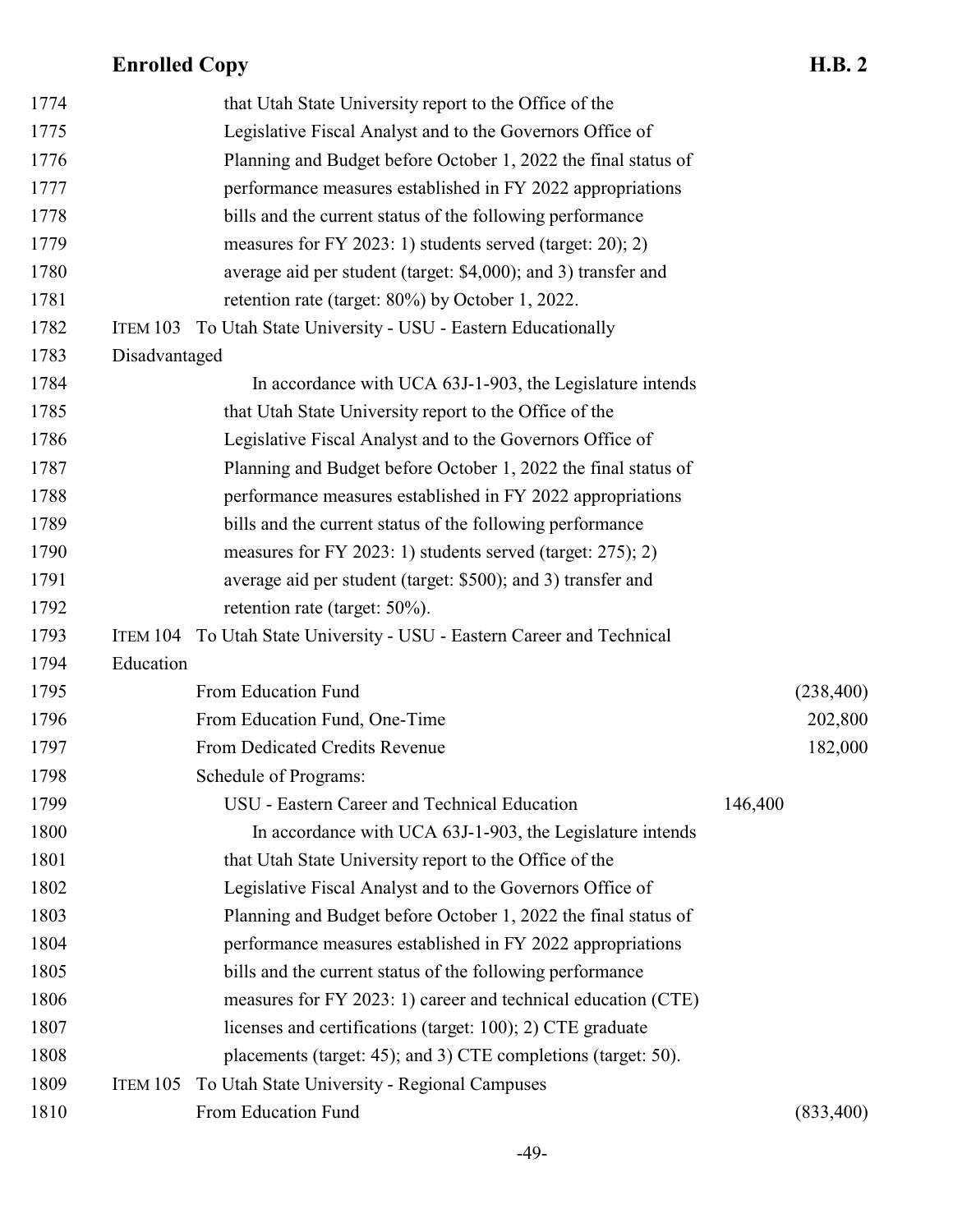# **H.B. 2 Enrolled Copy**

| 1811 |          | Schedule of Programs:                                            |           |          |
|------|----------|------------------------------------------------------------------|-----------|----------|
| 1812 |          | Administration                                                   | 34,600    |          |
| 1813 |          | Uintah Basin Regional Campus                                     | 163,100   |          |
| 1814 |          | Brigham City Regional Campus                                     | (514,800) |          |
| 1815 |          | <b>Tooele Regional Campus</b>                                    | (516,300) |          |
| 1816 |          | In accordance with UCA 63J-1-903, the Legislature intends        |           |          |
| 1817 |          | that Utah State University report to the Office of the           |           |          |
| 1818 |          | Legislative Fiscal Analyst and to the Governors Office of        |           |          |
| 1819 |          | Planning and Budget before October 1, 2022 the final status of   |           |          |
| 1820 |          | performance measures established in FY 2022 appropriations       |           |          |
| 1821 |          | bills and the current status of the following performance        |           |          |
| 1822 |          | measures for FY 2023: 1) degrees and certificates awarded        |           |          |
| 1823 |          | (targets for all campuses: 850); 2) FTE student enrollment (fall |           |          |
| 1824 |          | day-15 budget-related) (targets for each campus: Brigham City    |           |          |
| 1825 |          | $-650$ , Tooele $-1,200$ , and Uintah Basin $-375$ ); and 3)     |           |          |
| 1826 |          | Integrated Postsecondary Education Data System (IPEDS)           |           |          |
| 1827 |          | overall graduation rate for all first-time, full-time,           |           |          |
| 1828 |          | degree-seeking students within six years for bachelors and       |           |          |
| 1829 |          | three years for associates (targets for campuses: 49% with a     |           |          |
| 1830 |          | $0.5\%$ increase per annum).                                     |           |          |
| 1831 | ITEM 106 | To Utah State University - Water Research Laboratory             |           |          |
| 1832 |          | From Education Fund                                              |           | (21,500) |
| 1833 |          | Schedule of Programs:                                            |           |          |
| 1834 |          | Water Research Laboratory                                        | (21,500)  |          |
| 1835 | ITEM 107 | To Utah State University - Agriculture Experiment Station        |           |          |
| 1836 |          | From Education Fund                                              |           | 16,600   |
| 1837 |          | Schedule of Programs:                                            |           |          |
| 1838 |          | <b>Agriculture Experiment Station</b>                            | 16,600    |          |
| 1839 | ITEM 108 | To Utah State University - Cooperative Extension                 |           |          |
| 1840 |          | From Education Fund                                              |           | 189,500  |
| 1841 |          | From Education Fund, One-Time                                    |           | (51,400) |
| 1842 |          | From Closing Nonlapsing Balances                                 |           | 51,400   |
| 1843 |          | Schedule of Programs:                                            |           |          |
| 1844 |          | Cooperative Extension                                            | 189,500   |          |
| 1845 |          | In accordance with UCA 63J-1-903, the Legislature intends        |           |          |
| 1846 |          | that Utah State University report to the Office of the           |           |          |
| 1847 |          | Legislative Fiscal Analyst and to the Governors Office of        |           |          |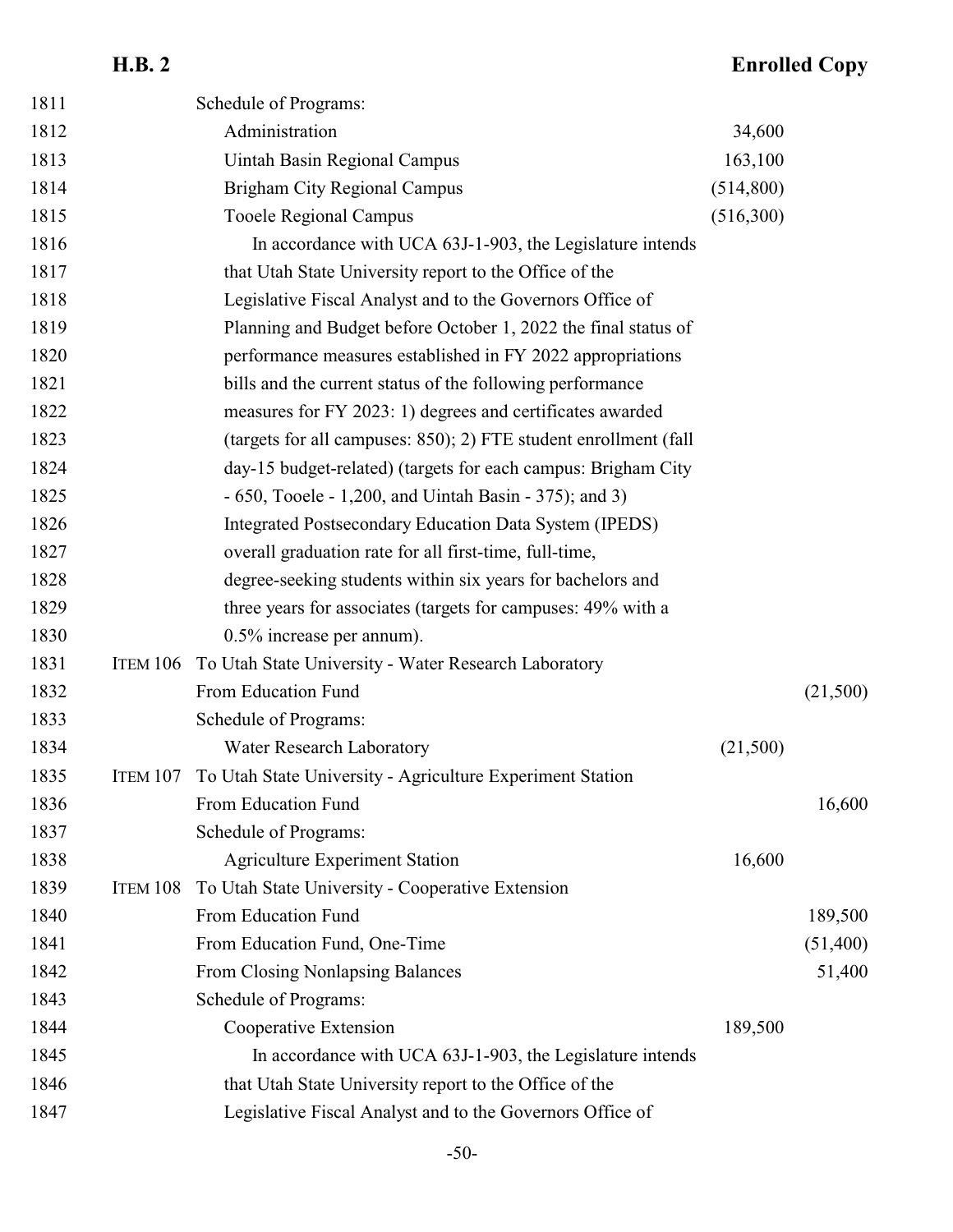| 1848 |          | Planning and Budget before October 1, 2022 the final status of   |         |           |
|------|----------|------------------------------------------------------------------|---------|-----------|
| 1849 |          | performance measures established in FY 2022 appropriations       |         |           |
| 1850 |          | bills and the current status of the following performance        |         |           |
| 1851 |          | measures for FY 2023: 1) direct contacts (target: 722,000 on a   |         |           |
| 1852 |          | three-year rolling average); 2) faculty-delivered activities and |         |           |
| 1853 |          | events (target: 2,000 on a three-year rolling average); and 3)   |         |           |
| 1854 |          | faculty publications (target: 300 on a three-year rolling        |         |           |
| 1855 |          | average).                                                        |         |           |
| 1856 | ITEM 109 | To Utah State University - Prehistoric Museum                    |         |           |
| 1857 |          | From Education Fund                                              |         | (2,300)   |
| 1858 |          | Schedule of Programs:                                            |         |           |
| 1859 |          | Prehistoric Museum                                               | (2,300) |           |
| 1860 | ITEM 110 | To Utah State University - Blanding Campus                       |         |           |
| 1861 |          | From Education Fund                                              |         | (266,100) |
| 1862 |          | From Dedicated Credits Revenue                                   |         | 786,900   |
| 1863 |          | Schedule of Programs:                                            |         |           |
| 1864 |          | <b>Blanding Campus</b>                                           | 520,800 |           |
| 1865 |          | In accordance with UCA 63J-1-903, the Legislature intends        |         |           |
| 1866 |          | that Utah State University report to the Office of the           |         |           |
| 1867 |          | Legislative Fiscal Analyst and to the Governors Office of        |         |           |
| 1868 |          | Planning and Budget before October 1, 2022 the final status of   |         |           |
| 1869 |          | performance measures established in FY 2022 appropriations       |         |           |
| 1870 |          | bills and the current status of the following performance        |         |           |
| 1871 |          | measures for FY 2023: degrees and certificates awarded (target:  |         |           |
| 1872 |          | 365); 2) FTE student enrollment (fall day-15 budget-related)     |         |           |
| 1873 |          | (target: 375); and 3) Integrated Postsecondary Education Data    |         |           |
| 1874 |          | System (IPEDS) overall graduation rate for all first-time,       |         |           |
| 1875 |          | full-time, degree-seeking students within six years for          |         |           |
| 1876 |          | bachelors and three years for associates (target: 49% with a     |         |           |
| 1877 |          | $0.5\%$ increase per annum).                                     |         |           |
| 1878 |          | <b>WEBER STATE UNIVERSITY</b>                                    |         |           |
| 1879 | ITEM 111 | To Weber State University - Education and General                |         |           |
| 1880 |          | From General Fund                                                |         | (267,700) |
| 1881 |          | From Education Fund                                              |         | 4,128,400 |
| 1882 |          | From Education Fund, One-Time                                    |         | (40,700)  |
| 1883 |          | From Dedicated Credits Revenue                                   |         | 3,214,900 |
| 1884 |          | Schedule of Programs:                                            |         |           |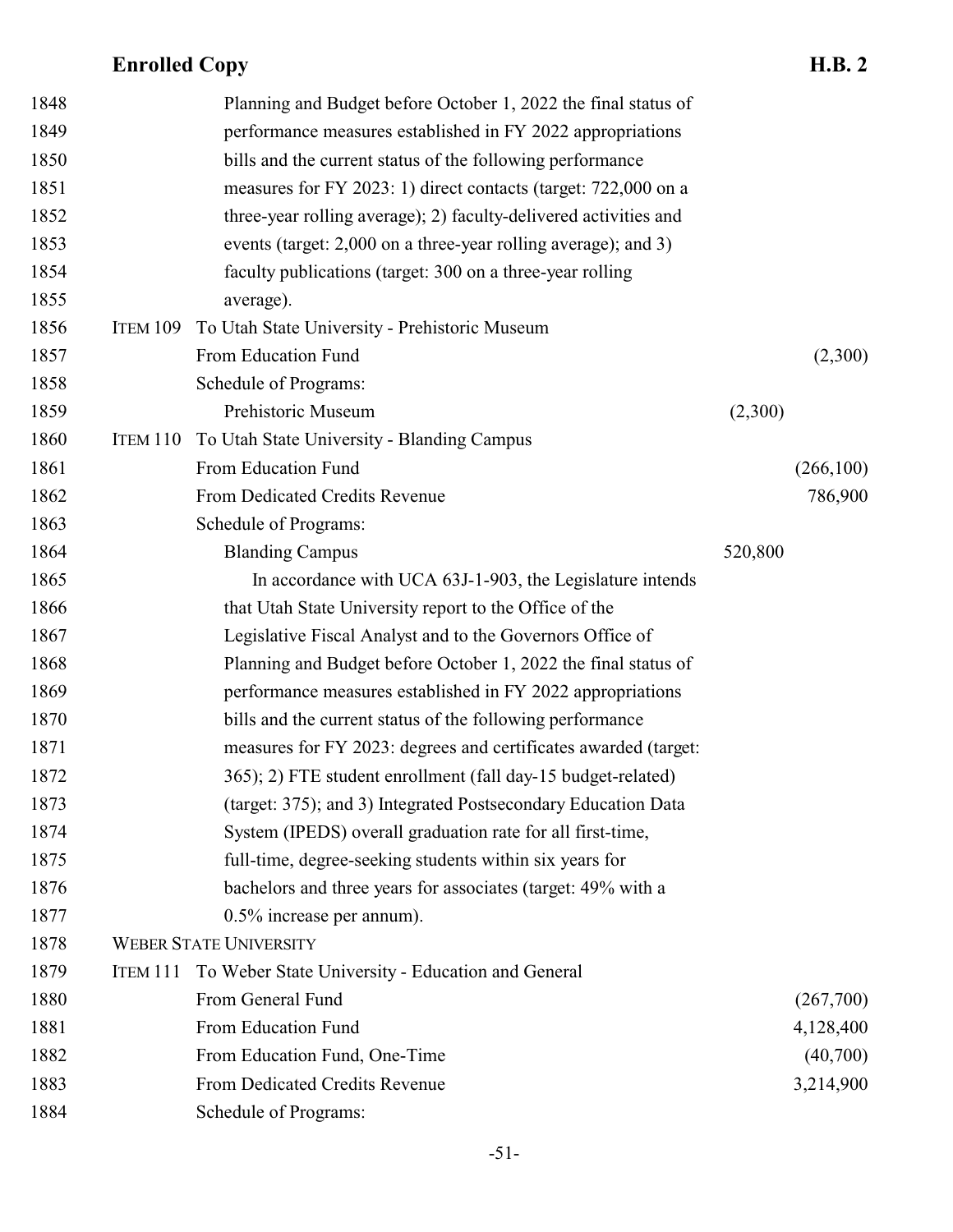### **H.B. 2 Enrolled Copy** 1885 Education and General 7,067,400 Operations and Maintenance (32,500) The Legislature authorizes Weber State University to add 1888 six vehicles to its motor pool. 1889 In accordance with UCA 63J-1-903, the Legislature intends that Weber State University report to the Office of the Legislative Fiscal Analyst and to the Governor's Office of Planning and Budget before October 1, 2022 the final status of performance measures established in FY 2022 appropriations bills and the current status of the following five-year performance metrics for FY 2023: 1) access - increase the 1896 percent of Utah high school graduates enrolled by 0.42%; 2) timely completion - increase the percent of a cohort enrolled that completes an award in up to and including 1.5 times the standard completion time or sooner by 3%; and 3) high-yield awards - increase the percent of high-yield awards granted by  $3\%$ . ITEM 112 To Weber State University - Educationally Disadvantaged In accordance with UCA 63J-1-903, the Legislature intends that Weber State University report to the Office of the Legislative Fiscal Analyst and to the Governors Office of Planning and Budget before October 1, 2022 the final status of performance measures established in FY 2022 appropriations bills and the current status of the following performance measures for FY 2023: 1) awarding degrees to underrepresented students (target: increase to average of 15% of all degrees awarded); 2) Bachelors degrees within six years (target: average five-year graduation rate of 25%); 3) first year to second year enrollment (target: 55%). SOUTHERN UTAH UNIVERSITY ITEM 113 To Southern Utah University - Education and General 1916 From General Fund (20,100) 1917 From Education Fund 5,277,500 From Education Fund, One-Time (499,800) Schedule of Programs: 1920 Education and General 5,093,400 Operations and Maintenance (335,800)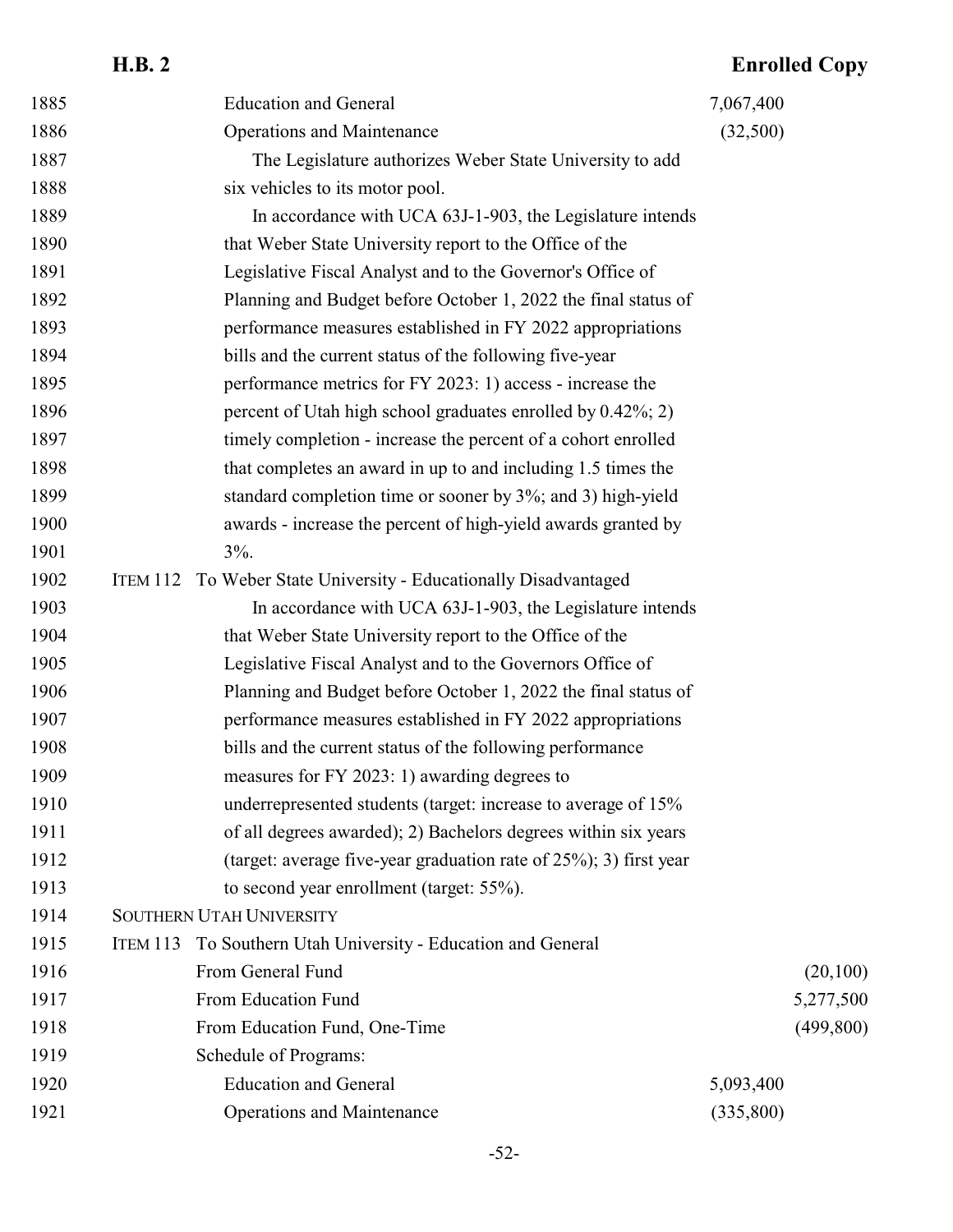| 1922<br>1923<br>1924<br>1925<br>1926 |                 | The Legislature authorizes Southern Utah University to add<br>four vehicles to its motor pool.<br>In accordance with UCA 63J-1-903, the Legislature intends<br>that Southern Utah University report to the Office of the |         |         |
|--------------------------------------|-----------------|--------------------------------------------------------------------------------------------------------------------------------------------------------------------------------------------------------------------------|---------|---------|
|                                      |                 |                                                                                                                                                                                                                          |         |         |
|                                      |                 |                                                                                                                                                                                                                          |         |         |
|                                      |                 |                                                                                                                                                                                                                          |         |         |
|                                      |                 |                                                                                                                                                                                                                          |         |         |
|                                      |                 | Legislative Fiscal Analyst and to the Governor's Office of                                                                                                                                                               |         |         |
| 1927                                 |                 | Planning and Budget before October 1, 2022 the final status of                                                                                                                                                           |         |         |
| 1928                                 |                 | performance measures established in FY 2022 appropriations                                                                                                                                                               |         |         |
| 1929                                 |                 | bills and the current status of the following five-year                                                                                                                                                                  |         |         |
| 1930                                 |                 | performance metrics for FY 2023: 1) access - increase the                                                                                                                                                                |         |         |
| 1931                                 |                 | percent of Utah high school graduates enrolled by 0.34%; 2)                                                                                                                                                              |         |         |
| 1932                                 |                 | timely completion - increase the percent of a cohort enrolled                                                                                                                                                            |         |         |
| 1933                                 |                 | that completes an award in up to and including 1.5 times the                                                                                                                                                             |         |         |
| 1934                                 |                 | standard completion time or sooner by 3%; and 3) high-yield                                                                                                                                                              |         |         |
| 1935                                 |                 | awards - increase the percent of high-yield awards granted by                                                                                                                                                            |         |         |
| 1936                                 |                 | $3\%$ .                                                                                                                                                                                                                  |         |         |
| 1937                                 |                 | ITEM 114 To Southern Utah University - Educationally Disadvantaged                                                                                                                                                       |         |         |
| 1938                                 |                 | In accordance with UCA 63J-1-903, the Legislature intends                                                                                                                                                                |         |         |
| 1939                                 |                 | that Southern Utah University report to the Office of the                                                                                                                                                                |         |         |
| 1940                                 |                 | Legislative Fiscal Analyst and to the Governors Office of                                                                                                                                                                |         |         |
| 1941                                 |                 | Planning and Budget before October 1, 2022 the final status of                                                                                                                                                           |         |         |
| 1942                                 |                 | performance measures established in FY 2022 appropriations                                                                                                                                                               |         |         |
| 1943                                 |                 | bills and the current status of the following performance                                                                                                                                                                |         |         |
| 1944                                 |                 | measures for FY 2023: 1) students served (target: 100); 2)                                                                                                                                                               |         |         |
| 1945                                 |                 | average aid per student (target: \$500); and 3) educationally                                                                                                                                                            |         |         |
| 1946                                 |                 | disadvantage scholarships offered to minority students (target:                                                                                                                                                          |         |         |
| 1947                                 |                 | $33\%$ or more).                                                                                                                                                                                                         |         |         |
| 1948                                 | <b>ITEM 115</b> | To Southern Utah University - Shakespeare Festival                                                                                                                                                                       |         |         |
| 1949                                 |                 | From Education Fund, One-Time                                                                                                                                                                                            |         | 400,000 |
| 1950                                 |                 | Schedule of Programs:                                                                                                                                                                                                    |         |         |
| 1951                                 |                 | Shakespeare Festival                                                                                                                                                                                                     | 400,000 |         |
| 1952                                 |                 | In accordance with UCA 63J-1-903, the Legislature intends                                                                                                                                                                |         |         |
| 1953                                 |                 | that Southern Utah University report to the Office of the                                                                                                                                                                |         |         |
| 1954                                 |                 | Legislative Fiscal Analyst and to the Governors Office of                                                                                                                                                                |         |         |
| 1955                                 |                 | Planning and Budget before October 1, 2022 the final status of                                                                                                                                                           |         |         |
| 1956                                 |                 | performance measures established in FY 2022 appropriations                                                                                                                                                               |         |         |
| 1957                                 |                 | bills and the current status of the following performance                                                                                                                                                                |         |         |
| 1958                                 |                 | measures for FY 2023: 1) professional outreach program in the                                                                                                                                                            |         |         |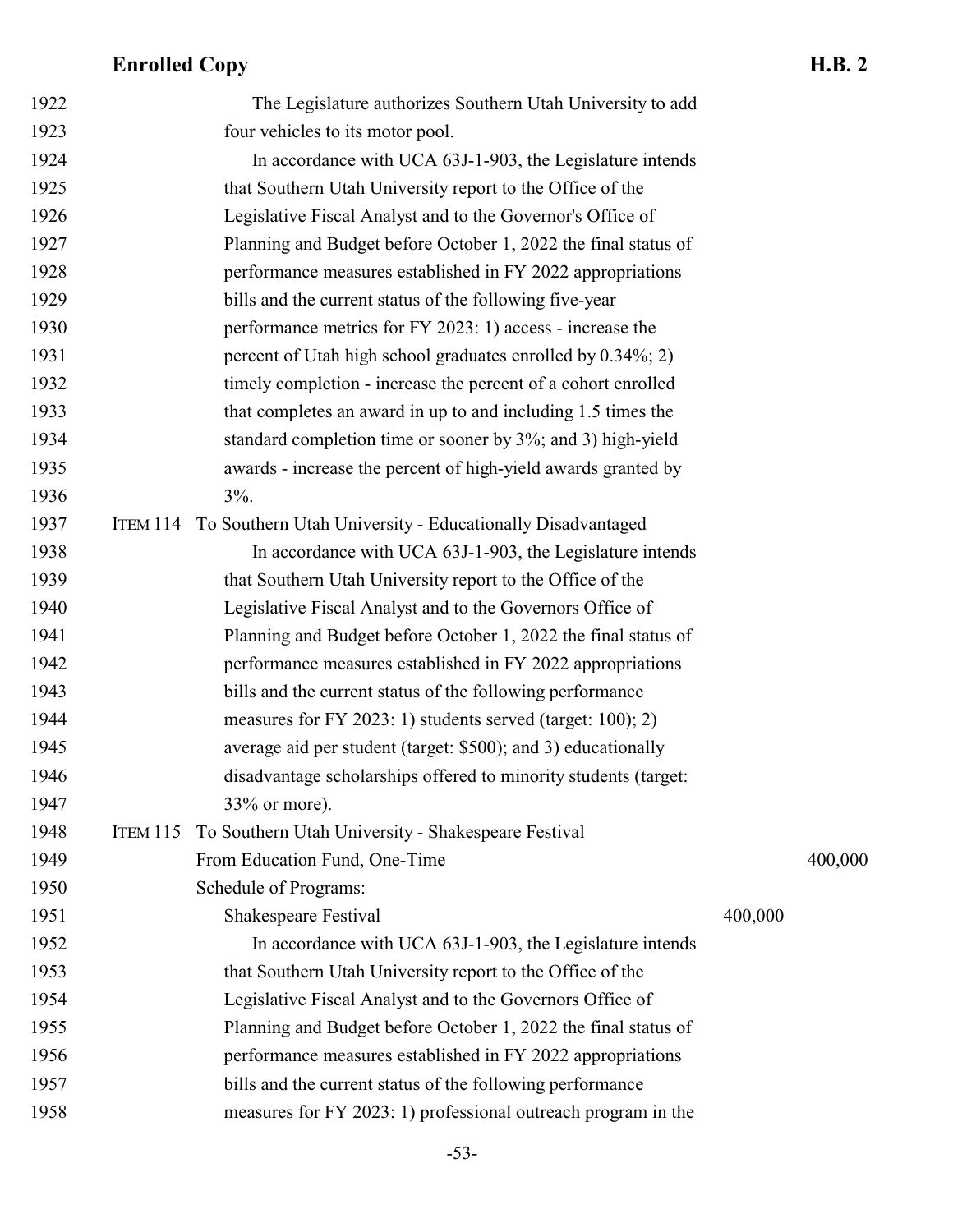| 1959 |                 | schools instructional hours (target: 25% increase in five years); |              |
|------|-----------------|-------------------------------------------------------------------|--------------|
| 1960 |                 | 2) education seminars and orientation attendees (target: 25%      |              |
| 1961 |                 | increase in five years); and 3) Shakespeare Festival annual       |              |
| 1962 |                 | fundraising (target: 50% increase in five years).                 |              |
| 1963 | <b>ITEM 116</b> | To Southern Utah University - Rural Development                   |              |
| 1964 |                 | In accordance with UCA 63J-1-903, the Legislature intends         |              |
| 1965 |                 | that Southern Utah University report to the Office of the         |              |
| 1966 |                 | Legislative Fiscal Analyst and to the Governors Office of         |              |
| 1967 |                 | Planning and Budget before October 1, 2022 the final status of    |              |
| 1968 |                 | performance measures established in FY 2022 appropriations        |              |
| 1969 |                 | bills and the current status of the following performance         |              |
| 1970 |                 | measures for FY 2023: 1) the number of rural healthcare           |              |
| 1971 |                 | programs developed (target: 47); 2) rural healthcare scholar      |              |
| 1972 |                 | participation (target: 1,000); and 3) graduate rural clinical     |              |
| 1973 |                 | rotations (target: 230).                                          |              |
| 1974 |                 | <b>UTAH VALLEY UNIVERSITY</b>                                     |              |
| 1975 | ITEM 117        | To Utah Valley University - Education and General                 |              |
| 1976 |                 | From General Fund, One-Time                                       | (30,005,700) |
| 1977 |                 | From Education Fund                                               | 7,849,800    |
| 1978 |                 | From Education Fund, One-Time                                     | 28,250,500   |
| 1979 |                 | Schedule of Programs:                                             |              |
| 1980 |                 | <b>Education and General</b>                                      | 6,094,600    |
| 1981 |                 | The Legislature authorizes Utah Valley University to add          |              |
| 1982 |                 | four vehicles to its motor pool.                                  |              |
| 1983 |                 | In accordance with UCA 63J-1-903, the Legislature intends         |              |
| 1984 |                 | that Utah Valley University report to the Office of the           |              |
| 1985 |                 | Legislative Fiscal Analyst and to the Governor's Office of        |              |
| 1986 |                 | Planning and Budget before October 1, 2022 the final status of    |              |
| 1987 |                 | performance measures established in FY 2022 appropriations        |              |
| 1988 |                 | bills and the current status of the following five-year           |              |
| 1989 |                 | performance metrics for FY 2023: 1) access - increase the         |              |
| 1990 |                 | percent of Utah high school graduates enrolled by 1.01%; 2)       |              |
| 1991 |                 | timely completion - increase the percent of a cohort enrolled     |              |
| 1992 |                 | that completes an award in up to and including 1.5 times the      |              |
| 1993 |                 | standard completion time or sooner by 3%; and 3) high-yield       |              |
| 1994 |                 | awards - increase the percent of high-yield awards granted by     |              |
| 1995 |                 | $3\%$ .                                                           |              |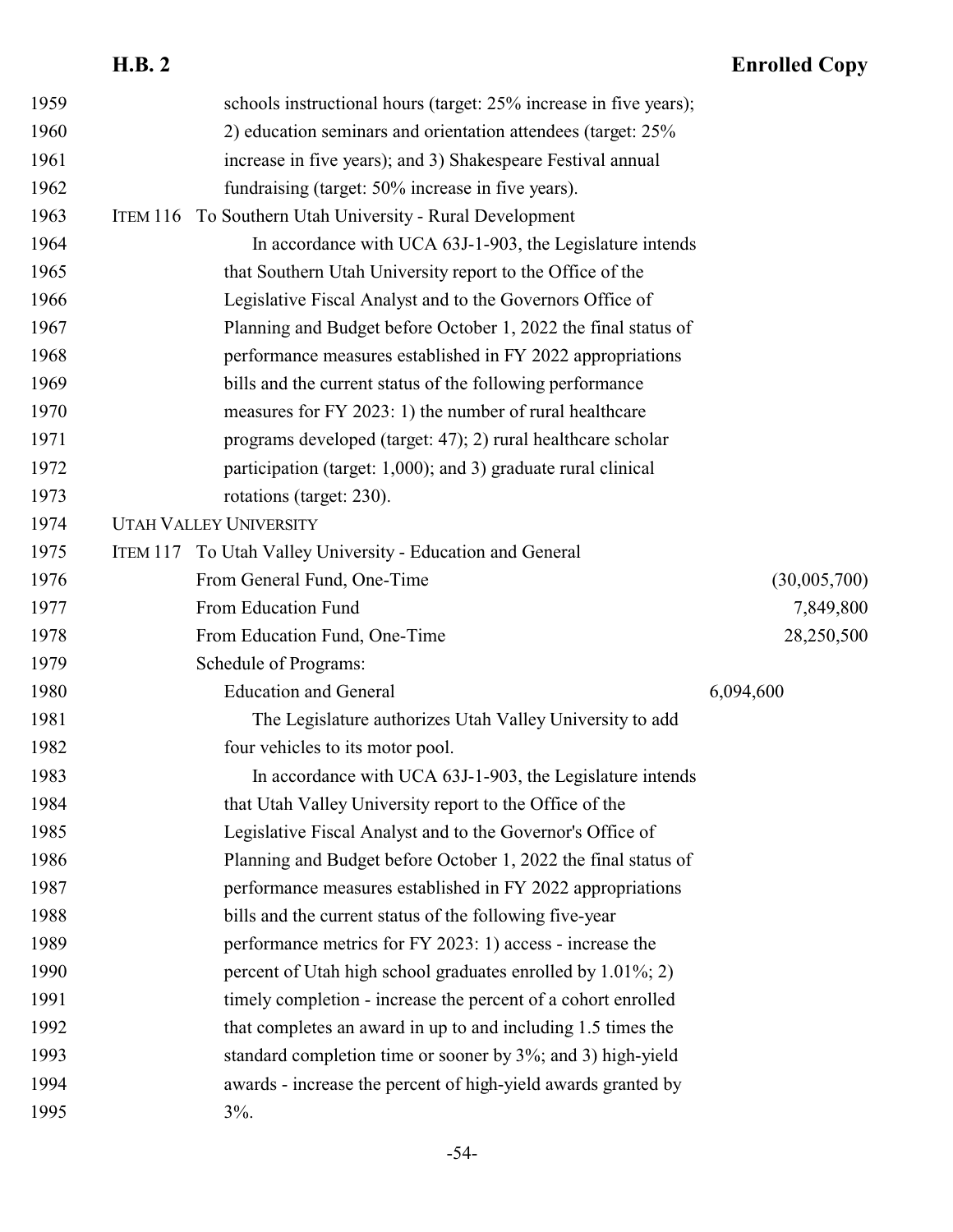| 1996 |                     | ITEM 118 To Utah Valley University - Educationally Disadvantaged |           |           |
|------|---------------------|------------------------------------------------------------------|-----------|-----------|
| 1997 |                     | In accordance with UCA 63J-1-903, the Legislature intends        |           |           |
| 1998 |                     | that Utah Valley University report to the Office of the          |           |           |
| 1999 |                     | Legislative Fiscal Analyst and to the Governors Office of        |           |           |
| 2000 |                     | Planning and Budget before October 1, 2022 the final status of   |           |           |
| 2001 |                     | performance measures established in FY 2022 appropriations       |           |           |
| 2002 |                     | bills and the current status of the following performance        |           |           |
| 2003 |                     | measures for FY 2023: 1) portion of degree-seeking               |           |           |
| 2004 |                     | undergraduate students receiving need-based financial aid        |           |           |
| 2005 |                     | (target: $45\%$ ); 2) the number of students served in mental    |           |           |
| 2006 |                     | health counseling (target: 4,000); and 3) the number of tutoring |           |           |
| 2007 |                     | hours provided to students (target: 22,000).                     |           |           |
| 2008 | <b>ITEM 119</b>     | To Utah Valley University - Fire and Rescue Training             |           |           |
| 2009 |                     | From General Fund                                                |           | (300,000) |
| 2010 |                     | From Education Fund                                              |           | 300,000   |
| 2011 | <b>SNOW COLLEGE</b> |                                                                  |           |           |
| 2012 |                     | ITEM 120 To Snow College - Education and General                 |           |           |
| 2013 |                     | From General Fund                                                |           | (90,200)  |
| 2014 |                     | From Education Fund                                              |           | 4,606,600 |
| 2015 |                     | Schedule of Programs:                                            |           |           |
| 2016 |                     | <b>Education and General</b>                                     | 4,516,400 |           |
| 2017 |                     | The Legislature authorizes Snow College to add two               |           |           |
| 2018 |                     | vehicles to its motor pool.                                      |           |           |
| 2019 |                     | In accordance with UCA 63J-1-903, the Legislature intends        |           |           |
| 2020 |                     | that Snow College report to the Office of the Legislative Fiscal |           |           |
| 2021 |                     | Analyst and to the Governor's Office of Planning and Budget      |           |           |
| 2022 |                     | before October 1, 2022 the final status of performance           |           |           |
| 2023 |                     | measures established in FY 2022 appropriations bills and the     |           |           |
| 2024 |                     | current status of the following five-year performance metrics    |           |           |
| 2025 |                     | for FY 2023: 1) access - increase the percent of Utah high       |           |           |
| 2026 |                     | school graduates enrolled by 0.33%; 2) timely completion -       |           |           |
| 2027 |                     | increase the percent of a cohort enrolled that completes an      |           |           |
| 2028 |                     | award in up to and including 1.5 times the standard completion   |           |           |
|      |                     |                                                                  |           |           |
| 2029 |                     | time or sooner by 12.77%; and 3) high-yield awards - increase    |           |           |
| 2030 |                     | the percent of high-yield awards granted by 7%.                  |           |           |
| 2031 | ITEM 121            | To Snow College - Educationally Disadvantaged                    |           |           |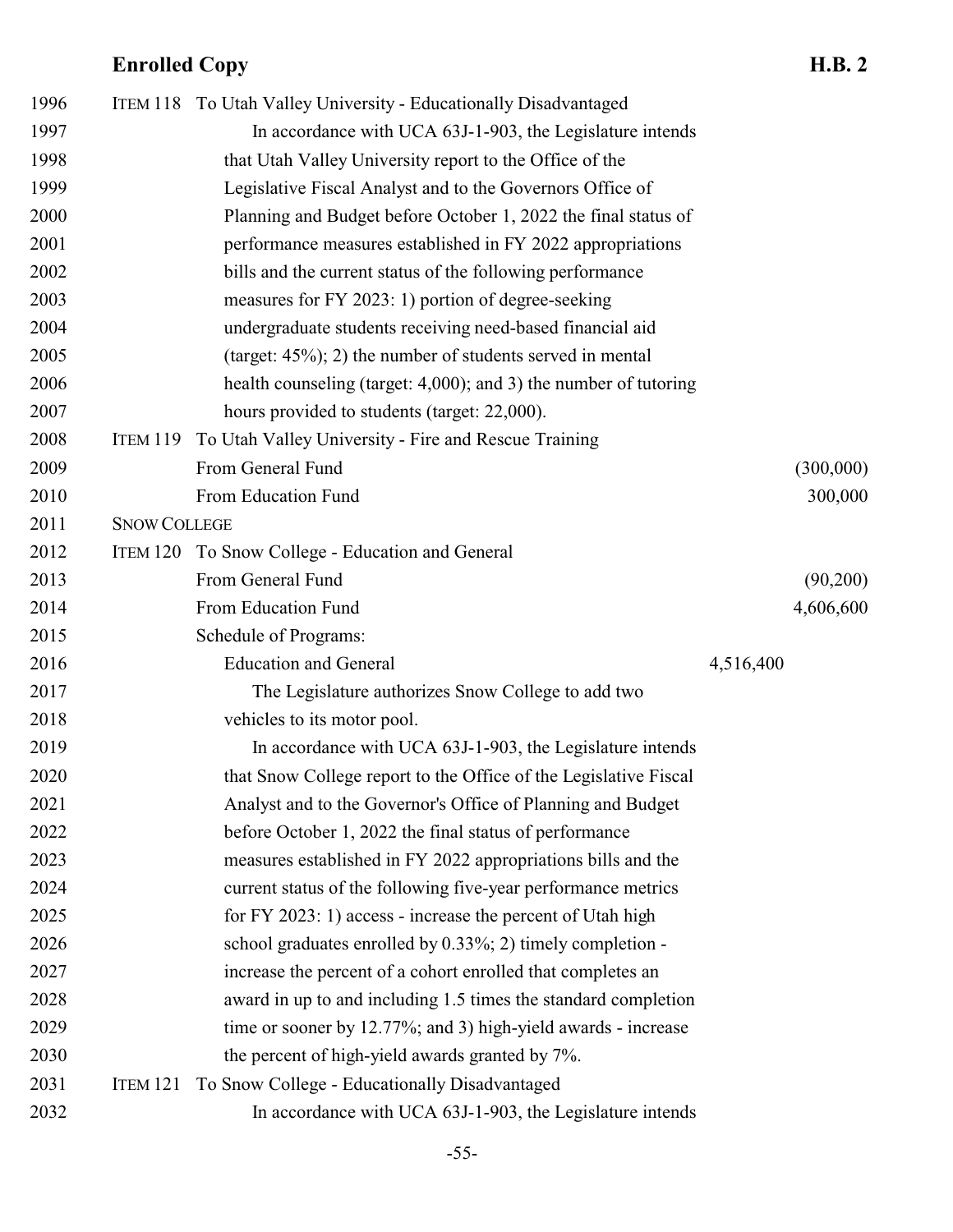| 2033 |                 | that Snow College report to the Office of the Legislative Fiscal   |         |         |
|------|-----------------|--------------------------------------------------------------------|---------|---------|
| 2034 |                 | Analyst and to the Governors Office of Planning and Budget         |         |         |
| 2035 |                 | before October 1, 2022 the final status of performance             |         |         |
| 2036 |                 | measures established in FY 2022 appropriations bills and the       |         |         |
| 2037 |                 | current status of the following performance measures for FY        |         |         |
| 2038 |                 | 2023: 1) aggregate completion rate of first generation,            |         |         |
| 2039 |                 | non-tradition (aged 25 or older), minority (not including          |         |         |
| 2040 |                 | non-resident, alien/international students), and Pell awarded      |         |         |
| 2041 |                 | students (target: 35%); 2) percent of remedial math students       |         |         |
| 2042 |                 | who successfully complete Math 1030, Math 1040, or Math            |         |         |
| 2043 |                 | 1050 (college-level math) within five semesters of first-time      |         |         |
| 2044 |                 | enrollment (target: 35%); and 3) percent of remedial English       |         |         |
| 2045 |                 | students who successfully complete English 1010 or higher          |         |         |
| 2046 |                 | (college level English) within three semesters of first-time       |         |         |
| 2047 |                 | enrollment (target: 65%).                                          |         |         |
| 2048 | ITEM 122        | To Snow College - Career and Technical Education                   |         |         |
| 2049 |                 | From Education Fund                                                |         | 465,200 |
| 2050 |                 | From Education Fund, One-Time                                      |         | 273,700 |
| 2051 |                 | Schedule of Programs:                                              |         |         |
| 2052 |                 | Career and Technical Education                                     | 738,900 |         |
|      |                 |                                                                    |         |         |
| 2053 |                 | In accordance with UCA 63J-1-903, the Legislature intends          |         |         |
| 2054 |                 | that Snow College report to the Office of the Legislative Fiscal   |         |         |
| 2055 |                 | Analyst and to the Governors Office of Planning and Budget         |         |         |
| 2056 |                 | before October 1, 2022 the final status of performance             |         |         |
| 2057 |                 | measures established in FY 2022 appropriations bills and the       |         |         |
| 2058 |                 | current status of the following performance measures for FY        |         |         |
| 2059 |                 | 2023: 1) percent of students per program capacity with the goal    |         |         |
| 2060 |                 | of a 2% increase in respective program capacity each year          |         |         |
| 2061 |                 | (target: $60\%$ ); 2) the number of career and technical education |         |         |
| 2062 |                 | (CTE) degrees and certificates awarded (target: 200); and 3)       |         |         |
| 2063 |                 | percent of students who successfully pass their respective Utah    |         |         |
| 2064 |                 | licensing exams (programs include Automotive, Cosmetology,         |         |         |
| 2065 |                 | and Nursing) (target: 80% pass rate).                              |         |         |
| 2066 | <b>ITEM 123</b> | To Snow College - Snow College - Custom Fit                        |         |         |
| 2067 |                 | From Education Fund                                                |         | 116,000 |
| 2068 |                 | Schedule of Programs:                                              |         |         |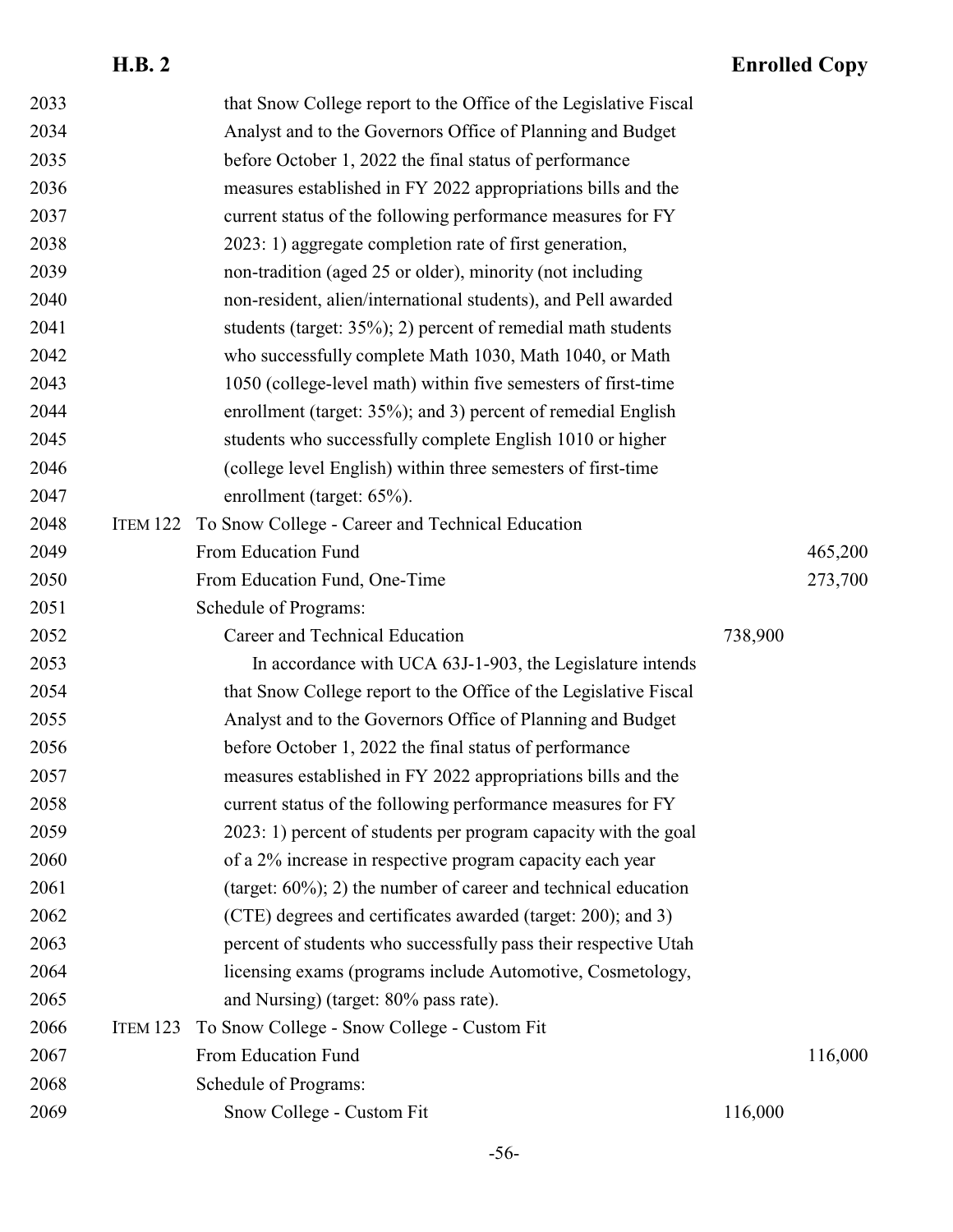### UTAH TECH UNIVERSITY ITEM 124 To Utah Tech University - Education and General From General Fund (100,500) From Education Fund 4,067,500 2074 From Education Fund, One-Time 2,131,400 Schedule of Programs: 2076 Education and General 6,098,400 The Legislature authorizes Utah Tech University to add one vehicle to its motor pool. In accordance with UCA 63J-1-903, the Legislature intends that Utah Tech University report to the Office of the Legislative Fiscal Analyst and to the Governor's Office of Planning and Budget before October 1, 2022 the final status of performance measures established in FY 2022 appropriations bills and the current status of the following five-year performance metrics for FY 2023: 1) access - increase the percent of Utah high school graduates enrolled by 0.40%; 2) timely completion - increase the percent of a cohort enrolled that completes an award in up to and including 1.5 times the standard completion time or sooner by 3%; and 3) high-yield awards - increase the percent of high-yield awards granted by 6%. ITEM 125 To Utah Tech University - Educationally Disadvantaged In accordance with UCA 63J-1-903, the Legislature intends that Utah Tech University report to the Office of the Legislative Fiscal Analyst and to the Governors Office of Planning and Budget before October 1, 2022 the final status of performance measures established in FY 2022 appropriations bills and the current status of the following performance measures for FY 2023: 1) the number of students served (target: 20); 2) the number of minority students served (target: 15); and 3) expenditures per student (target: \$1,000). SALT LAKE COMMUNITY COLLEGE ITEM 126 To Salt Lake Community College - Education and General From General Fund (30,900) 2104 From Education Fund 5,810,100 From Education Fund, One-Time (399,000) Schedule of Programs: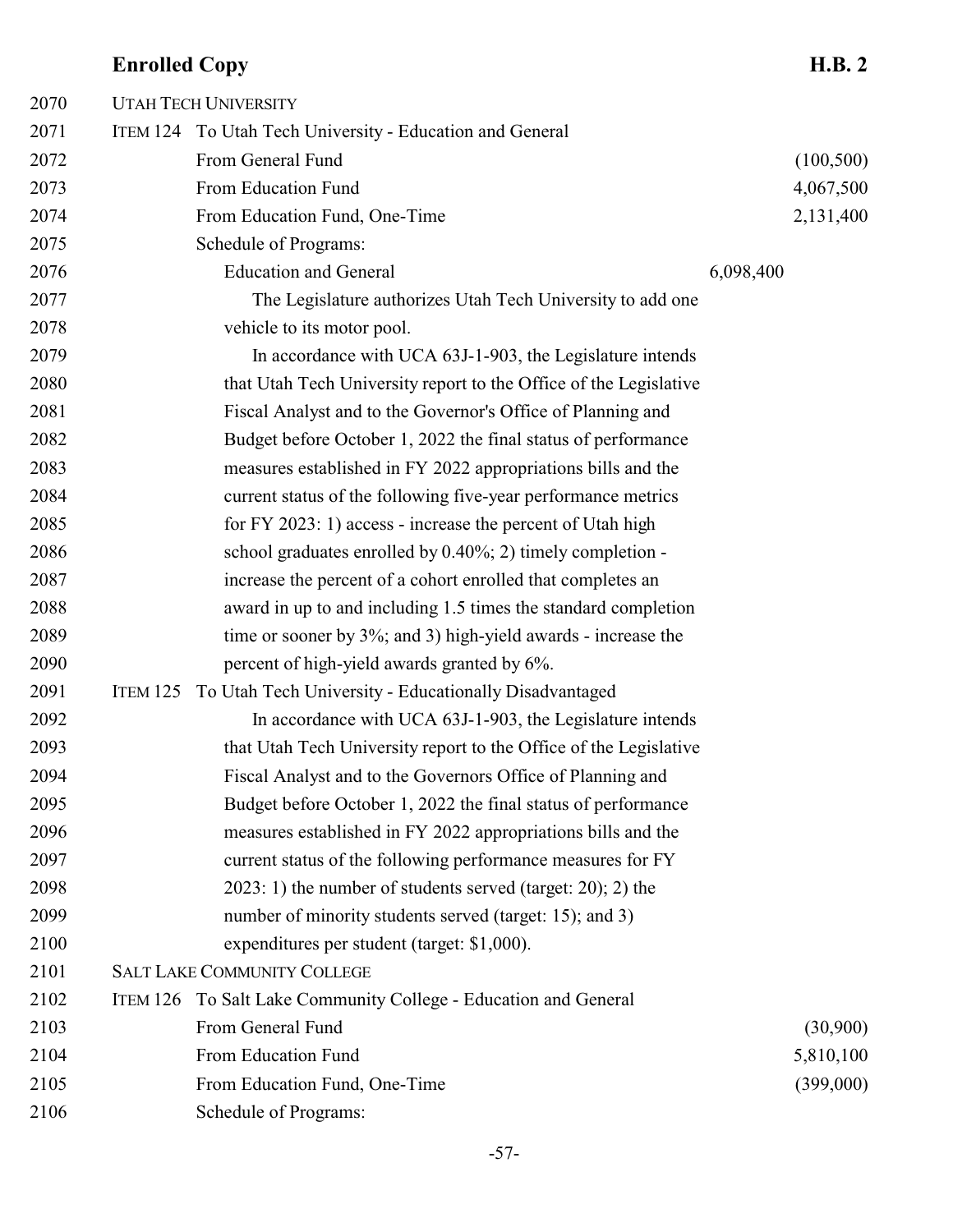### **H.B. 2 Enrolled Copy** 2107 Education and General 5,695,300 Operations and Maintenance (315,100) In accordance with UCA 63J-1-903, the Legislature intends that Salt Lake Community College report to the Office of the Legislative Fiscal Analyst and to the Governor's Office of Planning and Budget before October 1, 2022 the final status of performance measures established in FY 2022 appropriations bills and the current status of the following five-year performance metrics for FY 2023: 1) access - increase the 2116 percent of Utah high school graduates enrolled by 0.94%; 2) timely completion - increase the percent of a cohort enrolled that completes an award in up to and including 1.5 times the standard completion time or sooner by 3%; and 3) high-yield awards - increase the percent of high-yield awards granted by 1%. ITEM 127 To Salt Lake Community College - Educationally Disadvantaged In accordance with UCA 63J-1-903, the Legislature intends that Salt Lake Community College report to the Office of the Legislative Fiscal Analyst and to the Governors Office of Planning and Budget before October 1, 2022 the final status of performance measures established in FY 2022 appropriations bills and the current status of the following performance measures for FY 2023: 1) the number of needs-based scholarships awarded (target: 200); 2) percent of needs- based recipients returning (target: 50%); and 3) graduation rate of needs based scholarship recipients (target: 50%). ITEM 128 To Salt Lake Community College - School of Applied Technology From Education Fund (281,300) From Education Fund, One-Time 162,700 Schedule of Programs: School of Applied Technology (118,600) In accordance with UCA 63J-1-903, the Legislature intends that Salt Lake Community College report to the Office of the Legislative Fiscal Analyst and to the Governors Office of Planning and Budget before October 1, 2022 the final status of performance measures established in FY 2022 appropriations bills and the current status of the following performance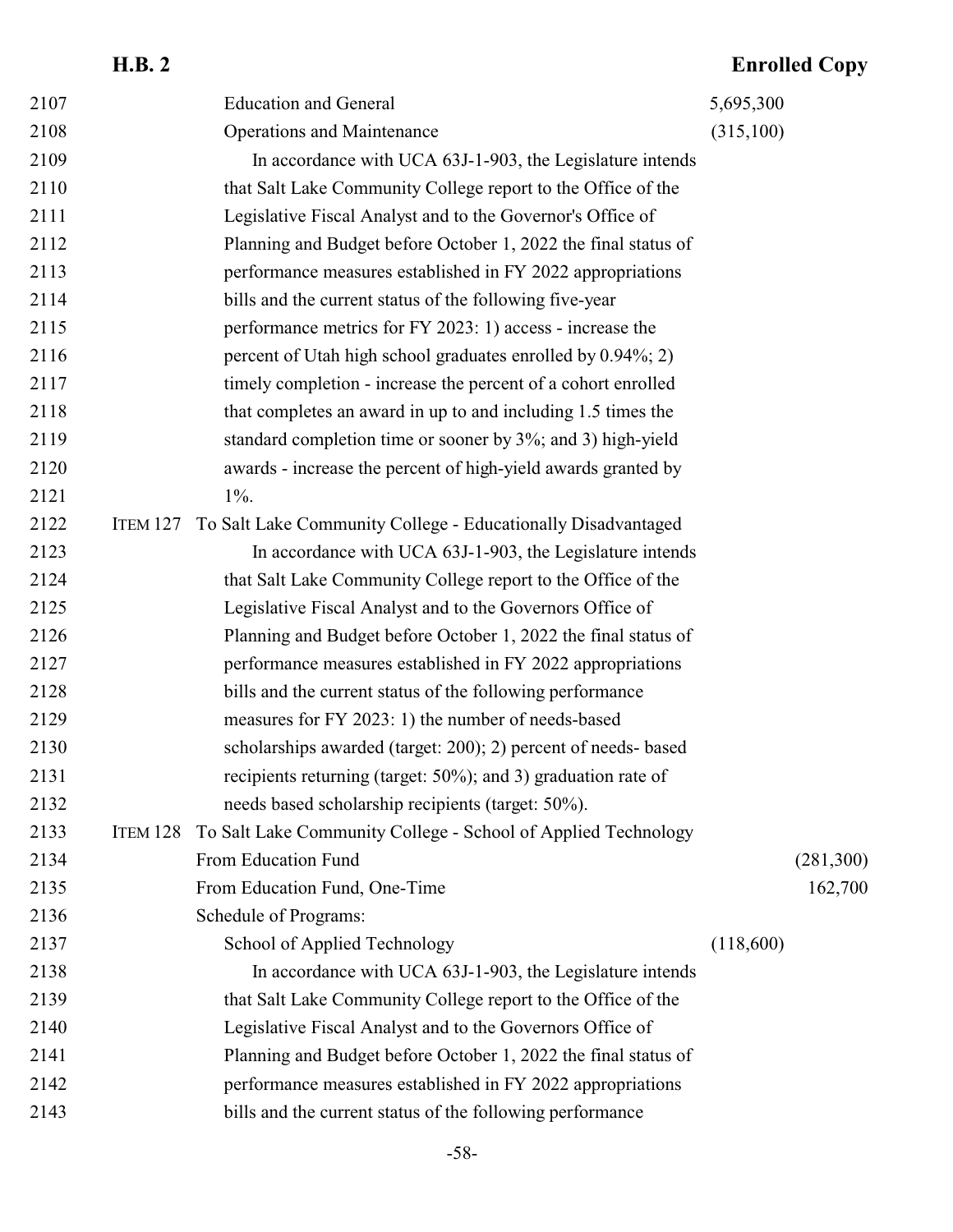| 2144 |                 | measures for FY 2023: 1) membership hours (target: 350,000);    |             |
|------|-----------------|-----------------------------------------------------------------|-------------|
| 2145 |                 | 2) certificates awarded (target: 200); and 3) pass rate for     |             |
| 2146 |                 | certificate or licensure exams (target: 85%).                   |             |
| 2147 | <b>ITEM 129</b> | To Salt Lake Community College - SLCC - Custom Fit              |             |
| 2148 |                 | From Education Fund                                             | 150,000     |
| 2149 |                 | Schedule of Programs:                                           |             |
| 2150 |                 | <b>SLCC</b> - Custom Fit                                        | 150,000     |
| 2151 |                 | <b>UTAH BOARD OF HIGHER EDUCATION</b>                           |             |
| 2152 |                 | ITEM 130 To Utah Board of Higher Education - Administration     |             |
| 2153 |                 | From General Fund                                               | (5,107,300) |
| 2154 |                 | From Education Fund                                             | 8,005,700   |
| 2155 |                 | From Education Fund, One-Time                                   | (1,750,000) |
| 2156 |                 | From Federal Funds - American Rescue Plan, One-Time             | 18,300,000  |
| 2157 |                 | Schedule of Programs:                                           |             |
| 2158 |                 | Administration                                                  | 19,448,400  |
| 2159 |                 | In accordance with UCA 63J-1-903, the Legislature intends       |             |
| 2160 |                 | that the Board of Higher Education report to the Office of the  |             |
| 2161 |                 | Legislative Fiscal Analyst and to the Governor's Office of      |             |
| 2162 |                 | Planning and Budget before October 1, 2022 the final status of  |             |
| 2163 |                 | performance measures established in FY 2022 appropriations      |             |
| 2164 |                 | bills and the current status of the following five-year         |             |
| 2165 |                 | performance metrics for FY 2023: 1) access - increase the       |             |
| 2166 |                 | percent of Utah high school graduates enrolled in the system by |             |
| 2167 |                 | $3\%$ ; 2) timely completion - increase the percent of a cohort |             |
| 2168 |                 | enrolled that completes an award in up to and including 1.5     |             |
| 2169 |                 | times the standard completion time or sooner by $3\%$ ; and 3)  |             |
| 2170 |                 | high-yield awards - increase the percent of high-yield awards   |             |
| 2171 |                 | granted by 3%.                                                  |             |
| 2172 |                 | The Legislature intends that funds appropriated by this item    |             |
| 2173 |                 | from the American Rescue Plan Act may only be expended or       |             |
| 2174 |                 | distributed for purposes that comply with the legal             |             |
| 2175 |                 | requirements and federal guidelines under the American          |             |
| 2176 |                 | Rescue Plan Act of 2021. Additionally, the Legislature intends  |             |
| 2177 |                 | that the agency administering these funds meet all compliance   |             |
| 2178 |                 | and reporting requirements associated with these funds, as      |             |
| 2179 |                 | directed by the Governor's Office of Planning and Budget.       |             |
| 2180 | <b>ITEM 131</b> | To Utah Board of Higher Education - Student Assistance          |             |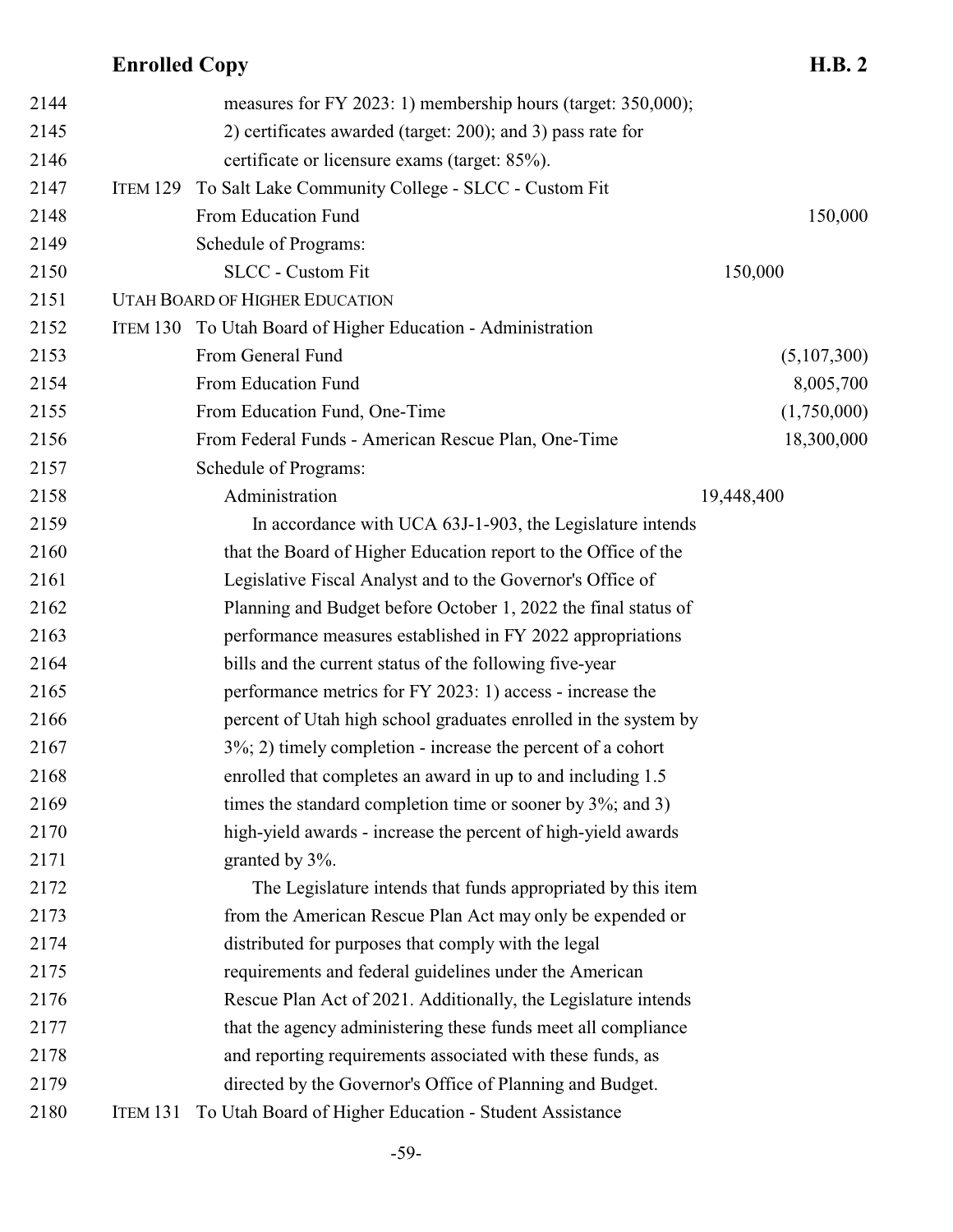|      | <b>H.B. 2</b>   |                                                                    | <b>Enrolled Copy</b> |
|------|-----------------|--------------------------------------------------------------------|----------------------|
| 2181 |                 | From Education Fund                                                | 5,101,600            |
| 2182 |                 | Schedule of Programs:                                              |                      |
| 2183 |                 | <b>Student Financial Aid</b>                                       | 5,101,600            |
| 2184 |                 | In accordance with UCA 63J-1-903, the Legislature intends          |                      |
| 2185 |                 | that the Board of Higher Education report to the Office of the     |                      |
| 2186 |                 | Legislative Fiscal Analyst and to the Governors Office of          |                      |
| 2187 |                 | Planning and Budget before October 1, 2022 the final status of     |                      |
| 2188 |                 | performance measures established in FY 2022 appropriations         |                      |
| 2189 |                 | bills and the current status of the following performance          |                      |
| 2190 |                 | measures for FY 2023: for Regents, New Century, and Western        |                      |
| 2191 |                 | Interstate Commission for Higher Education scholarships            |                      |
| 2192 |                 | allocate all appropriations less overhead to qualified students.   |                      |
| 2193 |                 | ITEM 132 To Utah Board of Higher Education - Student Support       |                      |
| 2194 |                 | In accordance with UCA 63J-1-903, the Legislature intends          |                      |
| 2195 |                 | that the Board of Higher Education report to the Office of the     |                      |
| 2196 |                 | Legislative Fiscal Analyst and to the Governors Office of          |                      |
| 2197 |                 | Planning and Budget before October 1, 2022 the final status of     |                      |
| 2198 |                 | performance measures established in FY 2022 appropriations         |                      |
| 2199 |                 | bills and the current status of the following performance          |                      |
| 2200 |                 | measures for FY 2023: 1) hearing impaired (target: allocate all    |                      |
| 2201 |                 | appropriations to institutions); 2) engineering initiative degrees |                      |
| 2202 |                 | (target: 6% annual increase); 3) HETI group purchases (target:     |                      |
| 2203 |                 | \$3.4 million savings); 4) Utah Academic Library Council           |                      |
| 2204 |                 | (UALC) additive impact on institutional library collections        |                      |
| 2205 |                 | budgets as reported to IPEDS; 5) resource downloads from           |                      |
| 2206 |                 | UALC purchased databases. (target: three-year rolling average      |                      |
| 2207 |                 | of 3,724,474).                                                     |                      |
| 2208 |                 | In accordance with UCA 63J-1-201, the Legislature intends          |                      |
| 2209 |                 | that the Board of Higher Education report to the Office of the     |                      |
| 2210 |                 | Legislative Fiscal Analyst and to the Governors Office of          |                      |
| 2211 |                 | Planning and Budget before October 1, 2022 the final status of     |                      |
| 2212 |                 | performance measures established in FY 2022 appropriations         |                      |
| 2213 |                 | bills and the current status of the following performance          |                      |
| 2214 |                 | measures for FY 2023: increase the number of students taking       |                      |
| 2215 |                 | math credit through concurrent enrollment by 5%.                   |                      |
| 2216 | <b>ITEM 133</b> | To Utah Board of Higher Education - Education Excellence           |                      |
| 2217 |                 | In accordance with UCA 63J-1-903, the Legislature intends          |                      |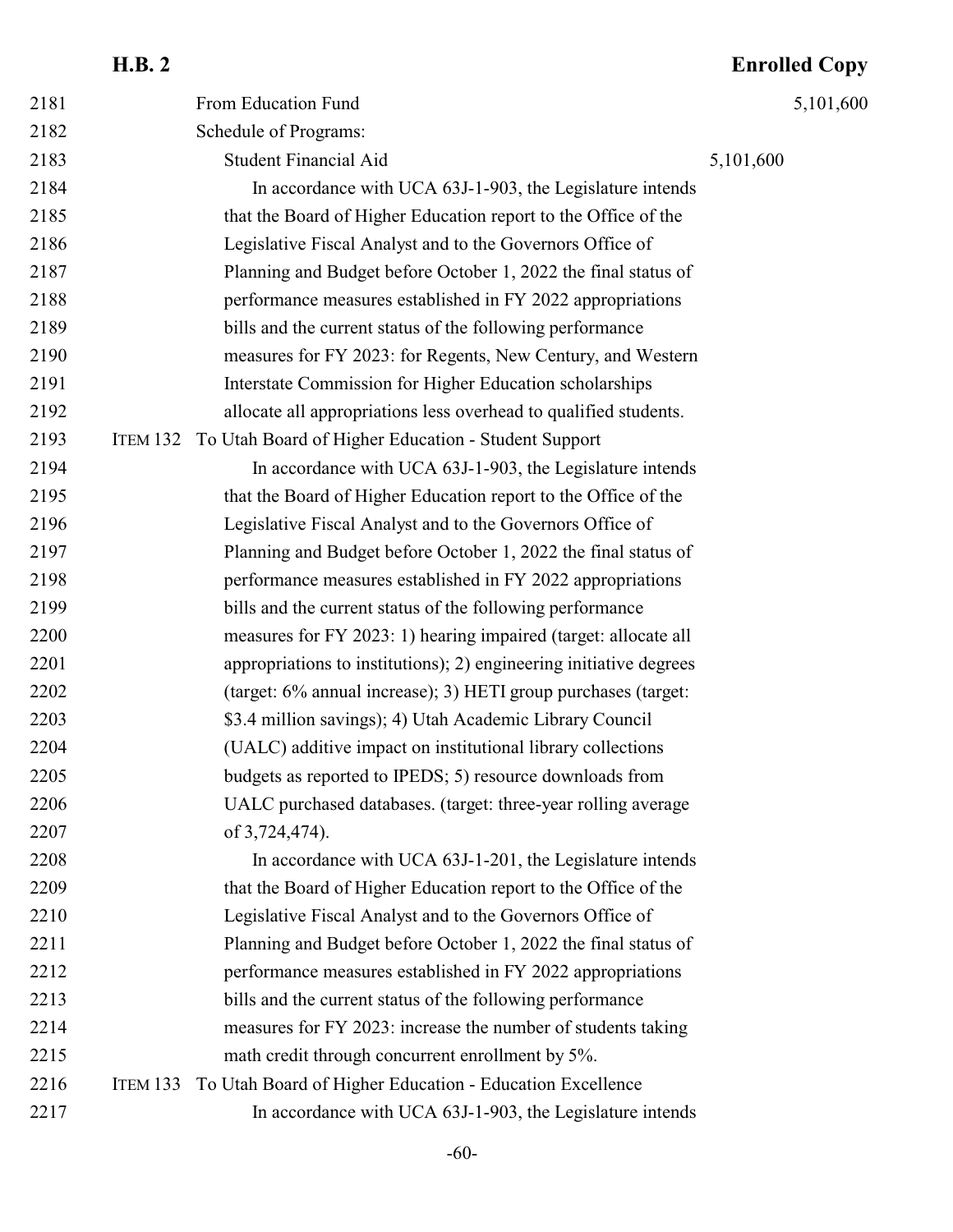| 2218 | that the Board of Higher Education report to the Office of the         |         |           |
|------|------------------------------------------------------------------------|---------|-----------|
| 2219 | Legislative Fiscal Analyst and to the Governors Office of              |         |           |
| 2220 | Planning and Budget before October 1, 2022 the final status of         |         |           |
| 2221 | performance measures established in FY 2022 appropriations             |         |           |
| 2222 | bills and the current status of the following performance              |         |           |
| 2223 | measures for FY 2023: 1) increase college participation rates          |         |           |
| 2224 | with Utah College Advising Corp (target: 5% increase); 2)              |         |           |
| 2225 | completions (target: increase five-year rolling average by 1%);        |         |           |
| 2226 | and 3) 150% graduation rate (target: increase five-year rolling        |         |           |
| 2227 | average by $1\%$ ).                                                    |         |           |
| 2228 | ITEM 134 To Utah Board of Higher Education - Medical Education Council |         |           |
| 2229 | In accordance with UCA 63J-1-903, the Legislature intends              |         |           |
| 2230 | that the Board of Higher Education report to the Office of the         |         |           |
| 2231 | Legislative Fiscal Analyst and to the Governors Office of              |         |           |
| 2232 | Planning and Budget before October 1, 2022 the final status of         |         |           |
| 2233 | performance measures established in FY 2022 appropriations             |         |           |
| 2234 | bills and the current status of the following performance              |         |           |
| 2235 | measures for FY 2023: 1) graduate medical education growth             |         |           |
| 2236 | (target: 2.1% growth); 2) retention for residency and fellowship       |         |           |
| 2237 | programs (target: 45% and 32%, respectively); and 3) Utah              |         |           |
| 2238 | health provider to 100,000 population ratio (target: 271).             |         |           |
| 2239 | <b>BRIDGERLAND TECHNICAL COLLEGE</b>                                   |         |           |
| 2240 | ITEM 135 To Bridgerland Technical College                              |         |           |
| 2241 | From Education Fund                                                    |         | 962,900   |
| 2242 | From Education Fund, One-Time                                          |         | (275,200) |
| 2243 | Schedule of Programs:                                                  |         |           |
| 2244 | <b>Bridgerland Tech Equipment</b>                                      | 348,800 |           |
| 2245 | <b>Bridgerland Technical College</b>                                   | 338,900 |           |
| 2246 | In accordance with UCA 63J-1-903, the Legislature intends              |         |           |
| 2247 | that Bridgerland Technical College report to the Office of the         |         |           |
| 2248 | Legislative Fiscal Analyst and to the Governor's Office of             |         |           |
| 2249 | Planning and Budget before October 1, 2022 the final status of         |         |           |
| 2250 | performance measures established in FY 2022 appropriations             |         |           |
| 2251 | bills and the current status of the following five-year                |         |           |
| 2252 | performance metrics for FY 2023: 1) access - increase the              |         |           |
| 2253 | percent of Utah high school graduates enrolled by 0.02%; 2)            |         |           |
| 2254 | timely completion - increase the percent of a cohort enrolled          |         |           |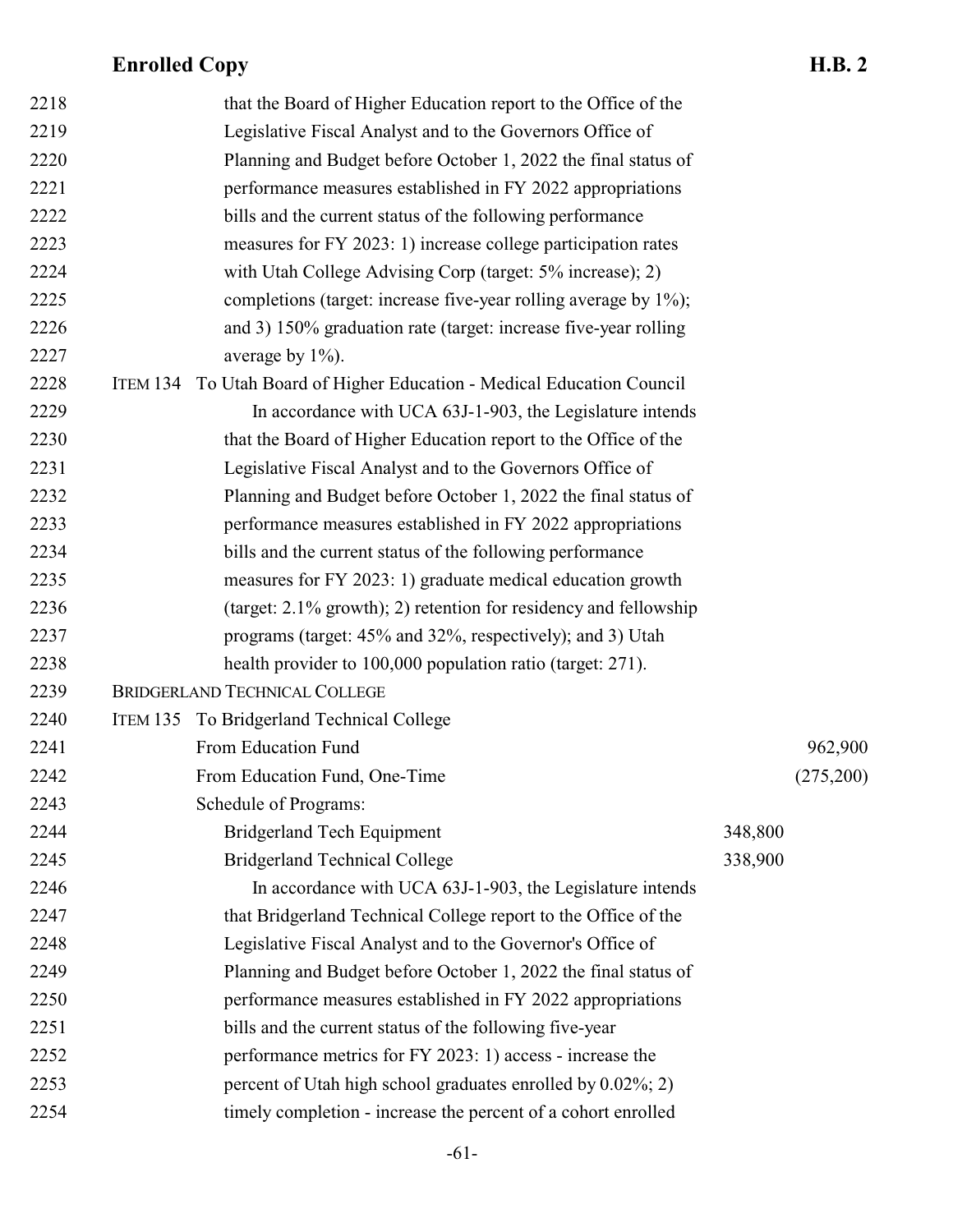|      | <b>H.B. 2</b>   |                                                                |           | <b>Enrolled Copy</b> |
|------|-----------------|----------------------------------------------------------------|-----------|----------------------|
| 2255 |                 | that completes an award in up to and including 1.5 times the   |           |                      |
| 2256 |                 | standard completion time or sooner by 3%; and 3) high-yield    |           |                      |
| 2257 |                 | awards - increase the percent of high-yield awards granted by  |           |                      |
| 2258 |                 | $7\%$ .                                                        |           |                      |
| 2259 | <b>ITEM 136</b> | To Bridgerland Technical College - USTC Bridgerland - Custom   |           |                      |
| 2260 | Fit             |                                                                |           |                      |
| 2261 |                 | From Education Fund                                            |           | 100,000              |
| 2262 |                 | Schedule of Programs:                                          |           |                      |
| 2263 |                 | USTC Bridgerland - Custom Fit                                  | 100,000   |                      |
| 2264 |                 | <b>DAVIS TECHNICAL COLLEGE</b>                                 |           |                      |
| 2265 |                 | ITEM 137 To Davis Technical College                            |           |                      |
| 2266 |                 | From Education Fund                                            |           | 1,175,000            |
| 2267 |                 | From Education Fund, One-Time                                  |           | 288,300              |
| 2268 |                 | Schedule of Programs:                                          |           |                      |
| 2269 |                 | Davis Tech Equipment                                           | 405,800   |                      |
| 2270 |                 | Davis Technical College                                        | 1,057,500 |                      |
| 2271 |                 | The Legislature authorizes Davis Technical College to add      |           |                      |
| 2272 |                 | one vehicle to its motor pool.                                 |           |                      |
| 2273 |                 | In accordance with UCA 63J-1-903, the Legislature intends      |           |                      |
| 2274 |                 | that Davis Technical College report to the Office of the       |           |                      |
| 2275 |                 | Legislative Fiscal Analyst and to the Governor's Office of     |           |                      |
| 2276 |                 | Planning and Budget before October 1, 2022 the final status of |           |                      |
| 2277 |                 | performance measures established in FY 2022 appropriations     |           |                      |
| 2278 |                 | bills and the current status of the following five-year        |           |                      |
| 2279 |                 | performance metrics for FY 2023: 1) access - increase the      |           |                      |
| 2280 |                 | percent of Utah high school graduates enrolled by 0.09%; 2)    |           |                      |
| 2281 |                 | timely completion - increase the percent of a cohort enrolled  |           |                      |
| 2282 |                 | that completes an award in up to and including 1.5 times the   |           |                      |
| 2283 |                 | standard completion time or sooner by 3%; and 3) high-yield    |           |                      |
| 2284 |                 | awards - increase the percent of high-yield awards granted by  |           |                      |
| 2285 |                 | $8%$ .                                                         |           |                      |
| 2286 |                 | <b>DIXIE TECHNICAL COLLEGE</b>                                 |           |                      |
| 2287 | ITEM 138        | To Dixie Technical College                                     |           |                      |
| 2288 |                 | From Education Fund                                            |           | 603,000              |
| 2289 |                 | From Education Fund, One-Time                                  |           | 214,000              |
| 2290 |                 | Schedule of Programs:                                          |           |                      |
| 2291 |                 | Dixie Tech Equipment                                           | 214,000   |                      |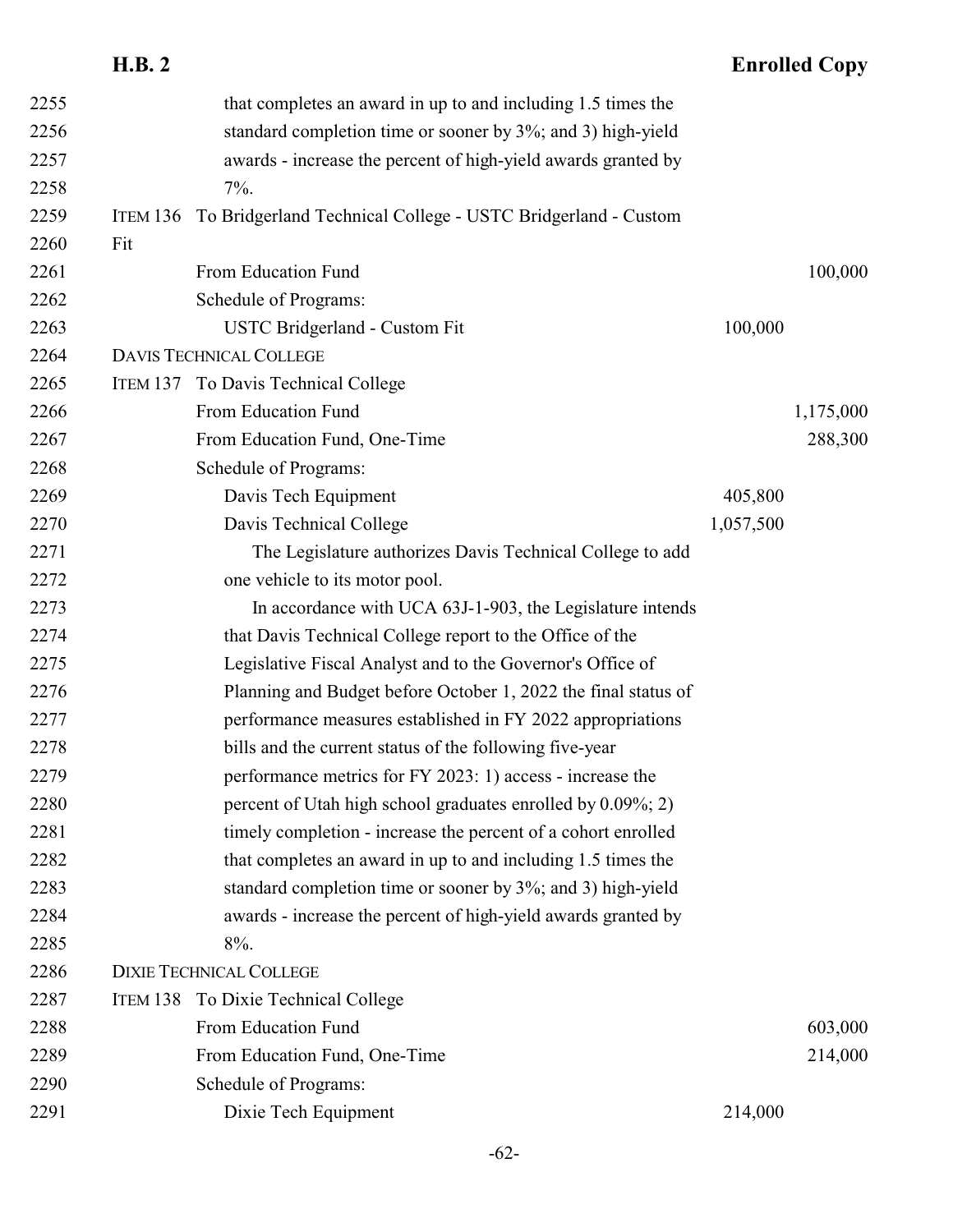| 2292 | Dixie Technical College                                         | 603,000   |            |
|------|-----------------------------------------------------------------|-----------|------------|
| 2293 | The Legislature authorizes Dixie Technical College to add       |           |            |
| 2294 | one vehicle to its motor pool.                                  |           |            |
| 2295 | In accordance with UCA 63J-1-903, the Legislature intends       |           |            |
| 2296 | that Dixie Technical College report to the Office of the        |           |            |
| 2297 | Legislative Fiscal Analyst and to the Governor's Office of      |           |            |
| 2298 | Planning and Budget before October 1, 2022 the final status of  |           |            |
| 2299 | performance measures established in FY 2022 appropriations      |           |            |
| 2300 | bills and the current status of the following five-year         |           |            |
| 2301 | performance metrics for FY 2023: 1) access - increase the       |           |            |
| 2302 | percent of Utah high school graduates enrolled by 0.03%; 2)     |           |            |
| 2303 | timely completion - increase the percent of a cohort enrolled   |           |            |
| 2304 | that completes an award in up to and including 1.5 times the    |           |            |
| 2305 | standard completion time or sooner by 3%; and 3) high-yield     |           |            |
| 2306 | awards - increase the percent of high-yield awards granted by   |           |            |
| 2307 | $7\%$ .                                                         |           |            |
| 2308 | MOUNTAINLAND TECHNICAL COLLEGE                                  |           |            |
| 2309 | ITEM 139 To Mountainland Technical College                      |           |            |
| 2310 | From Education Fund                                             |           | 3,460,700  |
| 2311 | From Education Fund, One-Time                                   |           | (391, 100) |
| 2312 | Schedule of Programs:                                           |           |            |
| 2313 | Mountainland Tech Equipment                                     | 407,600   |            |
| 2314 | Mountainland Technical College                                  | 2,662,000 |            |
| 2315 | The Legislature authorizes Mountainland Technical               |           |            |
| 2316 | College to add eight vehicles to its motor pool.                |           |            |
| 2317 | In accordance with UCA 63J-1-903, the Legislature intends       |           |            |
| 2318 | that Mountainland Technical College report to the Office of the |           |            |
| 2319 | Legislative Fiscal Analyst and to the Governor's Office of      |           |            |
| 2320 | Planning and Budget before October 1, 2022 the final status of  |           |            |
| 2321 | performance measures established in FY 2022 appropriations      |           |            |
| 2322 | bills and the current status of the following five-year         |           |            |
| 2323 | performance metrics for FY 2023: 1) access - increase the       |           |            |
| 2324 | percent of Utah high school graduates enrolled by $0.11\%$ ; 2) |           |            |
| 2325 | timely completion - increase the percent of a cohort enrolled   |           |            |
| 2326 | that completes an award in up to and including 1.5 times the    |           |            |
| 2327 | standard completion time or sooner by 3%; and 3) high-yield     |           |            |
| 2328 | awards - increase the percent of high-yield awards granted by   |           |            |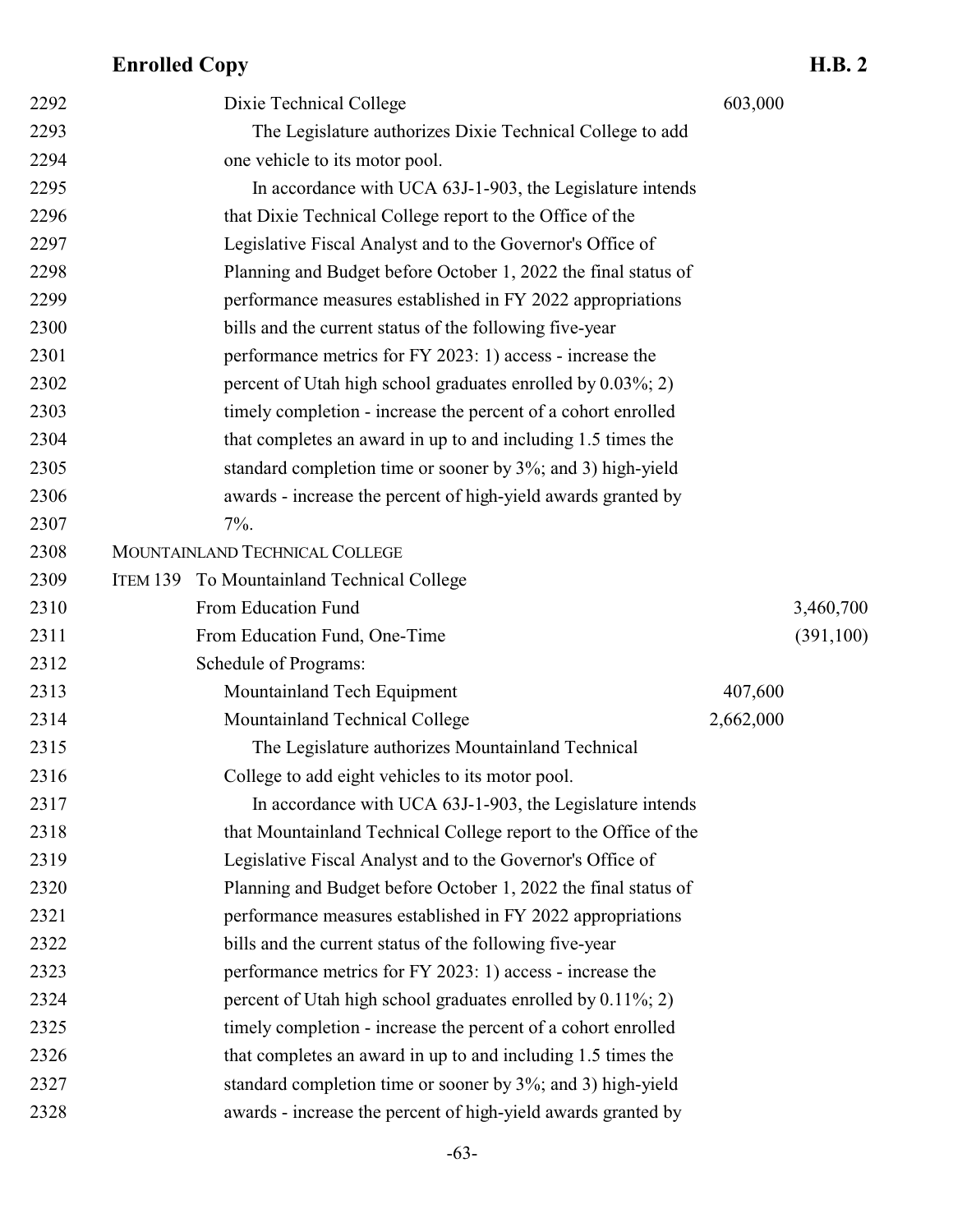# **H.B. 2 Enrolled Copy**

| 2329 |                   | 8%.                                                              |           |            |
|------|-------------------|------------------------------------------------------------------|-----------|------------|
| 2330 |                   | ITEM 140 To Mountainland Technical College - USTC Mountainland - |           |            |
| 2331 | <b>Custom Fit</b> |                                                                  |           |            |
| 2332 |                   | From Education Fund                                              |           | 116,000    |
| 2333 |                   | Schedule of Programs:                                            |           |            |
| 2334 |                   | <b>USTC Mountainland - Custom Fit</b>                            | 116,000   |            |
| 2335 |                   | OGDEN-WEBER TECHNICAL COLLEGE                                    |           |            |
| 2336 | ITEM 141          | To Ogden-Weber Technical College                                 |           |            |
| 2337 |                   | From Education Fund                                              |           | 1,277,100  |
| 2338 |                   | From Education Fund, One-Time                                    |           | 373,700    |
| 2339 |                   | From Beginning Nonlapsing Balances                               |           | 638,800    |
| 2340 |                   | From Closing Nonlapsing Balances                                 |           | (638, 800) |
| 2341 |                   | Schedule of Programs:                                            |           |            |
| 2342 |                   | Ogden-Weber Tech Equipment                                       | 373,700   |            |
| 2343 |                   | Ogden-Weber Technical College                                    | 1,277,100 |            |
| 2344 |                   | In accordance with UCA 63J-1-903, the Legislature intends        |           |            |
| 2345 |                   | that Ogden-Weber Technical College report to the Office of the   |           |            |
| 2346 |                   | Legislative Fiscal Analyst and to the Governor's Office of       |           |            |
| 2347 |                   | Planning and Budget before October 1, 2022 the final status of   |           |            |
| 2348 |                   | performance measures established in FY 2022 appropriations       |           |            |
| 2349 |                   | bills and the current status of the following five-year          |           |            |
| 2350 |                   | performance metrics for FY 2023: 1) access - increase the        |           |            |
| 2351 |                   | percent of Utah high school graduates enrolled by 0.07%; 2)      |           |            |
| 2352 |                   | timely completion - increase the percent of a cohort enrolled    |           |            |
| 2353 |                   | that completes an award in up to and including 1.5 times the     |           |            |
| 2354 |                   | standard completion time or sooner by 3%; and 3) high-yield      |           |            |
| 2355 |                   | awards - increase the percent of high-yield awards granted by    |           |            |
| 2356 |                   | $7\%$ .                                                          |           |            |
| 2357 |                   | <b>SOUTHWEST TECHNICAL COLLEGE</b>                               |           |            |
| 2358 | <b>ITEM 142</b>   | To Southwest Technical College                                   |           |            |
| 2359 |                   | From Education Fund                                              |           | 582,600    |
| 2360 |                   | From Education Fund, One-Time                                    |           | 198,500    |
| 2361 |                   | From Beginning Nonlapsing Balances                               |           | (27,000)   |
| 2362 |                   | From Closing Nonlapsing Balances                                 |           | 27,000     |
| 2363 |                   | Schedule of Programs:                                            |           |            |
| 2364 |                   | Southwest Tech Equipment                                         | 198,500   |            |
| 2365 |                   | Southwest Technical College                                      | 582,600   |            |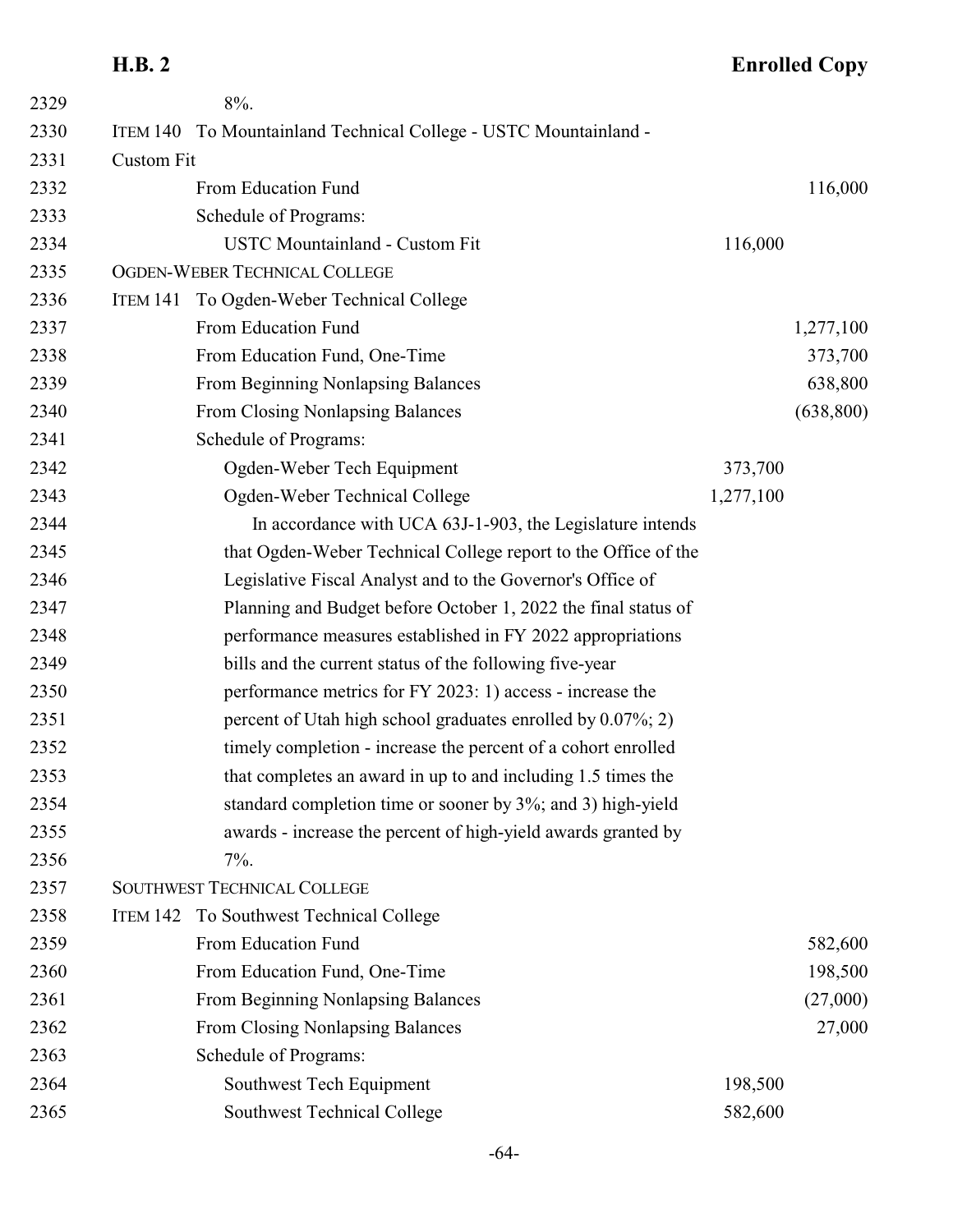| 2366 | The Legislature authorizes Southwest Technical College to       |         |           |
|------|-----------------------------------------------------------------|---------|-----------|
| 2367 | add one vehicle to its motor pool.                              |         |           |
| 2368 | In accordance with UCA 63J-1-903, the Legislature intends       |         |           |
| 2369 | that Southwest Technical College report to the Office of the    |         |           |
| 2370 | Legislative Fiscal Analyst and to the Governor's Office of      |         |           |
| 2371 | Planning and Budget before October 1, 2022 the final status of  |         |           |
| 2372 | performance measures established in FY 2022 appropriations      |         |           |
| 2373 | bills and the current status of the following five-year         |         |           |
| 2374 | performance metrics for FY 2023: 1) access - increase the       |         |           |
| 2375 | percent of Utah high school graduates enrolled by $0.01\%$ ; 2) |         |           |
| 2376 | timely completion - increase the percent of a cohort enrolled   |         |           |
| 2377 | that completes an award in up to and including 1.5 times the    |         |           |
| 2378 | standard completion time or sooner by 3%; and 3) high-yield     |         |           |
| 2379 | awards - increase the percent of high-yield awards granted by   |         |           |
| 2380 | $7\%$ .                                                         |         |           |
| 2381 | <b>TOOELE TECHNICAL COLLEGE</b>                                 |         |           |
| 2382 | ITEM 143 To Tooele Technical College                            |         |           |
| 2383 | From Education Fund                                             |         | 1,214,800 |
| 2384 | From Education Fund, One-Time                                   |         | (406,200) |
| 2385 | Schedule of Programs:                                           |         |           |
| 2386 | Tooele Tech Equipment                                           | 191,200 |           |
| 2387 | <b>Tooele Technical College</b>                                 | 617,400 |           |
| 2388 | The Legislature authorizes Tooele Technical College to add      |         |           |
| 2389 | one vehicle to its motor pool.                                  |         |           |
| 2390 | In accordance with UCA 63J-1-903, the Legislature intends       |         |           |
| 2391 | that Tooele Technical College report to the Office of the       |         |           |
| 2392 | Legislative Fiscal Analyst and to the Governor's Office of      |         |           |
| 2393 | Planning and Budget before October 1, 2022 the final status of  |         |           |
| 2394 | performance measures established in FY 2022 appropriations      |         |           |
| 2395 | bills and the current status of the following five-year         |         |           |
| 2396 | performance metrics for FY 2023: 1) access - increase the       |         |           |
| 2397 | percent of Utah high school graduates enrolled by 0.02%; 2)     |         |           |
| 2398 | timely completion - increase the percent of a cohort enrolled   |         |           |
| 2399 | that completes an award in up to and including 1.5 times the    |         |           |
| 2400 | standard completion time or sooner by 4%; and 3) high-yield     |         |           |
| 2401 | awards - increase the percent of high-yield awards granted by   |         |           |
| 2402 | $6%$ .                                                          |         |           |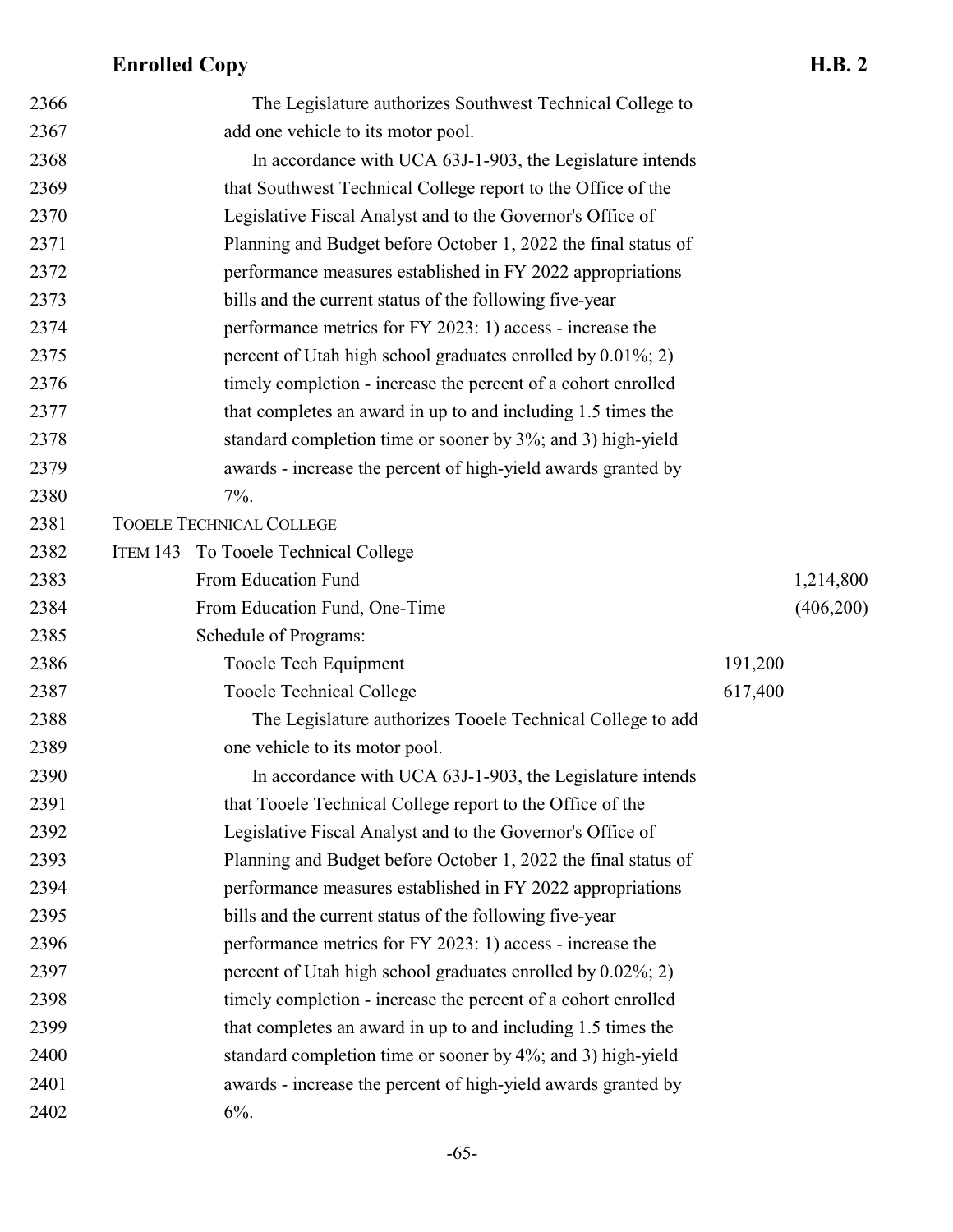# **H.B. 2 Enrolled Copy**

| 2403 |          | <b>UINTAH BASIN TECHNICAL COLLEGE</b>                           |           |           |
|------|----------|-----------------------------------------------------------------|-----------|-----------|
| 2404 |          | ITEM 144 To Uintah Basin Technical College                      |           |           |
| 2405 |          | From Education Fund                                             |           | 424,400   |
| 2406 |          | From Education Fund, One-Time                                   |           | 221,200   |
| 2407 |          | Schedule of Programs:                                           |           |           |
| 2408 |          | Uintah Basin Tech Equipment                                     | 221,200   |           |
| 2409 |          | Uintah Basin Technical College                                  | 424,400   |           |
| 2410 |          | In accordance with UCA 63J-1-903, the Legislature intends       |           |           |
| 2411 |          | that Uintah Basin Technical College report to the Office of the |           |           |
| 2412 |          | Legislative Fiscal Analyst and to the Governor's Office of      |           |           |
| 2413 |          | Planning and Budget before October 1, 2022 the final status of  |           |           |
| 2414 |          | performance measures established in FY 2022 appropriations      |           |           |
| 2415 |          | bills and the current status of the following five-year         |           |           |
| 2416 |          | performance metrics for FY 2023: 1) access - increase the       |           |           |
| 2417 |          | percent of Utah high school graduates enrolled by 0.01%; 2)     |           |           |
| 2418 |          | timely completion - increase the percent of a cohort enrolled   |           |           |
| 2419 |          | that completes an award in up to and including 1.5 times the    |           |           |
| 2420 |          | standard completion time or sooner by 4%; and 3) high-yield     |           |           |
| 2421 |          | awards - increase the percent of high-yield awards granted by   |           |           |
| 2422 |          | $6\%$ .                                                         |           |           |
| 2423 | ITEM 145 | To Uintah Basin Technical College - USTC Uintah Basin - Custom  |           |           |
| 2424 | Fit      |                                                                 |           |           |
| 2425 |          | From Education Fund                                             |           | 40,000    |
| 2426 |          | Schedule of Programs:                                           |           |           |
| 2427 |          | <b>USTC Uintah Basin - Custom Fit</b>                           | 40,000    |           |
| 2428 |          | NATURAL RESOURCES, AGRICULTURE, AND ENVIRONMENTAL QUALITY       |           |           |
| 2429 |          | <b>DEPARTMENT OF AGRICULTURE AND FOOD</b>                       |           |           |
| 2430 |          | ITEM 146 To Department of Agriculture and Food - Administration |           |           |
| 2431 |          | From General Fund, One-Time                                     |           | 1,000,000 |
| 2432 |          | Schedule of Programs:                                           |           |           |
| 2433 |          | <b>General Administration</b>                                   | 1,000,000 |           |
| 2434 |          | In accordance with UCA 63J-1-903, the Legislature intends       |           |           |
| 2435 |          | that the Department of Agriculture and Food report              |           |           |
| 2436 |          | performance measures for the Administration line item, whose    |           |           |
| 2437 |          | mission is "Promote the healthy growth of Utah agriculture,     |           |           |
| 2438 |          | conserve our natural resources and protect our food supply."    |           |           |
| 2439 |          | The department shall report to the Office of the Legislative    |           |           |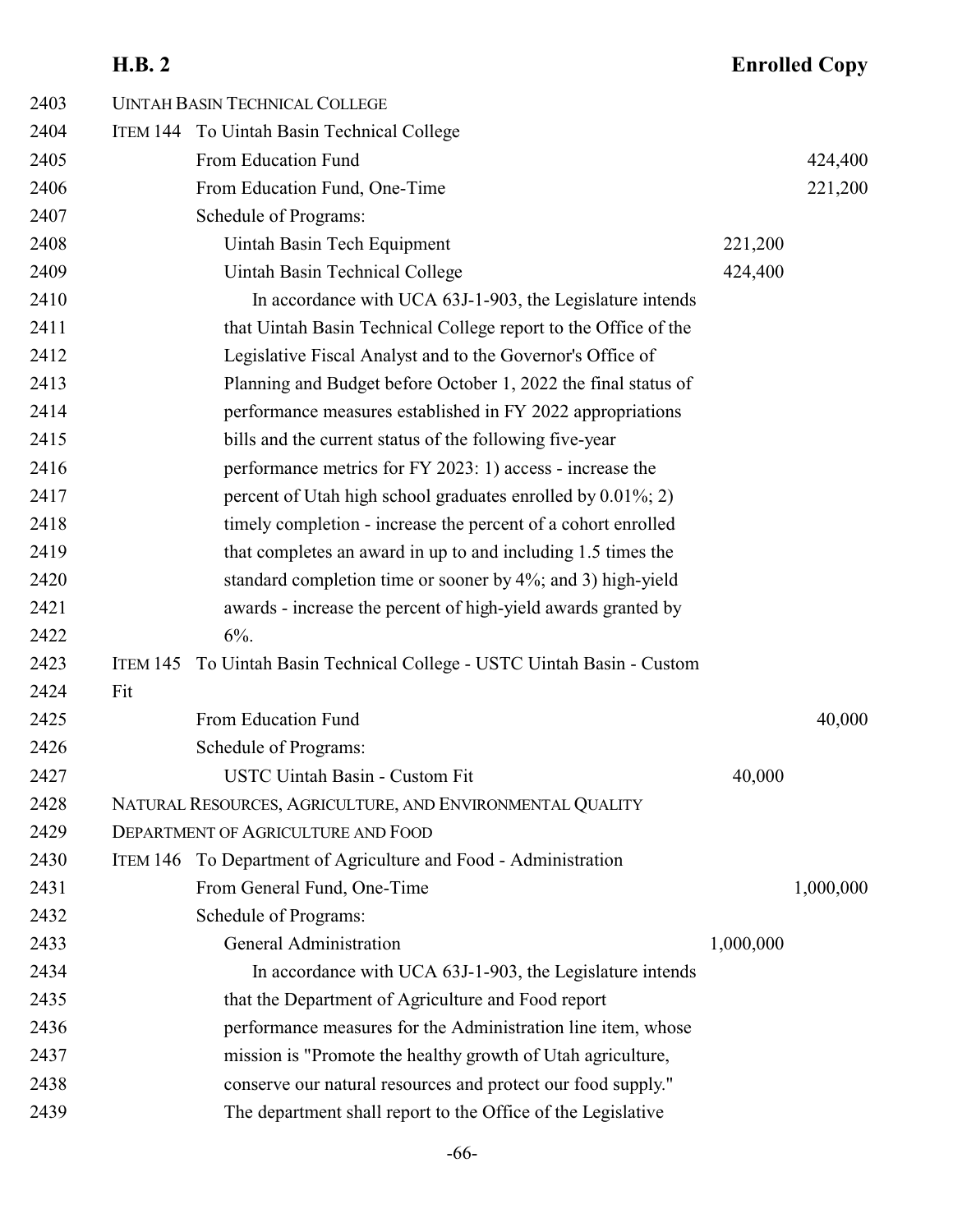| 2440 |                 | Fiscal Analyst and to the Governor's Office of Planning and         |         |         |
|------|-----------------|---------------------------------------------------------------------|---------|---------|
| 2441 |                 | Budget before October 1, 2022, the final status of performance      |         |         |
| 2442 |                 | measures established in FY 2022 appropriations bills. For FY        |         |         |
| 2443 |                 | 2023, the department shall report the following performance         |         |         |
| 2444 |                 | measures: (1) Percent of programs within the Department             |         |         |
| 2445 |                 | involved in a continuous improvement project in the last year       |         |         |
| 2446 |                 | (Target = $100\%$ ), (2) Increase accuracy of reporting fee         |         |         |
| 2447 |                 | information in the annual fee reporting exercise (Target = $90\%$ ) |         |         |
| 2448 |                 | of all fees with accurate revenues and costs), and (3) Perform      |         |         |
| 2449 |                 | proper and competent financial support according to State           |         |         |
| 2450 |                 | guidelines and policies by reducing the number of adverse audit     |         |         |
| 2451 |                 | findings in quarterly division of finance reviews (Target $= 0$     |         |         |
| 2452 |                 | moderate or significant audit findings).                            |         |         |
| 2453 | <b>ITEM 147</b> | To Department of Agriculture and Food - Animal Industry             |         |         |
| 2454 |                 | From General Fund                                                   |         | 360,000 |
| 2455 |                 | From Dedicated Credits Revenue                                      |         | 5,000   |
| 2456 |                 | From General Fund Restricted - Horse Racing                         |         | 40,000  |
| 2457 |                 | Schedule of Programs:                                               |         |         |
| 2458 |                 | Animal Health                                                       | 5,000   |         |
| 2459 |                 | Meat Inspection                                                     | 360,000 |         |
| 2460 |                 | Horse Racing Commission                                             | 40,000  |         |
| 2461 |                 | In accordance with UCA 63J-1-903, the Legislature intends           |         |         |
| 2462 |                 | that the Department of Agriculture and Food report                  |         |         |
| 2463 |                 | performance measures for the Animal Health line item, whose         |         |         |
| 2464 |                 | mission is "Deny a market to potential thieves $\&$ to detect the   |         |         |
| 2465 |                 | true owners of livestock. It is the mission of the Livestock        |         |         |
| 2466 |                 | Inspection Bureau to provide quality, timely, and courteous         |         |         |
| 2467 |                 | service to the livestock men and women of the state, in an          |         |         |
| 2468 |                 | effort to protect the cattle and horse industry." The department    |         |         |
| 2469 |                 | shall report to the Office of the Legislative Fiscal Analyst and    |         |         |
| 2470 |                 | to the Governor's Office of Planning and Budget before              |         |         |
| 2471 |                 | October 1, 2022, the final status of performance measures           |         |         |
| 2472 |                 | established in FY 2022 appropriations bills. For FY 2023, the       |         |         |
| 2473 |                 | department shall report the following performance measures: 1)      |         |         |
| 2474 |                 | Increase education to industry and public on correct practices to   |         |         |
| 2475 |                 | verify and record changes of ownership when selling or buying       |         |         |
| 2476 |                 | livestock in the State of Utah (Target = $40$ hours of training);   |         |         |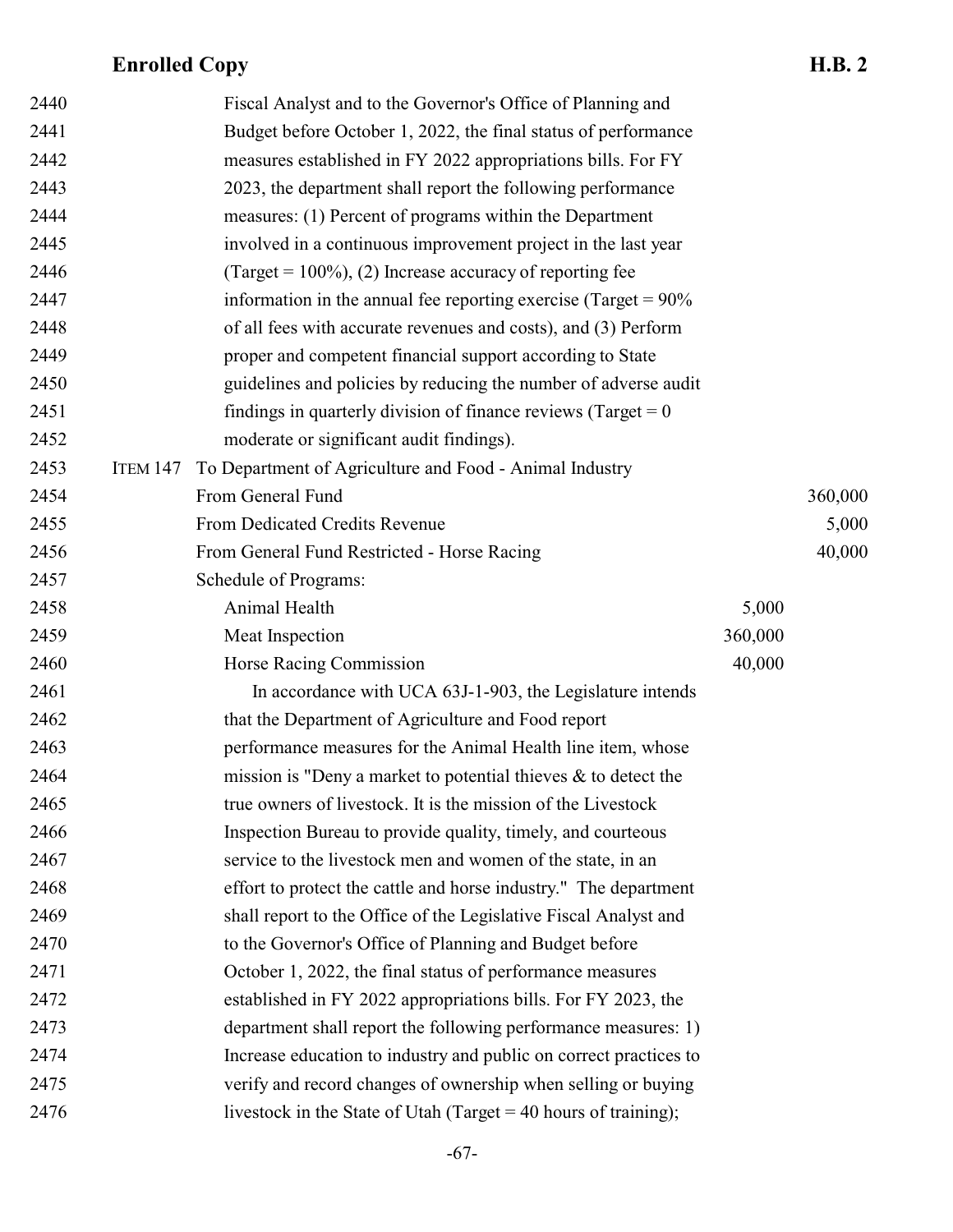| 2477 | 2) Meat Inspection - Ensure 70% of all sanitation tasks are              |
|------|--------------------------------------------------------------------------|
| 2478 | performed (Target = $70\%$ ); 3) Increase number of animal               |
| 2479 | traces completed in under one hour (Target = Increase by $5\%$ );        |
| 2480 | 4) Decrease the amount of hours taken to rid nuisance predator           |
| 2481 | animals (Target = $1\%$ decrease); 5) Increase total attendance at       |
| 2482 | animal health outreach events (Target = $10\%$ increase).                |
| 2483 | To Department of Agriculture and Food - Invasive Species<br>ITEM 148     |
| 2484 | Mitigation                                                               |
| 2485 | In accordance with UCA 63J-1-903, the Legislature intends                |
| 2486 | that the Department of Agriculture and Food report                       |
| 2487 | performance measures for the Invasive Species Mitigation line            |
| 2488 | item, whose mission is "Help government and private entities             |
| 2489 | control noxious weeds in the state through providing project             |
| 2490 | funding and help those entities meet the requirements of the             |
| 2491 | Noxious Weed Act." The department shall report to the Office             |
| 2492 | of the Legislative Fiscal Analyst and to the Governor's Office           |
| 2493 | of Planning and Budget before October 1, 2022, the final status          |
| 2494 | of performance measures established in FY 2022                           |
| 2495 | appropriations bills. For FY 2023, the department shall report           |
| 2496 | the following performance measures: 1) SUCCESS QT (Target                |
| 2497 | $= 25\%$ ; (2) EDRR Points treated (Target = 40% increase); and          |
| 2498 | (3) Monitoring results for 1 and 5 years after treatment (Target)        |
| 2499 | $= 100\%$ ).                                                             |
| 2500 | To Department of Agriculture and Food - Marketing and<br><b>ITEM 149</b> |
| 2501 | Development                                                              |
| 2502 | In accordance with UCA 63J-1-903, the Legislature intends                |
| 2503 | that the Department of Agriculture and Food report                       |
| 2504 | performance measures for the Marketing and Development line              |
| 2505 | item, whose mission is "Promoting the healthy growth of Utah             |
| 2506 | agriculture." The department shall report to the Office of the           |
| 2507 | Legislative Fiscal Analyst and to the Governor's Office of               |
| 2508 | Planning and Budget before October 1, 2022, the final status of          |
| 2509 | performance measures established in FY 2022 appropriations               |
| 2510 | bills. For FY 2023, the department shall report the following            |
| 2511 | performance measures: 1) UDAF website bounce rate (Target =              |
| 2512 | 70% rate); 2) UDAF social media follower increase (Target =              |
| 2513 | $(5\%)$ ; 3) Utah's Own business profile page views (Target =            |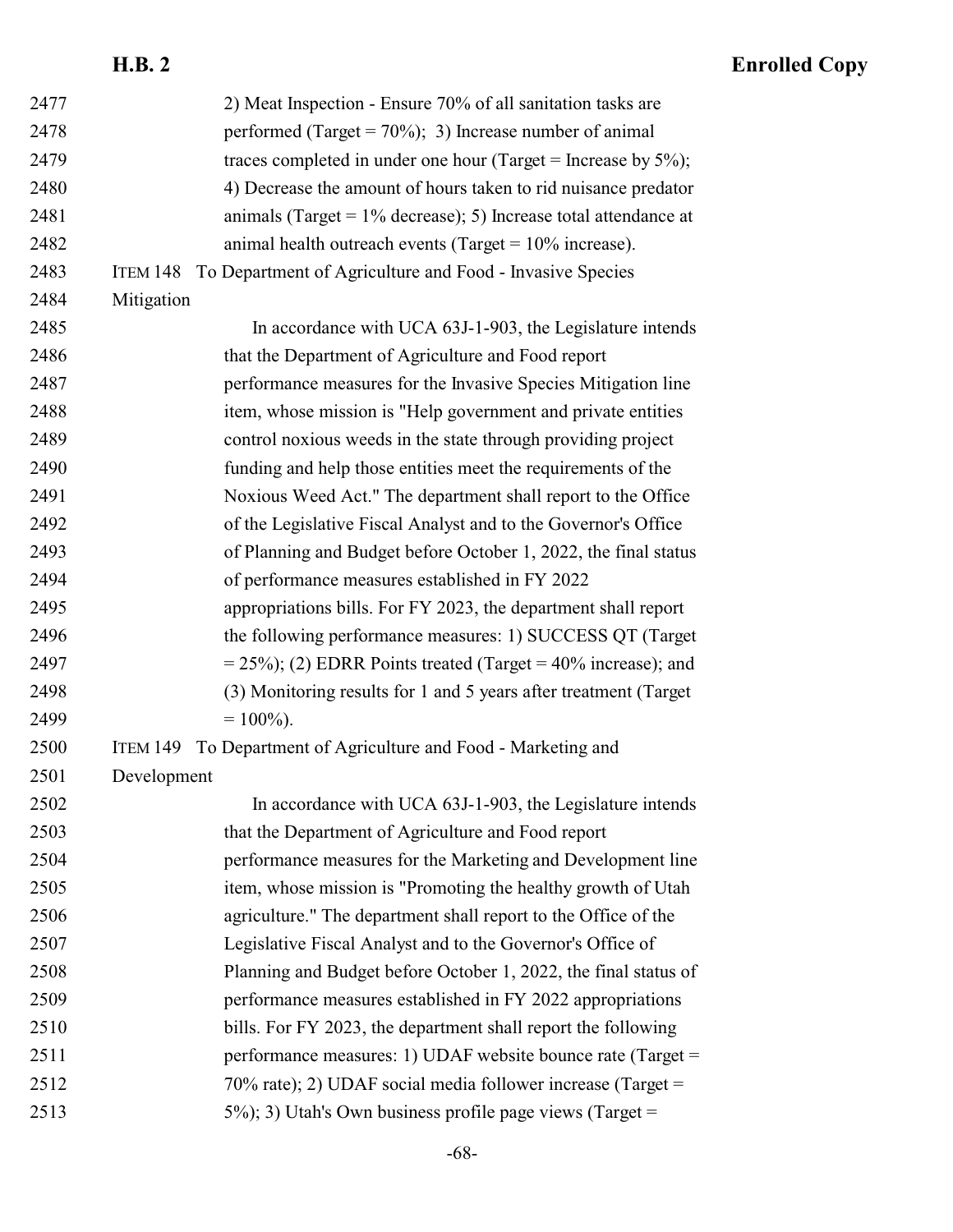| 2514 |                 | 145,000 page views); 4) Utah's Own retention rate (Target =       |           |           |
|------|-----------------|-------------------------------------------------------------------|-----------|-----------|
| 2515 |                 | 60% renewal rate).                                                |           |           |
| 2516 | ITEM 150        | To Department of Agriculture and Food - Plant Industry            |           |           |
| 2517 |                 | From General Fund                                                 |           | 250,000   |
| 2518 |                 | From Federal Funds                                                |           | (203,700) |
| 2519 |                 | From Dedicated Credits Revenue                                    |           | 128,500   |
| 2520 |                 | Schedule of Programs:                                             |           |           |
| 2521 |                 | <b>Environmental Quality</b>                                      | (203,700) |           |
| 2522 |                 | <b>Grazing Improvement Program</b>                                | 250,000   |           |
| 2523 |                 | Plant Industry                                                    | 128,500   |           |
| 2524 |                 | In accordance with UCA 63J-1-903, the Legislature intends         |           |           |
| 2525 |                 | that the Department of Agriculture and Food report                |           |           |
| 2526 |                 | performance measures for the Plant Industry line item, whose      |           |           |
| 2527 |                 | mission is "Ensuring consumers of disease free and pest free      |           |           |
| 2528 |                 | plants, grains, seeds, as well as properly labeled agricultural   |           |           |
| 2529 |                 | commodities, and the safe application of pesticides and farm      |           |           |
| 2530 |                 | chemicals." The department shall report to the Office of the      |           |           |
| 2531 |                 | Legislative Fiscal Analyst and to the Governor's Office of        |           |           |
| 2532 |                 | Planning and Budget before October 1, 2022, the final status of   |           |           |
| 2533 |                 | performance measures established in FY 2022 appropriations        |           |           |
| 2534 |                 | bills. For FY 2023, the department shall report the following     |           |           |
| 2535 |                 | performance measures: 1) Pesticide Compound Enforcement           |           |           |
| 2536 |                 | Action Rate (Target = $20\%$ ); 2) Fertilizer Compliance          |           |           |
| 2537 |                 | Violation Rate (Target = $5\%$ ); and 3) Seed Compliance          |           |           |
| 2538 |                 | Violation Rate (Target = $10\%$ ).                                |           |           |
| 2539 | <b>ITEM 151</b> | To Department of Agriculture and Food - Predatory Animal          |           |           |
| 2540 | Control         |                                                                   |           |           |
| 2541 |                 | From General Fund                                                 |           | 150,000   |
| 2542 |                 | From Gen. Fund Rest. - Agriculture and Wildlife Damage Prevention |           | 7,800     |
| 2543 |                 | Schedule of Programs:                                             |           |           |
| 2544 |                 | <b>Predatory Animal Control</b>                                   | 157,800   |           |
| 2545 |                 | In accordance with UCA 63J-1-903, the Legislature intends         |           |           |
| 2546 |                 | that the Department of Agriculture and Food report                |           |           |
| 2547 |                 | performance measures for the Predatory Animal Control line        |           |           |
| 2548 |                 | item, whose mission is "Protecting Utahs agriculture including    |           |           |
| 2549 |                 | protecting livestock, with the majority of the programs efforts   |           |           |
| 2550 |                 | directed at protecting adult sheep, lambs and calves from         |           |           |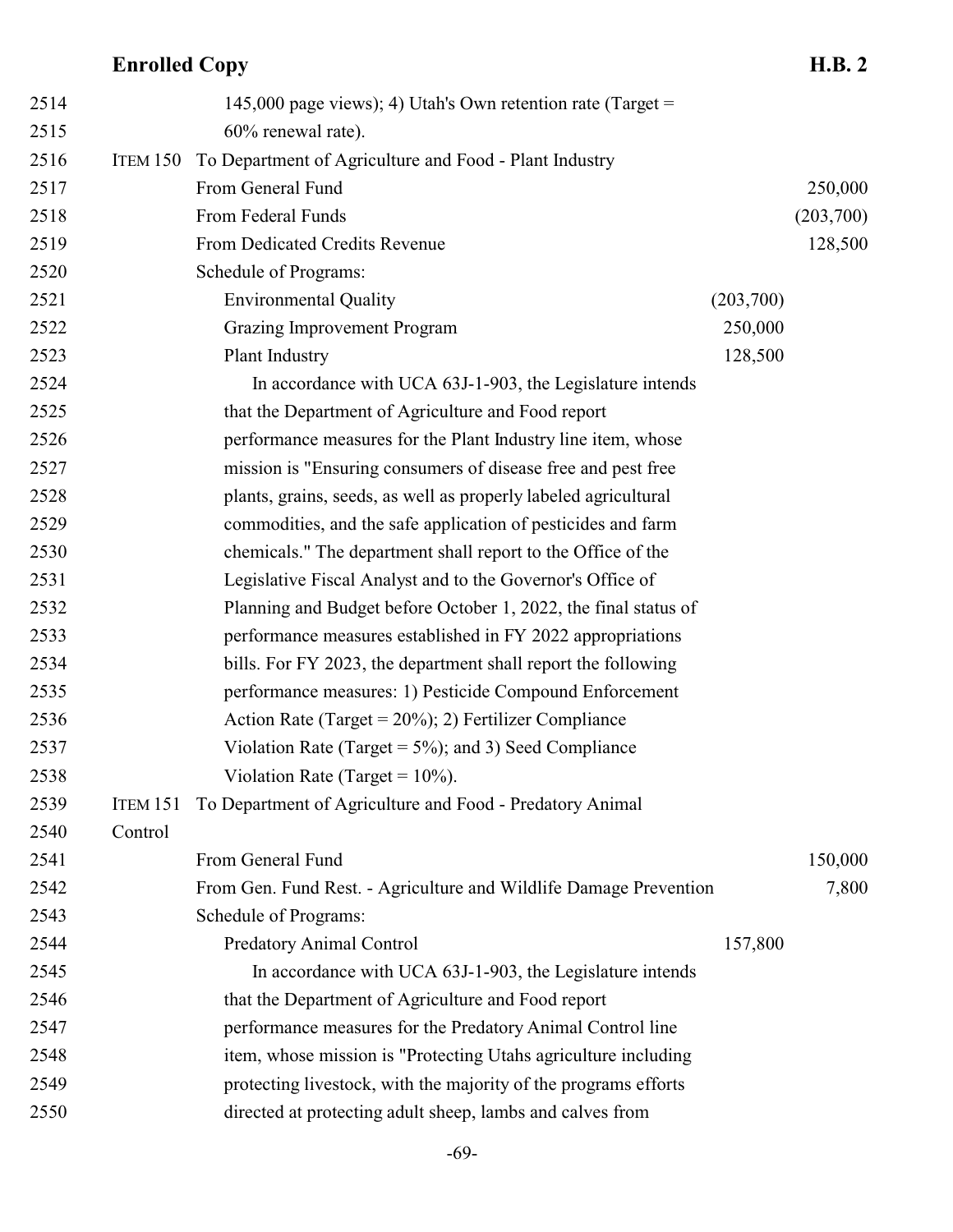| 2551 |                 | predation." The department shall report to the Office of the       |         |         |
|------|-----------------|--------------------------------------------------------------------|---------|---------|
| 2552 |                 | Legislative Fiscal Analyst and to the Governor's Office of         |         |         |
| 2553 |                 | Planning and Budget before October 1, 2022, the final status of    |         |         |
| 2554 |                 | performance measures established in FY 2022 appropriations         |         |         |
| 2555 |                 | bills. For FY 2023, the department shall report the following      |         |         |
| 2556 |                 | performance measures: 1) Decrease the amount of predation          |         |         |
| 2557 |                 | from bears, by increasing count of animals and decreasing staff    |         |         |
| 2558 |                 | hours (Target = $68$ hours per bear); 2) Decrease the amount of    |         |         |
| 2559 |                 | predation from lions, by increasing count of animals and           |         |         |
| 2560 |                 | decreasing staff hours (Target = $92$ hours per lion); 3) Decrease |         |         |
| 2561 |                 | the amount of predation from coyotes, by increasing count of       |         |         |
| 2562 |                 | animals and decreasing staff hours (Target $= 24$ hours per 10     |         |         |
| 2563 |                 | coyotes).                                                          |         |         |
| 2564 | <b>ITEM 152</b> | To Department of Agriculture and Food - Rangeland Improvement      |         |         |
| 2565 |                 | In accordance with UCA 63J-1-903, the Legislature intends          |         |         |
| 2566 |                 | that the Department of Agriculture and Food report                 |         |         |
| 2567 |                 | performance measures for the Rangeland Improvement line            |         |         |
| 2568 |                 | item, whose mission is "Improve the productivity, health and       |         |         |
| 2569 |                 | sustainability of our rangelands and watersheds." The              |         |         |
| 2570 |                 | department shall report to the Office of the Legislative Fiscal    |         |         |
| 2571 |                 | Analyst and to the Governor's Office of Planning and Budget        |         |         |
| 2572 |                 | before October 1, 2022, the final status of performance            |         |         |
| 2573 |                 | measures established in FY 2022 appropriations bills. For FY       |         |         |
| 2574 |                 | 2023, the department shall report the following performance        |         |         |
| 2575 |                 | measures: 1) Number of Animal Unit Months Affected by GIP          |         |         |
| 2576 |                 | Projects per Year (Target = $160,000; 2$ ) Number of Projects      |         |         |
| 2577 |                 | with Water Systems Installed Per Year (Target $=50$ /year); and    |         |         |
| 2578 |                 | 3) Number of GIP Projects that Time, Timing, and Intensity         |         |         |
| 2579 |                 | Grazing Management to Improve Grazing Operations (Target =         |         |         |
| 2580 |                 | $15$ /year).                                                       |         |         |
| 2581 | <b>ITEM 153</b> | To Department of Agriculture and Food - Regulatory Services        |         |         |
| 2582 |                 | From Dedicated Credits Revenue                                     |         | 706,800 |
| 2583 |                 | Schedule of Programs:                                              |         |         |
| 2584 |                 | <b>Regulatory Services Administration</b>                          | 128,500 |         |
| 2585 |                 | Bedding & Upholstered                                              | 255,200 |         |
| 2586 |                 | Food Inspection                                                    | 269,200 |         |
| 2587 |                 | Dairy Inspection                                                   | 53,900  |         |
|      |                 |                                                                    |         |         |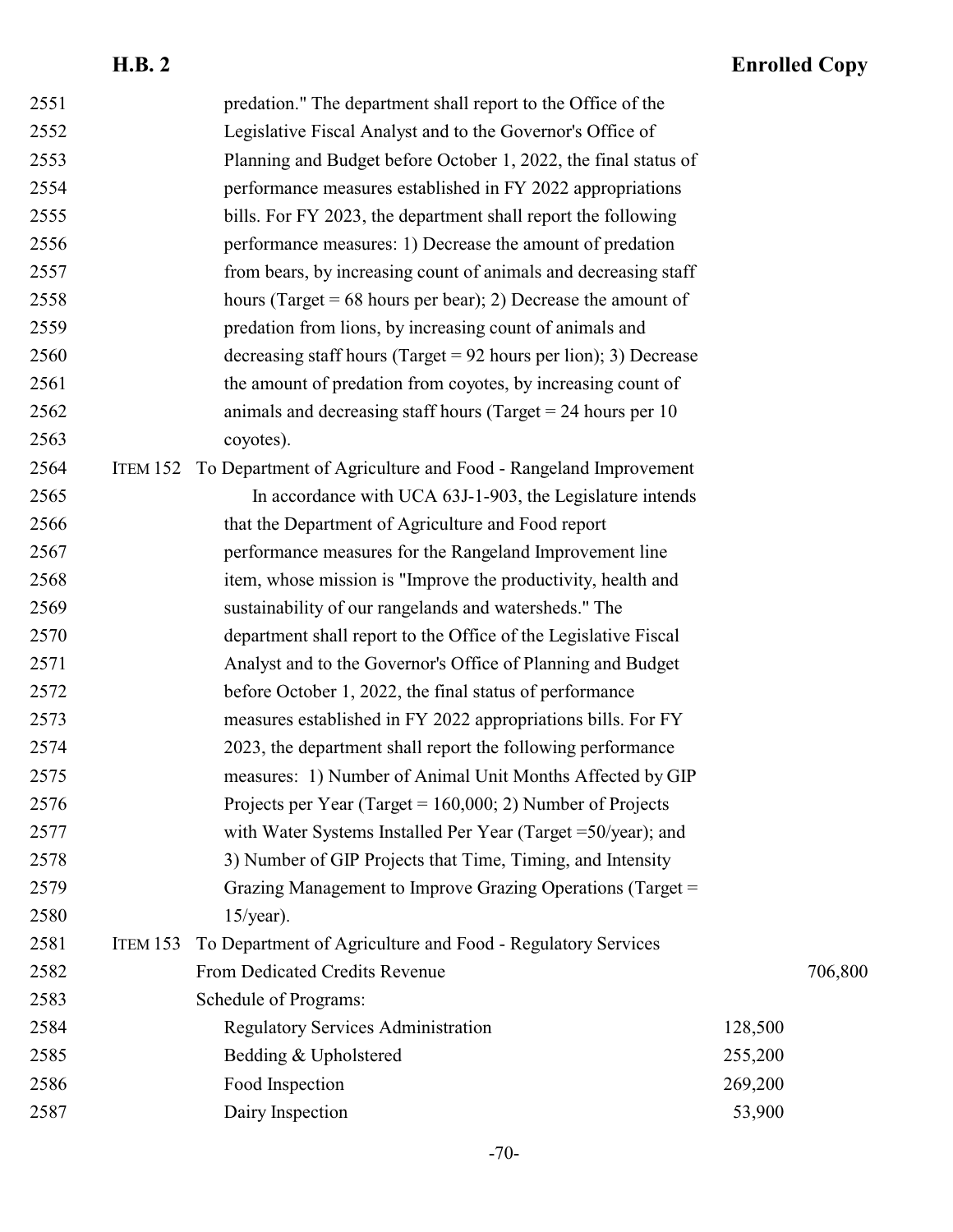| 2588 |                 | In accordance with UCA 63J-1-903, the Legislature intends          |        |        |
|------|-----------------|--------------------------------------------------------------------|--------|--------|
| 2589 |                 | that the Department of Agriculture and Food report                 |        |        |
| 2590 |                 | performance measures for the Regulatory Services line item,        |        |        |
| 2591 |                 | whose mission is "Through continuous improvement, become a         |        |        |
| 2592 |                 | world class leader in regulatory excellence through our            |        |        |
| 2593 |                 | commitment to food safety, public health and fair and equitable    |        |        |
| 2594 |                 | trade of agricultural and industrial commodities." The             |        |        |
| 2595 |                 | department shall report to the Office of the Legislative Fiscal    |        |        |
| 2596 |                 | Analyst and to the Governor's Office of Planning and Budget        |        |        |
| 2597 |                 | before October 1, 2022, the final status of performance            |        |        |
| 2598 |                 | measures established in FY 2022 appropriations bills. For FY       |        |        |
| 2599 |                 | 2023, the department shall report the following performance        |        |        |
| 2600 |                 | measures: 1) Reduce the number of "Critical" violations            |        |        |
| 2601 |                 | observed on dairy farms and thereby reduce the number of           |        |        |
| 2602 |                 | follow up inspections required (Target = $25\%$ of current); 2)    |        |        |
| 2603 |                 | Reduce the number of retail fuel station follow up inspections     |        |        |
| 2604 |                 | by our weights and measures program (Target $=$ increase to        |        |        |
| 2605 |                 | 85% compliance); and 3) Reduce the percentage of identified        |        |        |
| 2606 |                 | instances of the five risk factors attributed to foodborne illness |        |        |
| 2607 |                 | (Target = less than $50\%$ incidents identified).                  |        |        |
| 2608 | <b>ITEM 154</b> | To Department of Agriculture and Food - Resource Conservation      |        |        |
| 2609 |                 | From General Fund                                                  |        | 38,000 |
| 2610 |                 | Schedule of Programs:                                              |        |        |
| 2611 |                 | <b>Resource Conservation</b>                                       | 38,000 |        |
| 2612 |                 | In accordance with UCA 63J-1-903, the Legislature intends          |        |        |
| 2613 |                 | that the Department of Agriculture and Food report                 |        |        |
| 2614 |                 | performance measures for the Resource Conservation line item,      |        |        |
| 2615 |                 | whose mission is "Assist Utahs agricultural producers in caring    |        |        |
| 2616 |                 | for and enhancing our state's vast natural resources." The         |        |        |
| 2617 |                 | department shall report to the Office of the Legislative Fiscal    |        |        |
| 2618 |                 | Analyst and to the Governor's Office of Planning and Budget        |        |        |
| 2619 |                 | before October 1, 2022, the final status of performance            |        |        |
| 2620 |                 | measures established in FY 2022 appropriations bills. For FY       |        |        |
| 2621 |                 | 2023, the department shall report the following performance        |        |        |
| 2622 |                 | measures: 1) Number of Utah conservation commission                |        |        |
| 2623 |                 | projects completed (Target = 5); 2) Reduction in water usage       |        |        |
| 2624 |                 | after Water Optimization project completion (Target = $10\%$ );    |        |        |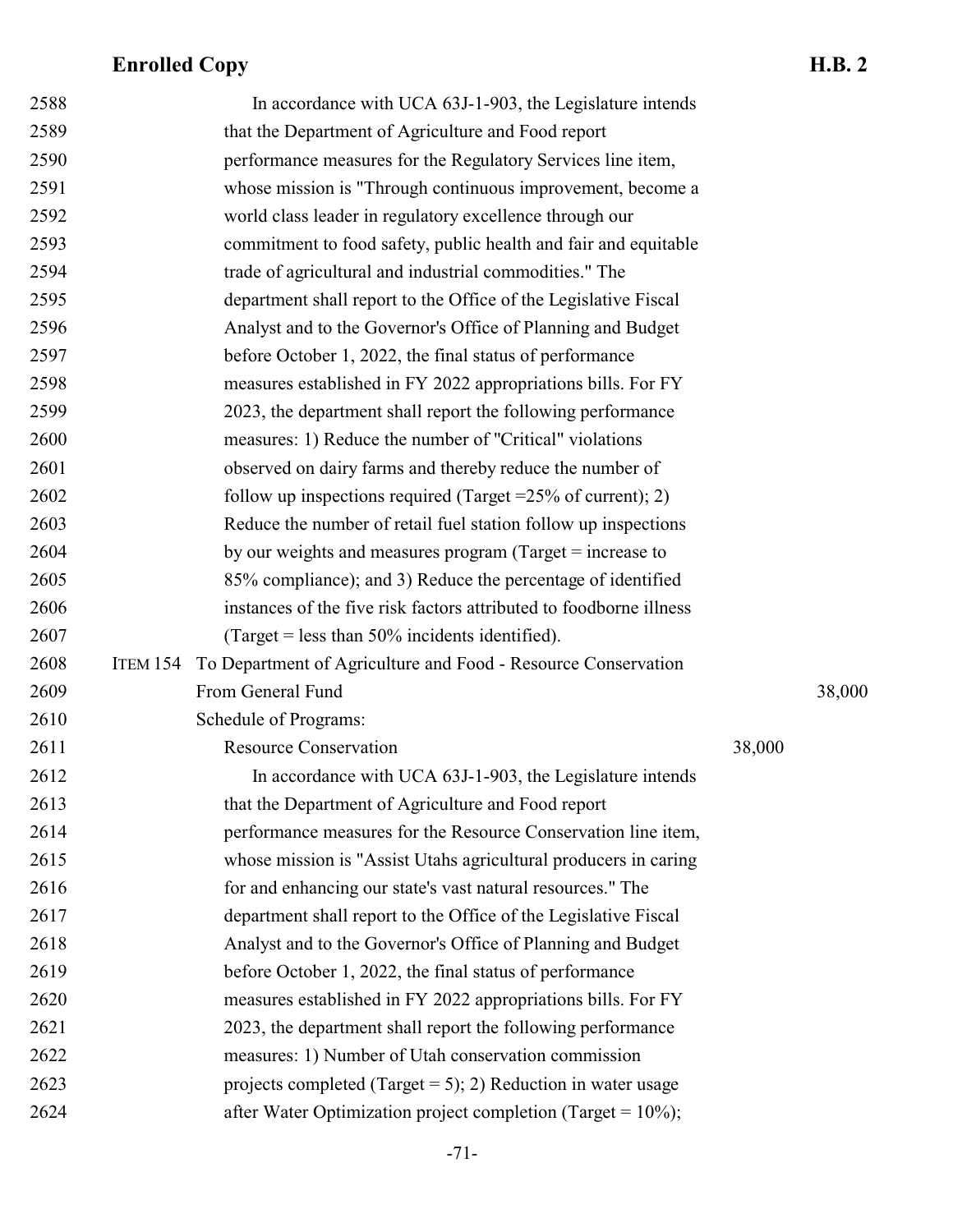### **H.B. 2 Enrolled Copy** and 3) Real time measurement of water for each of Water 2626 **Optimization project** (Target =  $100\%$ ). ITEM 155 To Department of Agriculture and Food - Utah State Fair Corporation 2629 From General Fund, One-Time 3,000,000 From Dedicated Credits Revenue 2,546,000 Schedule of Programs: 2632 State Fair Corporation 5,546,000 In accordance with UCA 63J-1-903, the Legislature intends that the Department of Agriculture and Food report performance measures for the Utah State Fair Corporation line item, whose mission is "Maximize revenue opportunities by establishing strategic partnerships to develop the Fairpark." The department shall report to the Office of the Legislative Fiscal Analyst and to the Governor's Office of Planning and Budget before October 1, 2022, the final status of performance measures established in FY 2022 appropriations bills. For FY 2023, the department shall report the following performance measures: 1) Develop new projects on the fair grounds and adjacent properties, create new revenue stream for the Fair Corporation (Target = \$150,000 dollars in new incremental revenue); 2) Annual Fair attendance (Target = 5% increase in annual attendance); 3) Increase Fairpark net revenue (Target = 5% increase in net revenue over FY 2020). ITEM 156 To Department of Agriculture and Food - Industrial Hemp In accordance with UCA 63J-1-903, the Legislature intends that the Department of Agriculture and Food report performance measures for the Industrial Hemp line item, whose mission is "Support Utahs industrial hemp cultivators, processors and retail establishments by ensuring compliance with state law and providing for the safety of consumers through regulatory oversight within the supply chain." The department shall report to the Office of the Legislative Fiscal Analyst and to the Governor's Office of Planning and Budget before October 1, 2022, the final status of performance measures established in FY 2022 appropriations bills. For FY

2023, the department shall report the following performance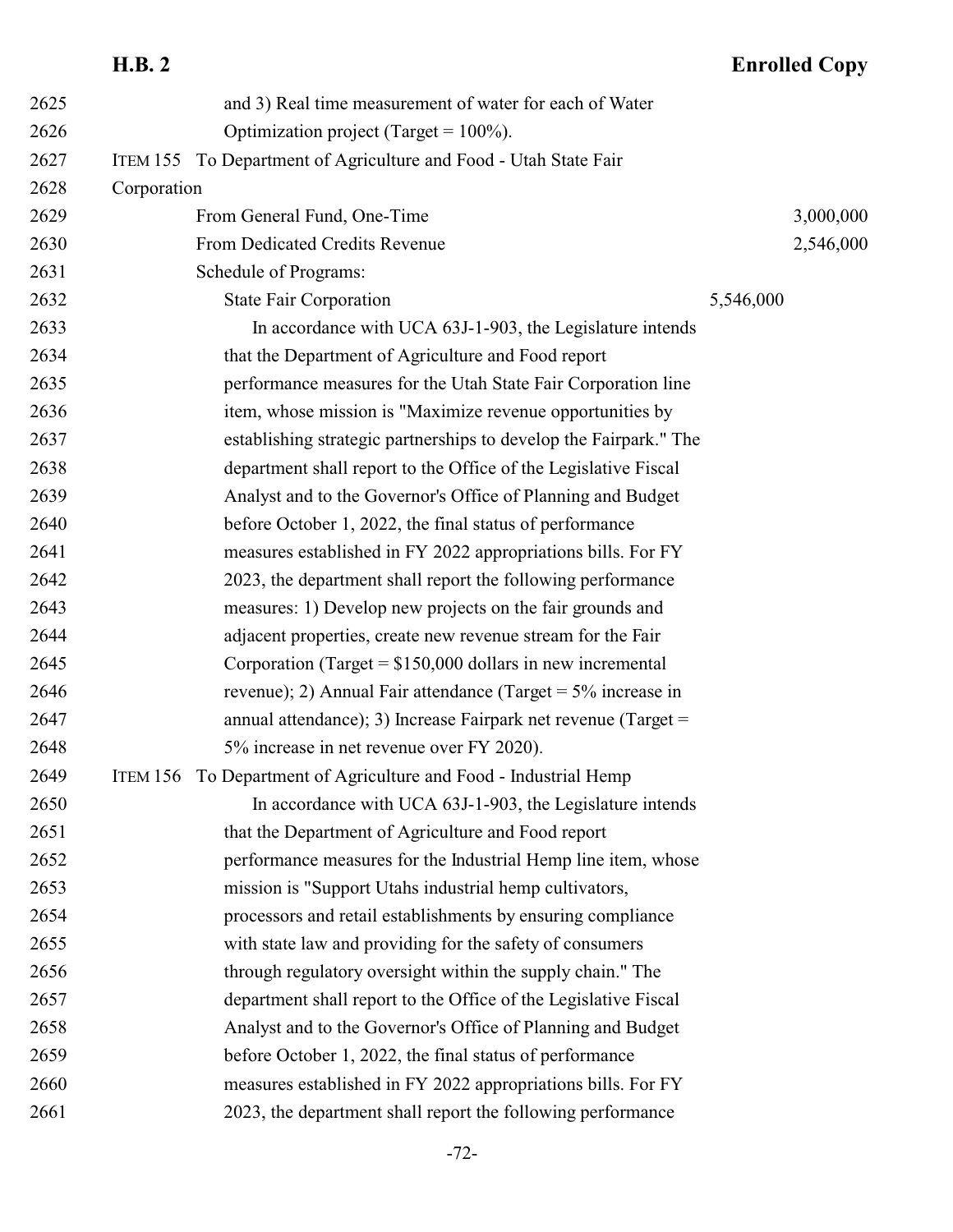| 2662 |                 | measures: 1) Conduct product potency inspections throughout       |           |           |
|------|-----------------|-------------------------------------------------------------------|-----------|-----------|
| 2663 |                 | the calendar year to measure accuracy in marketing (Target $=$    |           |           |
| 2664 |                 | 6% of all registered products); and 2) Ensure that registered     |           |           |
| 2665 |                 | hemp products introduced into the Utah marketplace are in         |           |           |
| 2666 |                 | compliance, as measured by retail inspections resulting in a      |           |           |
| 2667 |                 | noncompliance rate of less than 15 percent, annually (Target $=$  |           |           |
| 2668 |                 | <15% products noncompliant).                                      |           |           |
| 2669 | ITEM 157        | To Department of Agriculture and Food - Analytical Laboratory     |           |           |
| 2670 |                 | In accordance with UCA 63J-1-903, the Legislature intends         |           |           |
| 2671 |                 | that the Department of Agriculture and Food report                |           |           |
| 2672 |                 | performance measures for the Analytical Lab line item, whose      |           |           |
| 2673 |                 | mission is "to provide chemical, physical, and microbiological    |           |           |
| 2674 |                 | analyses to other divisions within the Department of              |           |           |
| 2675 |                 | Agriculture and Food and other state agencies to ensure the       |           |           |
| 2676 |                 | safety of Utah's food supply, natural resources, and consumer     |           |           |
| 2677 |                 | goods." For FY 2023, the department shall report the following    |           |           |
| 2678 |                 | performance measures: 1) Laboratory Equipment Replacement         |           |           |
| 2679 |                 | Rate (Target = $0\%$ of equipment needing replacement at end of   |           |           |
| 2680 |                 | fiscal year); 2) Medical Cannabis Laboratory Certification        |           |           |
| 2681 |                 | (Target = Obtain ISO 17025:2017 certification); 3) Medical        |           |           |
| 2682 |                 | Cannabis Sample Collection Timeliness (Target = $100\%$ of        |           |           |
| 2683 |                 | samples collected within 7 days); 4) Total Number of Tests        |           |           |
| 2684 |                 | (Target = $10,000$ tests per fiscal year); 5) Timeliness of       |           |           |
| 2685 |                 | Laboratory Test Results (Target = $100\%$ of test results         |           |           |
| 2686 |                 | complete within 10 days); and 6) Total number of samples          |           |           |
| 2687 |                 | $\text{(Target} = 3,700 \text{ samples per fiscal year).}$        |           |           |
| 2688 |                 | DEPARTMENT OF ENVIRONMENTAL QUALITY                               |           |           |
| 2689 | <b>ITEM 158</b> | To Department of Environmental Quality - Drinking Water           |           |           |
| 2690 |                 | From Dedicated Credits Revenue                                    |           | (325,000) |
| 2691 |                 | Schedule of Programs:                                             |           |           |
| 2692 |                 | Safe Drinking Water Act                                           | (300,000) |           |
| 2693 |                 | <b>System Assistance</b>                                          | (25,000)  |           |
| 2694 |                 | In accordance with UCA 63J-1-903, the Legislature intends         |           |           |
| 2695 |                 | that the Department of Environmental Quality report               |           |           |
| 2696 |                 | performance measures for the Drinking Water line item, whose      |           |           |
| 2697 |                 | mission is "Cooperatively work with drinking water                |           |           |
| 2698 |                 | professionals and the public to ensure a safe and reliable supply |           |           |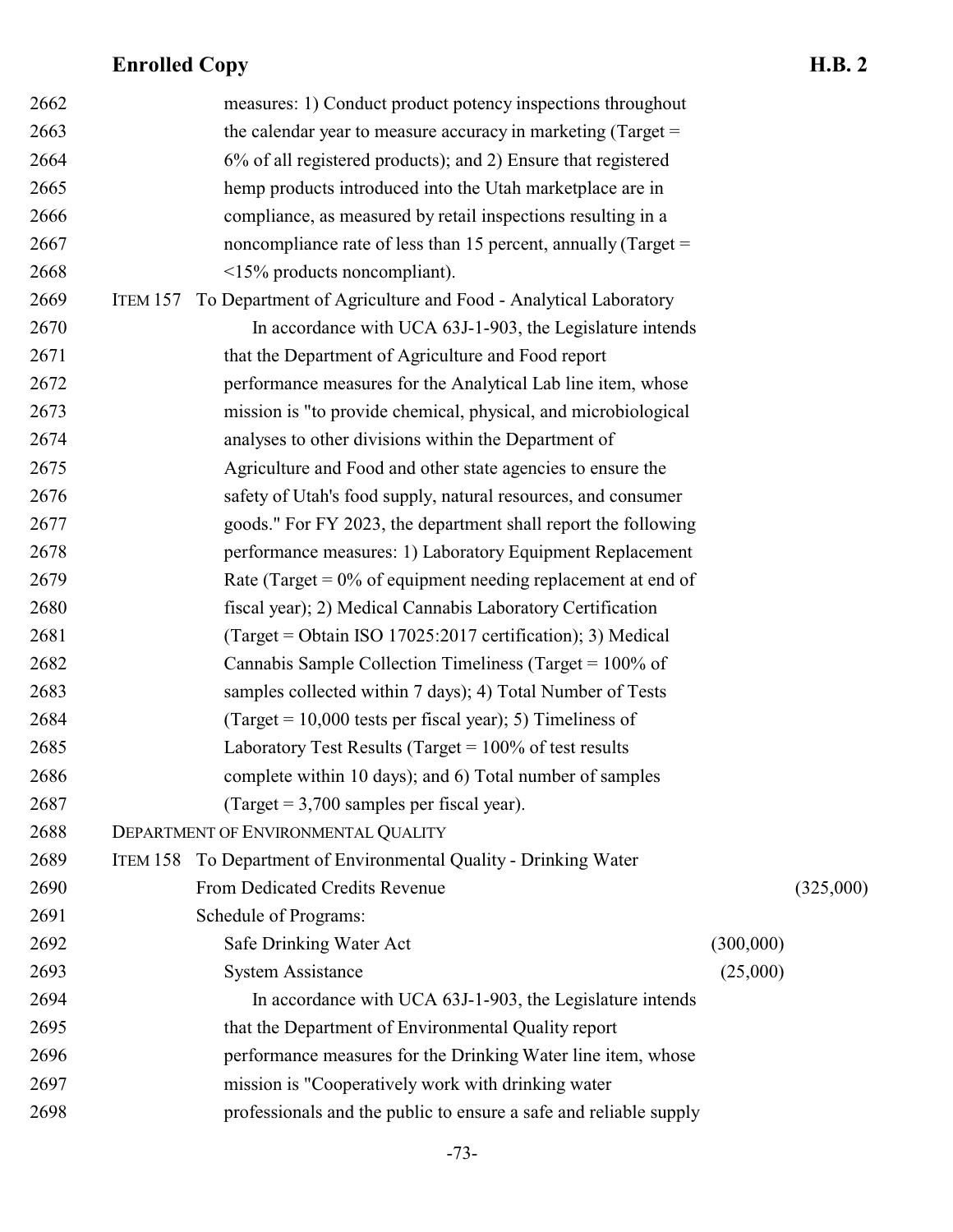| 2699 |          | of drinking water." The Department of Environmental Quality      |            |            |
|------|----------|------------------------------------------------------------------|------------|------------|
| 2700 |          | shall report to the Office of the Legislative Fiscal Analyst and |            |            |
| 2701 |          | to the Governor's Office of Planning and Budget before           |            |            |
| 2702 |          | October 1, 2022, the final status of performance measures        |            |            |
| 2703 |          | established in FY 2022 appropriations bills. For FY 2023, the    |            |            |
| 2704 |          | department shall report the following performance measures: 1)   |            |            |
| 2705 |          | Percent of population served by Approved public water            |            |            |
| 2706 |          | systems (Target = $95\%$ ); 2) Percent of water systems with an  |            |            |
| 2707 |          | Approved rating (Target = $95\%$ ); and 3) Percentage of         |            |            |
| 2708 |          | identified significant deficiencies resolved by water systems    |            |            |
| 2709 |          | within the deadline established by the Division of Drinking      |            |            |
| 2710 |          | Water (Target = $25\%$ improvement over FY 2021 baseline by      |            |            |
| 2711 |          | FY 2025).                                                        |            |            |
| 2712 | ITEM 159 | To Department of Environmental Quality - Environmental           |            |            |
| 2713 |          | Response and Remediation                                         |            |            |
| 2714 |          | From Federal Funds, One-Time                                     |            | 10,770,000 |
| 2715 |          | From Petroleum Storage Tank Cleanup Fund                         |            | (179,500)  |
| 2716 |          | Schedule of Programs:                                            |            |            |
| 2717 |          | <b>CERCLA</b>                                                    | 10,770,000 |            |
| 2718 |          | Leaking Underground Storage Tanks                                | (179,500)  |            |
| 2719 |          | In accordance with UCA 63J-1-903, the Legislature intends        |            |            |
| 2720 |          | that the Department of Environmental Quality report              |            |            |
| 2721 |          | performance measures for the Environmental Response and          |            |            |
| 2722 |          | Remediation line item, whose mission is "Protect public health   |            |            |
| 2723 |          | and Utahs environment by cleaning up contaminated sites,         |            |            |
| 2724 |          | helping to return contaminated properties to a state of          |            |            |
| 2725 |          | beneficial reuse, ensuring underground storage tanks are         |            |            |
| 2726 |          | managed and used properly, and providing chemical usage and      |            |            |
| 2727 |          | emission data to the public and local response agencies." The    |            |            |
| 2728 |          | Department of Environmental Quality shall report to the Office   |            |            |
| 2729 |          | of the Legislative Fiscal Analyst and to the Governor's Office   |            |            |
| 2730 |          | of Planning and Budget before October 1, 2022, the final status  |            |            |
| 2731 |          | of performance measures established in FY 2022                   |            |            |
| 2732 |          | appropriations bills. For FY 2023, the department shall report   |            |            |
| 2733 |          | the following performance measures: 1) Percent of UST            |            |            |
| 2734 |          | facilities in Significant Operational Compliance at time of      |            |            |
| 2735 |          | inspection, and in compliance within 60 days of inspection       |            |            |
|      |          |                                                                  |            |            |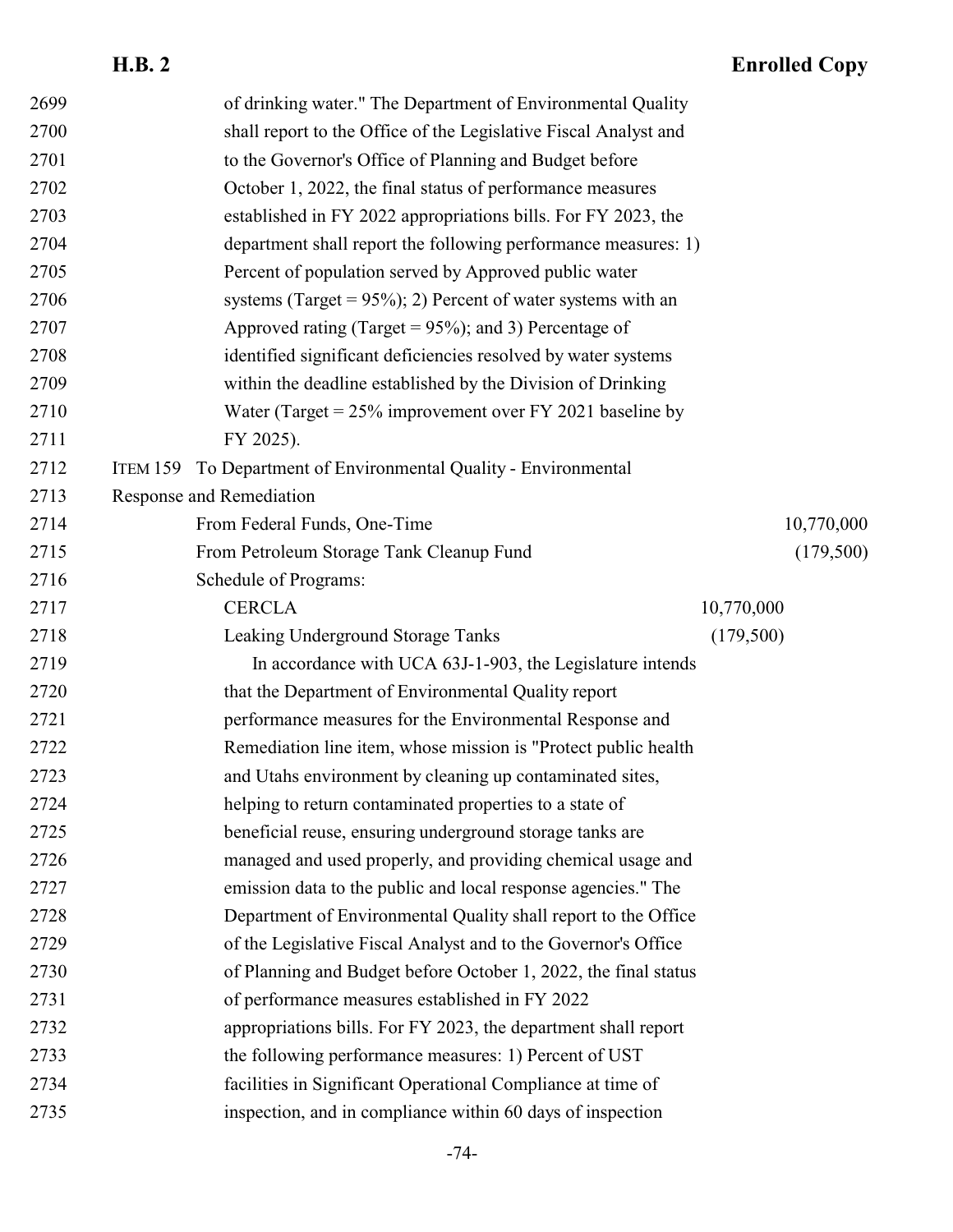| 2736 |                 | (Target = $70\%$ ), (2) Leaking Underground Storage Tank            |        |        |
|------|-----------------|---------------------------------------------------------------------|--------|--------|
| 2737 |                 | (LUST) site release closures, (Target = $80$ ), (3) Issued          |        |        |
| 2738 |                 | brownfields tools facilitating cleanup and redevelopment of         |        |        |
| 2739 |                 | impaired properties, $(Target = 18)$ .                              |        |        |
| 2740 | ITEM 160        | To Department of Environmental Quality - Executive Director's       |        |        |
| 2741 | Office          |                                                                     |        |        |
| 2742 |                 | In accordance with UCA 63J-1-903, the Legislature intends           |        |        |
| 2743 |                 | that the Department of Environmental Quality report                 |        |        |
| 2744 |                 | performance measures for the Executive Directors Office line        |        |        |
| 2745 |                 | item, whose mission is "Safeguarding and improving Utahs air,       |        |        |
| 2746 |                 | land and water through balanced regulation." The Department         |        |        |
| 2747 |                 | of Environmental Quality shall report to the Office of the          |        |        |
| 2748 |                 | Legislative Fiscal Analyst and to the Governor's Office of          |        |        |
| 2749 |                 | Planning and Budget before October 1, 2022, the final status of     |        |        |
| 2750 |                 | performance measures established in FY 2022 appropriations          |        |        |
| 2751 |                 | bills. For FY 2023, the department shall report the following       |        |        |
| 2752 |                 | performance measures: 1) Percent of systems within the              |        |        |
| 2753 |                 | Department involved in a continuous improvement project in          |        |        |
| 2754 |                 | the last year (Target = $100\%$ ); 2) Percent of customers surveyed |        |        |
| 2755 |                 | that reported good or exceptional customer service (Target =        |        |        |
| 2756 |                 | 90%); and 3) Number of state audit findings/Percent of state        |        |        |
| 2757 |                 | audit findings resolved within 30 days (Target = 0 and 100%).       |        |        |
| 2758 | <b>ITEM 161</b> | To Department of Environmental Quality - Waste Management           |        |        |
| 2759 |                 | and Radiation Control                                               |        |        |
| 2760 |                 | From Federal Funds, One-Time                                        |        | 71,000 |
| 2761 |                 | Schedule of Programs:                                               |        |        |
| 2762 |                 | Solid Waste                                                         | 71,000 |        |
| 2763 |                 | In accordance with UCA 63J-1-903, the Legislature intends           |        |        |
| 2764 |                 | that the Department of Environmental Quality report                 |        |        |
| 2765 |                 | performance measures for the Waste Management and                   |        |        |
| 2766 |                 | Radiation Control line item, whose mission is "Protect human        |        |        |
| 2767 |                 | health and the environment by ensuring proper management of         |        |        |
| 2768 |                 | solid wastes, hazardous wastes and used oil, and to protect the     |        |        |
| 2769 |                 | general public and occupationally exposed employees from            |        |        |
| 2770 |                 | sources of radiation that constitute a health hazard." The          |        |        |
| 2771 |                 | Department of Environmental Quality shall report to the Office      |        |        |
| 2772 |                 | of the Legislative Fiscal Analyst and to the Governor's Office      |        |        |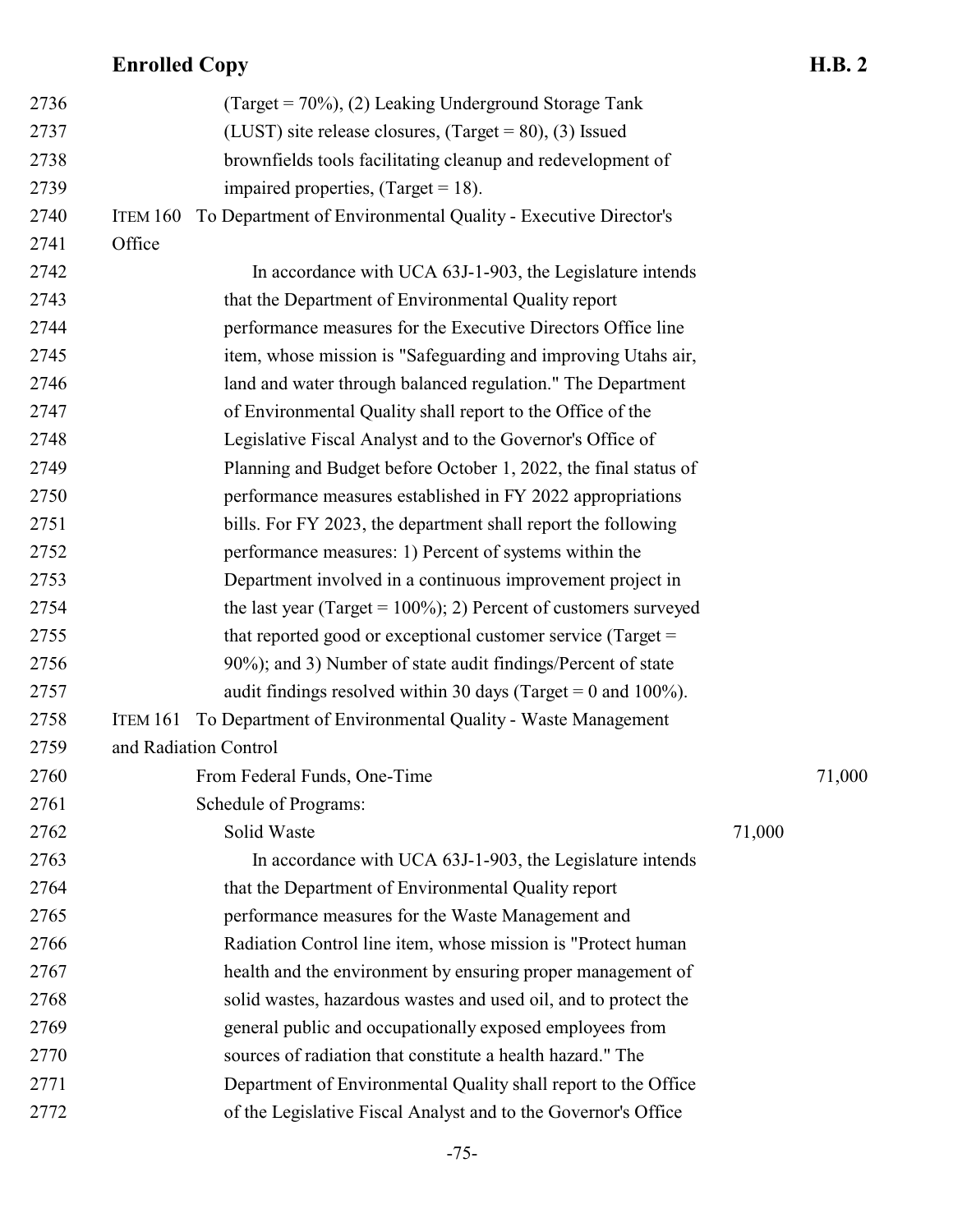| 2773 |                 | of Planning and Budget before October 1, 2022, the final status   |             |
|------|-----------------|-------------------------------------------------------------------|-------------|
| 2774 |                 | of performance measures established in FY 2022                    |             |
| 2775 |                 | appropriations bills. For FY 2023, the department shall report    |             |
| 2776 |                 | the following performance measures: 1) Percent of x-ray           |             |
| 2777 |                 | machines in compliance (Target = $90\%$ ); 2) Percent of permits  |             |
| 2778 |                 | and licenses issued/modified within set timeframes (Target $=$    |             |
| 2779 |                 | 90%) and 3) Compliance Assistance for Small Businesses            |             |
| 2780 |                 | $^{7}$ (Target = 65 businesses).                                  |             |
| 2781 | <b>ITEM 162</b> | To Department of Environmental Quality - Water Quality            |             |
| 2782 |                 | From General Fund, One-Time                                       | 750,000     |
| 2783 |                 | From Federal Funds                                                | (1,385,900) |
| 2784 |                 | From Federal Funds, One-Time                                      | 1,766,000   |
| 2785 |                 | From Federal Funds - American Rescue Plan, One-Time               | 15,000,000  |
| 2786 |                 | From Revenue Transfers                                            | (646,800)   |
| 2787 |                 | Schedule of Programs:                                             |             |
| 2788 |                 | <b>Water Quality Support</b>                                      | 15,103,200  |
| 2789 |                 | <b>Water Quality Protection</b>                                   | 380,100     |
| 2790 |                 | In accordance with UCA 63J-1-903, the Legislature intends         |             |
| 2791 |                 | that the Department of Environmental Quality report               |             |
| 2792 |                 | performance measures for the Water Quality line item, whose       |             |
| 2793 |                 | mission is "Protect, maintain and enhance the quality of Utah's   |             |
| 2794 |                 | surface and underground waters for appropriate beneficial uses;   |             |
| 2795 |                 | and protect the public health through eliminating and             |             |
| 2796 |                 | preventing water related health hazards which can occur as a      |             |
| 2797 |                 | result of improper disposal of human, animal or industrial        |             |
| 2798 |                 | wastes while giving reasonable consideration to the economic      |             |
| 2799 |                 | impact." The Department of Environmental Quality shall report     |             |
| 2800 |                 | to the Office of the Legislative Fiscal Analyst and to the        |             |
| 2801 |                 | Governor's Office of Planning and Budget before October 1,        |             |
| 2802 |                 | 2022, the final status of performance measures established in     |             |
| 2803 |                 | FY 2022 appropriations bills. For FY 2023, the department         |             |
| 2804 |                 | shall report the following performance measures: 1) Percent of    |             |
| 2805 |                 | permits renewed "On-time" (Target = $95\%$ ); and 2) Percent of   |             |
| 2806 |                 | permit holders in compliance (Target = $90\%$ ); and 3) Municipal |             |
| 2807 |                 | wastewater effluent quality measured as mg/L oxygen               |             |
| 2808 |                 | consumption potential (Target $=$ state average attainment of     |             |
| 2809 |                 | 331 mg/L oxygen consumption potential by 2025).                   |             |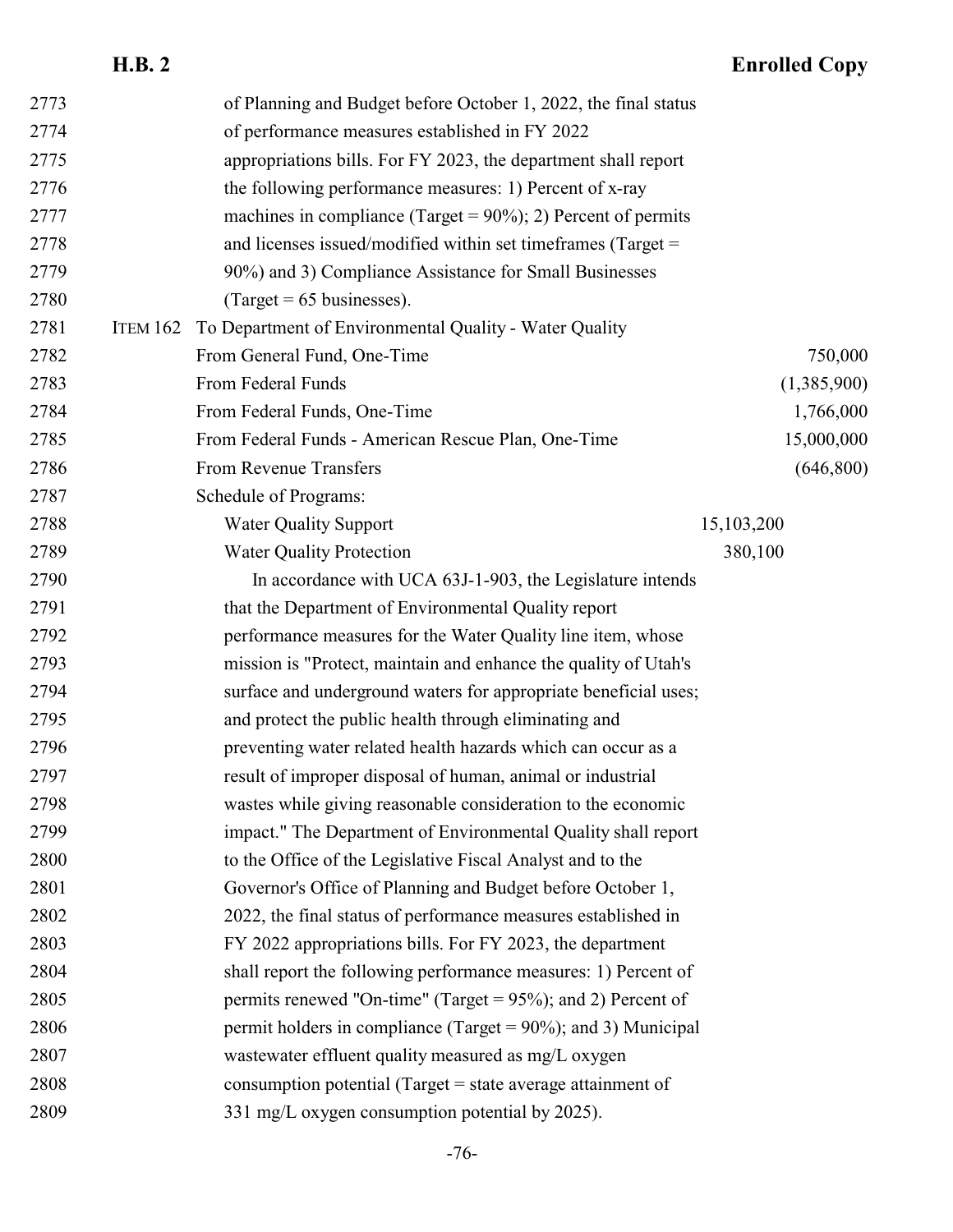| 2810 |                 | The Legislature intends that ongoing funds appropriated to           |           |           |
|------|-----------------|----------------------------------------------------------------------|-----------|-----------|
| 2811 |                 | the Division of Water Quality for independent scientific review      |           |           |
| 2812 |                 | during the 2016 General Session be used on activities to             |           |           |
| 2813 |                 | support the Water Quality Act as outlined in R317-1-10.              |           |           |
| 2814 |                 | The Legislature intends that funds appropriated by this item         |           |           |
| 2815 |                 | from the American Rescue Plan Act may only be expended or            |           |           |
| 2816 |                 | distributed for purposes that comply with the legal                  |           |           |
| 2817 |                 | requirements and federal guidelines under the American               |           |           |
| 2818 |                 | Rescue Plan Act of 2021. Additionally, the Legislature intends       |           |           |
| 2819 |                 | that the agency administering these funds meet all compliance        |           |           |
| 2820 |                 | and reporting requirements associated with these funds, as           |           |           |
| 2821 |                 | directed by the Governor's Office of Planning and Budget.            |           |           |
| 2822 | <b>ITEM 163</b> | To Department of Environmental Quality - Air Quality                 |           |           |
| 2823 |                 | From Federal Funds, One-Time                                         |           | 8,588,100 |
| 2824 |                 | Schedule of Programs:                                                |           |           |
| 2825 |                 | Planning                                                             | 8,588,100 |           |
| 2826 |                 | In accordance with UCA 63J-1-903, the Legislature intends            |           |           |
| 2827 |                 | that the Department of Environmental Quality report                  |           |           |
| 2828 |                 | performance measures for the Air Quality line item, whose            |           |           |
| 2829 |                 | mission is "Protect public health and the environment from the       |           |           |
| 2830 |                 | harmful effects of air pollution." The Department of                 |           |           |
| 2831 |                 | Environmental Quality shall report to the Office of the              |           |           |
| 2832 |                 | Legislative Fiscal Analyst and to the Governor's Office of           |           |           |
| 2833 |                 | Planning and Budget before October 1, 2022, the final status of      |           |           |
| 2834 |                 | performance measures established in FY 2022 appropriations           |           |           |
| 2835 |                 | bills. For FY 2023, the department shall report the following        |           |           |
| 2836 |                 | performance measures: 1) Percent of facilities inspected that        |           |           |
| 2837 |                 | are in compliance with permit requirements (Target = $100\%$ );      |           |           |
| 2838 |                 | 2) Percent of approval orders that are issued within 180-days        |           |           |
| 2839 |                 | after the receipt of a complete application (Target = $95\%$ ); 3)   |           |           |
| 2840 |                 | Percent of data availability from the established network of air     |           |           |
| 2841 |                 | monitoring samplers for criteria air pollutants (Target = $100\%$ ); |           |           |
| 2842 |                 | and 4) Per Capita Rate of State-Wide Air Emissions (Target =         |           |           |
| 2843 |                 | $0.63$ ).                                                            |           |           |
| 2844 |                 | <b>DEPARTMENT OF NATURAL RESOURCES</b>                               |           |           |
| 2845 |                 | ITEM 164 To Department of Natural Resources - Administration         |           |           |
| 2846 |                 | In accordance with UCA 63J-1-903, the Legislature intends            |           |           |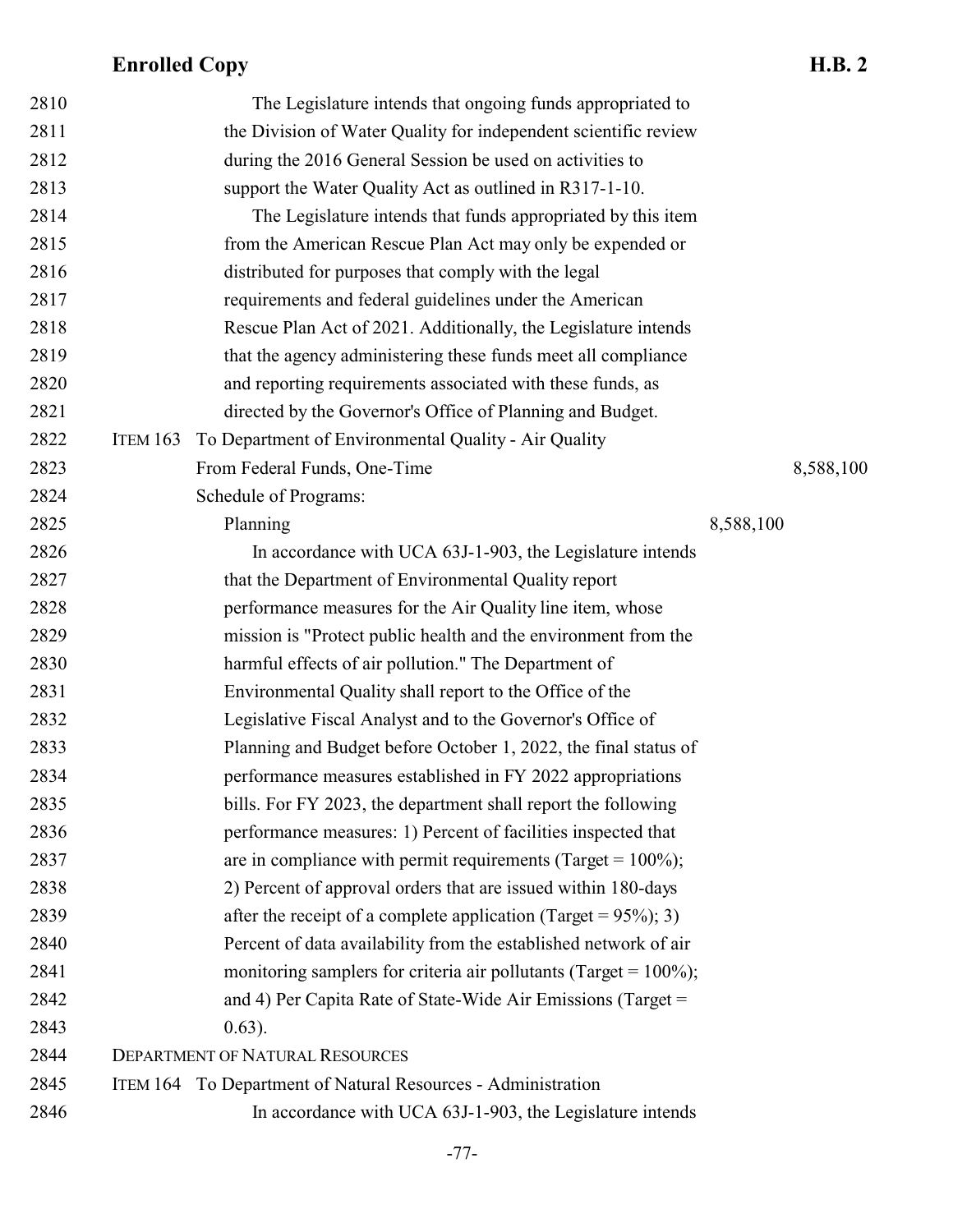| 2847 | that the Department of Natural Resources report performance                 |  |
|------|-----------------------------------------------------------------------------|--|
| 2848 | measures for the Executive Director line item, whose mission                |  |
| 2849 | is "to facilitate economic development and wise use of natural              |  |
| 2850 | resources to enhance the quality of life in Utah." The                      |  |
| 2851 | department shall report to the Office of the Legislative Fiscal             |  |
| 2852 | Analyst and to the Governor's Office of Planning and Budget                 |  |
| 2853 | before October 1, 2022, the final status of performance                     |  |
| 2854 | measures established in FY 2022 appropriations bills. For FY                |  |
| 2855 | 2023, the department shall report the following performance                 |  |
| 2856 | measures: 1) To keep the ratio of total employees in DNR in                 |  |
| 2857 | proportion to the employees in DNR administration at greater                |  |
| 2858 | than or equal to 55:1 (Target = 55:1), 2) To continue to grow               |  |
| 2859 | non-general fund revenue sources in order to maintain a total               |  |
| 2860 | DNR non-general fund ratio to total funds at 80% or higher                  |  |
| 2861 | (Target = $80\%$ ), 3) To perform proper and competent financial            |  |
| 2862 | support according to State guidelines and policies for DNR                  |  |
| 2863 | Administration by reducing the number of adverse audit                      |  |
| 2864 | findings in our quarterly State Finance audit reviews (Target =             |  |
|      | zero with a trend showing an annual year-over-year reduction                |  |
| 2865 |                                                                             |  |
| 2866 | in findings).                                                               |  |
| 2867 | To Department of Natural Resources - Building Operations<br><b>ITEM 165</b> |  |
| 2868 | In accordance with UCA 63J-1-903, the Legislature intends                   |  |
| 2869 | that the Department of Natural Resources report performance                 |  |
| 2870 | measures for the Building Operations line item, whose mission               |  |
| 2871 | is "to properly pay for all building costs of the DNR                       |  |
| 2872 | headquarters located in Salt Lake City." The department shall               |  |
| 2873 | report to the Office of the Legislative Fiscal Analyst and to the           |  |
| 2874 | Governor's Office of Planning and Budget before October 1,                  |  |
| 2875 | 2022, the final status of performance measures established in               |  |
| 2876 | FY 2022 appropriations bills. For FY 2023, the department                   |  |
| 2877 | shall report the following performance measures: 1) Despite                 |  |
| 2878 | two aging facilities, we have a goal to request DFCM keep our               |  |
| 2879 | O&M rates at the current cost of \$4.25 (Target = \$4.25), 2) To            |  |
| 2880 | have the DFCM O&M rate remain at least 32% more cost                        |  |
| 2881 | competitive than the private sector rate (Target = $32\%, 3$ ) To           |  |
| 2882 | improve building services customer satisfaction with DFCM                   |  |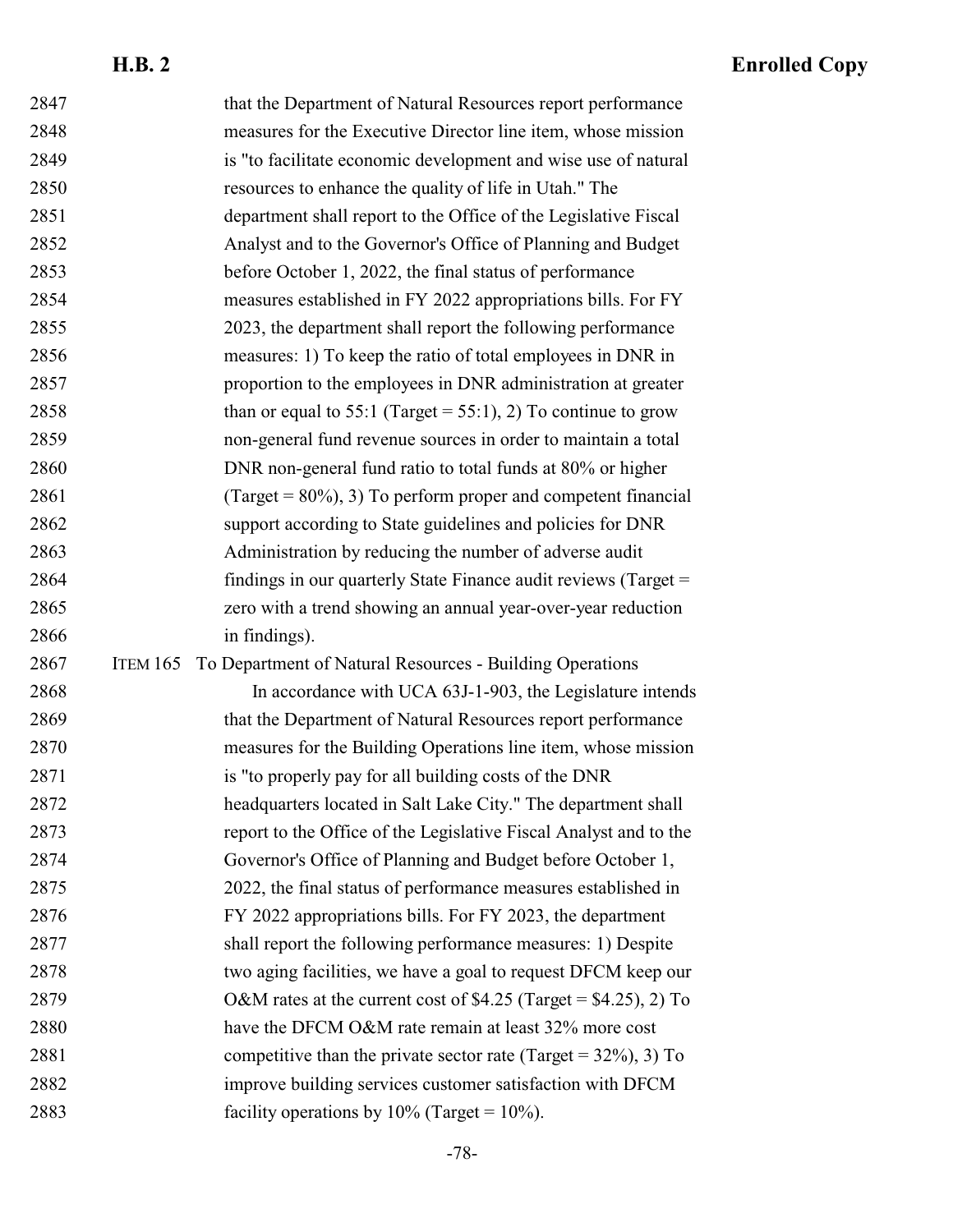| 2884 | <b>ITEM 166</b> | To Department of Natural Resources - Contributed Research          |         |           |
|------|-----------------|--------------------------------------------------------------------|---------|-----------|
| 2885 |                 | From Expendable Receipts                                           |         | 700,000   |
| 2886 |                 | Schedule of Programs:                                              |         |           |
| 2887 |                 | <b>Contributed Research</b>                                        | 700,000 |           |
| 2888 |                 | In accordance with UCA 63J-1-903, the Legislature intends          |         |           |
| 2889 |                 | that the Department of Natural Resources report performance        |         |           |
| 2890 |                 | measures for the Contributed Research line item, whose             |         |           |
| 2891 |                 | mission is "to serve the people of Utah as trustee and guardian    |         |           |
| 2892 |                 | of states wildlife." The department shall report to the Office of  |         |           |
| 2893 |                 | the Legislative Fiscal Analyst and to the Governor's Office of     |         |           |
| 2894 |                 | Planning and Budget before October 1, 2022, the final status of    |         |           |
| 2895 |                 | performance measures established in FY 2022 appropriations         |         |           |
| 2896 |                 | bills. For FY 2023, the department shall report the following      |         |           |
| 2897 |                 | performance measures: 1) Percentage of mule deer units at or       |         |           |
| 2898 |                 | exceeding 90% of their population objective (Target = $50\%, 2$ )  |         |           |
| 2899 |                 | Percentage of elk units at or exceeding 90% of their population    |         |           |
| 2900 |                 | objective (Target = $75\%$ ), and 3) Maintain positive hunter      |         |           |
| 2901 |                 | satisfaction index for general season deer hunt (Target $= 3.3$ ). |         |           |
| 2902 | <b>ITEM 167</b> | To Department of Natural Resources - Cooperative Agreements        |         |           |
| 2903 |                 | In accordance with UCA 63J-1-903, the Legislature intends          |         |           |
| 2904 |                 | that the Department of Natural Resources report performance        |         |           |
| 2905 |                 | measures for the Cooperative Agreements line item, whose           |         |           |
| 2906 |                 | mission is "to serve the people of Utah as trustee and guardian    |         |           |
| 2907 |                 | of states wildlife." The department shall report to the Office of  |         |           |
| 2908 |                 | the Legislative Fiscal Analyst and to the Governor's Office of     |         |           |
| 2909 |                 | Planning and Budget before October 1, 2022, the final status of    |         |           |
| 2910 |                 | performance measures established in FY 2022 appropriations         |         |           |
| 2911 |                 | bills. For FY 2023, the department shall report the following      |         |           |
| 2912 |                 | performance measures: 1) Aquatic Invasive Species                  |         |           |
| 2913 |                 | containment - number of public contacts and boat                   |         |           |
| 2914 |                 | decontaminations (Targets = $400,000$ contacts and 10,000          |         |           |
| 2915 |                 | decontaminations), 2) Number of new wildlife species listed        |         |           |
| 2916 |                 | under the Endangered Species Act (Target = 0), and 3) Number       |         |           |
| 2917 |                 | of habitat acres restored annually (Target = $180,000$ ).          |         |           |
| 2918 | ITEM 168        | To Department of Natural Resources - DNR Pass Through              |         |           |
| 2919 |                 | From General Fund, One-Time                                        |         | 1,500,000 |
| 2920 |                 | Schedule of Programs:                                              |         |           |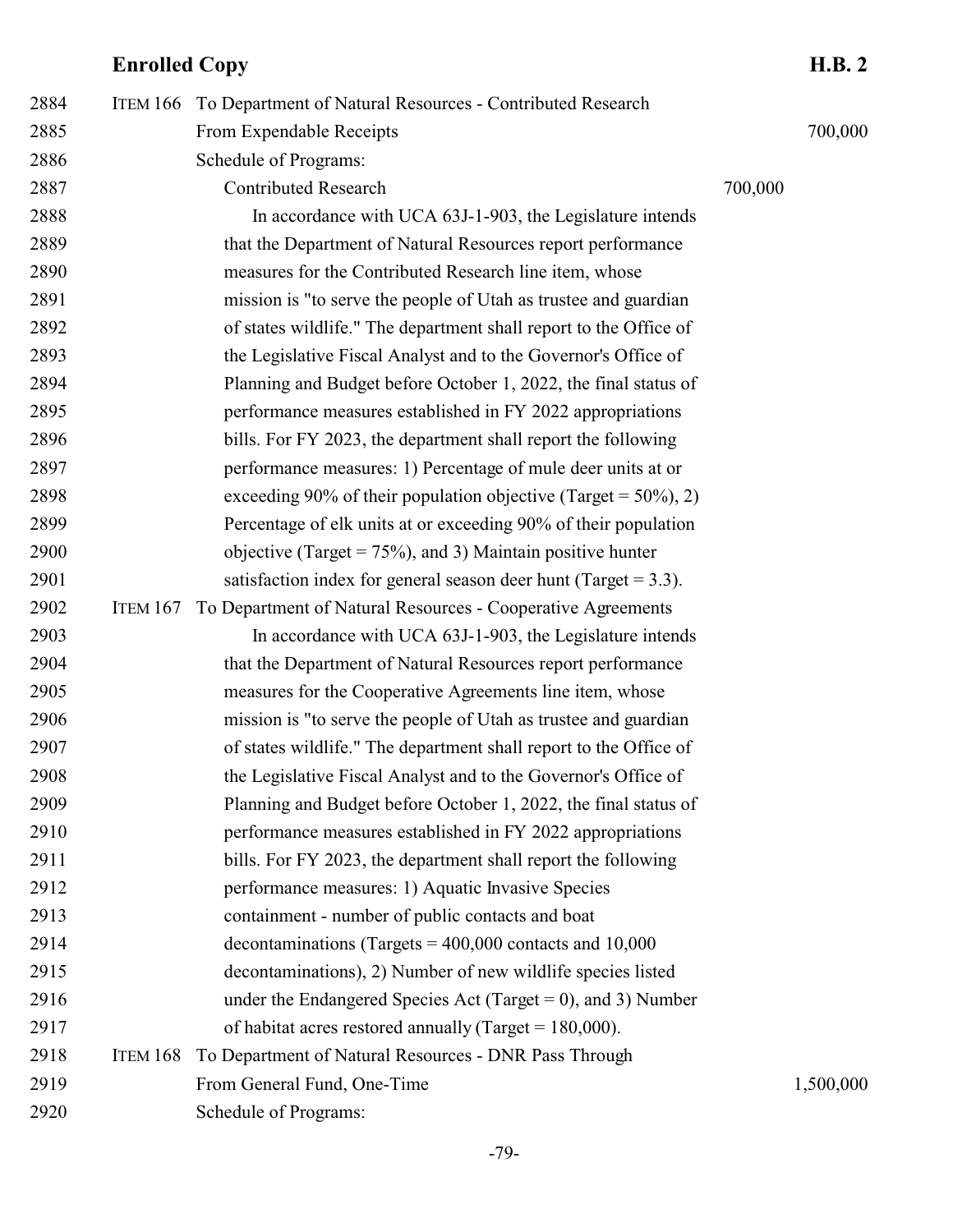## **H.B. 2 Enrolled Copy** 2921 DNR Pass Through 1,500,000 In accordance with UCA 63J-1-903, the Legislature intends that the Department of Natural Resources report performance measures for the DNR Pass Through line item, whose mission is "to carry out pass through requests as directed by the Legislature." The department shall report to the Office of the Legislative Fiscal Analyst and to the Governor's Office of Planning and Budget before October 1, 2022, the final status of performance measures established in FY 2022 appropriations bills. For FY 2023, the department shall report the following performance measures: 1) To pass funding from legislative appropriations to other entities, such as zoos, counties, and other public and non-public entities. The goal is to complete these transactions in accordance with legislative direction 2935 (Target =  $100\%$ ), 2) To provide structure and framework to ensure funds are properly spent and keep the costs of auditing and administering these funds at 8% or less of the funding 2938 appropriated for pass through (Target =  $8\%$ ), 3) To complete

#### 2941 ITEM 169 To Department of Natural Resources - Forestry, Fire and State

the project(s) within the established timeframe(s) and budget

2940 (Target =  $100\%$ ).

| 2942 | Lands |                                                                     |           |           |
|------|-------|---------------------------------------------------------------------|-----------|-----------|
| 2943 |       | From General Fund                                                   |           | 391,300   |
| 2944 |       | From General Fund, One-Time                                         |           | 2,500,000 |
| 2945 |       | From Federal Funds                                                  |           | 1,500,000 |
| 2946 |       | <b>From Dedicated Credits Revenue</b>                               |           | 2,000,000 |
| 2947 |       | From General Fund Restricted - Sovereign Lands Management           |           | 150,000   |
| 2948 |       | From General Fund Restricted - Sovereign Lands Management, One-Time |           | 600,000   |
| 2949 |       | Schedule of Programs:                                               |           |           |
| 2950 |       | <b>Forest Management</b>                                            | 1,500,000 |           |
| 2951 |       | Lands Management                                                    | 141,300   |           |
| 2952 |       | Lone Peak Center                                                    | 2,000,000 |           |
| 2953 |       | Project Management                                                  | 3,500,000 |           |
| 2954 |       | In accordance with UCA 63J-1-903, the Legislature intends           |           |           |
| 2955 |       | that the Department of Natural Resources report performance         |           |           |
| 2956 |       | measures for the Forestry, Fire and State Lands line item,          |           |           |
| 2957 |       | whose mission is "to manage, sustain, and strengthen Utah's         |           |           |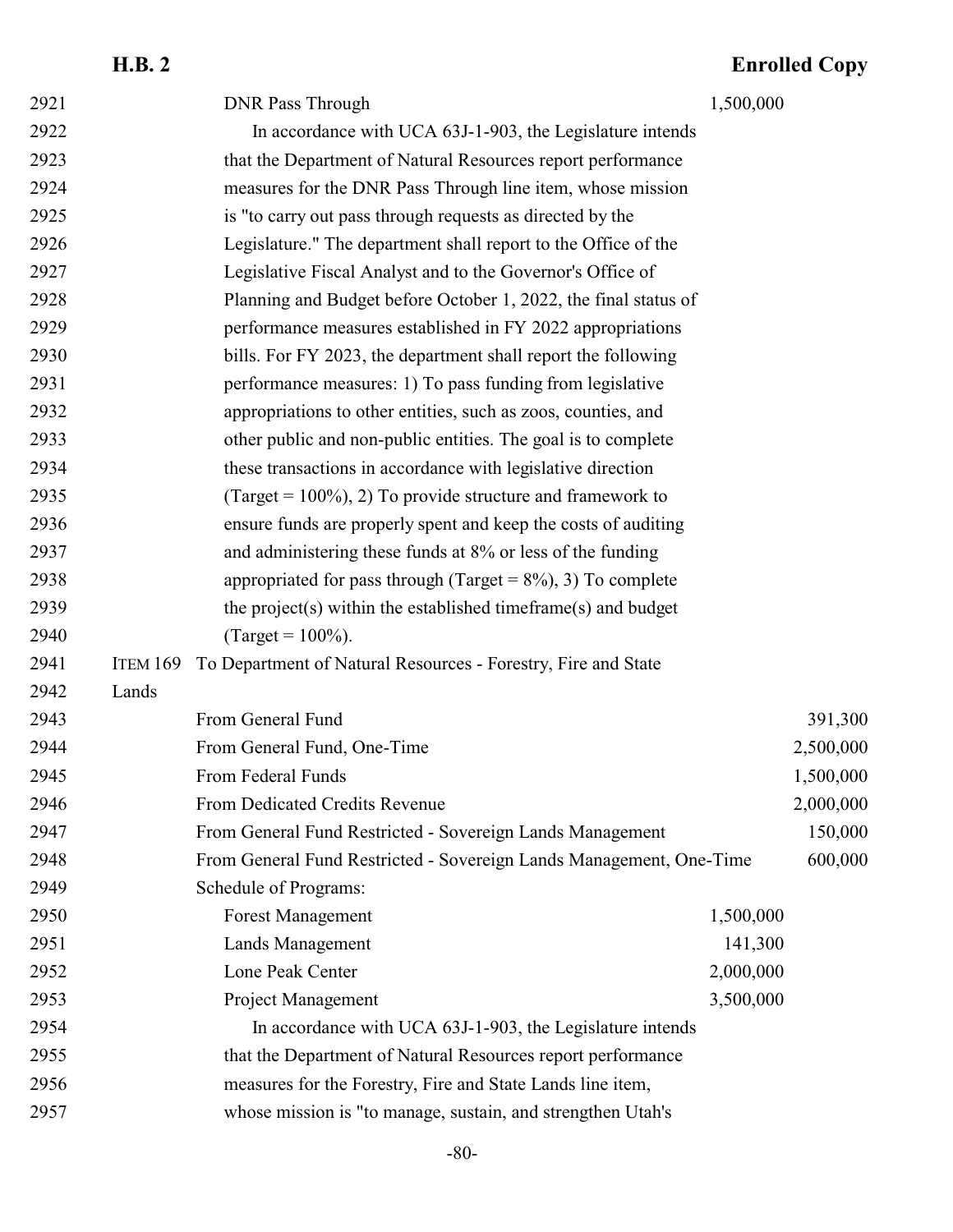| 2958 |                 | forests, range lands, sovereign lands and watersheds for its                    |         |         |
|------|-----------------|---------------------------------------------------------------------------------|---------|---------|
| 2959 |                 | citizens and visitors." The department shall report to the Office               |         |         |
| 2960 |                 | of the Legislative Fiscal Analyst and to the Governor's Office                  |         |         |
| 2961 |                 | of Planning and Budget before October 1, 2022, the final status                 |         |         |
| 2962 |                 | of performance measures established in FY 2022                                  |         |         |
| 2963 |                 | appropriations bills. For FY 2023, the department shall report                  |         |         |
| 2964 |                 | the following performance measures: 1) Fuel Reduction                           |         |         |
| 2965 |                 | Treatment Acres (Target = $4,034$ ), 2) Fire Fighters Trained to                |         |         |
| 2966 |                 | Meet Standards (Target = 2,256), and 3) Communities with                        |         |         |
| 2967 |                 | Tree City USA Status (Target = $88$ ).                                          |         |         |
| 2968 | <b>ITEM 170</b> | To Department of Natural Resources - Oil, Gas and Mining                        |         |         |
| 2969 |                 | From General Fund Restricted - GFR - Division of Oil, Gas, and Mining           |         | 241,700 |
| 2970 |                 | From General Fund Restricted - GFR - Division of Oil, Gas, and Mining, One-Time |         |         |
| 2971 |                 |                                                                                 |         | 343,300 |
| 2972 |                 | From Gen. Fund Rest. - Oil & Gas Conservation Account                           |         | 115,600 |
| 2973 |                 | Schedule of Programs:                                                           |         |         |
| 2974 |                 | Administration                                                                  | 115,600 |         |
| 2975 |                 | Oil and Gas Program                                                             | 585,000 |         |
| 2976 |                 | In accordance with UCA 63J-1-903, the Legislature intends                       |         |         |
| 2977 |                 | that the Department of Natural Resources report performance                     |         |         |
| 2978 |                 | measures for the Oil, Gas, and Mining line item, whose mission                  |         |         |
| 2979 |                 | is "the Division of Oil, Gas and Mining regulates and ensures                   |         |         |
| 2980 |                 | industry compliance and site restoration while facilitating oil,                |         |         |
| 2981 |                 | gas and mining activities." The department shall report to the                  |         |         |
| 2982 |                 | Office of the Legislative Fiscal Analyst and to the Governor's                  |         |         |
| 2983 |                 | Office of Planning and Budget before October 1, 2022, the                       |         |         |
| 2984 |                 | final status of performance measures established in FY 2022                     |         |         |
| 2985 |                 | appropriations bills. For FY 2023, the department shall report                  |         |         |
| 2986 |                 | the following performance measures: 1) Timing of Issuing Coal                   |         |         |
| 2987 |                 | Permits (Target = $100\%$ ), 2) Average number of days between                  |         |         |
| 2988 |                 | well inspections (Target = $365$ days or less), and 3) Average                  |         |         |
| 2989 |                 | number of days to conduct inspections for Priority 1 sites                      |         |         |
| 2990 |                 | (Target = 90 days or less).                                                     |         |         |
| 2991 | ITEM 171        | To Department of Natural Resources - Species Protection                         |         |         |
| 2992 |                 | In accordance with UCA 63J-1-903, the Legislature intends                       |         |         |
| 2993 |                 | that the Department of Natural Resources report performance                     |         |         |
| 2994 |                 | measures for the Species Protection line item, whose mission is                 |         |         |
|      |                 |                                                                                 |         |         |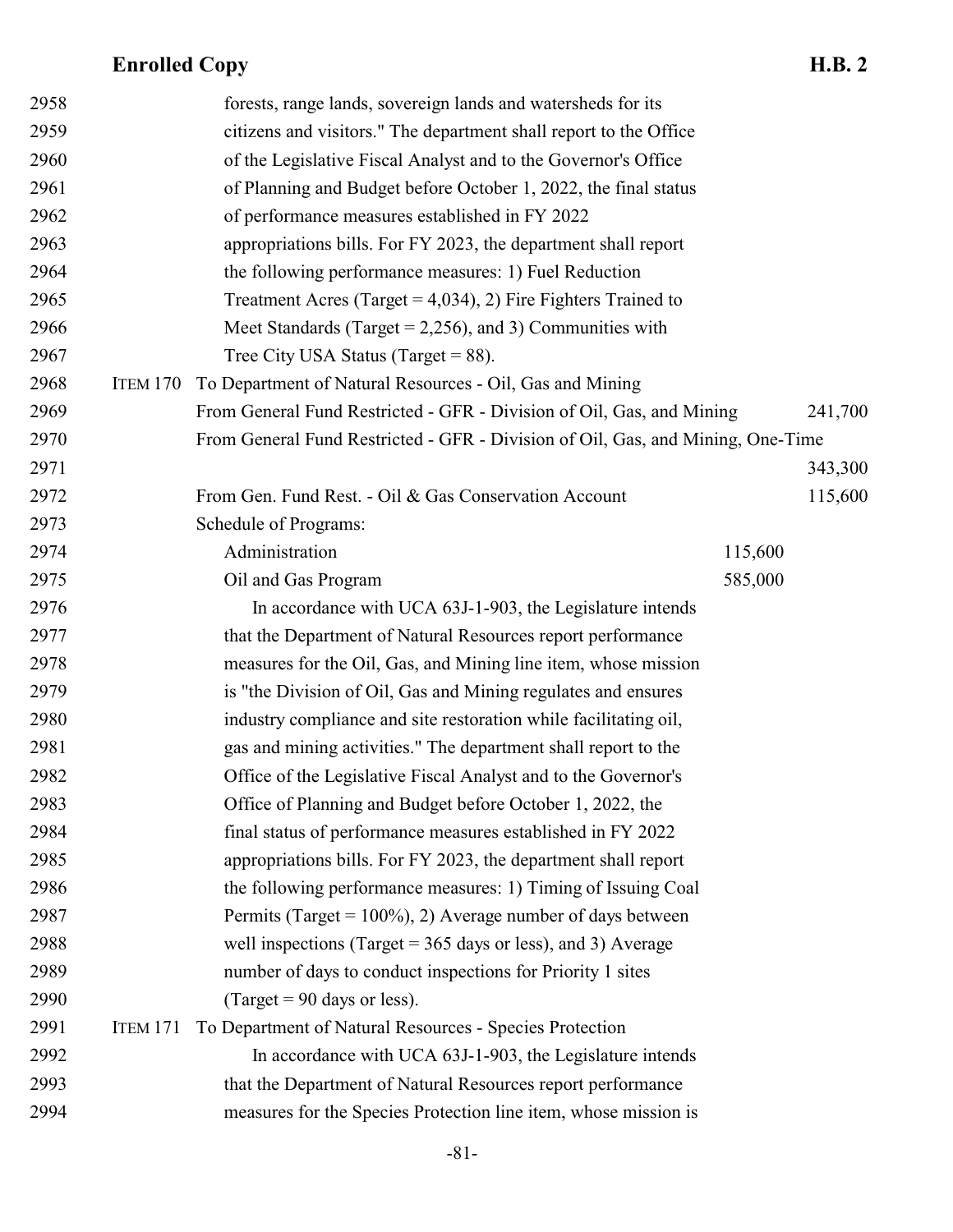| 2995 |                 | "to create innovative solutions to transform government          |         |         |
|------|-----------------|------------------------------------------------------------------|---------|---------|
| 2996 |                 | services." The department shall report to the Office of the      |         |         |
| 2997 |                 | Legislative Fiscal Analyst and to the Governor's Office of       |         |         |
| 2998 |                 | Planning and Budget before October 1, 2022, the final status of  |         |         |
| 2999 |                 | performance measures established in FY 2022 appropriations       |         |         |
| 3000 |                 | bills. For FY 2023, the department shall report the following    |         |         |
| 3001 |                 | performance measures: 1) Delisting or Downlisting (Target =      |         |         |
| 3002 |                 | one delisting or downlisting proposed or final rule published in |         |         |
| 3003 |                 | the Federal Register per year), 2) Red Shiner Eradication        |         |         |
| 3004 |                 | (Target = Eliminate $100\%$ of Red Shiner from 37 miles of the   |         |         |
| 3005 |                 | Virgin River in Utah), and 3) June Sucker Population             |         |         |
| 3006 |                 | Enhancement (Target $= 5,000$ adult spawning June Sucker).       |         |         |
| 3007 | <b>ITEM 172</b> | To Department of Natural Resources - Utah Geological Survey      |         |         |
| 3008 |                 | From General Fund                                                |         | 140,300 |
| 3009 |                 | From Dedicated Credits Revenue                                   |         | 143,900 |
| 3010 |                 | From General Fund Restricted - Mineral Lease                     |         | 680,200 |
| 3011 |                 | From Revenue Transfers                                           |         | 272,700 |
| 3012 |                 | Schedule of Programs:                                            |         |         |
| 3013 |                 | Administration                                                   | 680,200 |         |
| 3014 |                 | <b>Energy and Minerals</b>                                       | 416,600 |         |
| 3015 |                 | Ground Water                                                     | 140,300 |         |
| 3016 |                 | In accordance with UCA 63J-1-903, the Legislature intends        |         |         |
| 3017 |                 | that the Department of Natural Resources report performance      |         |         |
| 3018 |                 | measures for the Utah Geological Survey line item, whose         |         |         |
| 3019 |                 | mission is "to provide timely, scientific information about      |         |         |
| 3020 |                 | Utahs geologic environment, resources, and hazards." The         |         |         |
| 3021 |                 | department shall report to the Office of the Legislative Fiscal  |         |         |
| 3022 |                 | Analyst and to the Governor's Office of Planning and Budget      |         |         |
| 3023 |                 | before October 1, 2022, the final status of performance          |         |         |
| 3024 |                 | measures established in FY 2022 appropriations bills. For FY     |         |         |
| 3025 |                 | 2023, the department shall report the following performance      |         |         |
| 3026 |                 | measures: 1) Total number of individual item views in the UGS    |         |         |
| 3027 |                 | GeoData Archive (Target = $1,700,000$ ), 2) Total number of      |         |         |
| 3028 |                 | website user requests/queries to UGS interactive map layers      |         |         |
| 3029 |                 | (Target = $9,000,000$ ), and 3) Public engagement of UGS         |         |         |
| 3030 |                 | reports and publications (Target = $68,000$ downloads).          |         |         |
| 3031 | <b>ITEM 173</b> | To Department of Natural Resources - Water Resources             |         |         |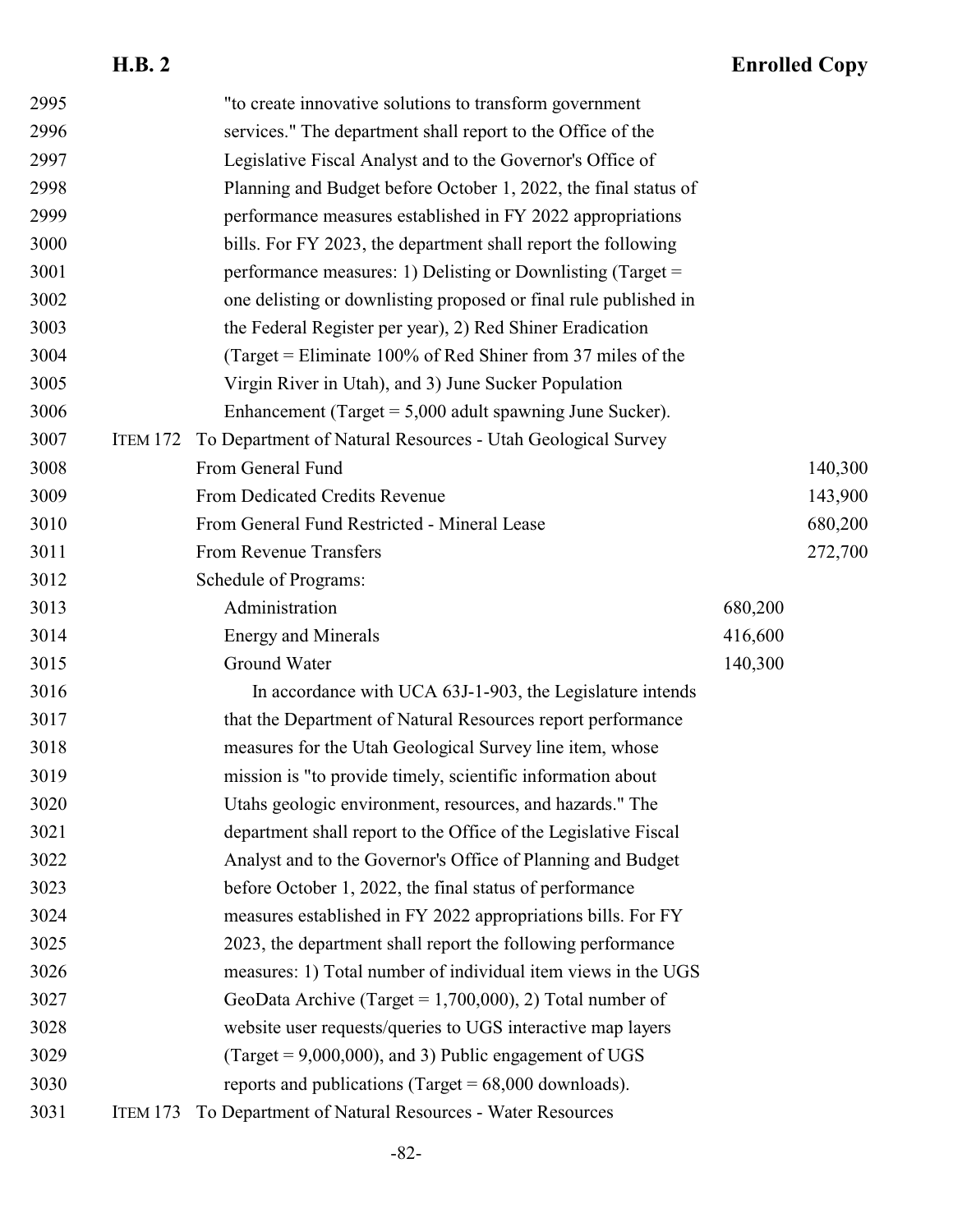| 3032 |                 | From Water Resources Conservation and Development Fund              |         | 205,000 |
|------|-----------------|---------------------------------------------------------------------|---------|---------|
| 3033 |                 | Schedule of Programs:                                               |         |         |
| 3034 |                 | <b>Interstate Streams</b>                                           | 205,000 |         |
| 3035 |                 | In accordance with UCA 63J-1-903, the Legislature intends           |         |         |
| 3036 |                 | that the Department of Natural Resources report performance         |         |         |
| 3037 |                 | measures for the Water Resources line item, whose mission is        |         |         |
| 3038 |                 | "plan, conserve, develop and protect Utahs water resources."        |         |         |
| 3039 |                 | The department shall report to the Office of the Legislative        |         |         |
| 3040 |                 | Fiscal Analyst and to the Governor's Office of Planning and         |         |         |
| 3041 |                 | Budget before October 1, 2022, the final status of performance      |         |         |
| 3042 |                 | measures established in FY 2022 appropriations bills. For FY        |         |         |
| 3043 |                 | 2023, the department shall report the following performance         |         |         |
| 3044 |                 | measures: 1) Water conservation and development projects            |         |         |
| 3045 |                 | funded (Target = 15), 2) Reduction of per capita M&I water          |         |         |
| 3046 |                 | use (Target = $25\%$ ), and 3) Percentage of precipitation increase |         |         |
| 3047 |                 | due to cloud seeding efforts (Target = $7\%$ ).                     |         |         |
| 3048 | <b>ITEM 174</b> | To Department of Natural Resources - Water Rights                   |         |         |
| 3049 |                 | From General Fund, One-Time                                         |         | 500,000 |
| 3050 |                 | From Dedicated Credits Revenue                                      |         | 500,000 |
| 3051 |                 | Schedule of Programs:                                               |         |         |
| 3052 |                 | Applications and Records                                            | 500,000 |         |
| 3053 |                 | Dam Safety                                                          | 500,000 |         |
| 3054 |                 | In accordance with UCA 63J-1-903, the Legislature intends           |         |         |
| 3055 |                 | that the Department of Natural Resources report performance         |         |         |
| 3056 |                 | measures for the Water Rights line item, whose mission is "to       |         |         |
| 3057 |                 | promote order and certainty in the beneficial use of public         |         |         |
| 3058 |                 | water." The department shall report to the Office of the            |         |         |
| 3059 |                 | Legislative Fiscal Analyst and to the Governor's Office of          |         |         |
| 3060 |                 | Planning and Budget before October 1, 2022, the final status of     |         |         |
| 3061 |                 | performance measures established in FY 2022 appropriations          |         |         |
| 3062 |                 | bills. For FY 2023, the department shall report the following       |         |         |
| 3063 |                 | performance measures: 1) Timely Application processing              |         |         |
| 3064 |                 | (Target = $80$ days for uncontested applications), 2) Use of        |         |         |
| 3065 |                 | technology to provide information (Target = $1,500$ unique web      |         |         |
| 3066 |                 | users per month), and 3) Parties that have been noticed in          |         |         |
| 3067 |                 | comprehensive adjudication (Target = $20,000$ ).                    |         |         |
| 3068 |                 | The Legislature intends that the Division of Water Rights           |         |         |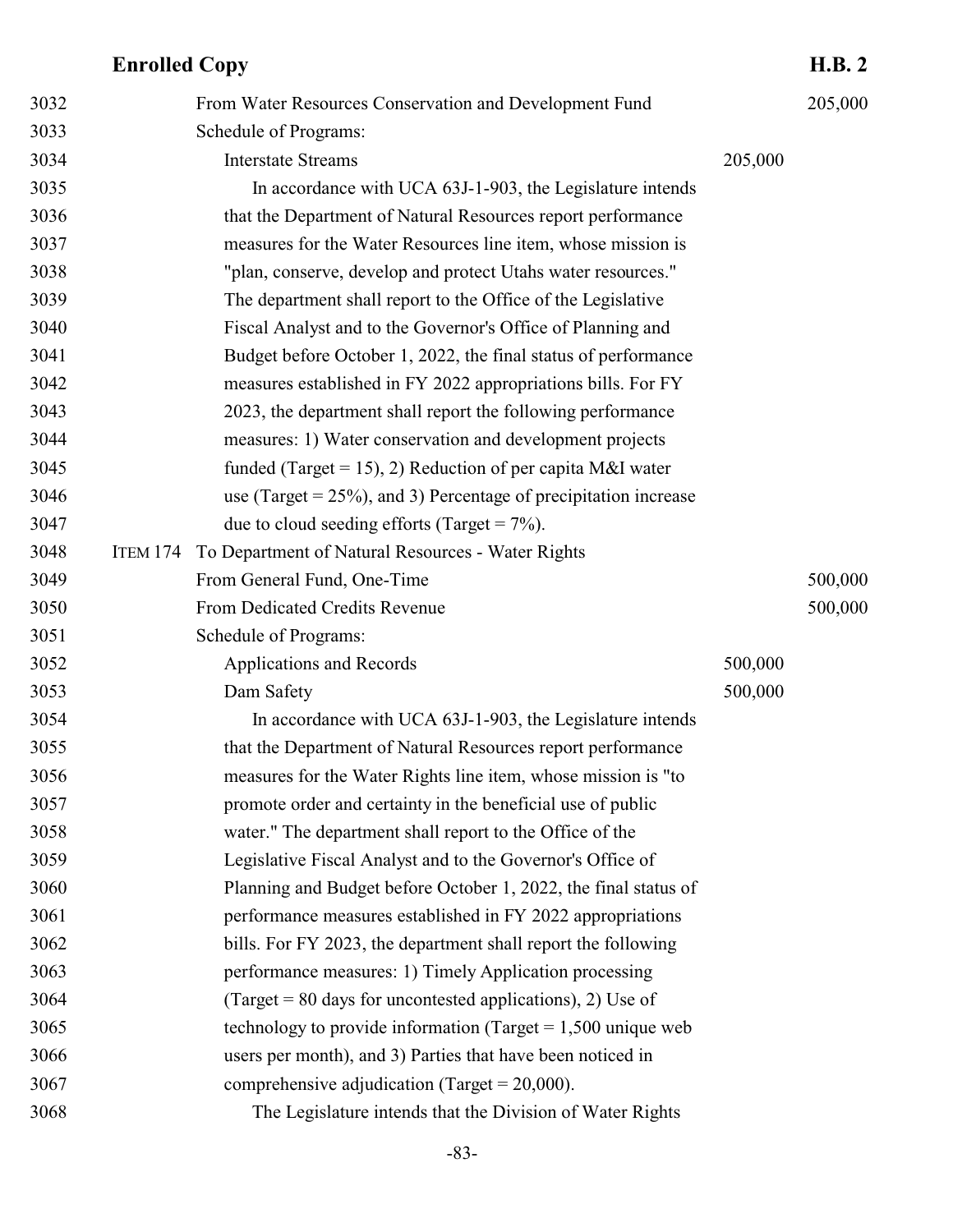|      | <b>H.B. 2</b>   |                                                                              |           | <b>Enrolled Copy</b> |
|------|-----------------|------------------------------------------------------------------------------|-----------|----------------------|
| 3069 |                 | purchase a vehicle for the Field Services Section through Fleet              |           |                      |
| 3070 |                 | Operations.                                                                  |           |                      |
| 3071 | <b>ITEM 175</b> | To Department of Natural Resources - Watershed                               |           |                      |
| 3072 |                 | From Dedicated Credits Revenue                                               |           | 50,000               |
| 3073 |                 | Schedule of Programs:                                                        |           |                      |
| 3074 |                 | Watershed                                                                    | 50,000    |                      |
| 3075 |                 | In accordance with UCA 63J-1-903, the Legislature intends                    |           |                      |
| 3076 |                 | that the Department of Natural Resources report performance                  |           |                      |
| 3077 |                 | measures for the Watershed Restoration Initiative line item,                 |           |                      |
| 3078 |                 | whose mission is "rehabilitation or restoration of priority                  |           |                      |
| 3079 |                 | watershed areas in order to address the needs of water quality               |           |                      |
| 3080 |                 | and yield, wildlife, agriculture and human needs." The                       |           |                      |
| 3081 |                 | department shall report to the Office of the Legislative Fiscal              |           |                      |
| 3082 |                 | Analyst and to the Governor's Office of Planning and Budget                  |           |                      |
| 3083 |                 | before October 1, 2022, the final status of performance                      |           |                      |
| 3084 |                 | measures established in FY 2022 appropriations bills. For FY                 |           |                      |
| 3085 |                 | 2023, the department shall report the following performance                  |           |                      |
| 3086 |                 | measures: 1) Number of acres treated (Target = $120,000$ acres               |           |                      |
| 3087 |                 | per year), 2) State of Utah funding leverage with partners for               |           |                      |
| 3088 |                 | projects completed through WRI (Target = 3), and 3) Miles of                 |           |                      |
| 3089 |                 | stream and riparian areas restored (Target = $175$ miles).                   |           |                      |
| 3090 | <b>ITEM 176</b> | To Department of Natural Resources - Wildlife Resources                      |           |                      |
| 3091 |                 | From General Fund, One-Time                                                  |           | 5,775,000            |
| 3092 |                 | From Expendable Receipts                                                     |           | 100,000              |
| 3093 |                 | From General Fund Restricted - Aquatic Invasive Species Interdiction Account |           |                      |
| 3094 |                 |                                                                              |           | 405,000              |
| 3095 |                 | From General Fund Restricted - Wildlife Habitat, One-Time                    |           | 700,000              |
| 3096 |                 | From General Fund Restricted - Wildlife Resources                            |           | 850,000              |
| 3097 |                 | From General Fund Restricted - Wildlife Resources, One-Time                  |           | 3,000,000            |
| 3098 |                 | Schedule of Programs:                                                        |           |                      |
| 3099 |                 | <b>Administrative Services</b>                                               | 850,000   |                      |
| 3100 |                 | <b>Aquatic Section</b>                                                       | 3,000,000 |                      |
| 3101 |                 | Director's Office                                                            | 100,000   |                      |
| 3102 |                 | <b>Habitat Section</b>                                                       | 700,000   |                      |
| 3103 |                 | Law Enforcement                                                              | 5,305,000 |                      |
| 3104 |                 | Wildlife Section                                                             | 875,000   |                      |
| 3105 |                 | In accordance with UCA 63J-1-903, the Legislature intends                    |           |                      |

#### -84-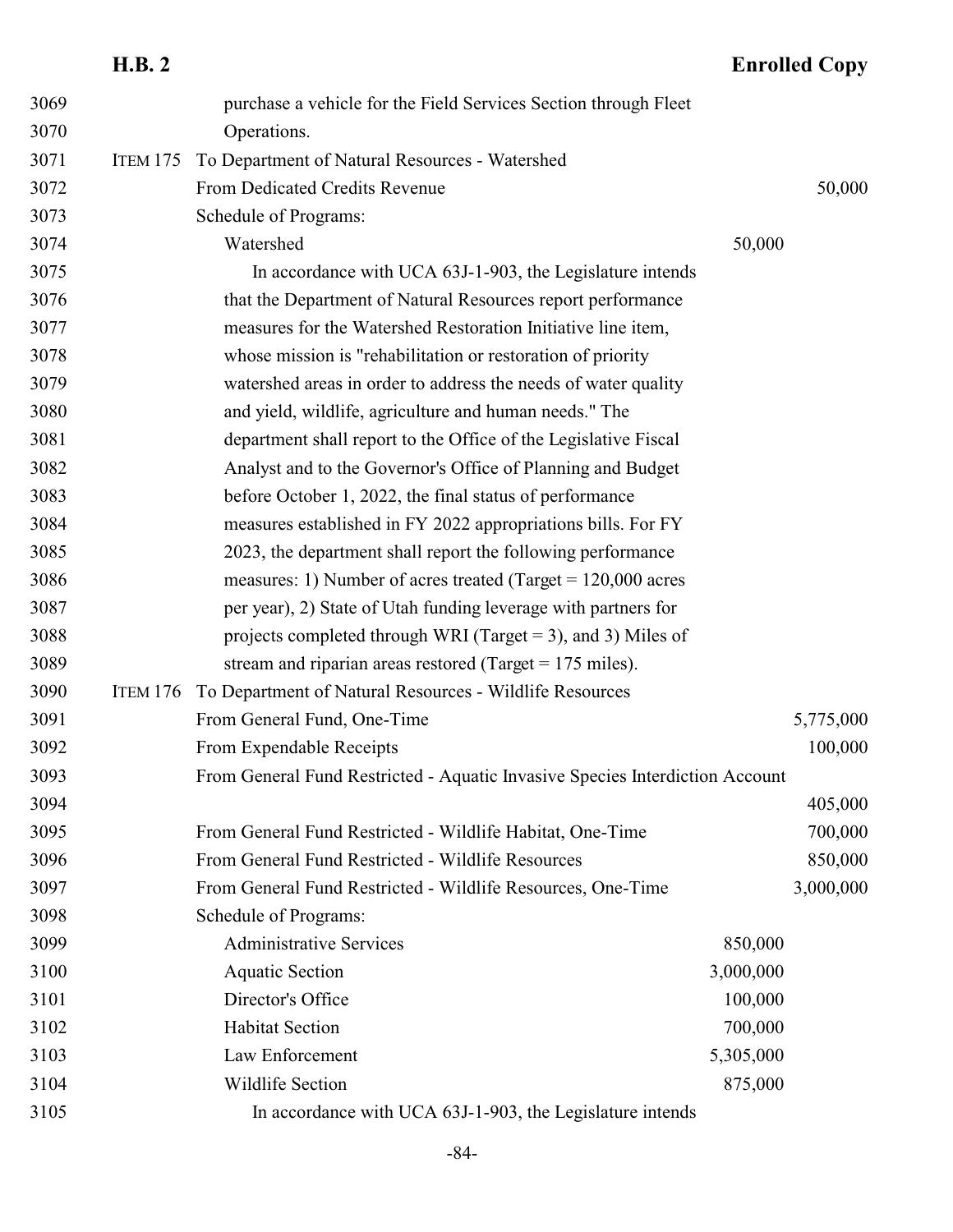| 3106 |               | that the Department of Natural Resources report performance       |
|------|---------------|-------------------------------------------------------------------|
| 3107 |               | measures for the Wildlife Resources Operations line item,         |
| 3108 |               | whose mission is "to serve the people of Utah as trustee and      |
| 3109 |               | guardian of states wildlife." The department shall report to the  |
| 3110 |               | Office of the Legislative Fiscal Analyst and to the Governor's    |
| 3111 |               | Office of Planning and Budget before October 1, 2022, the         |
| 3112 |               | final status of performance measures established in FY 2022       |
| 3113 |               | appropriations bills. For FY 2023, the department shall report    |
| 3114 |               | the following performance measures: 1) Number of people           |
| 3115 |               | participating in hunting and fishing in Utah (Target = $800,000$  |
| 3116 |               | anglers and 380,000 hunters), 2) Percentage of law                |
| 3117 |               | enforcement contacts without a violation (Target = $90\%$ ), and  |
| 3118 |               | 3) Number of participants at DWR shooting ranges (Target =        |
| 3119 |               | 90,000).                                                          |
| 3120 |               | The Legislature intends that the \$1 million appropriation        |
| 3121 |               | from the General Fund to the Division of Wildlife Resources       |
| 3122 |               | line item shall be used for the payment to the School and         |
| 3123 |               | Institutional Trust Lands Administration (SITLA) to preserve      |
| 3124 |               | access to public land for hunters and wildlife dependent          |
| 3125 |               | recreation.                                                       |
| 3126 |               | The Legislature intends that up to $$6,750,000$ of the            |
| 3127 |               | General Fund appropriation for the Division of Wildlife           |
| 3128 |               | Resources line item shall be used for efforts to contain aquatic  |
| 3129 |               | invasive species at Lake Powell and prevent them from             |
| 3130 |               | spreading to other waters in Utah. Upon request, the division     |
| 3131 |               | shall provide detailed documentation as to how its                |
| 3132 |               | appropriation from the General Fund was spent.                    |
| 3133 |               | The Legislature intends that the Division of Wildlife             |
| 3134 |               | Resources spends up to \$400,000 on livestock damage.             |
| 3135 | ITEM 177      | To Department of Natural Resources - Wildlife Resources Capital   |
| 3136 | <b>Budget</b> |                                                                   |
| 3137 |               | In accordance with UCA 63J-1-903, the Legislature intends         |
| 3138 |               | that the Department of Natural Resources report performance       |
| 3139 |               | measures for the Wildlife Resources Capital line item, whose      |
| 3140 |               | mission is "to serve the people of Utah as trustee and guardian   |
| 3141 |               | of states wildlife." The department shall report to the Office of |
| 3142 |               | the Legislative Fiscal Analyst and to the Governor's Office of    |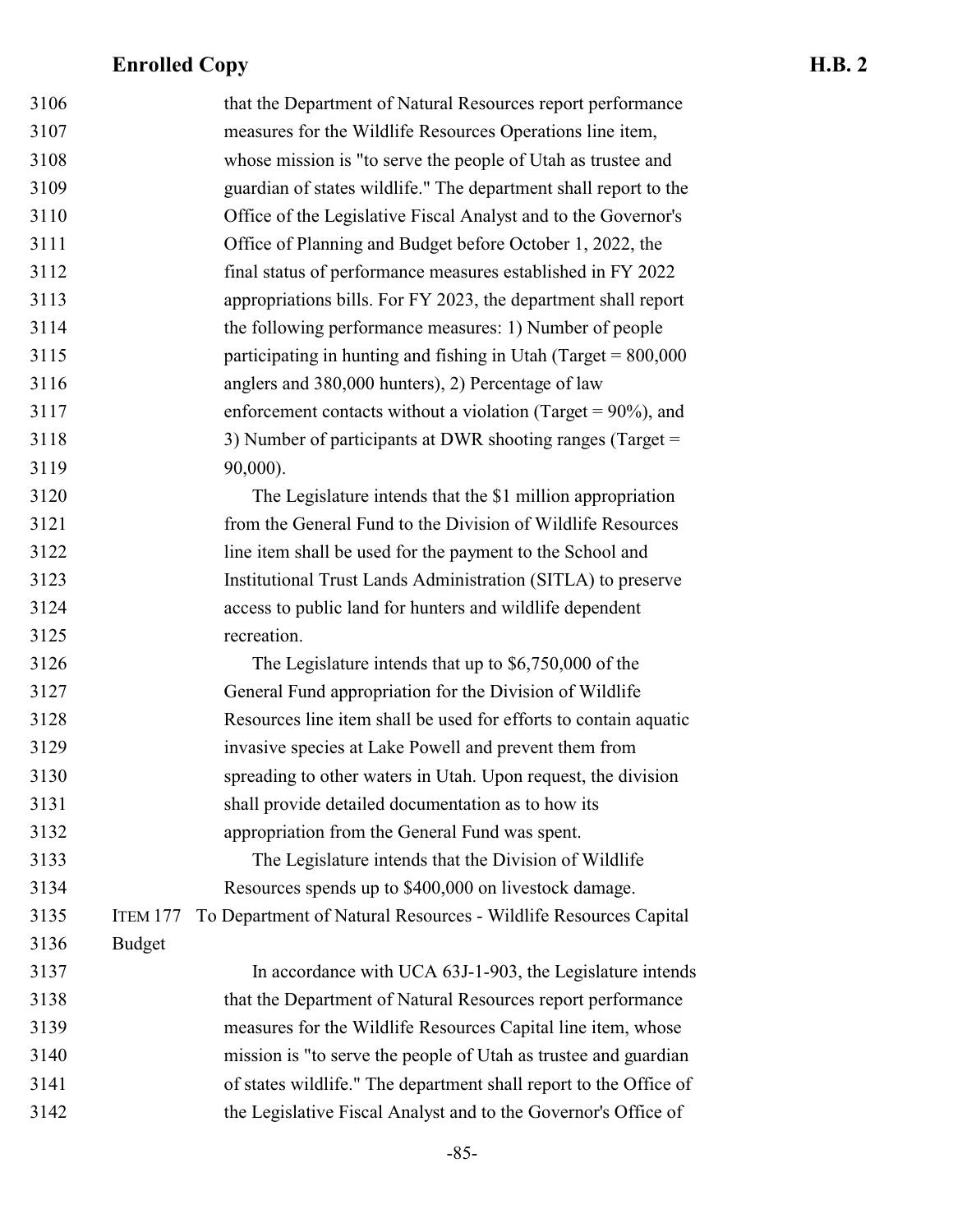| 3143 |                 | Planning and Budget before October 1, 2022, the final status of    |           |            |
|------|-----------------|--------------------------------------------------------------------|-----------|------------|
| 3144 |                 | performance measures established in FY 2022 appropriations         |           |            |
| 3145 |                 | bills. For FY 2023, the department shall report the following      |           |            |
| 3146 |                 | performance measures: 1) Average score from annual DFCM            |           |            |
| 3147 |                 | facility audits (Target = $90\%$ ), (2) New Motor Boat Access      |           |            |
| 3148 |                 | projects (Target = 10), and (3) Number of hatcheries in            |           |            |
| 3149 |                 | operation (Target = $12$ ).                                        |           |            |
| 3150 | ITEM 178        | To Department of Natural Resources - Division of Parks             |           |            |
| 3151 |                 | From Federal Funds                                                 |           | 64,400     |
| 3152 |                 | From Expendable Receipts                                           |           | 125,000    |
| 3153 |                 | From General Fund Restricted - State Park Fees                     |           | 1,275,000  |
| 3154 |                 | From General Fund Restricted - Zion National Park Support Programs |           | (4,000)    |
| 3155 |                 | Schedule of Programs:                                              |           |            |
| 3156 |                 | <b>Park Management Contracts</b>                                   | (4,000)   |            |
| 3157 |                 | <b>State Park Operation Management</b>                             | 1,464,400 |            |
| 3158 |                 | In accordance with UCA 63J-1-903, the Legislature intends          |           |            |
| 3159 |                 | that the Department of Natural Resources report performance        |           |            |
| 3160 |                 | measures for the Division of State Parks line item, whose          |           |            |
| 3161 |                 | mission is "to enhance the quality of life by preserving and       |           |            |
| 3162 |                 | providing natural, cultural, and recreational resources for the    |           |            |
| 3163 |                 | enjoyment, education, and inspiration of this and future           |           |            |
| 3164 |                 | generations." The department shall report to the Office of the     |           |            |
| 3165 |                 | Legislative Fiscal Analyst and to the Governor's Office of         |           |            |
| 3166 |                 | Planning and Budget before October 1, 2022, the final status of    |           |            |
| 3167 |                 | performance measures established in FY 2022 appropriations         |           |            |
| 3168 |                 | bills. For FY 2023, the department shall report the following      |           |            |
| 3169 |                 | performance measures: 1) Total Revenue Collections (Target =       |           |            |
| 3170 |                 | \$48,000,000), 2) Gate Revenue (Target = $$30,500,000$ ), and 3)   |           |            |
| 3171 |                 | Expenditures (Target = $$43,000,000$ ).                            |           |            |
| 3172 |                 | The Legislature intends that the General Fund appropriation        |           |            |
| 3173 |                 | for the Division of State Parks line item shall be used primarily  |           |            |
| 3174 |                 | for the operations and maintenance of the division's heritage      |           |            |
| 3175 |                 | parks, museums, and This Is the Place Heritage Park. Upon          |           |            |
| 3176 |                 | request, the division shall provide detailed documentation as to   |           |            |
| 3177 |                 | how the Division's general fund appropriation was spent.           |           |            |
| 3178 | <b>ITEM 179</b> | To Department of Natural Resources - Division of Parks - Capital   |           |            |
| 3179 |                 | From General Fund, One-Time                                        |           | 60,000,000 |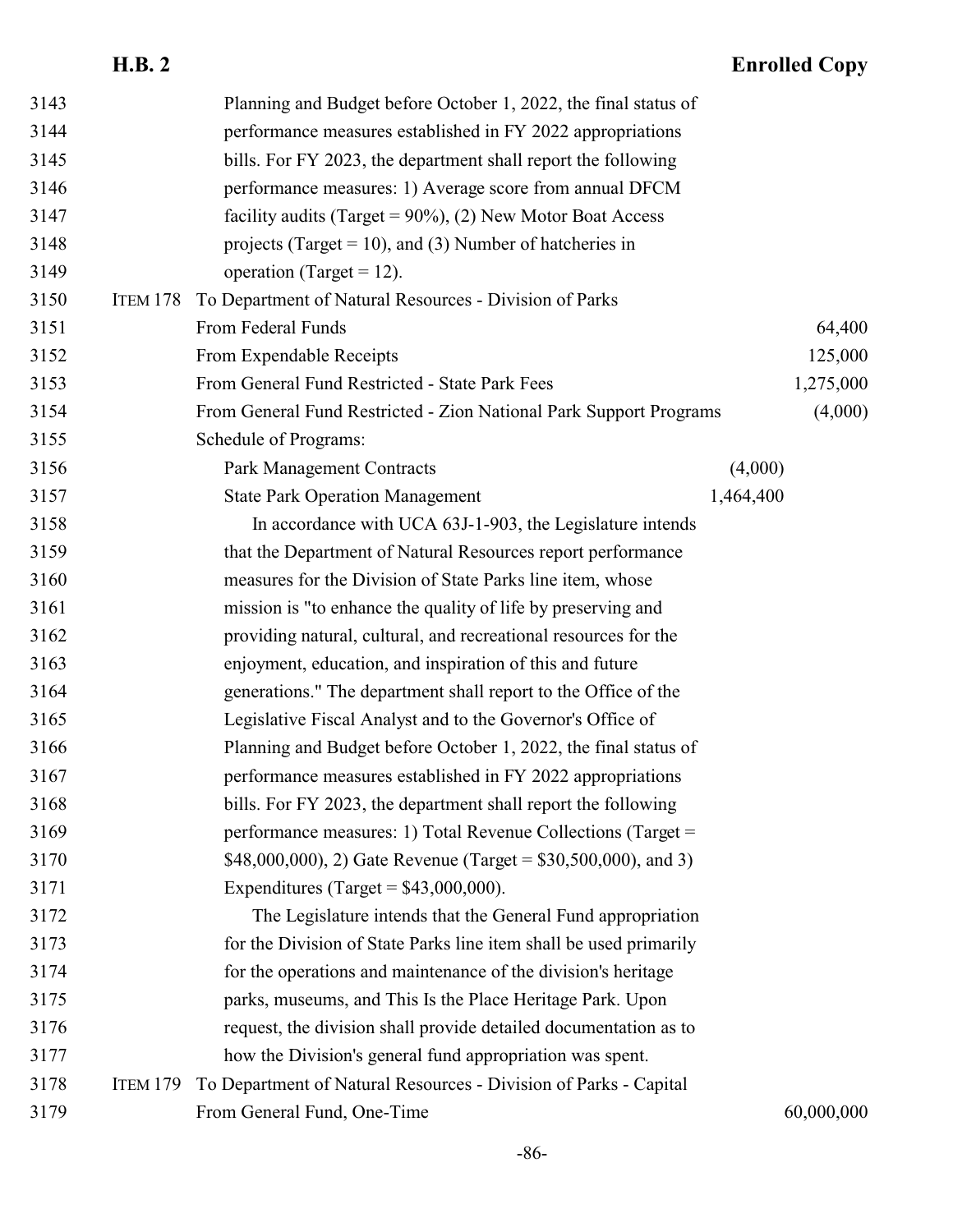| 3180 |             | From Federal Funds, One-Time                                       |            | 4,000,000  |
|------|-------------|--------------------------------------------------------------------|------------|------------|
| 3181 |             | From General Fund Restricted - State Park Fees                     |            | 500,000    |
| 3182 |             | From General Fund Restricted - State Park Fees, One-Time           |            | 12,450,000 |
| 3183 |             | Schedule of Programs:                                              |            |            |
| 3184 |             | Major Renovation                                                   | 72,500,000 |            |
| 3185 |             | Renovation and Development                                         | 4,450,000  |            |
| 3186 |             | In accordance with UCA 63J-1-903, the Legislature intends          |            |            |
|      |             |                                                                    |            |            |
| 3187 |             | that the Department of Natural Resources report performance        |            |            |
| 3188 |             | measures for the Division of State Parks Capital line item,        |            |            |
| 3189 |             | whose mission is "to enhance the quality of life by preserving     |            |            |
| 3190 |             | and providing natural, cultural, and recreational resources for    |            |            |
| 3191 |             | the enjoyment, education, and inspiration of this and future       |            |            |
| 3192 |             | generations." The department shall report to the Office of the     |            |            |
| 3193 |             | Legislative Fiscal Analyst and to the Governor's Office of         |            |            |
| 3194 |             | Planning and Budget before October 1, 2022, the final status of    |            |            |
| 3195 |             | performance measures established in FY 2022 appropriations         |            |            |
| 3196 |             | bills. For FY 2023, the department shall report the following      |            |            |
| 3197 |             | performance measures: 1) Donations Revenue (Target =               |            |            |
| 3198 |             | $$140,000$ , 2) Capital renovation projects completed (Target =    |            |            |
| 3199 |             | 15), and 3) Boating projects completed (Target $= 5$ ).            |            |            |
| 3200 | ITEM 180    | To Department of Natural Resources - Division of Recreation        |            |            |
| 3201 |             | From General Fund Restricted - Zion National Park Support Programs |            | 4,000      |
| 3202 |             | Schedule of Programs:                                              |            |            |
| 3203 |             | <b>Recreation Agreements</b>                                       | 4,000      |            |
| 3204 | ITEM 181    | To Department of Natural Resources - Division of Recreation-       |            |            |
| 3205 | Capital     |                                                                    |            |            |
| 3206 |             | From Federal Funds                                                 |            | 2,500,000  |
| 3207 |             | Schedule of Programs:                                              |            |            |
| 3208 |             | Land and Water Conservation                                        | 2,500,000  |            |
| 3209 | ITEM 182    | To Department of Natural Resources - Office of Energy              |            |            |
| 3210 | Development |                                                                    |            |            |
| 3211 |             | From General Fund, One-Time                                        |            | 2,000,000  |
| 3212 |             | From Federal Funds, One-Time                                       |            | 10,000,000 |
| 3213 |             | From Dedicated Credits Revenue                                     |            | 50,000     |
| 3214 |             | From Expendable Receipts                                           |            | 50,000     |
| 3215 |             | Schedule of Programs:                                              |            |            |
| 3216 |             | Office of Energy Development                                       | 12,100,000 |            |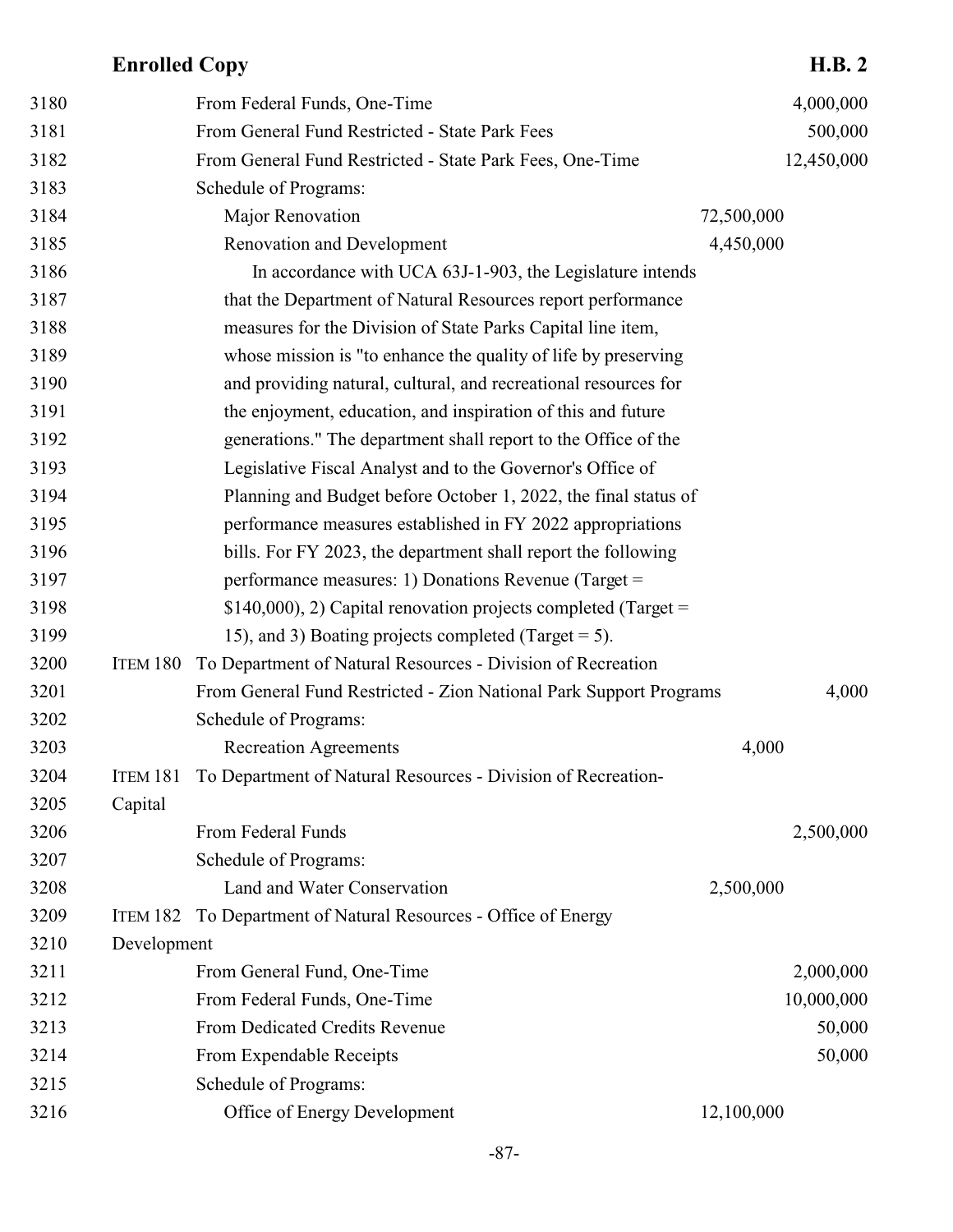| 3217 | In accordance with UCA 63J-1-903, the Legislature intends         |  |
|------|-------------------------------------------------------------------|--|
| 3218 | that the Office of Energy Development report performance          |  |
| 3219 | measures for the Office of Energy Development line item,          |  |
| 3220 | whose mission is "Advance Utah's energy and minerals              |  |
| 3221 | economy through energy policy, energy infrastructure and          |  |
| 3222 | business development, energy efficiency and renewable energy      |  |
| 3223 | programs, and energy research, education and workforce            |  |
| 3224 | development." The department shall report to the Office of the    |  |
| 3225 | Legislative Fiscal Analyst and to the Governor's Office of        |  |
| 3226 | Planning and Budget before October 1, 2022, the final status of   |  |
| 3227 | performance measures established in FY 2022 appropriations        |  |
| 3228 | bills. For FY 2023, the department shall report the following     |  |
| 3229 | performance measures: 1) Percent of RESTC tax incentive           |  |
| 3230 | applications processed within 30 days (Target = $95\%$ ); 2)      |  |
| 3231 | Number of energy education and workforce development              |  |
| 3232 | training opportunities provided (Target = 50); and 3) Percent of  |  |
| 3233 | annual milestones achieved in U.S. D.O.E. funded programs.        |  |
| 3234 | (Target = $90\%$ ).                                               |  |
| 3235 | ITEM 183 To Department of Natural Resources - Public Lands Policy |  |
| 3236 | Coordination                                                      |  |
| 3237 | In accordance with UCA 63J-1-903, the Legislature intends         |  |
| 3238 | that the Public Lands Policy Coordinating Office report           |  |
| 3239 | performance measures for the Public Lands Policy                  |  |
| 3240 | Coordinating Office line item, whose mission is "Preserve and     |  |
| 3241 | defend rights to access, use and benefit from public lands        |  |
| 3242 | within the State." The department shall report to the Office of   |  |
| 3243 | the Legislative Fiscal Analyst and to the Governor's Office of    |  |
| 3244 | Planning and Budget before October 1, 2022, the final status of   |  |
| 3245 | performance measures established in FY 2022 appropriations        |  |
| 3246 | bills. For FY 2023, the department shall report the following     |  |
| 3247 | performance measures: 1) Percentage of Utah Counties which        |  |
| 3248 | reported PLPCOs work as "very good" (Target = $70\%$ ); 2)        |  |
| 3249 | Percentage of State Natural Resource Agencies working with        |  |
| 3250 | PLPCOs which reported PLPCOs work as "good" (Target =             |  |
| 3251 | 70%); and 3) Percentage of Administrative comments and legal      |  |
| 3252 | filings prepared and submitted in a timely manner (Target $=$     |  |
| 3253 | $70\%$ ).                                                         |  |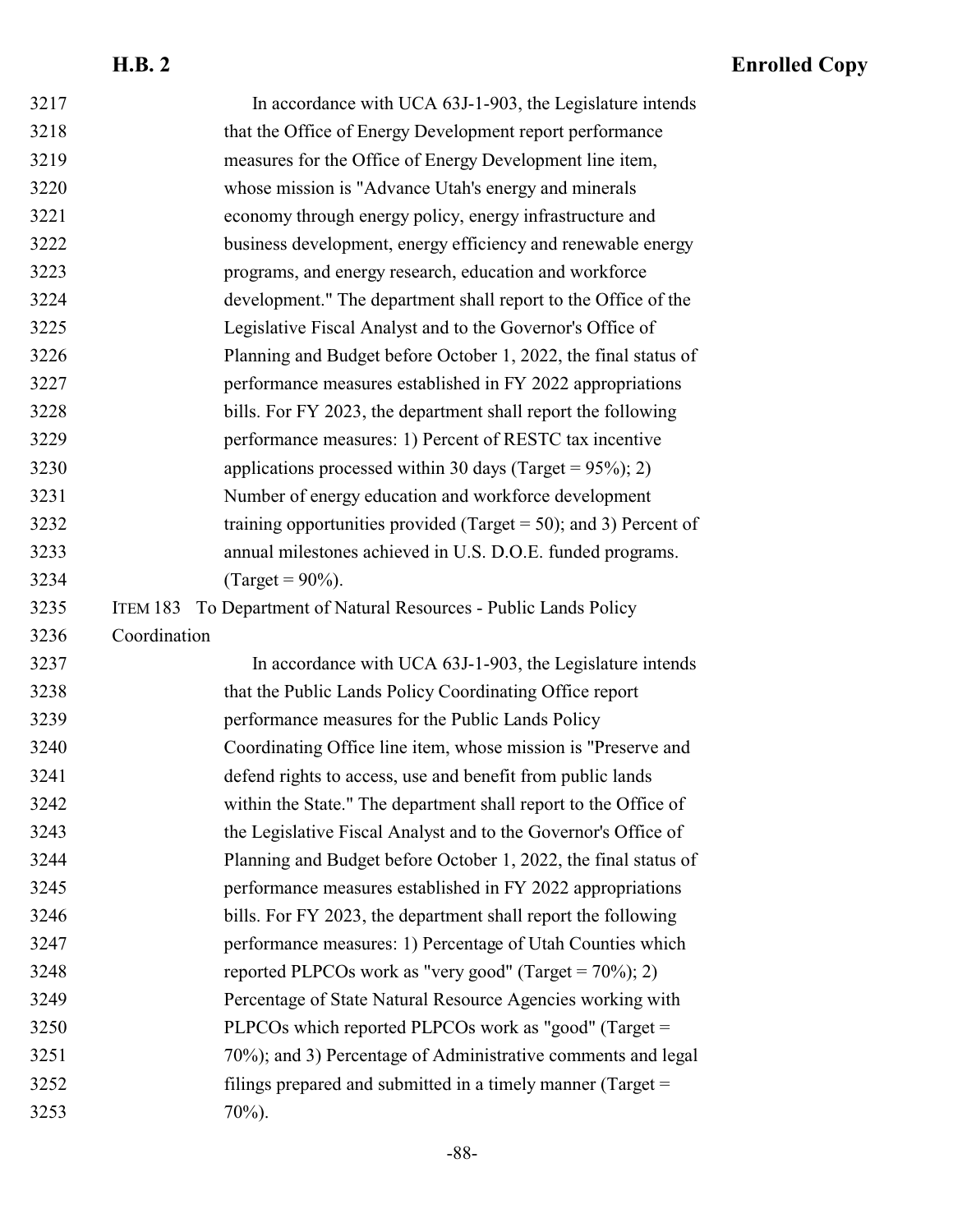| 3254 | SCHOOL AND INSTITUTIONAL TRUST LANDS ADMINISTRATION                    |           |           |
|------|------------------------------------------------------------------------|-----------|-----------|
| 3255 | ITEM 184 To School and Institutional Trust Lands Administration        |           |           |
| 3256 | From Land Grant Management Fund                                        |           | 1,000,000 |
| 3257 | From Land Grant Management Fund, One-Time                              |           | 1,500,000 |
| 3258 | Schedule of Programs:                                                  |           |           |
| 3259 | Administration                                                         | 1,000,000 |           |
| 3260 | Director                                                               | (177,100) |           |
| 3261 | Information Technology Group                                           | 1,500,000 |           |
| 3262 | Renewables                                                             | 177,100   |           |
| 3263 | In accordance with UCA 63J-1-903, the Legislature intends              |           |           |
| 3264 | that the School and Institutional Trust Lands Administration           |           |           |
| 3265 | report performance measures for the Operations line item,              |           |           |
| 3266 | whose mission is "Generate revenue in the following areas by           |           |           |
| 3267 | leasing and administering trust parcels." The School and               |           |           |
| 3268 | Institutional Trust Lands Administration shall report to the           |           |           |
| 3269 | Office of the Legislative Fiscal Analyst and to the Governor's         |           |           |
| 3270 | Office of Planning and Budget before October 1, 2022, the              |           |           |
| 3271 | final status of performance measures established in FY 2022            |           |           |
| 3272 | appropriations bills. For FY 2023, the department shall report         |           |           |
| 3273 | the following performance measures: 1) Oil and Gas gross               |           |           |
| 3274 | revenue (Target = $$22,000,000$ ); 2) Mining gross revenue             |           |           |
| 3275 | (Target = $$7,700,000$ ); and 3) Surface gross revenue (Target =       |           |           |
| 3276 | $$14,200,000$ ).                                                       |           |           |
| 3277 | ITEM 185 To School and Institutional Trust Lands Administration - Land |           |           |
| 3278 | Stewardship and Restoration                                            |           |           |
| 3279 | In accordance with UCA 63J-1-903, the Legislature intends              |           |           |
| 3280 | that the School and Institutional Trust Lands Administration           |           |           |
| 3281 | report performance measures for the Land Stewardship and               |           |           |
| 3282 | Restoration line item, whose mission is "Mitigate damages to           |           |           |
| 3283 | trust parcels or preserve the value of the asset by preventing         |           |           |
| 3284 | degradation." The School and Institutional Trust Lands                 |           |           |
| 3285 | Administration shall report to the Office of the Legislative           |           |           |
| 3286 | Fiscal Analyst and to the Governor's Office of Planning and            |           |           |
| 3287 | Budget before October 1, 2022, the final status of performance         |           |           |
| 3288 | measures established in FY 2022 appropriations bills. For FY           |           |           |
| 3289 | 2023, the department shall report the following performance            |           |           |
| 3290 | measures: 1) 1) Clean up of former lease site (Target =                |           |           |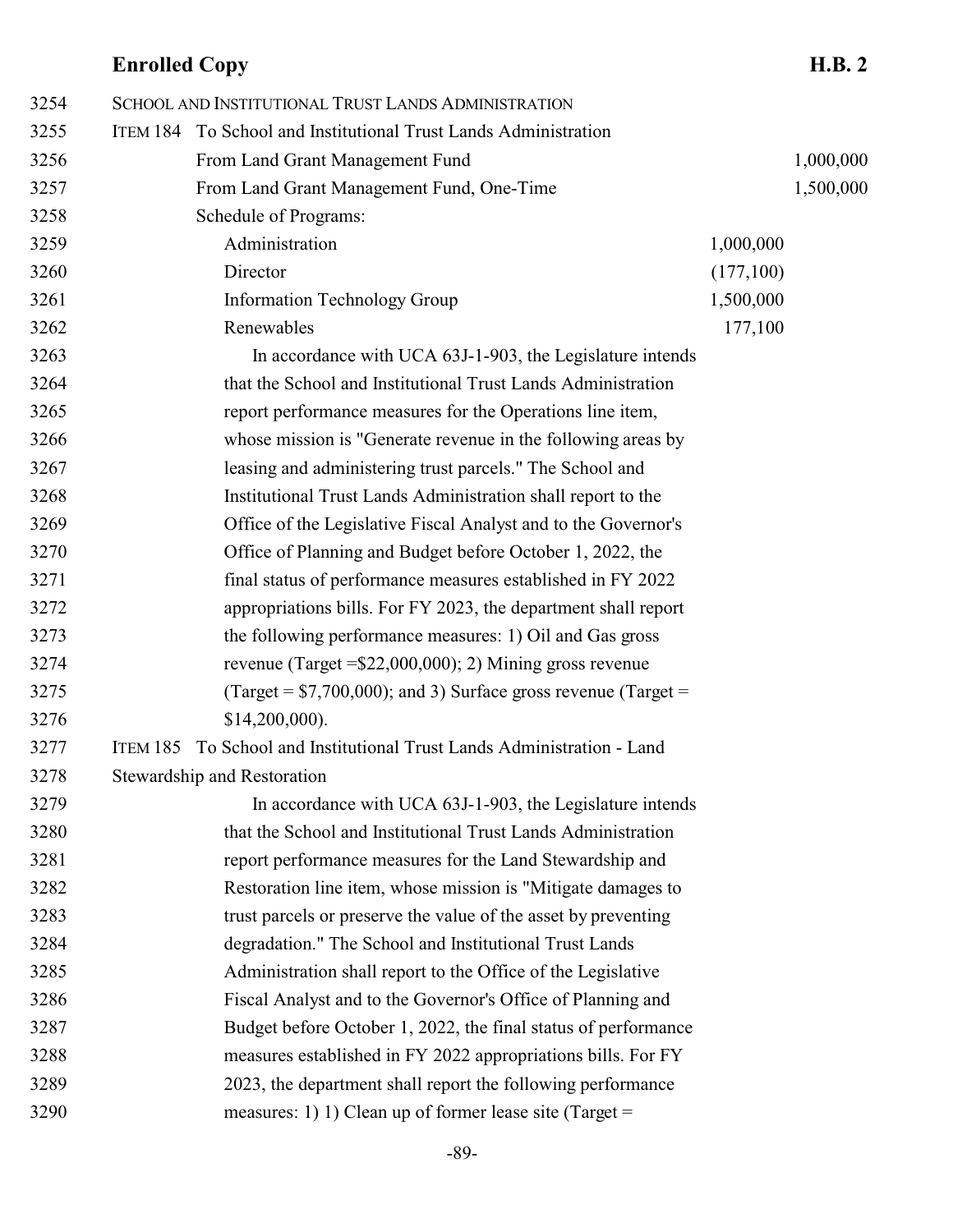| 3291 |             | \$200,000); 2) Fire rehabilitation on trust parcels (Target = up to      |          |           |
|------|-------------|--------------------------------------------------------------------------|----------|-----------|
| 3292 |             | \$600,000); and 3) Rehabilitation on Lake Mountain Block                 |          |           |
| 3293 |             | $^{7}$ arget = \$50,000).                                                |          |           |
| 3294 |             | ITEM 186 To School and Institutional Trust Lands Administration - School |          |           |
| 3295 |             | and Institutional Trust Lands Administration Capital                     |          |           |
| 3296 |             | In accordance with UCA 63J-1-903, the Legislature intends                |          |           |
| 3297 |             | that the School and Institutional Trust Lands Administration             |          |           |
| 3298 |             | report performance measures for the Land Stewardship and                 |          |           |
| 3299 |             | Restoration line item, whose mission is "Mitigate damages to             |          |           |
| 3300 |             | trust parcels or preserve the value of the asset by preventing           |          |           |
| 3301 |             | degradation." The School and Institutional Trust Lands                   |          |           |
| 3302 |             | Administration shall report to the Office of the Legislative             |          |           |
| 3303 |             | Fiscal Analyst and to the Governor's Office of Planning and              |          |           |
| 3304 |             | Budget before October 1, 2022, the final status of performance           |          |           |
| 3305 |             | measures established in FY 2022 appropriations bills. For FY             |          |           |
| 3306 |             | 2023, the department shall report the following performance              |          |           |
| 3307 |             | measures: 1) Planning and infrastructure expenditures for                |          |           |
| 3308 |             | Northwest Quadrant (Target = $$1,000,000$ ); 2) Begin economic           |          |           |
| 3309 |             | development planning and infrastructure expenditures for the             |          |           |
| 3310 |             | St George Airport (Target = $$1,500,000$ ); 3) Infrastructure            |          |           |
| 3311 |             | spending for Saratoga Springs area (Target = $$500,000$ ).               |          |           |
| 3312 |             | <b>EXECUTIVE APPROPRIATIONS</b>                                          |          |           |
| 3313 |             | <b>CAPITOL PRESERVATION BOARD</b>                                        |          |           |
| 3314 |             | ITEM 187 To Capitol Preservation Board                                   |          |           |
| 3315 |             | From General Fund, One-Time                                              |          | (85,100)  |
| 3316 |             | Schedule of Programs:                                                    |          |           |
| 3317 |             | Capitol Preservation Board                                               | (85,100) |           |
| 3318 | LEGISLATURE |                                                                          |          |           |
| 3319 |             | ITEM 188 To Legislature - Senate                                         |          |           |
| 3320 |             | From General Fund                                                        |          | 806,000   |
| 3321 |             | From General Fund, One-Time                                              |          | (4,000)   |
| 3322 |             | Schedule of Programs:                                                    |          |           |
| 3323 |             | Administration                                                           | 802,000  |           |
| 3324 | ITEM 189    | To Legislature - House of Representatives                                |          |           |
| 3325 |             | From General Fund                                                        |          | 1,331,800 |
| 3326 |             | From General Fund, One-Time                                              |          | (9,900)   |
| 3327 |             | Schedule of Programs:                                                    |          |           |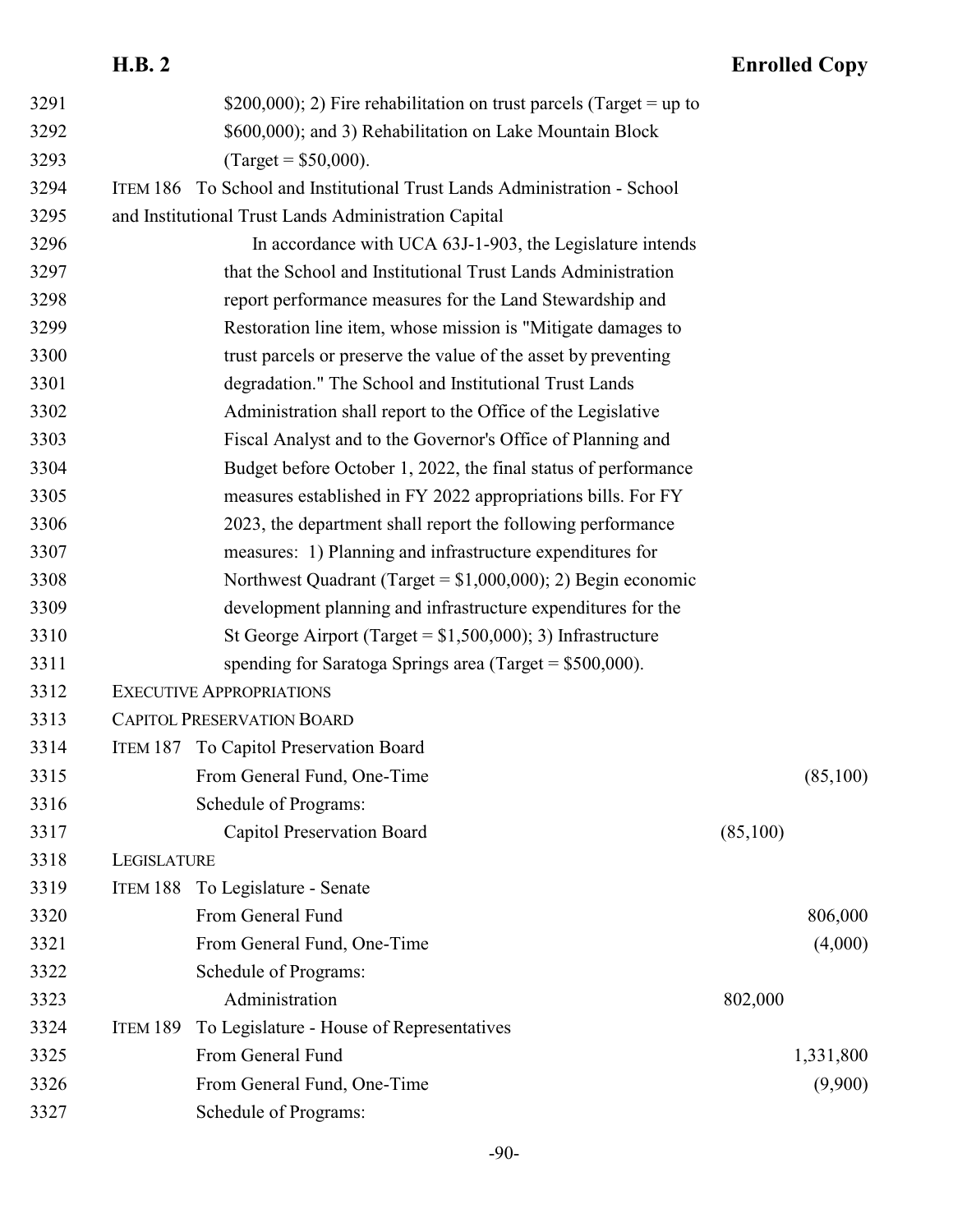| 3328 |                  | Administration                                                                 | 1,321,900  |            |
|------|------------------|--------------------------------------------------------------------------------|------------|------------|
| 3329 | ITEM 190         | To Legislature - Office of Legislative Research and General                    |            |            |
| 3330 | Counsel          |                                                                                |            |            |
| 3331 |                  | From General Fund                                                              |            | 333,000    |
| 3332 |                  | Schedule of Programs:                                                          |            |            |
| 3333 |                  | Administration                                                                 | 333,000    |            |
| 3334 | ITEM 191         | To Legislature - Legislative Services                                          |            |            |
| 3335 |                  | From General Fund                                                              |            | 385,000    |
| 3336 |                  | From General Fund, One-Time                                                    |            | 855,000    |
| 3337 |                  | Schedule of Programs:                                                          |            |            |
| 3338 |                  | Administration                                                                 | 100,000    |            |
| 3339 |                  | <b>Information Technology</b>                                                  | 1,140,000  |            |
| 3340 |                  | <b>UTAH NATIONAL GUARD</b>                                                     |            |            |
| 3341 | <b>ITEM 192</b>  | To Utah National Guard                                                         |            |            |
| 3342 |                  | From General Fund                                                              |            | 171,600    |
| 3343 |                  | From General Fund, One-Time                                                    |            | 100,000    |
| 3344 |                  | From General Fund Restricted - West Traverse Sentinel Landscape Fund, One-Time |            |            |
| 3345 |                  |                                                                                |            | 18,650,000 |
| 3346 |                  | Schedule of Programs:                                                          |            |            |
| 3347 |                  | Administration                                                                 | 71,600     |            |
| 3348 |                  | <b>Operations and Maintenance</b>                                              | 200,000    |            |
| 3349 |                  | West Traverse Sentinel Landscape                                               | 1,650,000  |            |
| 3350 |                  | Fort Douglas Relocation                                                        | 17,000,000 |            |
| 3351 |                  | The Legislature intends that the one-time restricted fund                      |            |            |
| 3352 |                  | appropriation of \$17,000,000 in this item be used by the Utah                 |            |            |
| 3353 |                  | National Guard in cooperation with the University of Utah to                   |            |            |
| 3354 |                  | acquire land near Camp Williams for purposes of: (1)                           |            |            |
| 3355 |                  | preserving the acquired land consistent with Title 39, Chapter                 |            |            |
| 3356 |                  | 10, West Traverse Sentinel Landscape Act; and (2) relocating                   |            |            |
| 3357 |                  | the Army Reserve campus from the Stephen A. Douglas                            |            |            |
| 3358 |                  | Reserve Center to the acquired land.                                           |            |            |
| 3359 |                  | <b>DEPARTMENT OF VETERANS AND MILITARY AFFAIRS</b>                             |            |            |
| 3360 |                  | ITEM 193 To Department of Veterans and Military Affairs - Veterans and         |            |            |
| 3361 | Military Affairs |                                                                                |            |            |
| 3362 |                  | From General Fund                                                              |            | 175,000    |
| 3363 |                  | From General Fund, One-Time                                                    |            | 450,000    |
| 3364 |                  | From Dedicated Credits Revenue                                                 |            | 39,400     |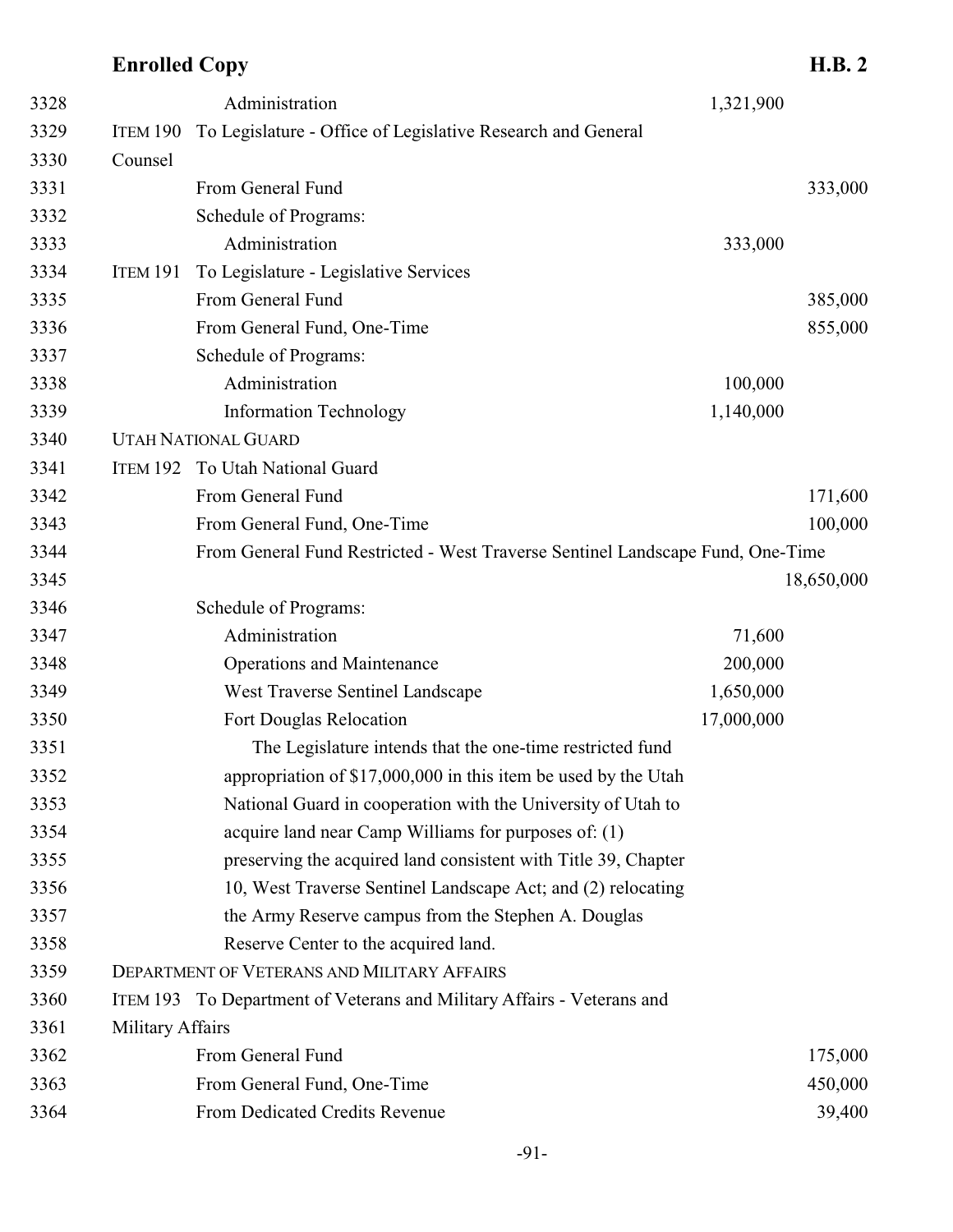|      | <b>H.B. 2</b>                                                                                    | <b>Enrolled Copy</b> |
|------|--------------------------------------------------------------------------------------------------|----------------------|
| 3365 | Schedule of Programs:                                                                            |                      |
| 3366 | Administration                                                                                   | 100,000              |
| 3367 | Cemetery                                                                                         | 460,700              |
| 3368 | <b>Outreach Services</b>                                                                         | 103,700              |
| 3369 | To Department of Veterans and Military Affairs - DVMA Pass<br><b>ITEM 194</b>                    |                      |
| 3370 | Through                                                                                          |                      |
| 3371 | From General Fund                                                                                | (187,500)            |
| 3372 | From General Fund, One-Time                                                                      | 500,000              |
| 3373 | From Education Fund                                                                              | 200,000              |
| 3374 | From Education Fund, One-Time                                                                    | 500,000              |
| 3375 | Schedule of Programs:                                                                            |                      |
| 3376 | <b>DVMA Pass Through</b>                                                                         | 1,012,500            |
| 3377 | Subsection 1(b). <b>Expendable Funds and Accounts.</b> The Legislature has reviewed the          |                      |
| 3378 | following expendable funds. The Legislature authorizes the State Division of Finance to transfer |                      |
| 3379 | amounts between funds and accounts as indicated. Outlays and expenditures from the funds or      |                      |
| 3380 | accounts to which the money is transferred may be made without further legislative action, in    |                      |
| 3381 | accordance with statutory provisions relating to the funds or accounts.                          |                      |
| 3382 | <b>SOCIAL SERVICES</b>                                                                           |                      |
| 3383 | <b>DEPARTMENT OF WORKFORCE SERVICES</b>                                                          |                      |
| 3384 | ITEM 195 To Department of Workforce Services - Olene Walker Low                                  |                      |
| 3385 | Income Housing                                                                                   |                      |
| 3386 | From General Fund, One-Time                                                                      | 20,000,000           |
| 3387 | From Federal Funds                                                                               | 200,000              |
| 3388 | Schedule of Programs:                                                                            |                      |
| 3389 | Olene Walker Low Income Housing                                                                  | 20,200,000           |
| 3390 | NATURAL RESOURCES, AGRICULTURE, AND ENVIRONMENTAL QUALITY                                        |                      |
| 3391 | DEPARTMENT OF ENVIRONMENTAL QUALITY                                                              |                      |
| 3392 | ITEM 196 To Department of Environmental Quality - Waste Tire Recycling                           |                      |
| 3393 | Fund                                                                                             |                      |
| 3394 | In accordance with UCA 63J-1-903, the Legislature intends                                        |                      |
| 3395 | that the Department of Environmental Quality report                                              |                      |
| 3396 | performance measures for the Waste Tire Recycling Fund,                                          |                      |
| 3397 | funding shall be used "For partial reimbursement of the costs of                                 |                      |
| 3398 | transporting, processing, recycling, or disposing of waste tires                                 |                      |
| 3399 | and payment of administrative costs of local health departments                                  |                      |
| 3400 | or costs of the Department of Environmental Quality in                                           |                      |
| 3401 | administering and enforcing this fund." The Department of                                        |                      |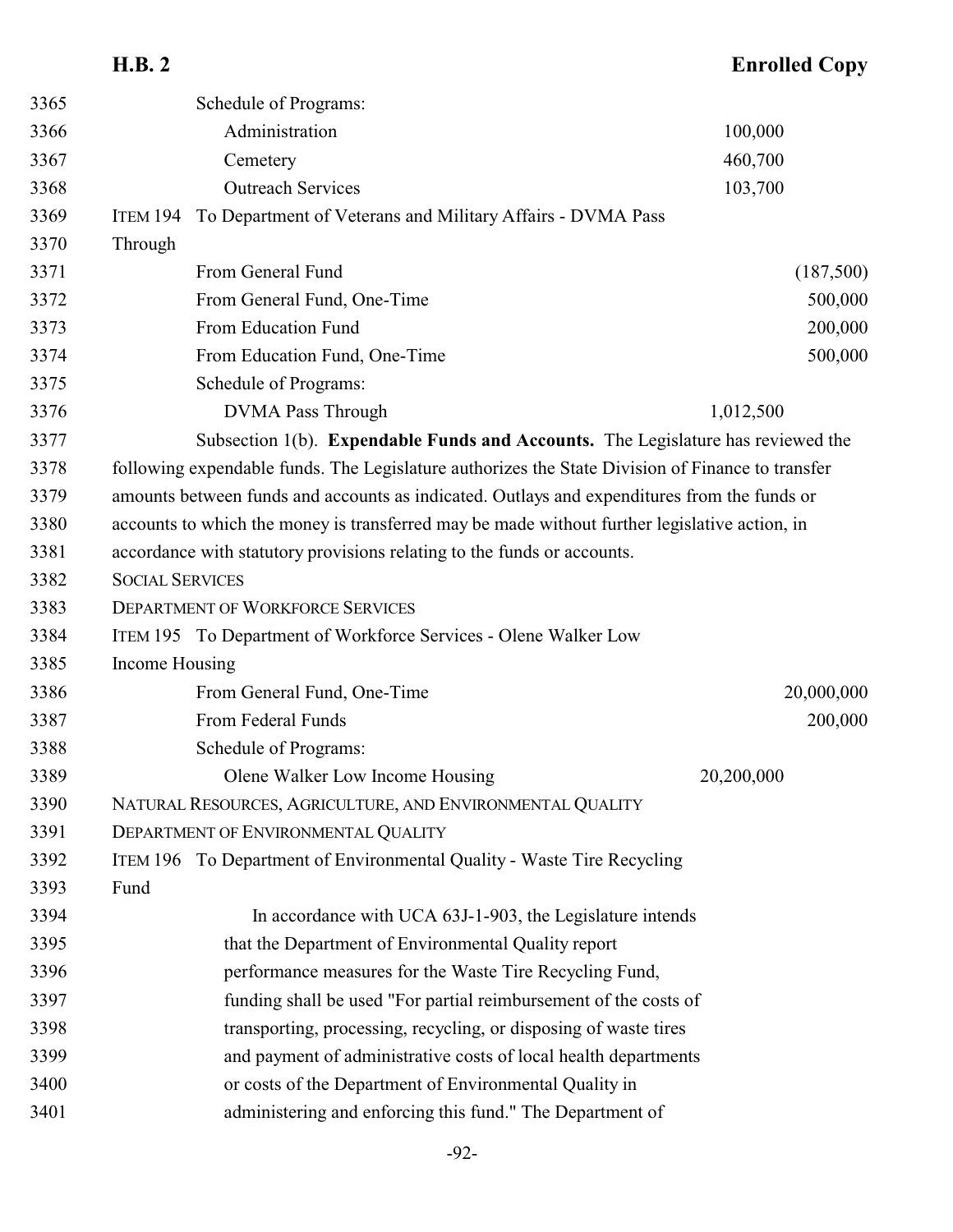| 3402 | Environmental Quality shall report to the Office of the                                               |  |
|------|-------------------------------------------------------------------------------------------------------|--|
| 3403 | Legislative Fiscal Analyst and to the Governor's Office of                                            |  |
| 3404 | Planning and Budget before October 1, 2022, the final status of                                       |  |
| 3405 | performance measures established in FY 2022 appropriations                                            |  |
| 3406 | bills. For FY 2023, the department shall report the following                                         |  |
| 3407 | performance measures: 1) Number of Waste Tires Cleaned-Up                                             |  |
| 3408 | (Target = $50,000$ ).                                                                                 |  |
| 3409 | <b>DEPARTMENT OF NATURAL RESOURCES</b>                                                                |  |
| 3410 | ITEM 197 To Department of Natural Resources - Wildland Fire Suppression                               |  |
| 3411 | Fund                                                                                                  |  |
| 3412 | From General Fund, One-Time<br>(1,000,000)                                                            |  |
| 3413 | Schedule of Programs:                                                                                 |  |
| 3414 | (1,000,000)<br>Wildland Fire Suppression Fund                                                         |  |
| 3415 | In accordance with UCA 63J-1-903, the Legislature intends                                             |  |
| 3416 | that the Department of Natural Resources report performance                                           |  |
| 3417 | measures for the Wildland Fire Suppression Fund line item,                                            |  |
| 3418 | managed by the Division of Forestry, Fire, and State Lands,                                           |  |
| 3419 | whose mission is "to manage, sustain, and strengthen Utah's                                           |  |
| 3420 | forests, range lands, sovereign lands and watersheds for its                                          |  |
| 3421 | citizens and visitors." The department shall report to the Office                                     |  |
| 3422 | of the Legislative Fiscal Analyst and to the Governor's Office                                        |  |
| 3423 | of Planning and Budget before October 1, 2022, the final status                                       |  |
| 3424 | of performance measures established in FY 2022                                                        |  |
| 3425 | appropriations bills. For FY 2023, the department shall report                                        |  |
| 3426 | the following performance measures: 1) Non-federal wildland                                           |  |
| 3427 | fire acres burned (Target = $59,770$ ), 2) Human-caused wildfire                                      |  |
| 3428 | rate (Target = $50\%$ ), and 3) Number of counties and                                                |  |
| 3429 | municipalities participating with the Utah Cooperative Wildfire                                       |  |
| 3430 | system (Target $=$ all 29 counties, and an annual year- over                                          |  |
| 3431 | increase in the number of participating municipalities).                                              |  |
| 3432 | Subsection 1(c). Business-like Activities. The Legislature has reviewed the following                 |  |
| 3433 | proprietary funds. Under the terms and conditions of Utah Code 63J-1-410, for any included Internal   |  |
| 3434 | Service Fund, the Legislature approves budgets, full-time permanent positions, and capital            |  |
| 3435 | acquisition amounts as indicated, and appropriates to the funds, as indicated, estimated revenue from |  |
| 3436 | rates, fees, and other charges. The Legislature authorizes the State Division of Finance to transfer  |  |
| 3437 | amounts between funds and accounts as indicated.                                                      |  |
| 3438 | EXECUTIVE OFFICES AND CRIMINAL JUSTICE                                                                |  |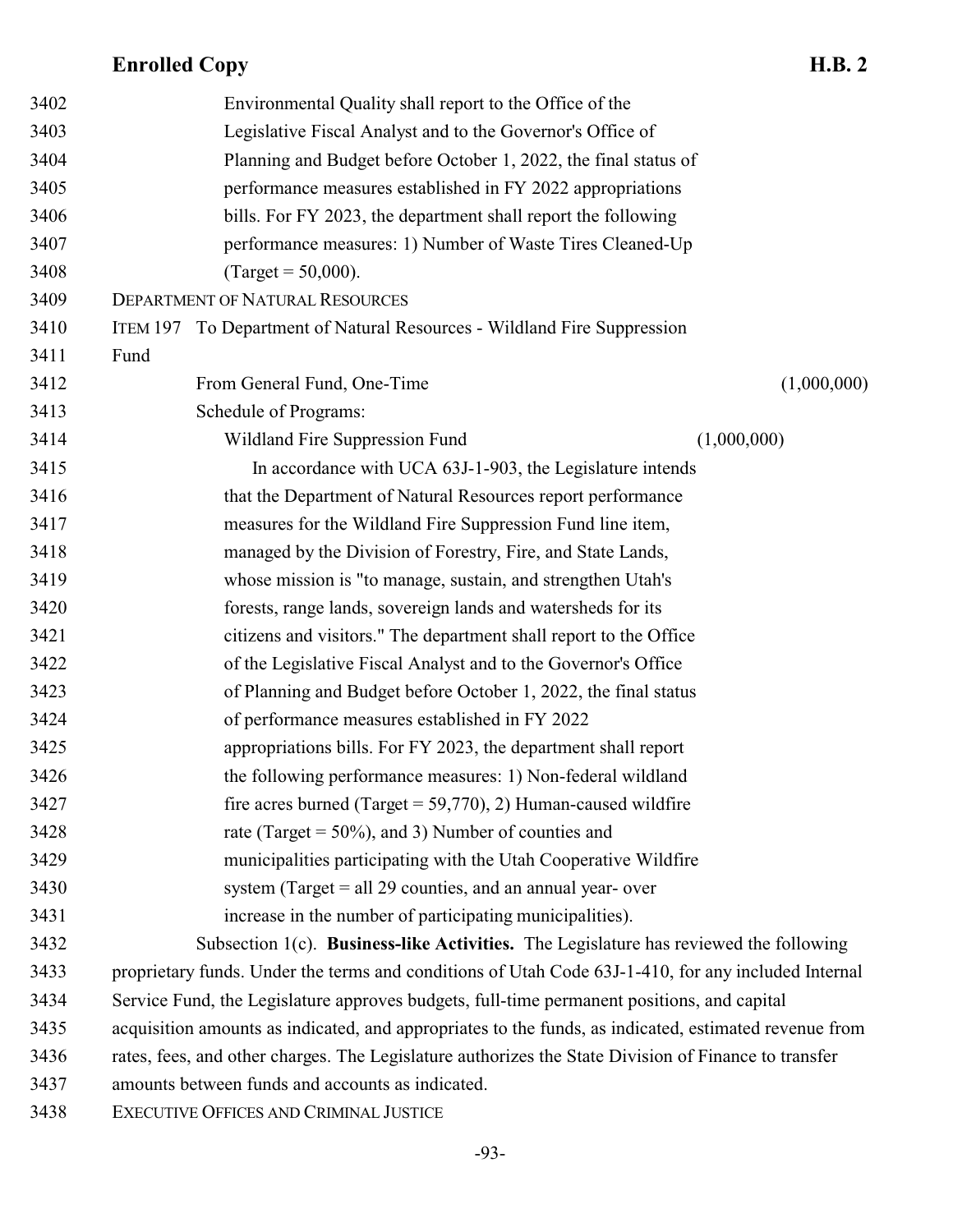| (227,200) |
|-----------|
| 156,000   |
|           |
|           |
|           |
|           |
|           |
|           |
|           |
|           |
|           |
|           |
|           |
|           |
|           |
|           |
|           |
|           |
|           |
|           |
|           |
|           |
|           |
|           |
|           |
|           |
|           |
|           |
|           |
|           |
|           |
|           |
|           |
|           |
|           |
|           |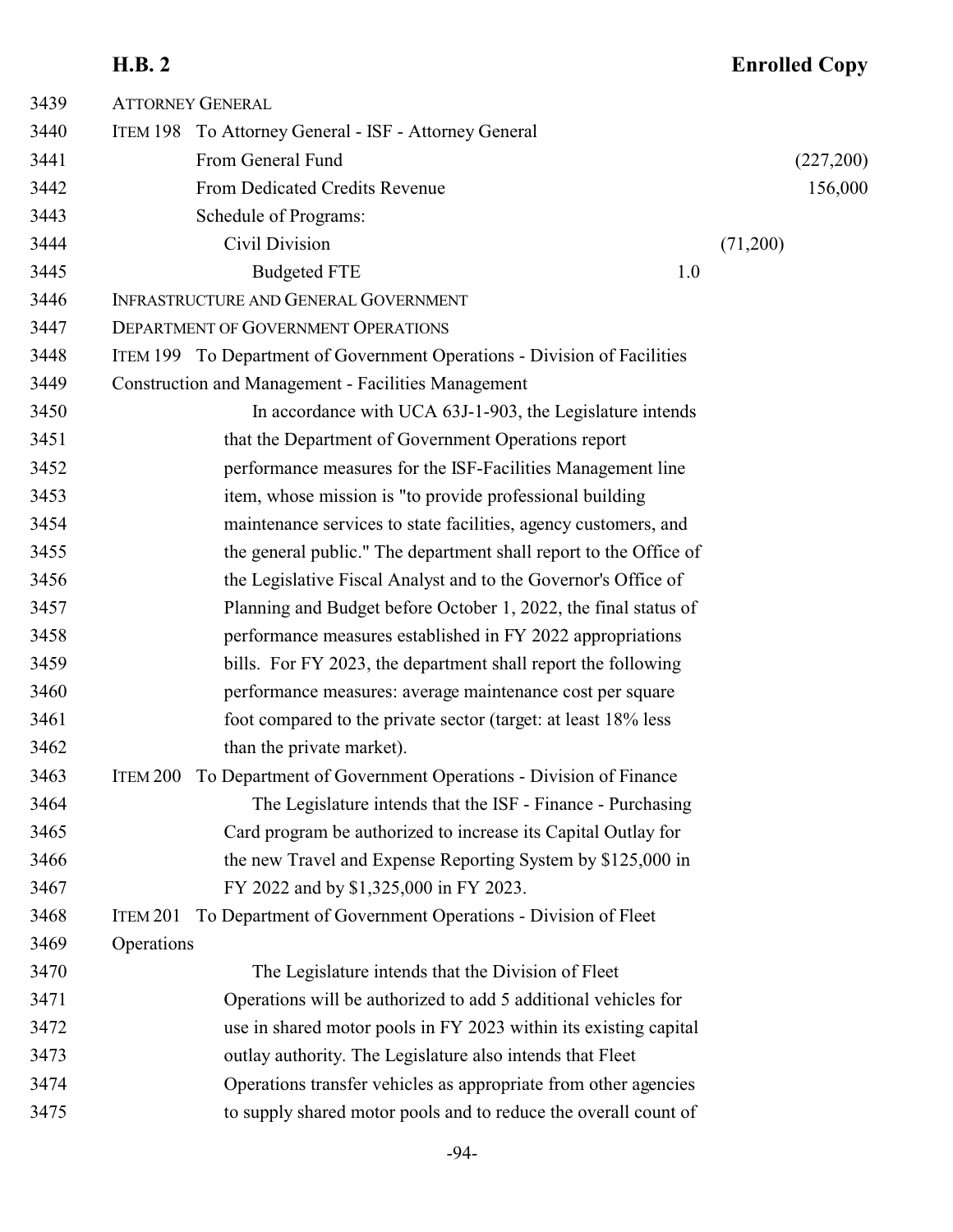| 3476 |                 | the state fleet. In authorizing capital outlay for Fleet          |           |           |
|------|-----------------|-------------------------------------------------------------------|-----------|-----------|
| 3477 |                 | Operations, the Legislature intends that Fleet Operations         |           |           |
| 3478 |                 | purchase electric and plug-in hybrid vehicles whenever            |           |           |
| 3479 |                 | prudent.                                                          |           |           |
| 3480 |                 | In accordance with UCA 63J-1-903, the Legislature intends         |           |           |
| 3481 |                 | that the Department of Government Operations report               |           |           |
| 3482 |                 | performance measures for the Fleet Operations line item,          |           |           |
| 3483 |                 | whose mission is "emphasizing customer service, provide safe,     |           |           |
| 3484 |                 | efficient, dependable, and responsible transportation options."   |           |           |
| 3485 |                 | The department shall report to the Office of the Legislative      |           |           |
| 3486 |                 | Fiscal Analyst and to the Governor's Office of Planning and       |           |           |
| 3487 |                 | Budget before October 1, 2022, the final status of performance    |           |           |
| 3488 |                 | measures established in FY 2022 appropriations bills. For FY      |           |           |
| 3489 |                 | 2023, the department shall report the following performance       |           |           |
| 3490 |                 | measures: 1) improve EPA emission standard certification level    |           |           |
| 3491 |                 | for the State's light duty fleet in non-attainment areas (target: |           |           |
| 3492 |                 | reduce average fleet emission by 1 mg/mile annually); 2)          |           |           |
| 3493 |                 | maintain the financial solvency of the Division of Fleet          |           |           |
| 3494 |                 | Operations (target: 30% or less of the allowable debt); and 3)    |           |           |
| 3495 |                 | audit agency customers' mobility options and develop              |           |           |
| 3496 |                 | improvement plans for audited agencies (target: at least 4        |           |           |
| 3497 |                 | annually).                                                        |           |           |
| 3498 | ITEM 202        | To Department of Government Operations - Division of              |           |           |
| 3499 |                 | Purchasing and General Services                                   |           |           |
| 3500 |                 | From General Services - Cooperative Contract Mgmt, One-Time       |           | (500,000) |
| 3501 |                 | Schedule of Programs:                                             |           |           |
| 3502 |                 | ISF - Cooperative Contracting                                     | (500,000) |           |
| 3503 | <b>ITEM 203</b> | To Department of Government Operations - Risk Management          |           |           |
| 3504 |                 | From Closing Fund Balance                                         |           | 3,000,000 |
| 3505 |                 | Schedule of Programs:                                             |           |           |
| 3506 |                 | <b>Risk Management - Property</b>                                 | 3,000,000 |           |
| 3507 |                 | In accordance with UCA 63J-1-903, the Legislature intends         |           |           |
| 3508 |                 | that the Department of Government Operations report               |           |           |
| 3509 |                 | performance measures for the Risk Management line item,           |           |           |
| 3510 |                 | whose mission is "to insure, restore and protect State resources  |           |           |
| 3511 |                 | through innovation and collaboration." The department shall       |           |           |
| 3512 |                 | report to the Office of the Legislative Fiscal Analyst and to the |           |           |
|      |                 |                                                                   |           |           |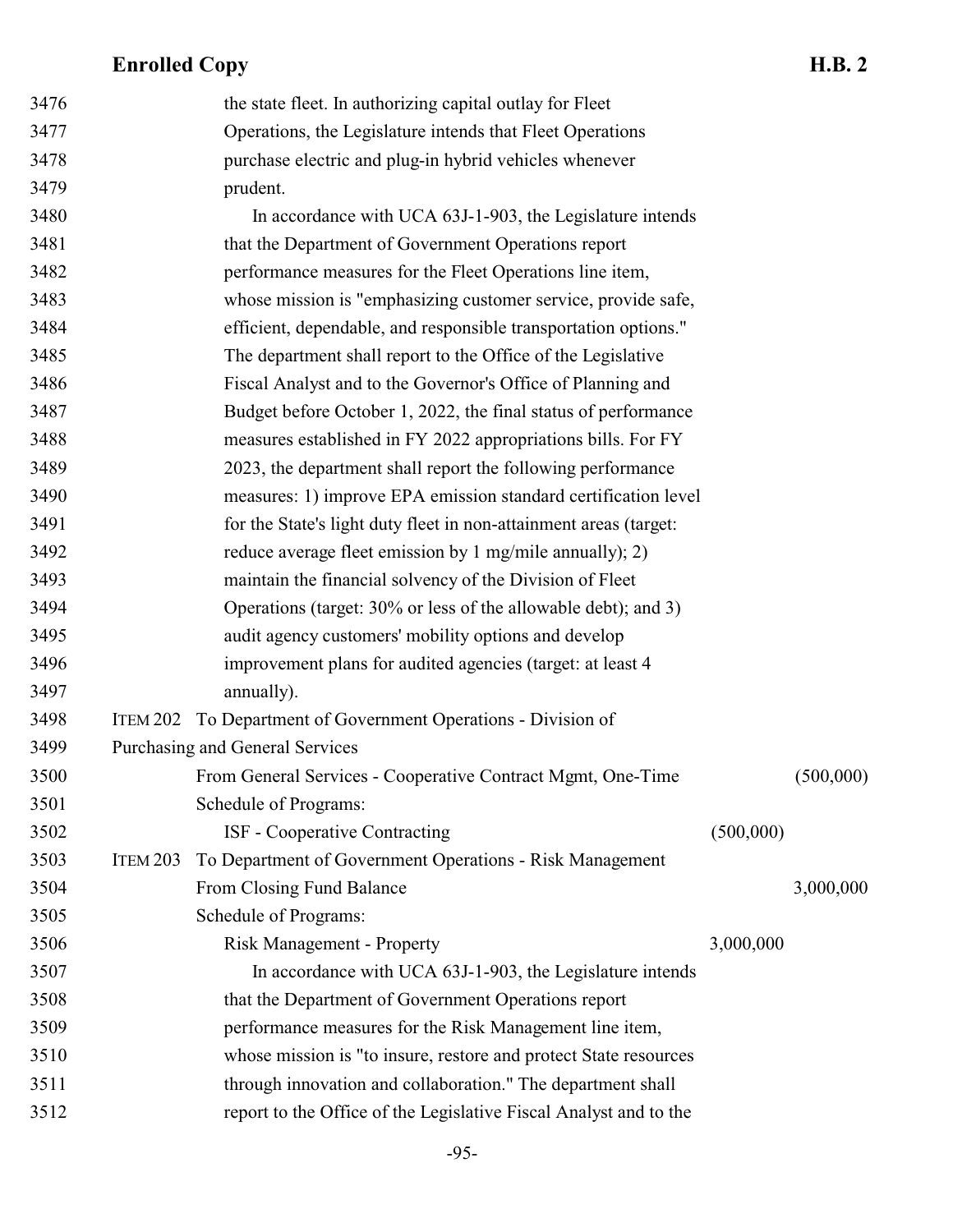| 3513 |                 | Governor's Office of Planning and Budget before October 1,          |         |         |
|------|-----------------|---------------------------------------------------------------------|---------|---------|
| 3514 |                 | 2022, the final status of performance measures established in       |         |         |
| 3515 |                 | FY 2022 appropriations bills. For FY 2023, the department           |         |         |
| 3516 |                 | shall report the following performance measures: 1) follow up       |         |         |
| 3517 |                 | on life safety findings on onsite inspections (target: 100%); 2)    |         |         |
| 3518 |                 | annual independent claims management audit (target: 97%);           |         |         |
| 3519 |                 | and 3) ensure liability fund reserves are actuarially and           |         |         |
| 3520 |                 | economically sound (baseline: 90.57%; target: 100% of the           |         |         |
| 3521 |                 | actuary's recommendation).                                          |         |         |
| 3522 | ITEM 204        | To Department of Government Operations - Enterprise Technology      |         |         |
| 3523 | Division        |                                                                     |         |         |
| 3524 |                 | From General Fund                                                   |         | 261,000 |
| 3525 |                 | From General Fund, One-Time                                         |         | 500,000 |
| 3526 |                 | Schedule of Programs:                                               |         |         |
| 3527 |                 | ISF - Integrated Technology Division                                | 761,000 |         |
| 3528 |                 | In accordance with UCA 63J-1-903, the Legislature intends           |         |         |
| 3529 |                 | that the Department of Government Operations report                 |         |         |
| 3530 |                 | performance measures for the DTS Enterprise Technology -            |         |         |
| 3531 |                 | ISF line item, whose mission is "to provide innovative, secure,     |         |         |
| 3532 |                 | and cost-effective technology solutions that are convenient and     |         |         |
| 3533 |                 | empower our partner agencies to better serve the residents of       |         |         |
| 3534 |                 | Utah." The department shall report to the Office of the             |         |         |
| 3535 |                 | Legislative Fiscal Analyst and to the Governor's Office of          |         |         |
| 3536 |                 | Planning and Budget before October 1, 2022, the final status of     |         |         |
| 3537 |                 | performance measures established in FY 2022 appropriations          |         |         |
| 3538 |                 | bills. For FY 2023, the department shall report the following       |         |         |
| 3539 |                 | performance measures: 1) customer satisfaction - measure            |         |         |
| 3540 |                 | customers' experiences and satisfaction with IT services (target:   |         |         |
| 3541 |                 | an average of at least 4.5 out of 5); 2) application availability - |         |         |
| 3542 |                 | monitor DTS performance and availability of key agency              |         |         |
| 3543 |                 | business applications/systems (target: at least 99%); and 3)        |         |         |
| 3544 |                 | competitive rates - ensure all DTS rates are market competitive     |         |         |
| 3545 |                 | or better (target: $100\%$ ).                                       |         |         |
| 3546 | <b>ITEM 205</b> | To Department of Government Operations - Human Resources            |         |         |
| 3547 |                 | <b>Internal Service Fund</b>                                        |         |         |
| 3548 |                 | From General Fund                                                   |         | 684,000 |
| 3549 |                 | Schedule of Programs:                                               |         |         |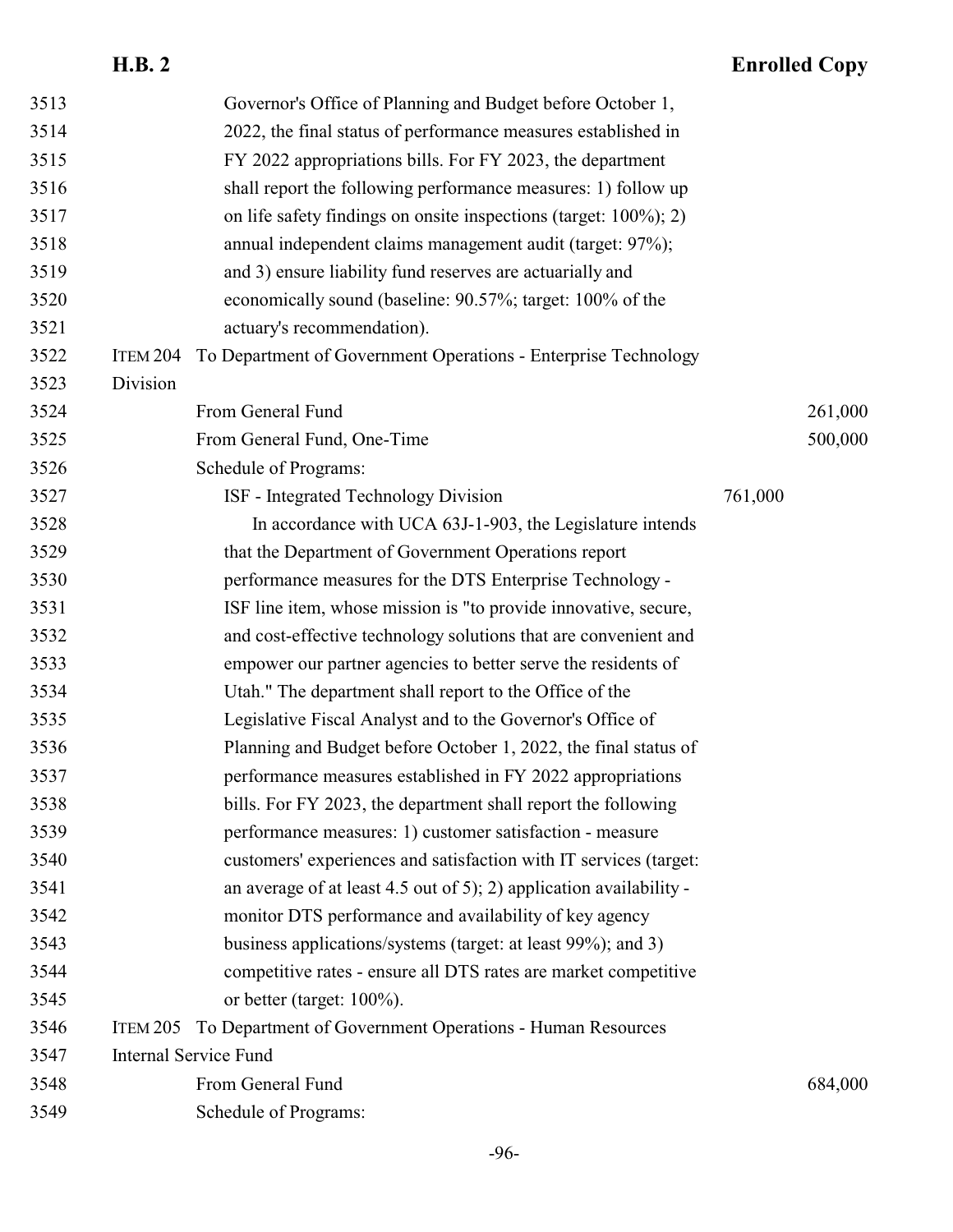| 3550 | Administration                                                      | 684,000 |
|------|---------------------------------------------------------------------|---------|
| 3551 | <b>Budgeted FTE</b><br>6.0                                          |         |
| 3552 | In accordance with UCA 63J-1-903, the Legislature intends           |         |
| 3553 | that the Department of Government Operations report                 |         |
| 3554 | performance measures for the Human Resources line item,             |         |
| 3555 | whose mission is "to create excellent human capital strategies,     |         |
| 3556 | and attract and utilize human resources to effectively meet         |         |
| 3557 | mission requirements with ever-increasing efficiency and the        |         |
| 3558 | highest degree of integrity." The department shall report to the    |         |
| 3559 | Office of the Legislative Fiscal Analyst and to the Governor's      |         |
| 3560 | Office of Planning and Budget before October 1, 2022, the           |         |
| 3561 | final status of performance measures established in FY 2022         |         |
| 3562 | appropriations bills. For FY 2023, the department shall report      |         |
| 3563 | the following performance measures: 1) the ratio of DHRM            |         |
| 3564 | staff to agency staff (target: $60\%$ ); 2) the amount of operating |         |
| 3565 | expenses held in reserve (target: 25 days); and 3) the latest       |         |
| 3566 | satisfaction survey results (target: above 91%).                    |         |
| 3567 | <b>SOCIAL SERVICES</b>                                              |         |
| 3568 | <b>DEPARTMENT OF WORKFORCE SERVICES</b>                             |         |
| 3569 | ITEM 206 To Department of Workforce Services - State Small Business |         |
| 3570 | Credit Initiative Program Fund                                      |         |
| 3571 | The Legislature intends that, with the passage of H.B. 17,          |         |
| 3572 | "State Small Business Credit Initiative" and the transfer of the    |         |
| 3573 | State Small Business Credit Initiative Program Fund from the        |         |
| 3574 | Department of Workforce Services to the Governor's Office of        |         |
| 3575 | Economic Opportunity, the fees associated with the Fund as          |         |
| 3576 | listed in H.B. 8, "State Agency Fees and Internal Service Fund      |         |
| 3577 | Rate Authorization and Appropriations," under the Department        |         |
| 3578 | of Workforce Services, State Small Business Credit Initiative       |         |
| 3579 | Program Fund, and the related revenue collection authority also     |         |
| 3580 | be transferred to the Governor's Office of Economic                 |         |
| 3581 | Opportunity.                                                        |         |
| 3582 | To Department of Workforce Services - Unemployment<br>ITEM 207      |         |
| 3583 | <b>Compensation Fund</b>                                            |         |
| 3584 | From Federal Funds                                                  | 306,300 |
| 3585 | Schedule of Programs:                                               |         |
| 3586 | <b>Unemployment Compensation Fund</b>                               | 306,300 |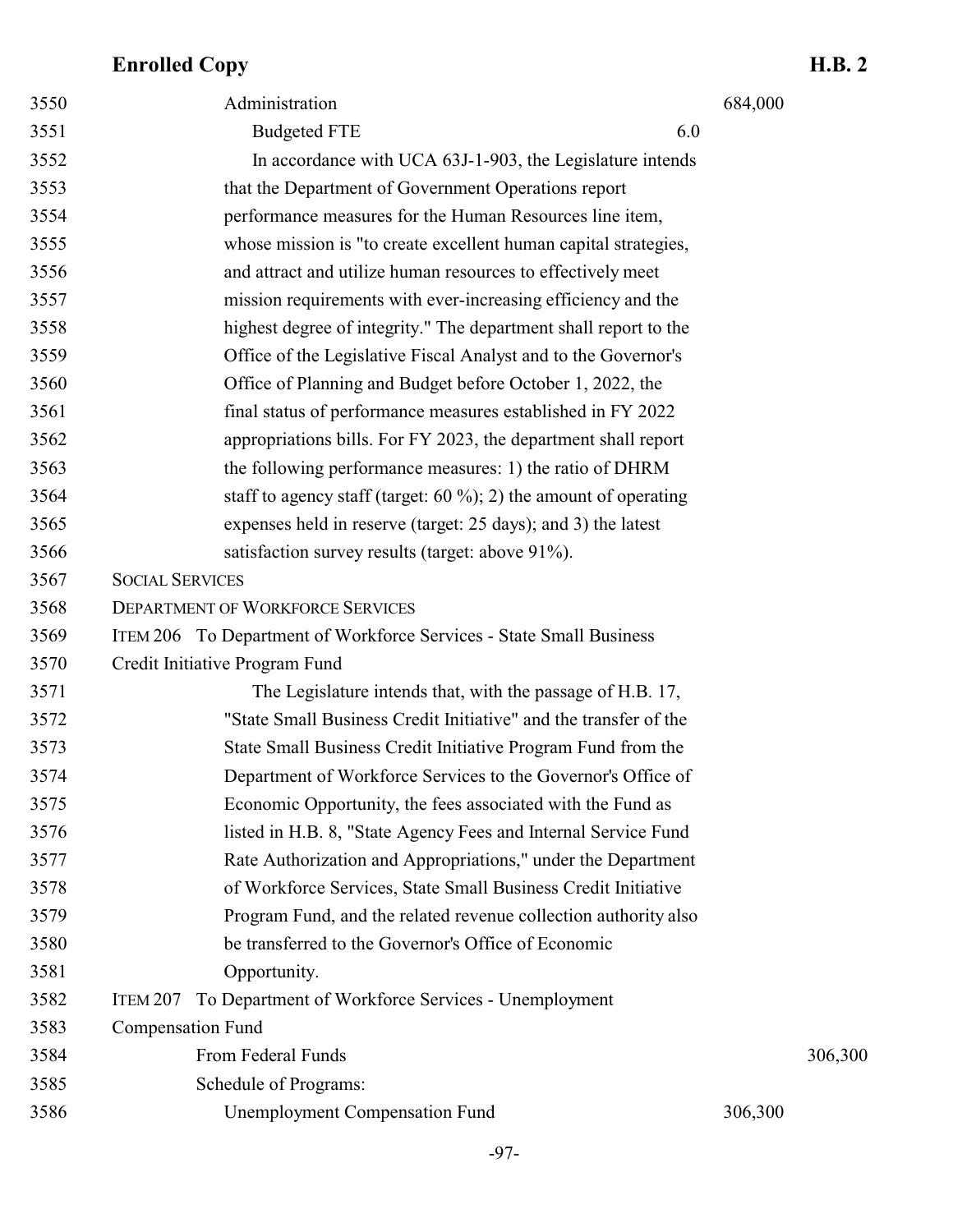| 3587 | <b>DEPARTMENT OF HEALTH AND HUMAN SERVICES</b>                           |             |
|------|--------------------------------------------------------------------------|-------------|
| 3588 | ITEM 208 To Department of Health and Human Services - Qualified Patient  |             |
| 3589 | <b>Enterprise Fund</b>                                                   |             |
| 3590 | From General Fund, One-Time                                              | 538,000     |
| 3591 | From Beginning Fund Balance                                              | (1,000,000) |
| 3592 | From Closing Fund Balance                                                | 1,700,000   |
| 3593 | Schedule of Programs:                                                    |             |
| 3594 | Qualified Patient Enterprise Fund                                        | 1,238,000   |
| 3595 | NATURAL RESOURCES, AGRICULTURE, AND ENVIRONMENTAL QUALITY                |             |
| 3596 | DEPARTMENT OF AGRICULTURE AND FOOD                                       |             |
| 3597 | ITEM 209 To Department of Agriculture and Food - Agriculture Loan        |             |
| 3598 | Programs                                                                 |             |
| 3599 | In accordance with UCA 63J-1-903, the Legislature intends                |             |
| 3600 | that the Department of Agriculture and Food report                       |             |
| 3601 | performance measures for the Agricultural Loan Programs line             |             |
| 3602 | item, whose mission is "Serve and deliver financial services to          |             |
| 3603 | our agricultural clients and partners through delivery of                |             |
| 3604 | effective customer service and efficiency with good ethics and           |             |
| 3605 | fiscal responsibility." The department shall report to the Office        |             |
| 3606 | of the Legislative Fiscal Analyst and to the Governor's Office           |             |
| 3607 | of Planning and Budget before October 1, 2022, the final status          |             |
| 3608 | of performance measures established in FY 2022                           |             |
| 3609 | appropriations bills. For FY 2023, the department shall report           |             |
| 3610 | the following performance measures: 1) Keep UDAF                         |             |
| 3611 | Agriculture Loan default rate lower than average bank default            |             |
| 3612 | rates of 3% per fiscal year (Target = $2\%$ or less); 2) Receive         |             |
| 3613 | unanimous commission approval for every approved loan                    |             |
| 3614 | (Target = $100\%$ ); and 3) Receive commission approval within           |             |
| 3615 | 3 weeks of application completion (Target = $100\%$ ).                   |             |
| 3616 | To Department of Agriculture and Food - Qualified Production<br>ITEM 210 |             |
| 3617 | <b>Enterprise Fund</b>                                                   |             |
| 3618 | In accordance with UCA 63J-1-903, the Legislature intends                |             |
| 3619 | that the Department of Agriculture and Food report                       |             |
| 3620 | performance measures for the Medical Cannabis line item,                 |             |
| 3621 | whose mission is "Ensure and facilitate an efficient,                    |             |
| 3622 | responsible, and legal medical marijuana industry to give                |             |
| 3623 | patients a safe and affordable product." The department shall            |             |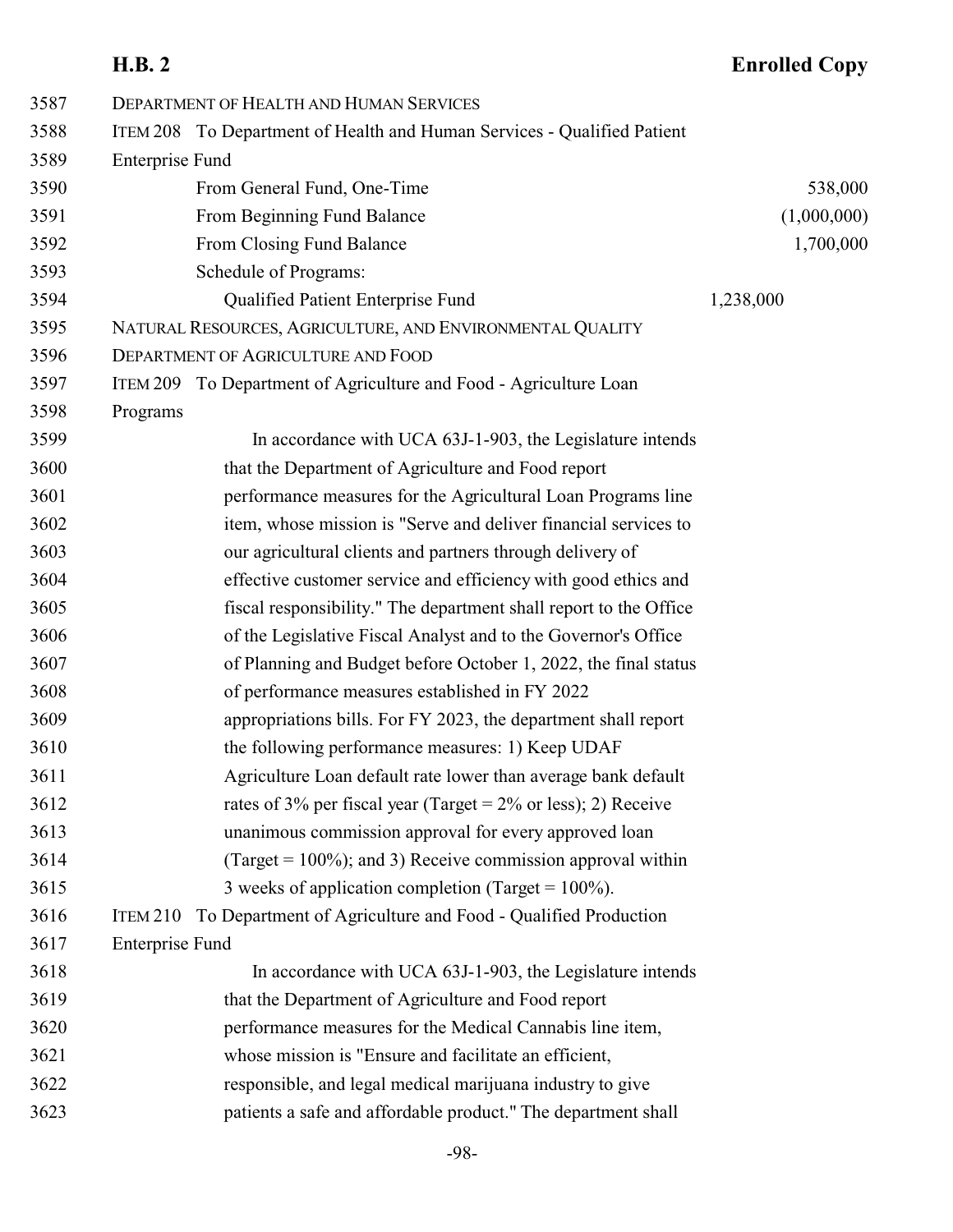| 3624 |          | report to the Office of the Legislative Fiscal Analyst and to the    |            |
|------|----------|----------------------------------------------------------------------|------------|
| 3625 |          | Governor's Office of Planning and Budget before October 1,           |            |
| 3626 |          | 2022, the final status of performance measures established in        |            |
| 3627 |          | FY 2022 appropriations bills. For FY 2023, the department            |            |
| 3628 |          | shall report the following performance measures: 1) Inspect          |            |
| 3629 |          | Medical Cannabis Production Establishments to validate               |            |
| 3630 |          | compliance with state statute and rules (Target = $100\%$ of         |            |
| 3631 |          | licensees inspected twice a year), 2) Use sampling procedures        |            |
| 3632 |          | to ensure medical cannabis products are safe for consumption         |            |
| 3633 |          | (Target = $\leq$ 5% of inspected products violate safety standards), |            |
| 3634 |          | and 3) Support the Medical Cannabis industry in distributing         |            |
| 3635 |          | products to pharmacies by responding to Licensed Cannabis            |            |
| 3636 |          | Facility and Agent requests within 5 business days (Target $=$       |            |
| 3637 |          | 90% of responses within 5 business days).                            |            |
| 3638 |          | DEPARTMENT OF ENVIRONMENTAL QUALITY                                  |            |
| 3639 |          | ITEM 211 To Department of Environmental Quality - Water Development  |            |
| 3640 |          | Security Fund - Drinking Water                                       |            |
| 3641 |          | From Federal Funds, One-Time                                         | 59,060,000 |
| 3642 |          | Schedule of Programs:                                                |            |
| 3643 |          | Drinking Water                                                       | 59,060,000 |
| 3644 | ITEM 212 | To Department of Environmental Quality - Water Development           |            |
| 3645 |          | Security Fund - Water Quality                                        |            |
| 3646 |          | From Federal Funds, One-Time                                         | 16,200,000 |
| 3647 |          | Schedule of Programs:                                                |            |
| 3648 |          | <b>Water Quality</b>                                                 | 16,200,000 |
| 3649 |          | <b>DEPARTMENT OF NATURAL RESOURCES</b>                               |            |
| 3650 | ITEM 213 | To Department of Natural Resources - Internal Service Fund           |            |
| 3651 |          | In accordance with UCA 63J-1-903, the Legislature intends            |            |
| 3652 |          | that the Department of Natural Resources report performance          |            |
| 3653 |          | measures for the Cooperative Agreements line item, whose             |            |
| 3654 |          | mission is "to serve the people of Utah as trustee and guardian      |            |
| 3655 |          | of states wildlife." The department shall report to the Office of    |            |
| 3656 |          | the Legislative Fiscal Analyst and to the Governor's Office of       |            |
| 3657 |          | Planning and Budget before October 1, 2022, the final status of      |            |
| 3658 |          | performance measures established in FY 2022 appropriations           |            |
| 3659 |          | bills. For FY 2023, the department shall report the following        |            |
| 3660 |          | performance measures: 1) Aquatic Invasive Species                    |            |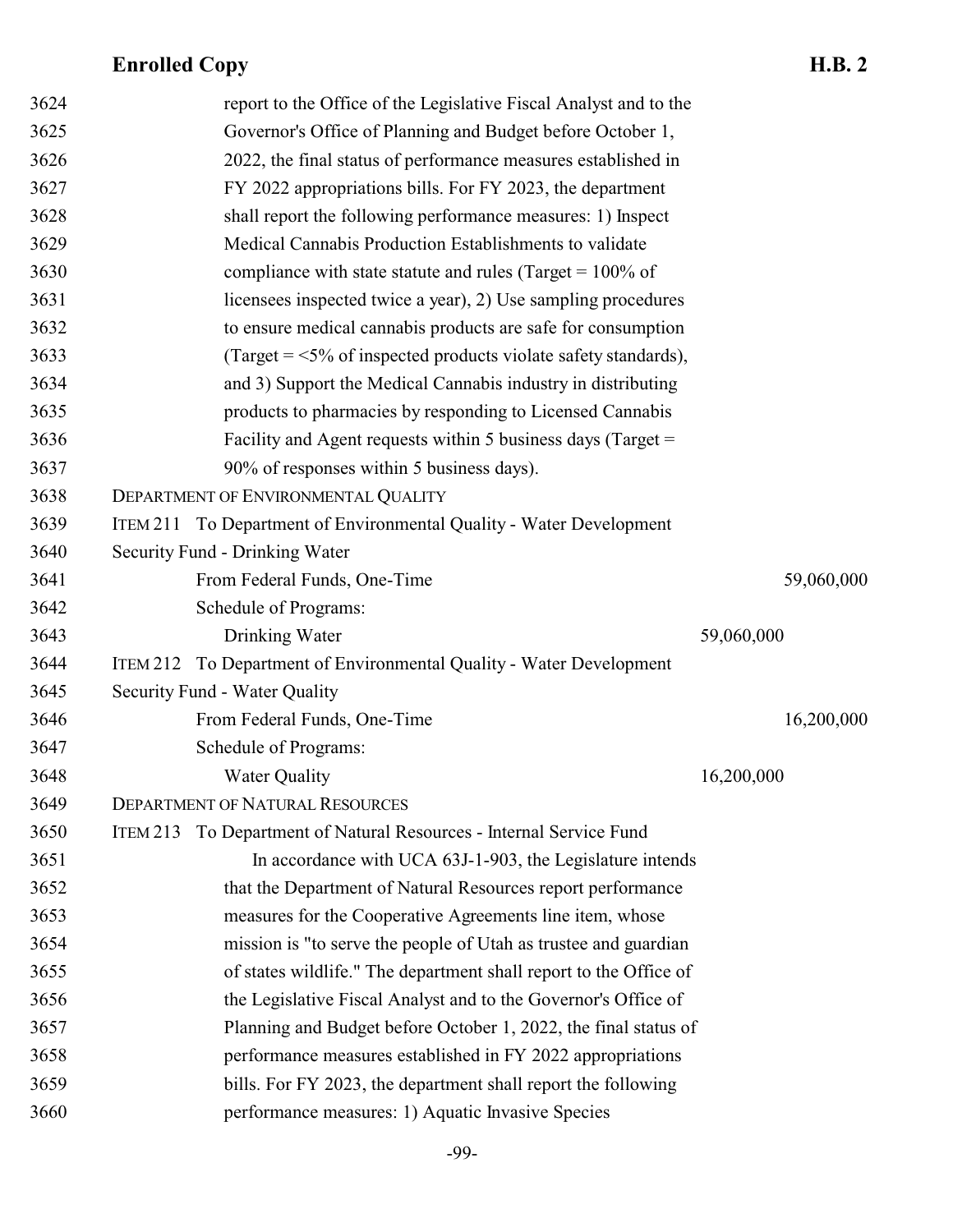|      | <b>H.B. 2</b>            |                                                                                                  | <b>Enrolled Copy</b> |
|------|--------------------------|--------------------------------------------------------------------------------------------------|----------------------|
| 3661 |                          | containment - number of public contacts and boat                                                 |                      |
| 3662 |                          | decontaminations (Targets = $400,000$ contacts and 10,000                                        |                      |
| 3663 |                          | decontaminations), 2) Number of new wildlife species listed                                      |                      |
| 3664 |                          | under the Endangered Species Act (Target = 0), and 3) Number                                     |                      |
| 3665 |                          | of habitat acres restored annually (Target = $180,000$ ).                                        |                      |
| 3666 |                          | ITEM 214 To Department of Natural Resources - Water Resources Revolving                          |                      |
| 3667 | <b>Construction Fund</b> |                                                                                                  |                      |
| 3668 |                          | In accordance with UCA 63J-1-903, the Legislature intends                                        |                      |
| 3669 |                          | that the Department of Natural Resources report performance                                      |                      |
| 3670 |                          | measures for the Water Resources Revolving Construction                                          |                      |
| 3671 |                          | Fund line item, whose mission is "to plan, conserve, develop                                     |                      |
| 3672 |                          | and protect Utahs water resources." The department shall report                                  |                      |
| 3673 |                          | to the Office of the Legislative Fiscal Analyst and to the                                       |                      |
| 3674 |                          | Governor's Office of Planning and Budget before October 1,                                       |                      |
| 3675 |                          | 2022, the final status of performance measures established in                                    |                      |
| 3676 |                          | FY 2022 appropriations bills. For FY 2023, the department                                        |                      |
| 3677 |                          | shall report the following performance measures: 1) Dam                                          |                      |
| 3678 |                          | Safety minimum standards upgrade projects funded per fiscal                                      |                      |
| 3679 |                          | year (Target = 2), 2) Percent of appropriated funding to be                                      |                      |
| 3680 |                          | spent on Dam Safety projects (Target = $100\%$ ), and 3)                                         |                      |
| 3681 |                          | Timeframe by which all state monitored high hazard dams will                                     |                      |
| 3682 |                          | be brought up to minimum safety standards (Target = year                                         |                      |
| 3683 |                          | 2084).                                                                                           |                      |
| 3684 |                          | Subsection 1(d). Restricted Fund and Account Transfers. The Legislature authorizes               |                      |
| 3685 |                          | the State Division of Finance to transfer the following amounts between the following funds or   |                      |
| 3686 |                          | accounts as indicated. Expenditures and outlays from the funds to which the money is transferred |                      |
| 3687 |                          | must be authorized by an appropriation.                                                          |                      |
| 3688 |                          | <b>EXECUTIVE OFFICES AND CRIMINAL JUSTICE</b>                                                    |                      |
| 3689 | <b>ITEM 215</b>          | To General Fund Restricted - Indigent Defense Resources Account                                  |                      |
| 3690 |                          | From General Fund                                                                                | 809,000              |
| 3691 |                          | From General Fund, One-Time                                                                      | 1,300,000            |
| 3692 |                          | Schedule of Programs:                                                                            |                      |
| 3693 |                          | General Fund Restricted - Indigent Defense Resources Account                                     |                      |
| 3694 |                          |                                                                                                  | 2,109,000            |
| 3695 | <b>ITEM 216</b>          | To Colorado River Authority of Utah Restricted Account                                           |                      |
| 3696 |                          | From General Fund                                                                                | 900,000              |
| 3697 |                          | From General Fund, One-Time                                                                      | 8,000,000            |
|      |                          |                                                                                                  |                      |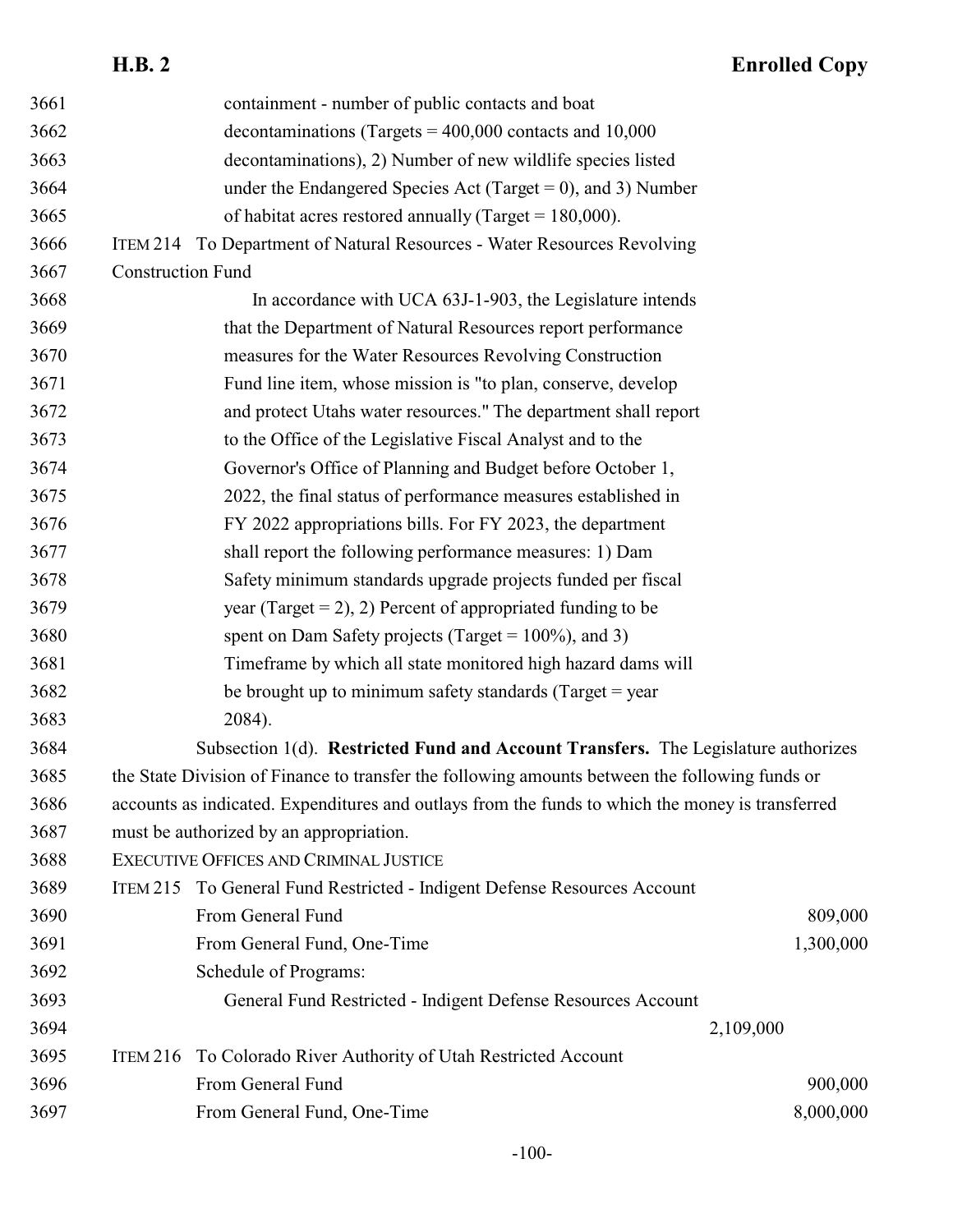| 3698 |                           | Schedule of Programs:                                                 |            |             |
|------|---------------------------|-----------------------------------------------------------------------|------------|-------------|
| 3699 |                           | Colorado River Authority Restricted Account                           | 8,900,000  |             |
| 3700 |                           | BUSINESS, ECONOMIC DEVELOPMENT, AND LABOR                             |            |             |
| 3701 |                           | ITEM 217 To General Fund Restricted - Native American Repatriation    |            |             |
| 3702 | <b>Restricted Account</b> |                                                                       |            |             |
| 3703 |                           | From General Fund                                                     |            | (10,000)    |
| 3704 |                           | Schedule of Programs:                                                 |            |             |
| 3705 |                           | General Fund Restricted - Native American Repatriation Restricted     |            |             |
| 3706 |                           | Account                                                               | (10,000)   |             |
| 3707 | <b>SOCIAL SERVICES</b>    |                                                                       |            |             |
| 3708 | ITEM 218                  | To Medicaid Expansion Fund                                            |            |             |
| 3709 |                           | From Dedicated Credits Revenue                                        |            | 8,349,100   |
| 3710 |                           | From Beginning Fund Balance                                           |            | 7,221,100   |
| 3711 |                           | From Closing Fund Balance                                             |            | (9,253,100) |
| 3712 |                           | Schedule of Programs:                                                 |            |             |
| 3713 |                           | Medicaid Expansion Fund                                               | 6,317,100  |             |
| 3714 | <b>ITEM 219</b>           | To Adult Autism Treatment Account                                     |            |             |
| 3715 |                           | From General Fund                                                     |            | 1,000,000   |
| 3716 |                           | Schedule of Programs:                                                 |            |             |
| 3717 |                           | <b>Adult Autism Treatment Account</b>                                 | 1,000,000  |             |
| 3718 |                           | NATURAL RESOURCES, AGRICULTURE, AND ENVIRONMENTAL QUALITY             |            |             |
| 3719 |                           | ITEM 220 To General Fund Restricted - Agriculture and Wildlife Damage |            |             |
| 3720 | <b>Prevention Account</b> |                                                                       |            |             |
| 3721 |                           | From General Fund                                                     |            | 100,000     |
| 3722 |                           | Schedule of Programs:                                                 |            |             |
| 3723 |                           | General Fund Restricted - Agriculture and Wildlife Damage Prevention  |            |             |
| 3724 |                           | Account                                                               | 100,000    |             |
| 3725 | <b>ITEM 221</b>           | To General Fund Restricted - Rangeland Improvement Account            |            |             |
| 3726 |                           | From General Fund, One-Time                                           |            | 1,000,000   |
| 3727 |                           | Schedule of Programs:                                                 |            |             |
| 3728 |                           | General Fund Restricted - Rangeland Improvement Account               |            |             |
| 3729 |                           |                                                                       | 1,000,000  |             |
| 3730 |                           | <b>EXECUTIVE APPROPRIATIONS</b>                                       |            |             |
| 3731 |                           | ITEM 222 To West Traverse Sentinel Landscape Fund                     |            |             |
| 3732 |                           | From General Fund, One-Time                                           |            | 18,650,000  |
| 3733 |                           | Schedule of Programs:                                                 |            |             |
| 3734 |                           | West Traverse Sentinel Landscape Fund                                 | 18,650,000 |             |
|      |                           |                                                                       |            |             |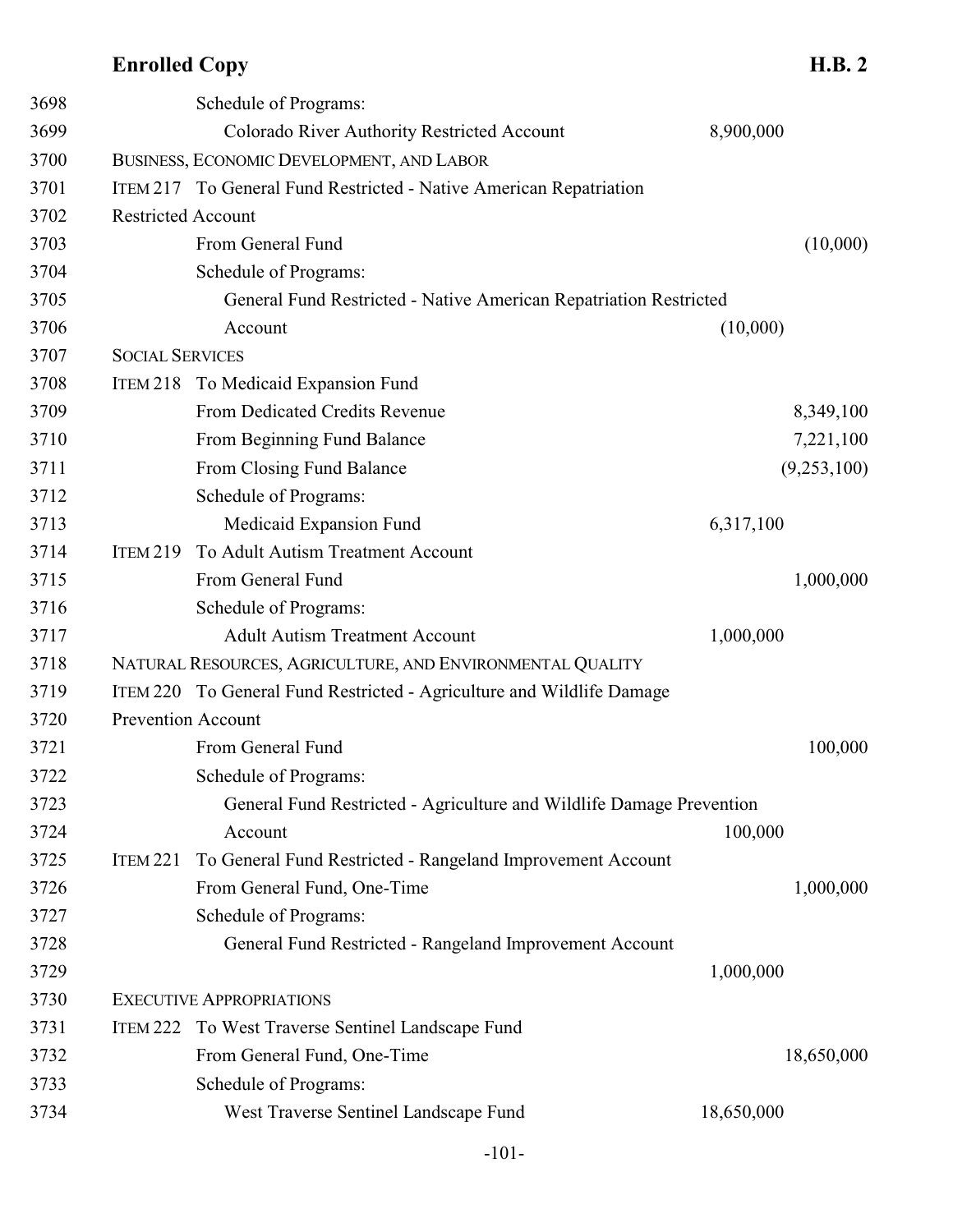| 3735 |                                                                                                | The Legislature intends that the one-time General Fund                                              |            |
|------|------------------------------------------------------------------------------------------------|-----------------------------------------------------------------------------------------------------|------------|
| 3736 | appropriation of \$17,000,000 in this item be used by the Utah                                 |                                                                                                     |            |
| 3737 | National Guard in cooperation with the University of Utah to                                   |                                                                                                     |            |
| 3738 |                                                                                                | acquire land near Camp Williams for purposes of: (1)                                                |            |
| 3739 |                                                                                                | preserving the acquired land consistent with Title 39, Chapter                                      |            |
| 3740 |                                                                                                | 10, West Traverse Sentinel Landscape Act; and (2) relocating                                        |            |
| 3741 |                                                                                                | the Army Reserve campus from the Stephen A. Douglas                                                 |            |
| 3742 |                                                                                                | Reserve Center to the acquired land.                                                                |            |
| 3743 |                                                                                                | Subsection 1(e). Transfers to Unrestricted Funds. The Legislature authorizes the State              |            |
| 3744 |                                                                                                | Division of Finance to transfer the following amounts to the unrestricted General Fund, Education   |            |
| 3745 |                                                                                                | Fund, or Uniform School Fund, as indicated, from the restricted funds or accounts indicated.        |            |
| 3746 | Expenditures and outlays from the General Fund, Education Fund, or Uniform School Fund must be |                                                                                                     |            |
| 3747 |                                                                                                | authorized by an appropriation.                                                                     |            |
| 3748 |                                                                                                | EXECUTIVE OFFICES AND CRIMINAL JUSTICE                                                              |            |
| 3749 |                                                                                                | ITEM 223 To General Fund                                                                            |            |
| 3750 |                                                                                                | From General Fund Restricted - Law Enforcement Services, One-Time                                   | 1,400      |
| 3751 |                                                                                                | Schedule of Programs:                                                                               |            |
| 3752 |                                                                                                | General Fund, One-time                                                                              | 1,400      |
| 3753 |                                                                                                | INFRASTRUCTURE AND GENERAL GOVERNMENT                                                               |            |
| 3754 |                                                                                                | ITEM 224 To General Fund                                                                            |            |
| 3755 |                                                                                                | From Nonlapsing Balances - Build America Bonds Subsidy                                              | 5,618,700  |
| 3756 |                                                                                                | Schedule of Programs:                                                                               |            |
| 3757 |                                                                                                | General Fund, One-time                                                                              | 5,618,700  |
| 3758 | <b>SOCIAL SERVICES</b>                                                                         |                                                                                                     |            |
| 3759 |                                                                                                | ITEM 225 To General Fund                                                                            |            |
| 3760 |                                                                                                | From Qualified Patient Enterprise Fund, One-Time                                                    | 700,000    |
| 3761 |                                                                                                | Schedule of Programs:                                                                               |            |
| 3762 |                                                                                                | General Fund, One-time                                                                              | 700,000    |
| 3763 |                                                                                                | Subsection 1(f). Capital Project Funds. The Legislature has reviewed the following                  |            |
| 3764 |                                                                                                | capital project funds. The Legislature authorizes the State Division of Finance to transfer amounts |            |
| 3765 |                                                                                                | between funds and accounts as indicated.                                                            |            |
| 3766 |                                                                                                | INFRASTRUCTURE AND GENERAL GOVERNMENT                                                               |            |
| 3767 | <b>CAPITAL BUDGET</b>                                                                          |                                                                                                     |            |
| 3768 |                                                                                                | ITEM 226 To Capital Budget - DFCM Capital Projects Fund                                             |            |
| 3769 |                                                                                                | From General Fund, One-Time                                                                         | 64,677,500 |
| 3770 |                                                                                                | From Education Fund, One-Time                                                                       | 38,589,800 |
| 3771 |                                                                                                | Schedule of Programs:                                                                               |            |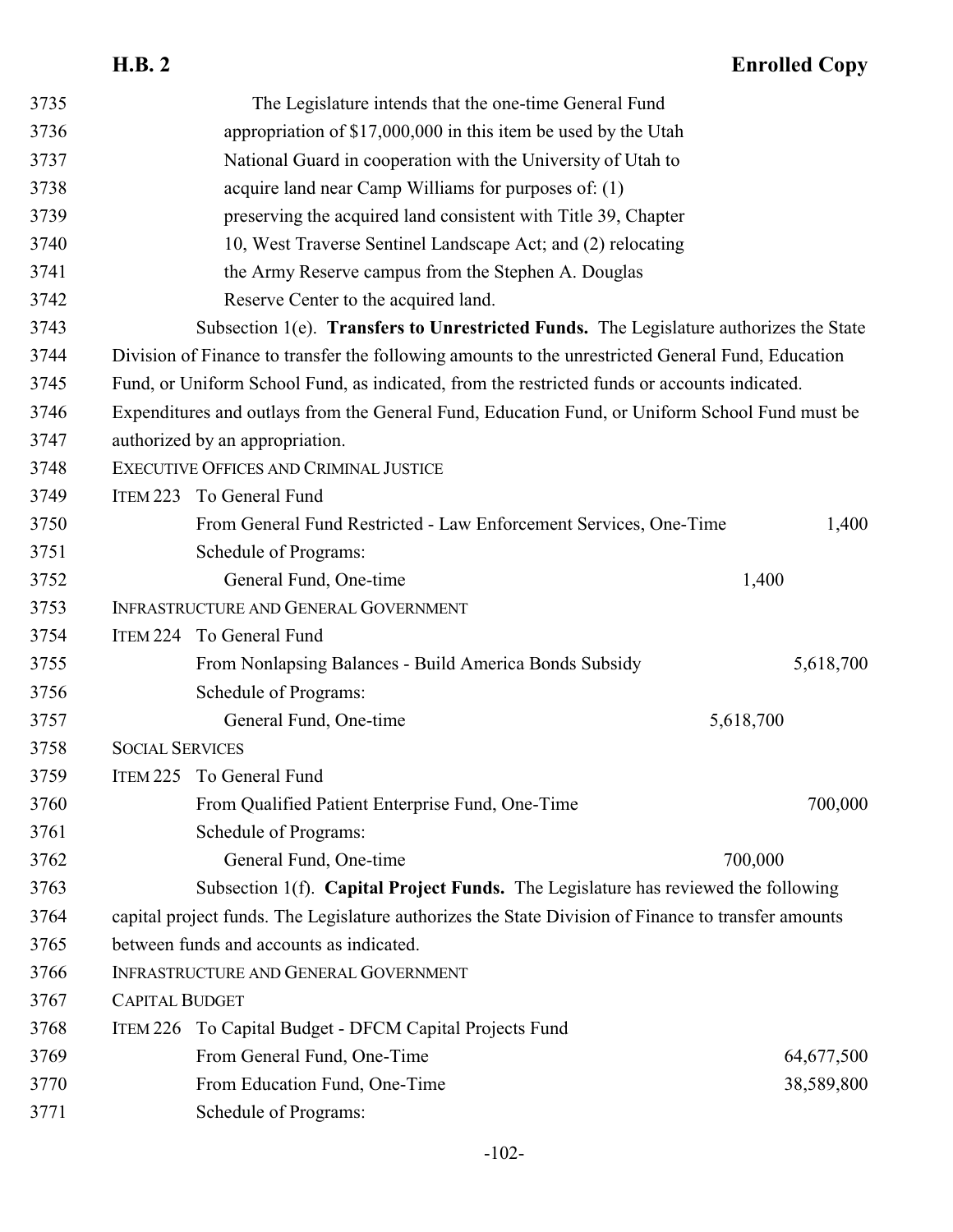| 3772 |          | <b>DFCM Capital Projects Fund</b>                                 | 103,267,300 |
|------|----------|-------------------------------------------------------------------|-------------|
| 3773 |          | Notwithstanding intent language in Senate Bill 2, Item 243,       |             |
| 3774 |          | 2021 General Session, the Legislature intends that the Division   |             |
| 3775 |          | of Facilities Construction and Management (DFCM) may use          |             |
| 3776 |          | the money appropriated in Senate Bill 2, Item 243, and this       |             |
| 3777 |          | item to pay for costs of a capital development project approved   |             |
| 3778 |          | by the Legislature in the 2022 General Session that exceed the    |             |
| 3779 |          | amount appropriated for the project, but not to exceed four       |             |
| 3780 |          | percent more than the amount appropriated for the project. The    |             |
| 3781 |          | Legislature further intends that if the estimated completion cost |             |
| 3782 |          | of an approved project exceeds 104 percent of the amount          |             |
| 3783 |          | appropriated for the project, that the DFCM director report the   |             |
| 3784 |          | estimated cost to the Executive Appropriations Committee and      |             |
| 3785 |          | receive the committee's recommendation before proceeding          |             |
| 3786 |          | with the project.                                                 |             |
| 3787 |          | The Legislature intends that the Division of Facilities           |             |
| 3788 |          | Construction and Management (DFCM) shall not use                  |             |
| 3789 |          | appropriated funds to commence construction of the Utah State     |             |
| 3790 |          | Developmental Center Comprehensive Therapy Building, and          |             |
| 3791 |          | the Sanpete County Courthouse approved during the 2022            |             |
| 3792 |          | General Session until March 1, 2023. DFCM shall submit to         |             |
| 3793 |          | the Executive Appropriations Committee by June 1, 2022 a          |             |
| 3794 |          | detailed plan for the implementation timing of capital            |             |
| 3795 |          | development projects approved during the 2022 General             |             |
| 3796 |          | Session.                                                          |             |
| 3797 |          | The Legislature intends that DFCM use up to \$5.0 million         |             |
| 3798 |          | from the Statewide Contingency Reserve Fund to rebuild the        |             |
| 3799 |          | Salt Lake Community College Applied Technology Center at          |             |
| 3800 |          | the Taylorsville Campus, which was destroyed by fire in June      |             |
| 3801 |          | of 2020. The funding is to augment the insurance payments to      |             |
| 3802 |          | construct an efficient replacement building that meets current    |             |
| 3803 |          | ADA, Energy, Structural, and Building Codes.                      |             |
| 3804 | ITEM 227 | To Capital Budget - Higher Education Capital Projects Fund        |             |
| 3805 |          | From Education Fund, One-Time                                     | 142,709,400 |
| 3806 |          | Schedule of Programs:                                             |             |
| 3807 |          | <b>Higher Education Capital Projects Fund</b>                     | 142,709,400 |
| 3808 |          | The Legislature intends that the Division of Facilities           |             |